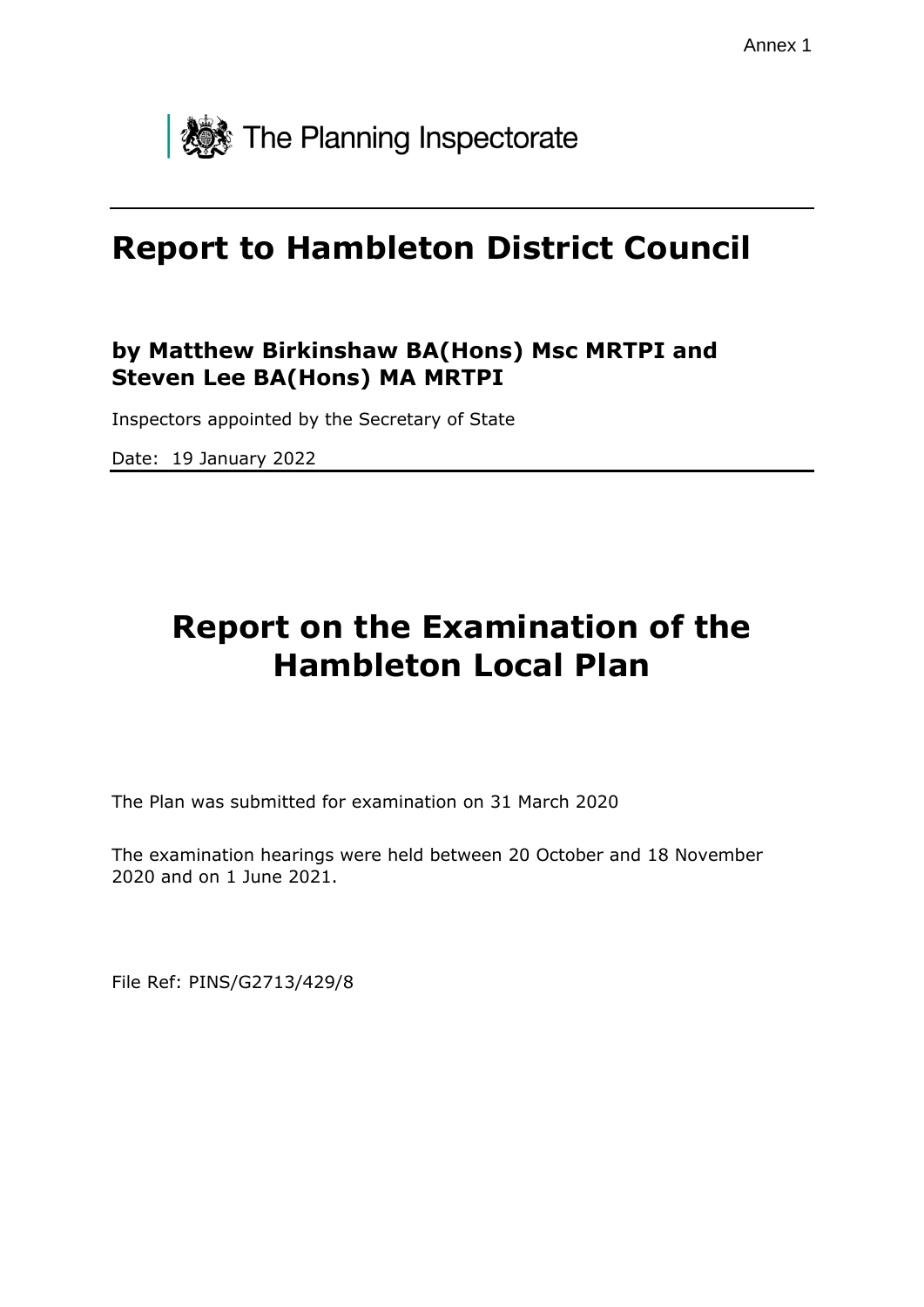## **Contents**

| Issue 2 - Settlement Hierarchy and Distribution of Growth  18             |    |
|---------------------------------------------------------------------------|----|
| Issue 3 - Whether Policies S5 and HG5 will be effective in achieving the  |    |
|                                                                           |    |
|                                                                           |    |
|                                                                           |    |
| Issue 7 - Gypsy and Traveller/Travelling Showpeople Accommodation         | 50 |
|                                                                           |    |
|                                                                           |    |
|                                                                           |    |
|                                                                           |    |
| Issue 12 - Built, Natural and Historic Environment and Climate Change  76 |    |
|                                                                           |    |
|                                                                           |    |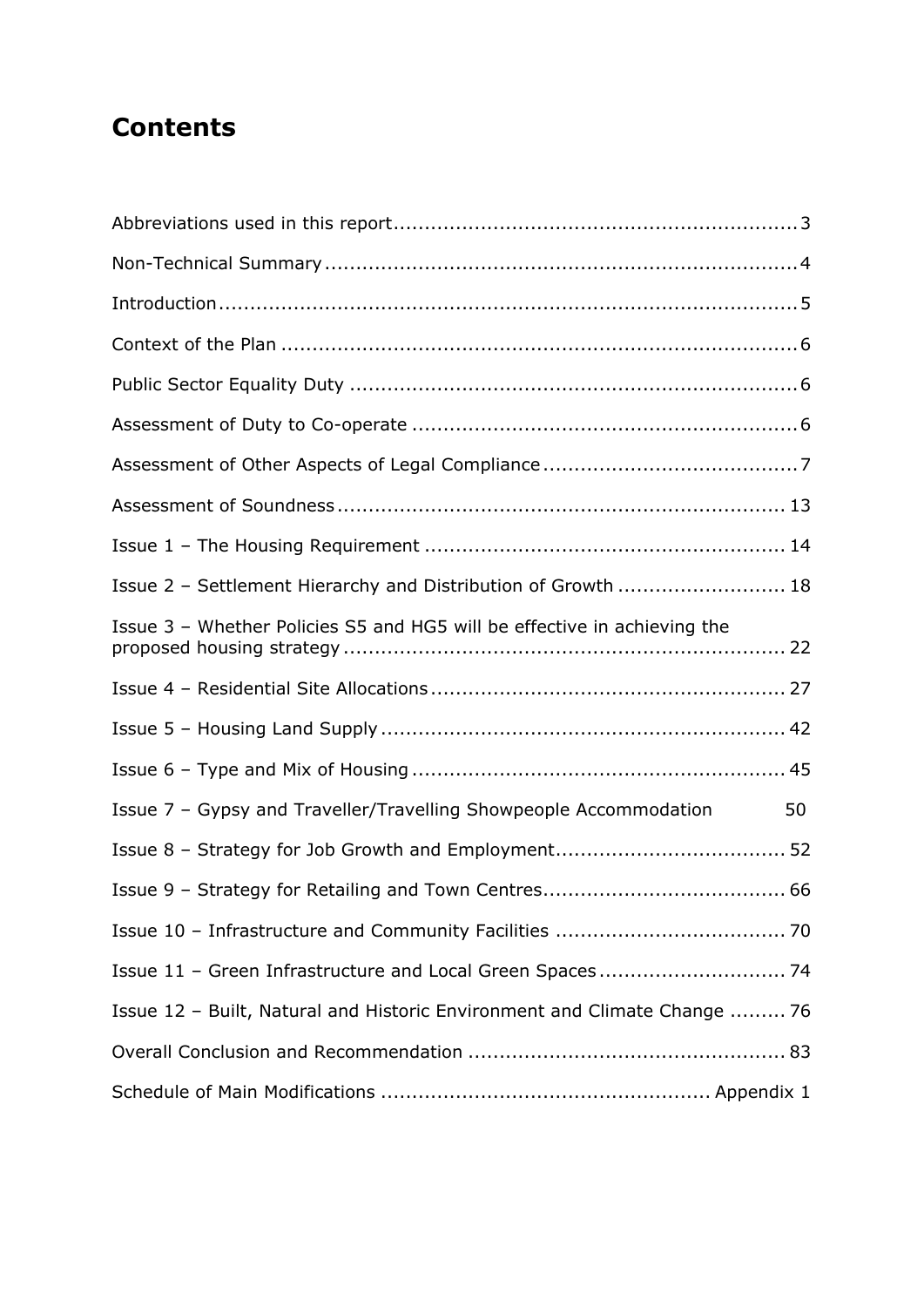## **Abbreviations used in this report**

| AA<br><b>AONB</b><br><b>CE</b><br><b>ELR</b><br><b>DPD</b> | Appropriate Assessment<br>Area of Outstanding Natural Beauty<br>Cambridge Econometrics<br><b>Employment Land Review</b><br>Development Plan Document |
|------------------------------------------------------------|------------------------------------------------------------------------------------------------------------------------------------------------------|
| <b>DPA</b>                                                 | Dwellings per Annum                                                                                                                                  |
| <b>DtC</b>                                                 | Duty to Cooperate                                                                                                                                    |
| <b>HEDNA</b><br><b>GTAA</b>                                | Housing and Economic Needs Assessment                                                                                                                |
| <b>GVA</b>                                                 | Gypsy and Traveller Accommodation Assessment<br><b>Gross Value Added</b>                                                                             |
| <b>HRA</b>                                                 | <b>Habitats Regulations Assessment</b>                                                                                                               |
| <b>IDP</b>                                                 | Infrastructure Delivery Plan                                                                                                                         |
| <b>LDS</b>                                                 | <b>Local Development Scheme</b>                                                                                                                      |
| <b>MMs</b>                                                 | <b>Main Modifications</b>                                                                                                                            |
| <b>MWJP</b>                                                | Minerals and Waste Joint Plan                                                                                                                        |
| <b>NDSS</b>                                                | Nationally Described Space Standard                                                                                                                  |
| <b>NYCC</b>                                                | North Yorkshire County Council                                                                                                                       |
| <b>OAN</b>                                                 | <b>Objectively Assessed Need</b>                                                                                                                     |
| <b>OBR</b>                                                 | Office for Budget Responsibility                                                                                                                     |
| <b>OE</b>                                                  | Oxford Economics                                                                                                                                     |
| <b>ONS</b>                                                 | <b>Office for National Statistics</b>                                                                                                                |
| <b>PPG</b>                                                 | Planning Practice Guidance                                                                                                                           |
| <b>REM</b>                                                 | Regional Econometric Model                                                                                                                           |
| <b>RSPB</b>                                                | Royal Society for the Protection of Birds                                                                                                            |
| <b>SSSI</b>                                                | <b>Sites of Special Scientific Interest</b>                                                                                                          |
| <b>SA</b>                                                  | <b>Sustainability Appraisal</b>                                                                                                                      |
| <b>SAC</b>                                                 | Special Area of Conservation                                                                                                                         |
| <b>SEP</b>                                                 | Strategic Economic Plan                                                                                                                              |
| <b>SHMA</b>                                                | <b>Strategic Housing Market Assessment</b>                                                                                                           |
| <b>SCI</b>                                                 | <b>Statement of Community Involvement</b>                                                                                                            |
| <b>SPA</b>                                                 | <b>Special Protection Area</b>                                                                                                                       |
| <b>SPD</b>                                                 | Supplementary Planning Document                                                                                                                      |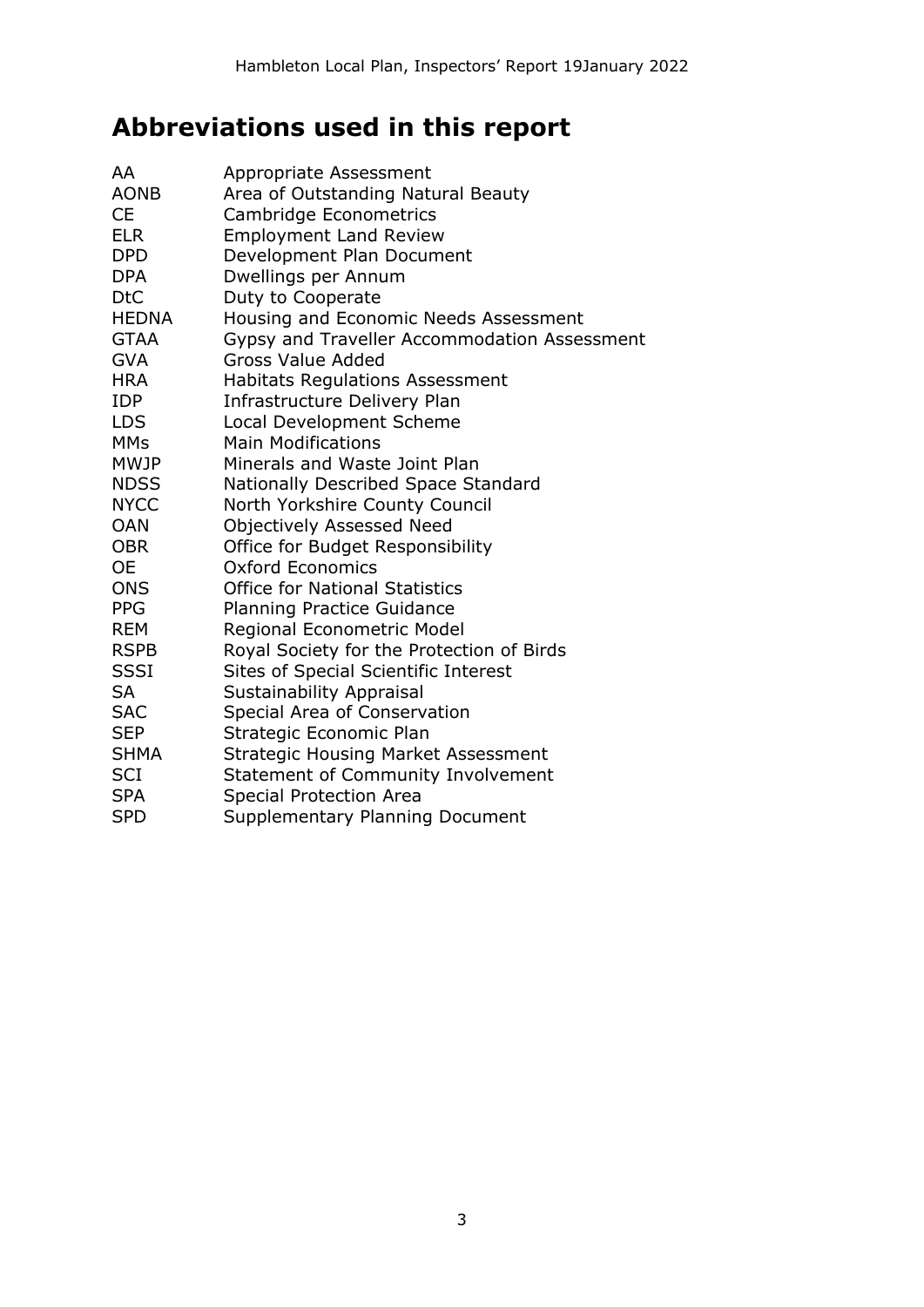## **Non-Technical Summary**

This report concludes that the Hambleton Local Plan provides an appropriate basis for the planning of Hambleton District, provided that a number of main modifications ('MMs') are made to it. Hambleton District Council has specifically requested that we recommend any MMs necessary to enable the Plan to be adopted.

Following the hearings, the Council prepared a schedule of the proposed modifications and, where necessary, carried out sustainability appraisal and habitats regulations assessment of them. The MMs were subject to public consultation over a six-week period. We have recommended their inclusion in the Plan after considering all the representations made. In summary they:

- Extend the plan period by 1 year, to run from 2014 to 2036;
- Increase the housing requirement to reflect the extended plan period, rising from 6,615 to a minimum of 6,930 dwellings;
- Modify Policy S3 to clarify that the development strategy for the area is to focus growth towards the two main towns of Northallerton and Thirsk and the remaining Market Towns of Bedale, Easingwold and Stokesley;
- Modify Policies S5 and HG5 in relation to windfall housing sites;
- Introduce a requirement to carry out an early review and update of the Plan in order to meet the needs of gypsies and travellers and travelling showpeople;
- Modify Policy HG2 to remove the requirement for new homes to meet Building Regulation M4(2) standards, whilst clarifying precisely what is required in respect of wheelchair adaptable and wheelchair accessible homes;
- Identify the Sowerby Gateway Business Park as a Key Employment Location;
- Delete the safeguarded land at Leeming Bar and modify Policy LEB3 to provide clear and effective policy requirements concerning the provision of new employment development;
- Clarify the access arrangements for the proposed expansion of the Dalton Industrial Estate;
- Delete the Bedale Gateway Car and Coach Park;
- Identify a landscape buffer and land for primary school playing fields as part of site allocation EAS1;
- Delete site allocation GTA1;
- Introduce a Housing Trajectory:
- Delete Policy RM6 relating to Minerals and Waste; and
- Modify Policy EG4 to provide a more flexible approach to the management of Primary Shopping Areas.

Other MMs are also recommended to ensure that the Plan is positively prepared, justified, effective and consistent with national planning policy.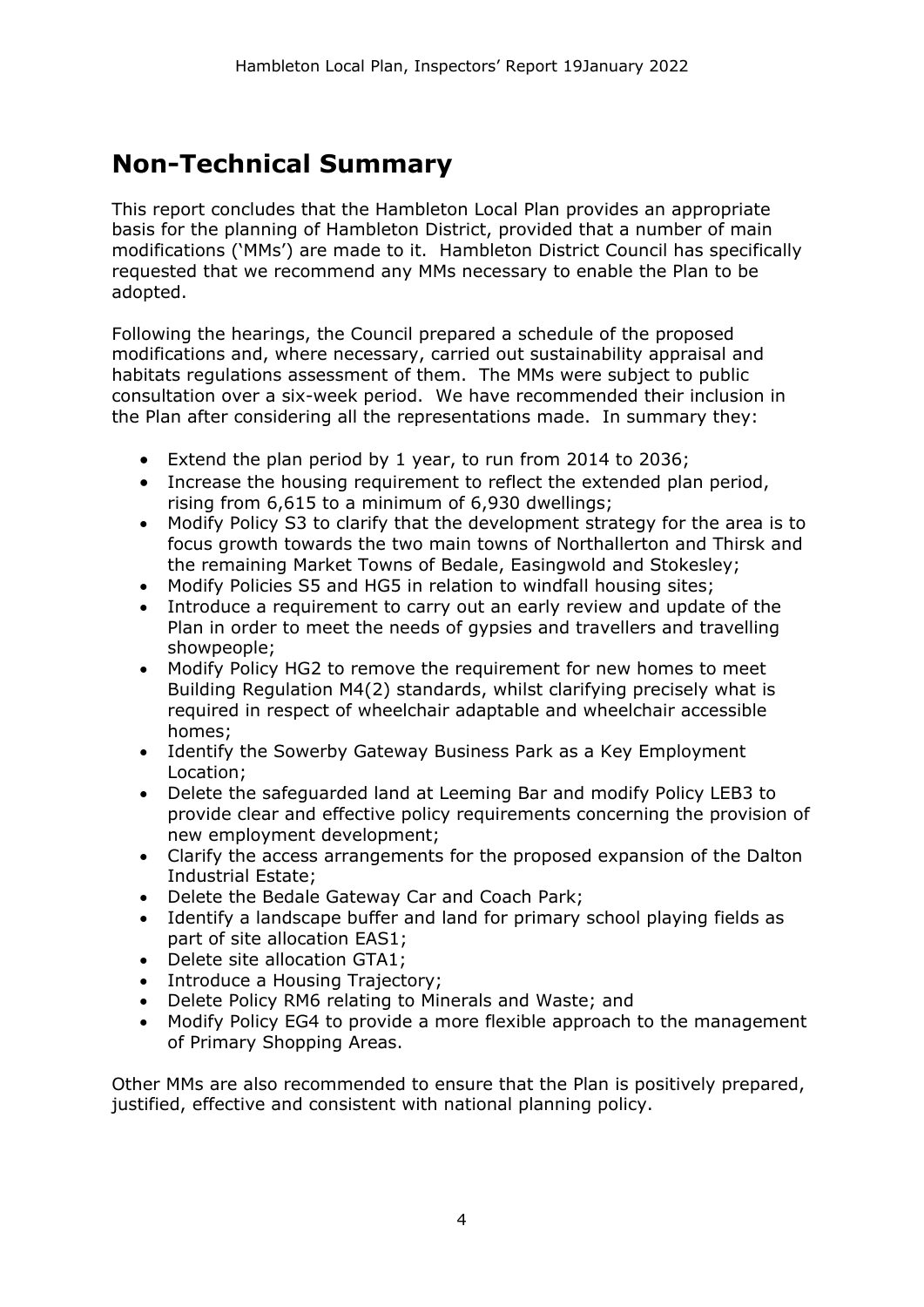## **Introduction**

- 1. This report contains our assessment of the Hambleton Local Plan in terms of Section 20(5) of the Planning & Compulsory Purchase Act 2004 (as amended). It considers first whether the Plan's preparation has complied with the duty to co-operate ('DtC'). It then considers whether the Plan is compliant with the legal requirements and whether it is sound. Paragraph 35 of the National Planning Policy Framework 2021 ('the Framework') makes it clear that in order to be sound, a Local Plan should be positively prepared, justified, effective and consistent with national policy.
- 2. The starting point for the examination is the assumption that the local planning authority has submitted what it considers to be a sound plan. The Hambleton Local Plan, submitted for examination in March 2020, is the basis for our examination. It is the same document published for consultation in July 2019.

## **Main Modifications**

- 3. In accordance with section 20(7C) of the 2004 Act the Council requested that we should recommend any MMs necessary to rectify matters that make the Plan unsound, and thus incapable of being adopted. Our report explains why the recommended MMs are necessary. The MMs are referenced in bold in the report in the form **MM1**, **MM2** etc. and are set out in **Appendix 1**.
- 4. Following the examination hearings, the Council prepared a schedule of proposed MMs and carried out a Sustainability Appraisal ('SA') of them where relevant. The MM schedule was subject to public consultation for six weeks. We have taken account of the consultation responses in coming to our conclusions in this report and have made minor amendments to the detailed wording where necessary. The changes are highlighted in the report and do not significantly alter the modifications or undermine the participatory process.

## **Policies Map**

5. The Council must maintain an adopted Policies Map which illustrates geographically the application of the policies in the adopted development plan. When submitting a local plan for examination, the Council is required to provide a submission Policies Map showing the changes to the adopted Policies Map that would result from the proposals in the submitted local plan. In this case, the submission Policies Map comprises Maps  $1-5<sup>1</sup>$ 

<sup>1</sup> Core Documents LP02-LP02.4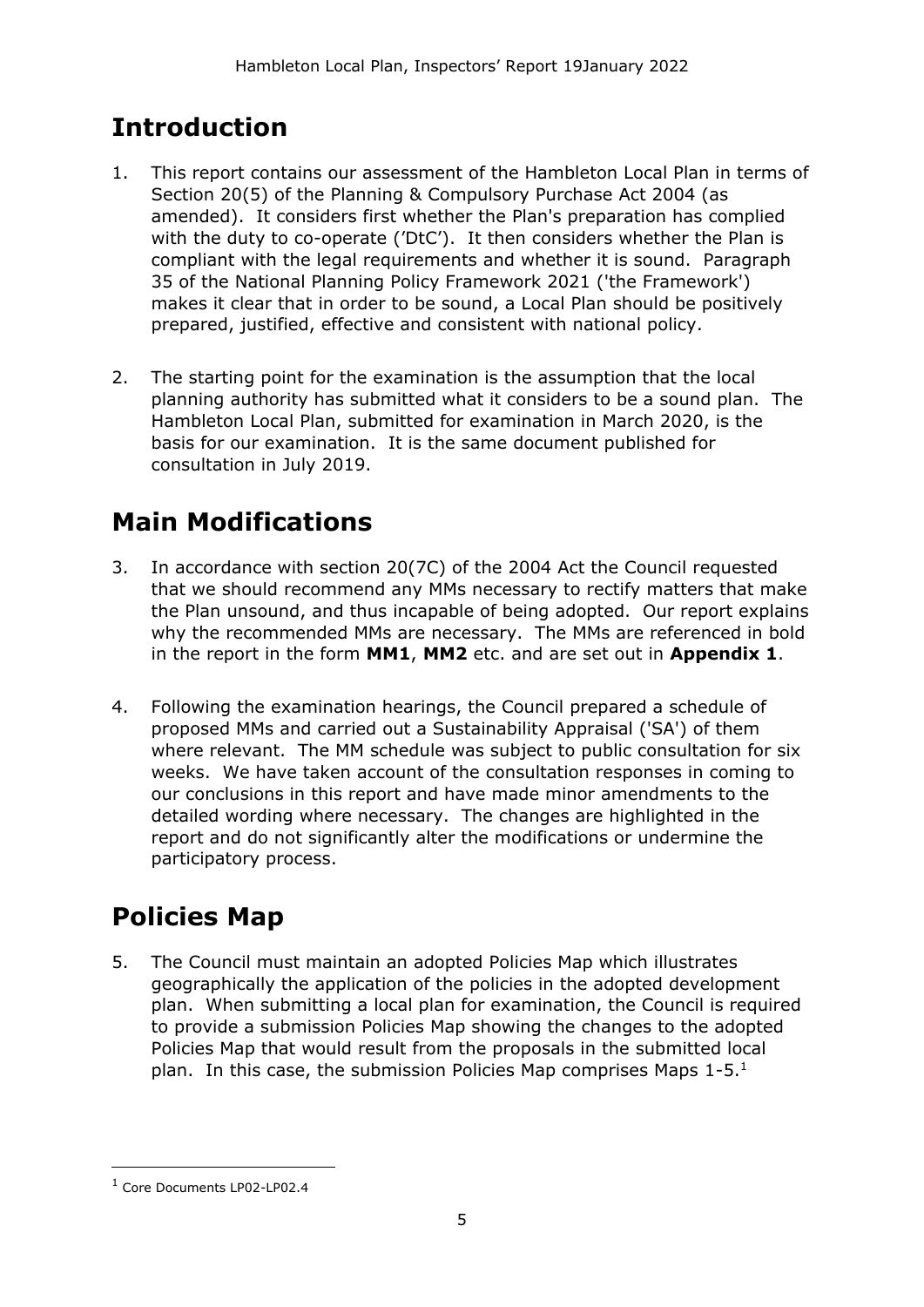- 6. The Policies Map is not defined in statute as a development plan document and so we do not have the power to recommend MMs to it. However, a number of the published MMs to the Plan's policies require further corresponding changes to be made to the Policies Map. In addition, there are some instances where the geographic illustration of policies on the submission Policies Map is not justified and changes are needed to ensure that the relevant policies are effective.
- 7. These further changes to the Policies Map were published for consultation alongside the MMs. When the Plan is adopted, in order to comply with the legislation and give effect to the Plan's policies, the Council will need to update the adopted Policies Map to include all the proposed changes.

## **Context of the Plan**

- 8. The Plan will replace the Hambleton Core Strategy (2007), the Hambleton Development Policies Development Plan Document ('DPD') (2008) and the Hambleton Allocations DPD (2010). It will also replace the Interim Policy Guidance Note (2015) and the Interim Policy Guidance Note 'Settlement Hierarchy' (2014).
- 9. Hambleton borders York to the south and the Tees Valley urban area to the north. The A19 and A1(M) run north-south, and along with the East Coast Mainline, provide the main transport routes through the district. The North York Moors National Park is to the east of Hambleton, with the Yorkshire Dales National Park further west. In 2017, the population of Hambleton was 90,700, with approximately 46% of the district's population living in the five market towns of Northallerton, Thirsk, Easingwold, Bedale and Stokesley.

## **Public Sector Equality Duty**

10. In examining the Plan, we have had due regard to the aims expressed in S149(1) of the Equality Act 2010. This has included our consideration of several matters including the provision of accommodation to meet the needs of gypsies and travellers and travelling showpeople, the needs of older people and those with disabilities. These matters are discussed in more detail under our assessment of soundness that follows.

## **Assessment of Duty to Co-operate**

11. Section 20(5)(c) of the 2004 Act requires that we consider whether the Council complied with any duty imposed on it by section 33A in respect of the Plan's preparation.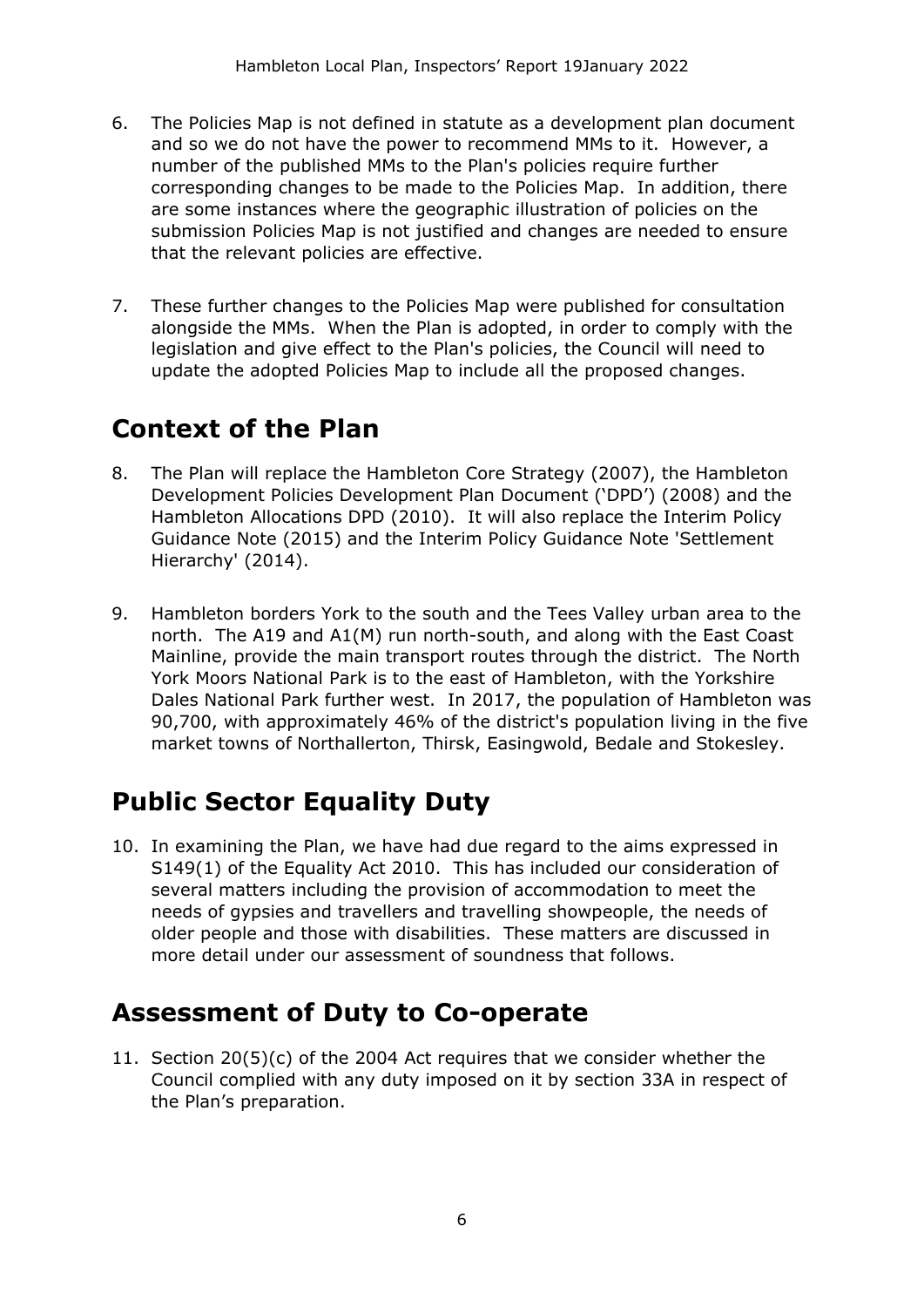- 12. The Consultation Statement<sup>2</sup> sets out the different ways in which the Council has engaged with neighbouring planning authorities, North Yorkshire County Council ('NYCC') and prescribed bodies such as National Highways (previously Highways England). This is complemented by the signed Statement of Common Ground<sup>3</sup> and Statement of Common Ground Addendum<sup>4</sup>. These documents set out the strategic matters that have arisen during the preparation of the plan, such as housing and employment development needs and the relationship with the adjacent North York Moors National Park. Although the documents could have included more detail, combined they demonstrate effective and on-going joint working on strategic cross-boundary matters. This effective cooperation has not identified any unmet needs to be accommodated in Hambleton District.
- 13. As part of the Plan's preparation, Redcar and Cleveland Borough Council initially raised some concerns at the Preferred Options stage regarding the amount of housing and employment land proposed in the northern part of the district. This was due to the potential for significant new development to draw residents of a working age away from Redcar and Cleveland and undermine their own growth strategy. However, for the reasons set out below, only around 135 new homes and 9.5 hectares of employment land is proposed in the northern part of the district in the submission version Local Plan. No objections have been raised by Redcar and Cleveland Borough Council to the submission version Local Plan and the neighbouring authority are signatories to the Statement of Common Ground.
- 14. We therefore conclude that the Council has engaged constructively, actively and on an on-going basis with relevant local planning authorities, the County Council and prescribed bodies. The DtC has therefore been met.

## **Assessment of Other Aspects of Legal Compliance**

### **Sustainability Appraisal**

15. The Environmental Assessment of Plans and Programmes Regulations (2004) requires environmental reports to identify, describe and evaluate the likely significant effects on the environment of implementing the plan and reasonable alternatives taking into account its objectives and geographical scope. In order to be sound, paragraph 35 of the Framework also requires Local Plans to represent an appropriate strategy taking into account reasonable alternatives.

<sup>2</sup> Core Document PD03

<sup>3</sup> Core Documents PD08 and PD09

<sup>4</sup> Core Document PD08.1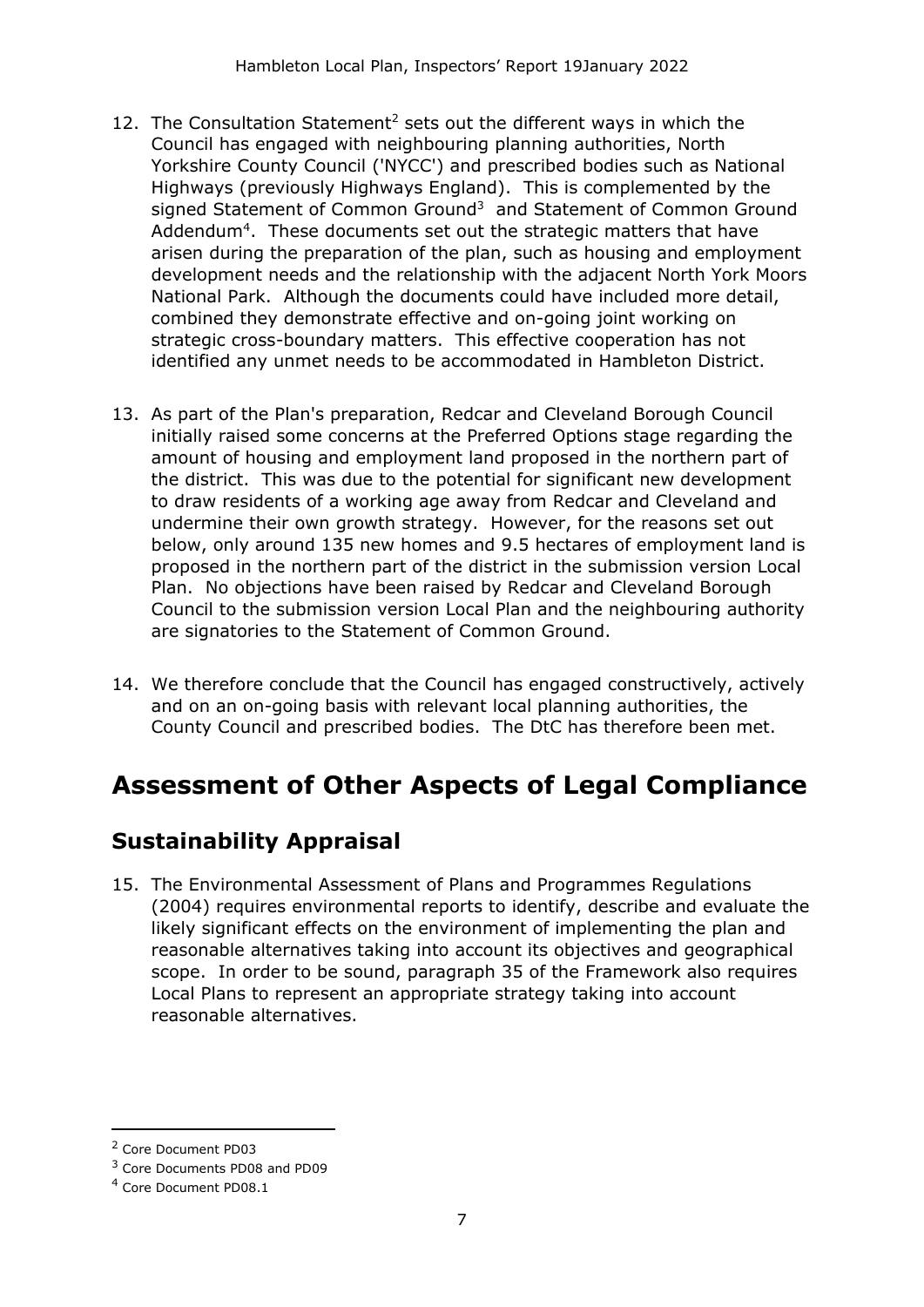- 16. The starting point for considering growth in Hambleton was the Issues and Options Consultation  $(2016)^5$ . It identified five options. They included directing growth to Northallerton and Thirsk, the central transport corridors, the five main towns, the five main towns and smaller villages and new settlements. The Sustainability Appraisal ('SA') of the Preferred Options Report $6$  (2016) included an assessment of the five options against a range of sustainability objectives. SA Objective 3 included climate change and accessibility.
- 17. The next stage was the Preferred Options Consultation Part  $1^7$  (2016). It introduced a 'hybrid' approach and sought to focus development towards market towns (option 1), the transport corridor (option 2) and have some development in rural villages (option 3). Justification for this approach is provided in the Options Assessment Report $8$ , which draws upon the conclusions from the 2016 SA and from consultation responses.
- 18. Due to the number of dwellings that had been completed and/or granted planning permission since the start of the plan period (2014), the residual number of new homes needed to be allocated in the Plan reduced. In turn, this led the Council to reduce the scale of development proposed in the villages between the Preferred Options and Publication Version Local Plans. This decision, which was based on Planning Officer's professional judgement, was reasonable and justified. It sought to locate the majority of new development in locations which are accessible and have the greatest number of services.
- 19. The SA of the Publication Version Local Plan (SA Main Report  $-2019^9$ ) tested alternative levels of housing delivery and reasonable alternatives for the distribution of new housing. In summary, the three options for housing growth were 6,615 dwellings (the objectively assessed need for housing), 7,482 dwellings (the objectively assessed need for housing with additional allocations for flexibility) and 8,530 dwellings (market-led / higher growth scenario based on 406 dwellings per year).
- 20. It is argued that the final option does not reflect the 'highest' level of housing growth witnessed in Hambleton, with net completions exceeding 406 dwellings per year for the last four reporting years. But prior to this, completions were less than 200 dwellings per year between 2011/12 and 2013/14. The Council's Matter 1 Hearing Statement also shows several peaks and troughs between 1991 and 2020, reflecting the cyclical nature of the housing market. The 'higher growth' option is therefore reasonable.

<sup>5</sup> Core Document CD01

<sup>6</sup> Core Document CD07

<sup>7</sup> Core Document CD02

<sup>8</sup> Core Document CD04

<sup>9</sup> Core Document CD10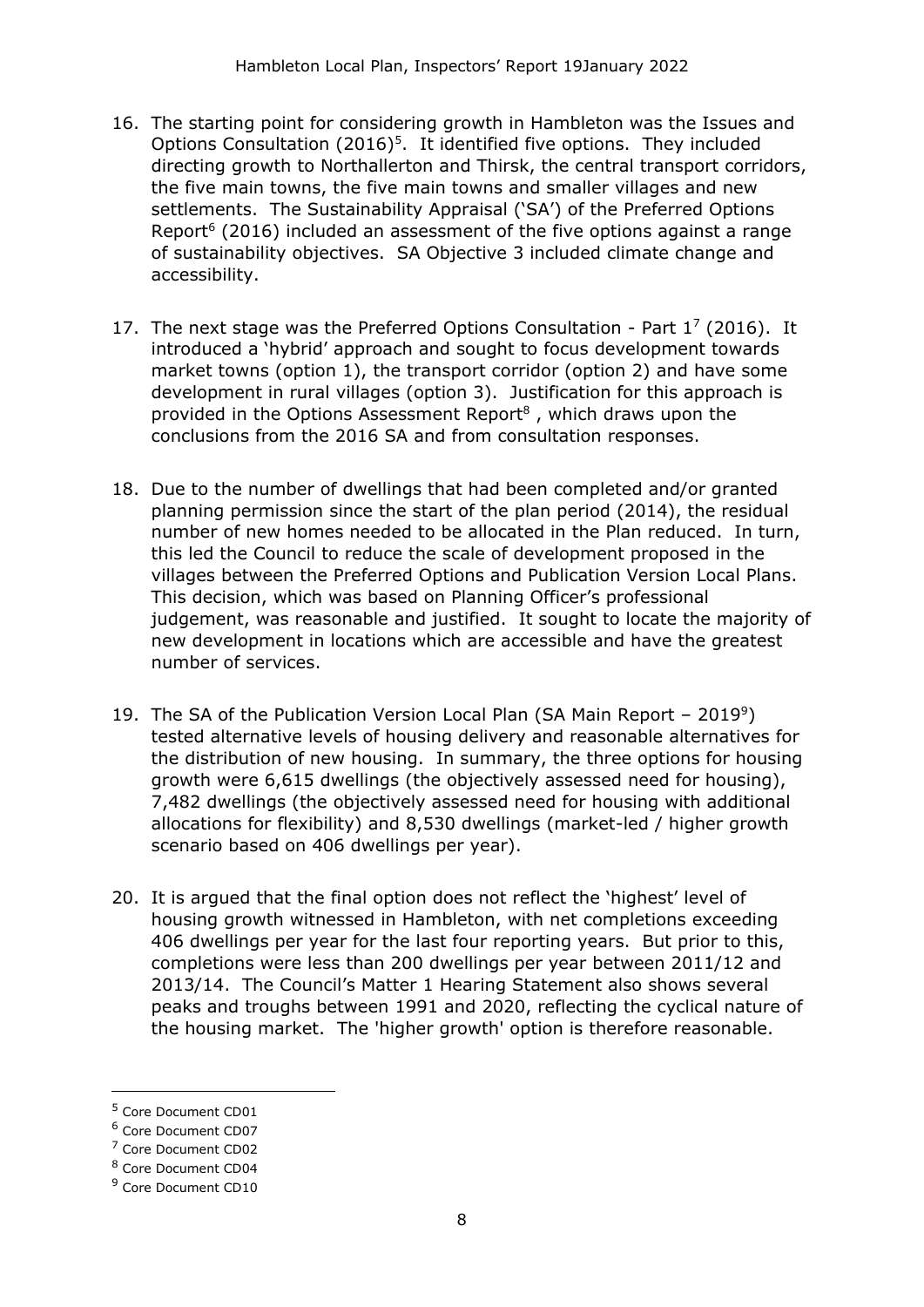- 21. For the distribution of housing, it was considered that the hybrid approach of concentrating housing development in the market towns, focusing on Northallerton and Thirsk, but also allowing for some housing in the villages performed favourably when compared to other options under 'Scenario B' (objectively assessed need + additional allocations for flexibility). The various iterations of the SA have therefore adequately tested reasonable alternative strategies for both the scale and distribution of housing growth.
- 22. The SA has been criticised for considering Service and Secondary Villages together, and, for not testing different levels of growth between individual villages. However, the approach is not unreasonable for a rural district such as Hambleton, where at a strategic level, many of the Service and Secondary Villages share similar characteristics. The options tested have enabled the Council to appropriately consider the likely significant effects of focusing development towards urban and/or rural locations. Having concluded that some, limited growth, should be directed towards villages it was not necessary to test different distributions between individual settlements. Furthermore, this does not reflect the scope of the Plan, as for the reasons that follow, it does not direct a predetermined amount of growth to each village or category in the settlement hierarchy.
- 23. Where individual sites are concerned, SA Site Assessments<sup>10</sup> have been used. In some cases, the scoring mechanism used is difficult to judge. For example, how distances were measured between a proposed development site and local services. However, the SA is a high-level document focusing on the likely significant effects of the Plan. On the whole, it adequately considers a range of sustainability indicators, including accessibility. We are also mindful that the site selection process involves judgement on which sites to allocate. The SA is part of this process. It is not used in isolation to determine which sites are the most appropriate allocations.
- 24. In response to discussions at the examination hearings sessions, a further iteration of the  $SA<sup>11</sup>$  has been produced and consulted on which specifically considers the economic strategy. The Second Addendum to the SA Report reiterates that at the Preferred Options stage, the spatial strategy was based on the hybrid approach of directing development towards the market towns, the transport corridors and the villages.
- 25. Between the Preferred Options and Publication stages of the Plan, the need for employment land was updated in the 2018 Housing and Economic Development Needs Assessment ('HEDNA'). It set out an increased need of between 66 and 82 hectares of land. A consequence of this change was the identification of additional land for development at Leeming Bar (Site LEB3).

<sup>10</sup> Core Documents LP04.1-LP04.5.1

<sup>11</sup> Sustainability Appraisal – Second Addendum to the SA Report – Examination Document L023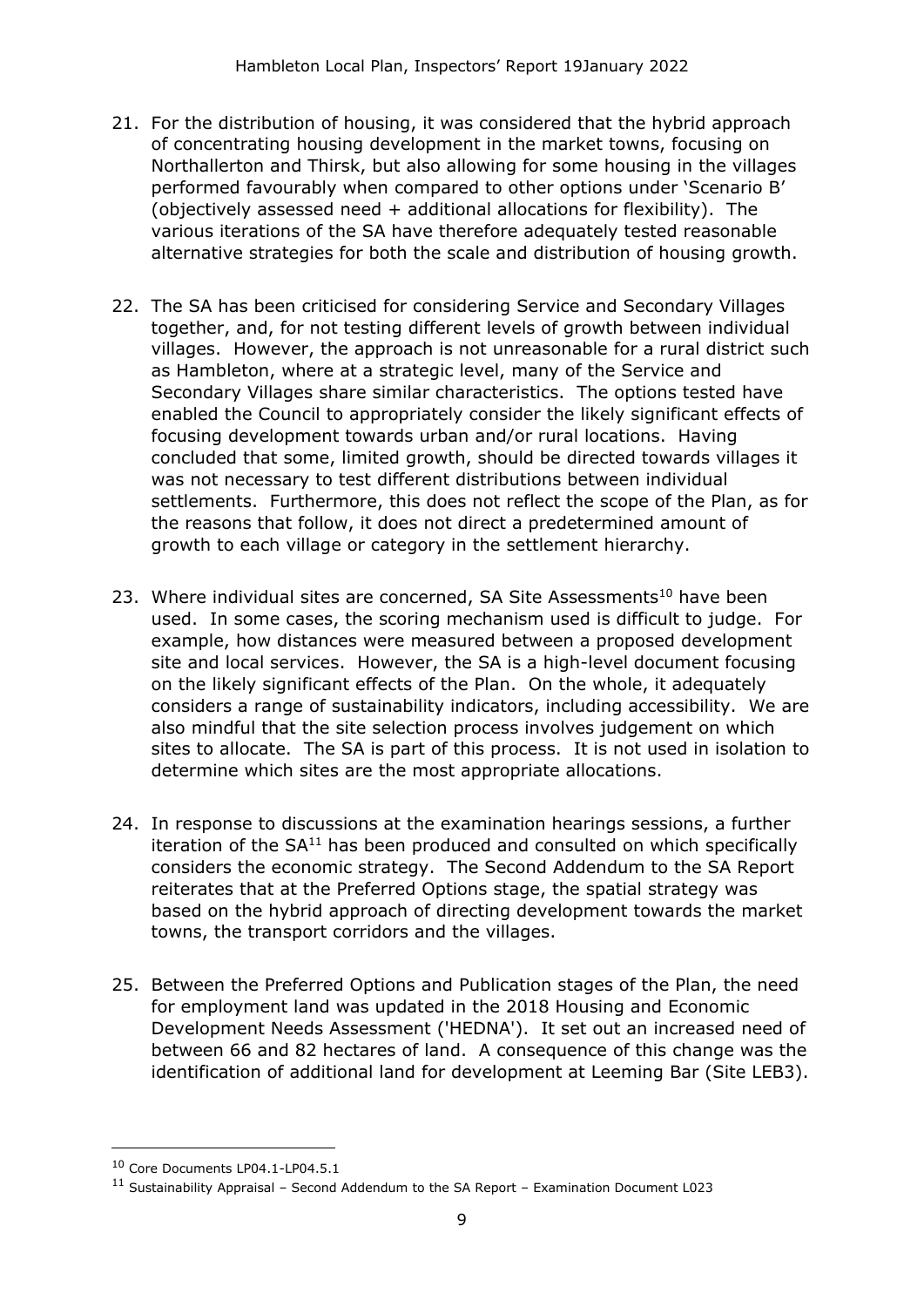- 26. Leeming Bar is already a key employment hub specialising in food and drink manufacture adjacent to the A1(M). In locational terms, it reflects the Plan's strategy, and the options tested in the SA which included development along the transport corridors.
- 27. Different reasonable alternatives for the distribution of employment growth have been tested. However, the majority of growth proposed in the market towns consists of existing allocations or extensions to existing employment areas. As these sites are existing, and could come forward, it was not a reasonable option to omit them. The other option would have been not to include any growth at Leeming Bar. But this would fail to take into account the objectives and geographical scope of the Plan, which seeks to focus new growth along the transport corridors.
- 28. At a site-specific level, several reasonable alternatives to site LEB3 have been considered through the SA. In summary, parcels of land were identified to the west of the A1(M) which could have supported growth and would have used lower grade agricultural land. However, because the sites are on the opposite side of the motorway to the main built-up area, the SA concluded that their allocation would be harmful to the settlement form and character of the area. For similar reasons, it also raised concerns regarding the accessibility of the sites, with the majority of services and facilities in Leeming Bar to the east of the A1(M).
- 29. Considering factors such as settlement form and character and appearance are subjective. As a result, there will inevitably be differences of opinion on the scale of potential impacts. However, the SA is a high-level analysis which has helped inform planning judgements. As identified above, the SA is not used to determine precisely which sites to allocate.
- 30. For the reasons set out below, the amount of employment land proposed in the Plan is justified. A lower amount has been considered, reflecting the range in the HEDNA. However, the likely significant effects on the environment would not be substantially different between the lower end of the range (66 hectares) and the amount proposed in the Plan (77 hectares).
- 31. In conclusion therefore, the various iterations of the SA demonstrate that the Council has identified, described and evaluated the likely significant effects on the environment of implementing the plan, and considered reasonable alternatives taking into account the objectives and geographical scope of the Plan. The Council has carried out an adequate SA of the Plan and reasonable alternatives have been considered to a sufficient degree.

### **Habitats Regulations**

32. The North York Moors Special Area of Conservation ('SAC') and Special Protection Area ('SPA') is predominantly within the North York Moors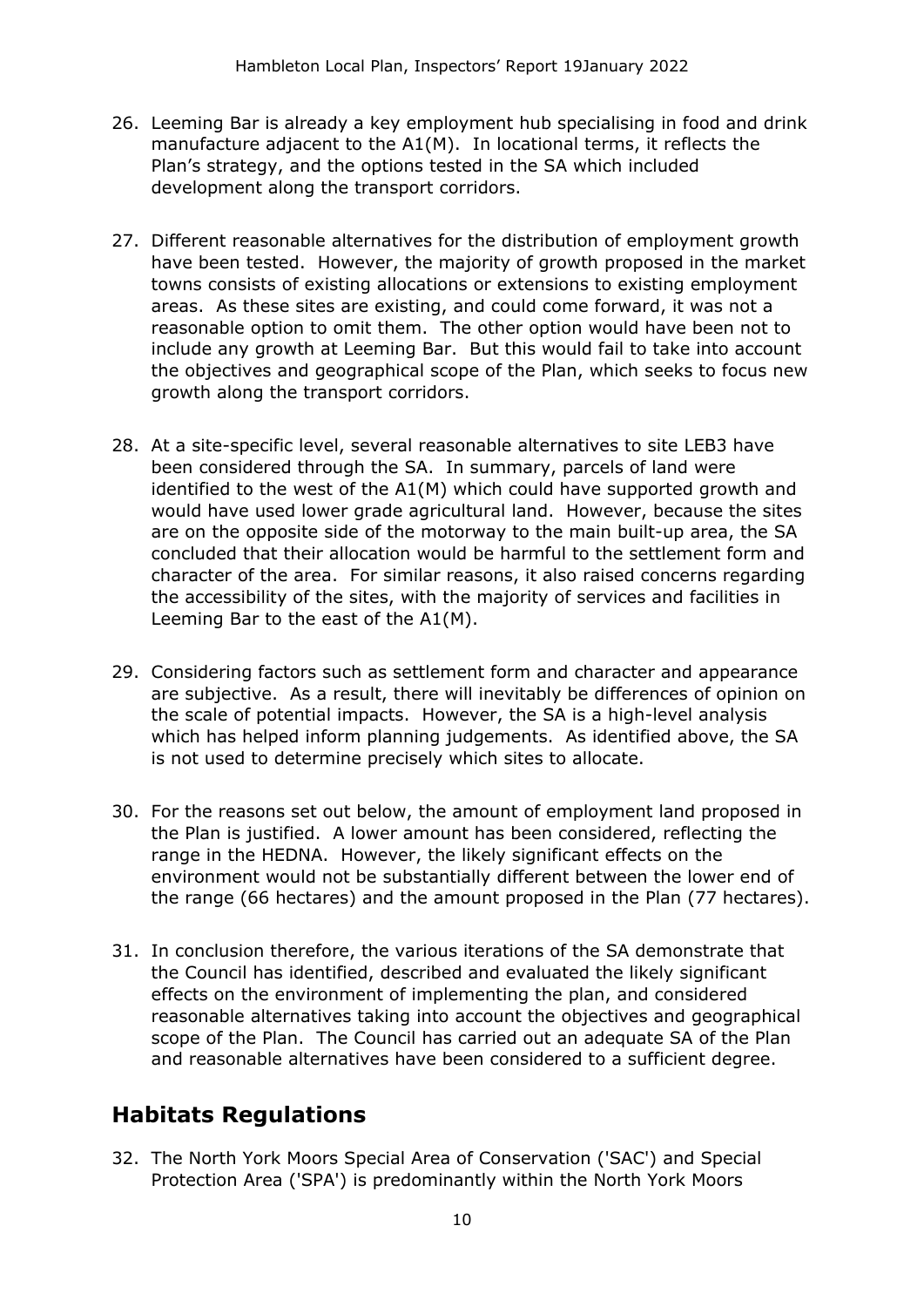National Park. It contains the largest continuous tract of upland heather moorland in England. Qualifying features of the SAC include Northern Atlantic wet heaths, European dry heaths and blanket bogs which are used by Golden Plover and Merlin during the breeding season.

- 33. The Habitats Regulations Assessment<sup>12</sup> ('HRA') (February 2020) includes an Appropriate Assessment ('AA') which considers the likely significant effects of the Plan on recreational pressure and disturbance, the loss of functionally linked land and changes from atmospheric pollution. It confirms that the SPA is sensitive to the effects of recreational disturbance and new housing developments within 7km of the designation could have the potential to disturb bird feeding and breeding behaviour. Two allocations in the submitted plan are within 7km of the SPA; Policy STK1 at Stokesley and Policy GTA1 at Great Ayton.
- 34. However, the SAC and SPA are part of the North York Moors National Park, which is managed for tourism. The National Park has a Management Plan for the area and Hambleton District Council is one of the stakeholders, which include Natural England, the Forestry Commission and the RSPB. In summary, the Management Plan recognises that increased recreational pressure could have adverse effects on the European site, but states that the National Park has the capacity to accommodate more visitors based on the principle of 'wise growth'. This includes managing visitors by directing them to 'hub sites' away from sensitive areas, managing Public Rights of Way and using interpretation boards to encourage appropriate behaviours. For these reasons, the HRA concludes that there would be no adverse effects either alone, or in combination, as a result of development proposed in the Plan.
- 35. Prior to the hearings, the HRA was updated. $13$  It suggested that financial contributions would be required from windfall housing developments within 7km of the North York Moors SAC and SPA in order to contribute towards 'greenspace projects'. But no justification was provided to indicate why this would be necessary in light of earlier conclusions. Further clarification has been provided through a signed Position Statement between Hambleton District Council and Natural England. It confirms that subject to modifying the Plan to clarify the position regarding green infrastructure provision, a conclusion of no adverse effect would apply to all development.<sup>14</sup>
- 36. None of the sites proposed for development in the Plan are within 2.5km of the SAC and SPA, which is the threshold used by the HRA to consider impacts arising from the loss of functionally linked land. In the event that

<sup>12</sup> Core Document LP09

<sup>&</sup>lt;sup>13</sup> HRA Update (September 2020), appended to the Council's Matter 1 Hearing Statement

<sup>14</sup> Examination Document L021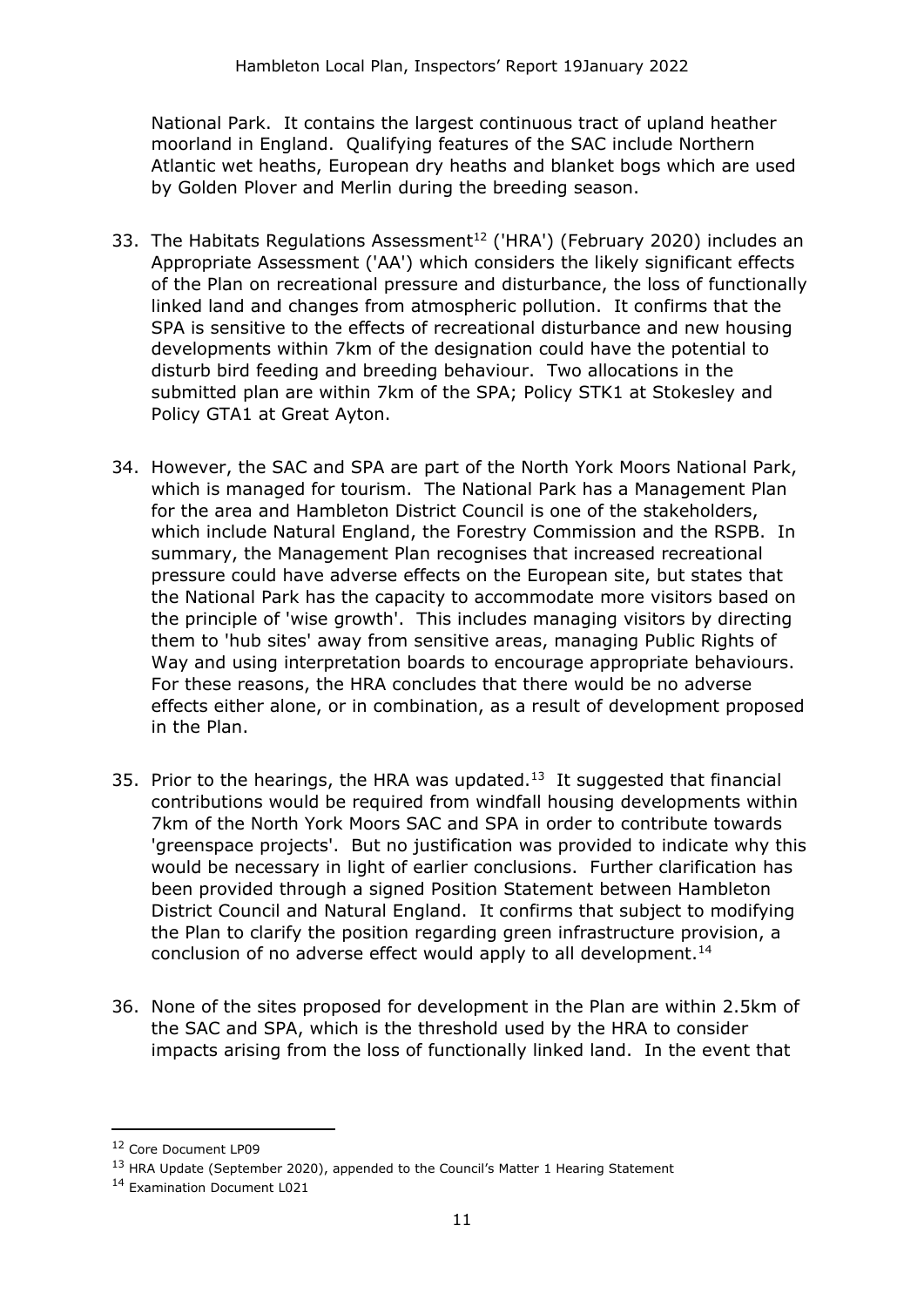windfall proposals come forward within 2.5km, Policy E3 would apply and provides sufficient safeguards to prevent the loss of habitat.

- 37. With regard to atmospheric pollution, the AA confirms that air quality specialists have calculated the likely impacts of Local Plan growth on the B1257, which runs between Stokesley and Helmsley. In summary, it concludes that due to the distance between the road and the SAC, combined with its rural context and the likely increase in traffic expected over the plan period, any changes in atmospheric pollution would not result in any adverse effects. Similar conclusions are reached in respect of impacts on the North Pennine Moors SAC and Strensall Common SAC which are both beyond 7km away from any proposed allocations.
- 38. We therefore conclude that the policies and allocations in the Plan will not have a significant adverse impact on the integrity of the North York Moors SAC and SPA, the North Pennine Moors SAC or the Strensall Common SAC.

## **Climate Change**

- 39. Climate change is identified as one of the Key Issues for the Plan in Chapter 2. Adapting to and mitigating against climate change is also one of the Objectives which support the Plan's Vision.
- 40. The spatial strategy seeks to focus significant development in locations which are, or can be made, sustainable. Policy E1 also supports development that seeks to mitigate the impacts of climate change by improving active travel and making the efficient use of land. In addition, Policy E4 recognises the importance that green infrastructure plays in adapting to climate change, Policy RM1 requires all new homes to limit water consumption, Policy RM2 directs new development away from areas at risk of flooding and Policy RM7 supports renewable and low carbon technology. We are therefore satisfied that when read as a whole, the Plan includes policies designed to secure that the development and use of land in the area contributes to the mitigation of, and adaptation to, climate change.

### **Other Matters**

41. The Consultation Statement<sup>15</sup> (March 2020) sets out the process of consultation as part of the Plan's preparation. It also includes details of how representations were taken into account and how they shaped the strategy. At publication stage, all consultees, anyone who had made comments during the previous stages of consultation, as well as anyone who had requested to be kept informed were notified of the consultation. The SA, Infrastructure Delivery Plan and the Local Green Space Assessment were published alongside the Publication Draft Local Plan. Documents were

<sup>15</sup> Core Document PD06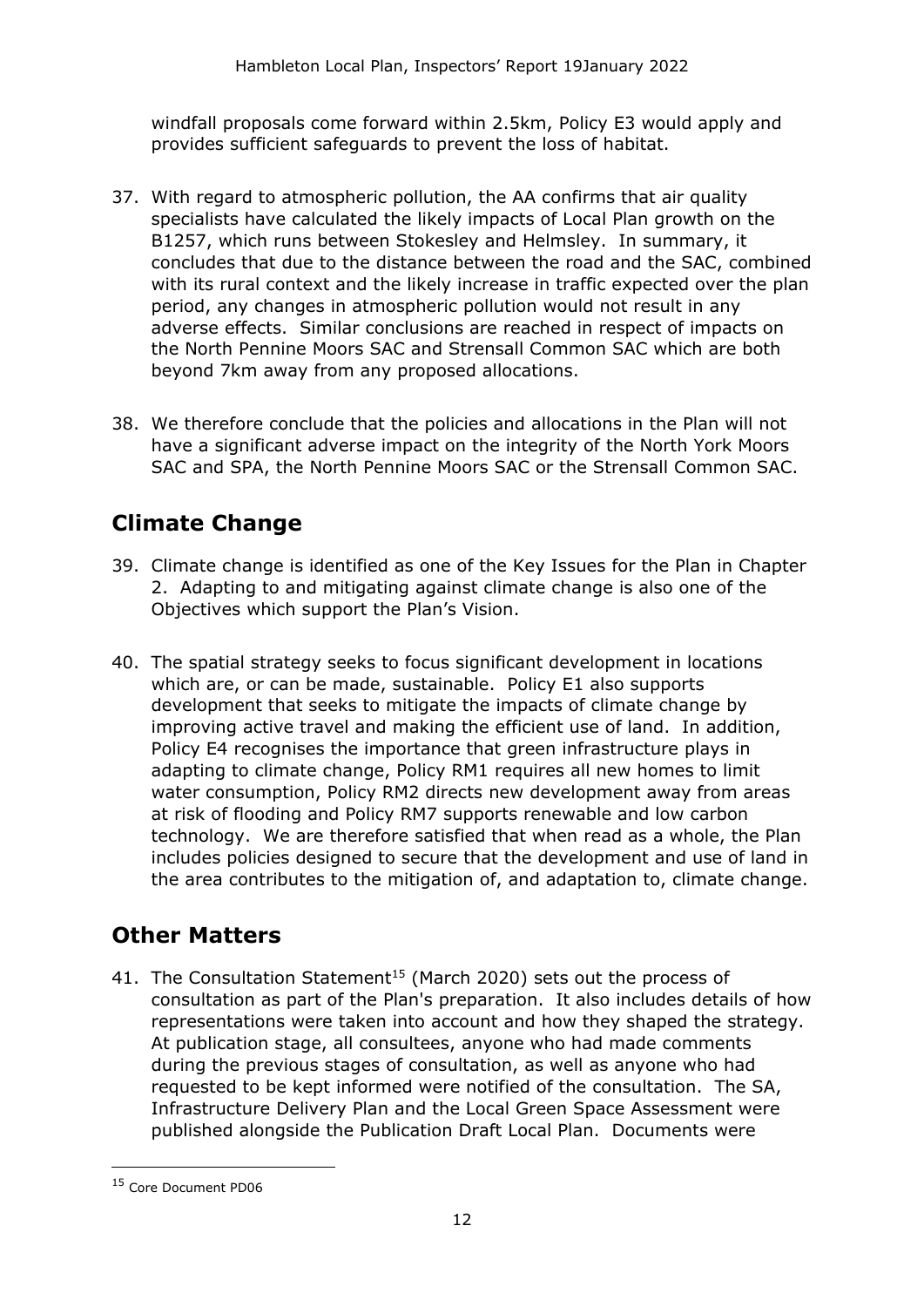available to view at libraries across the district, at the Council's offices and online. Consultation on the MMs has been carried out in the same way.

- 42. During the course of the examination hearing sessions, it became apparent that not all the representors had been added to the Council's database and notified of hearings. This was rectified by issuing a standalone notification to the relevant parties inviting them to provide written statements and attend an additional session in June 2021. We have taken these representations into account in reaching our conclusions.
- 43. The Council also confirmed that when the Bedale area sites were assessed in the SA, the findings were omitted from the Regulation 19 version in error. This was rectified upon submission of Core Document LP04.1. However, for completeness, and in the interests of fairness, the site appraisals were republished for consultation alongside the Second Addendum to the SA Report in December 2020.<sup>16</sup>
- 44. Finally, the Plan conforms to the subject matter set out in the Local Development Scheme ('LDS'). $17$  It was submitted for examination in accordance with the timescale given of March 2020. The Plan area is logical given the administrative boundary of the Hambleton District.

### **Conclusion**

45. In summary, we conclude that the Plan complies with all relevant legal requirements, including in the 2004 Act (as amended) and the 2012 Regulations.

## **Assessment of Soundness**

#### **Main Issues**

46. Taking account of all the representations, the written evidence and the discussions at the examination hearings, we have identified 12 main issues upon which the soundness of the Plan depends. The following sections of the report deal with the main issues and focus on matters of soundness, rather than responding to every point raised by representors.

<sup>16</sup> Examination Document L023

<sup>17</sup> Core Document PD04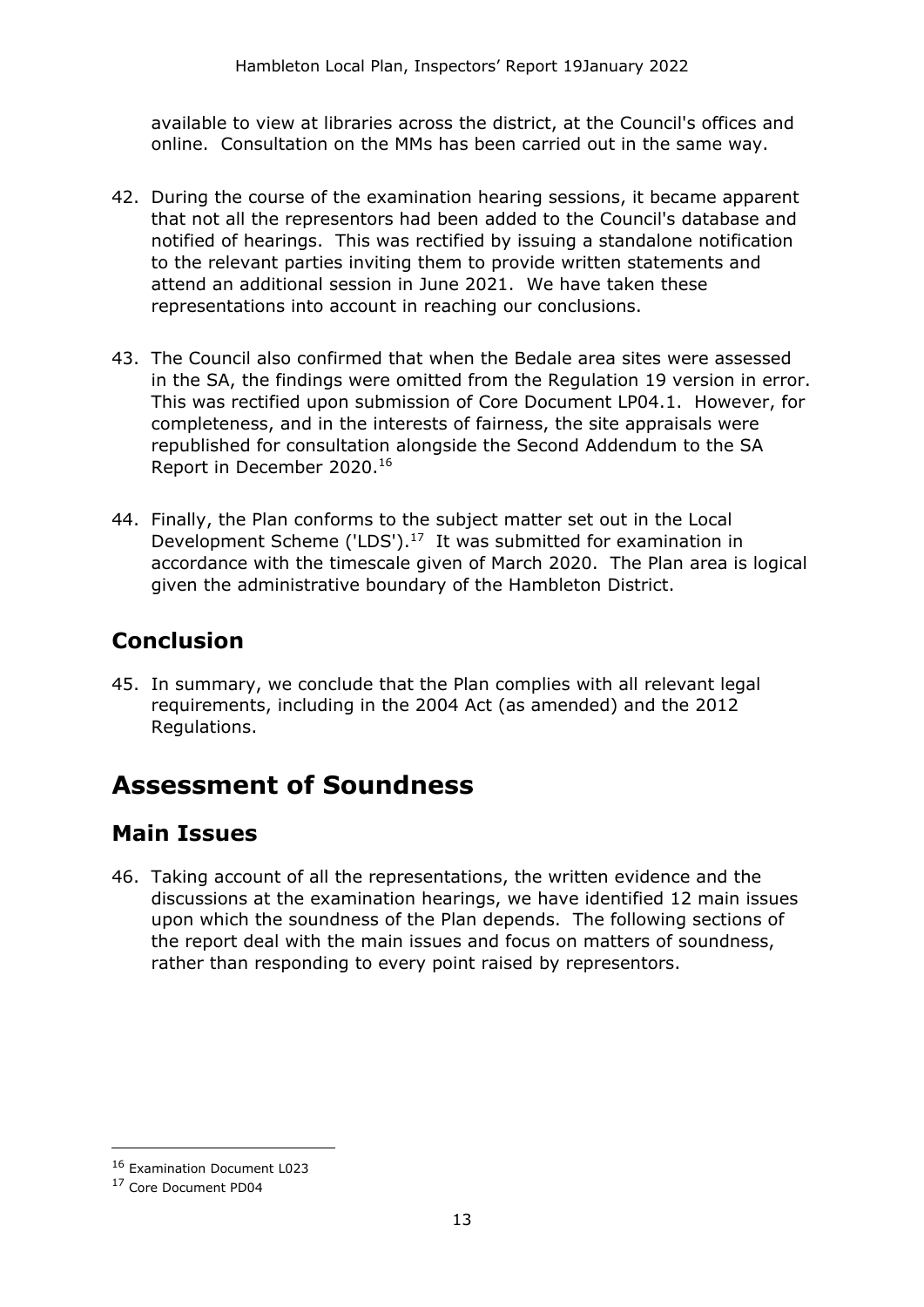### **Issue 1 – Whether the Plan is informed by a robust, objective assessment of housing need and whether the housing requirement is justified and positively prepared to meet that need**

#### **Methodology for Calculating Housing Need**

- 47. To determine the minimum number of new homes required, paragraph 61 of the Framework states that strategic policies should be informed by a local housing need assessment, conducted using the standard method in the PPG unless exceptional circumstances justify an alternative approach. If calculated using the standard method, **196** new homes per year would be required in Hambleton. In contrast, Policy S2 sets the housing requirement at **6,615** new homes over the plan period, or **315** dwellings per year.
- 48. The PPG<sup>18</sup> confirms that the Government is committed to ensuring that more homes are built and supports ambitious authorities who want to plan for growth. It set outs circumstances where it is appropriate to consider whether actual housing need is higher than the standard method. This includes situations where previous levels of housing delivery, or previous assessments of need (such as a recently produced Strategic Housing Market Assessment 'SHMA') are significantly greater than the standard method*.*
- 49. In this case, the Council published its HEDNA in June 2018, very shortly before the revised Framework and PPG were released in July 2018. Because it represented a recently completed housing market assessment, and with a significantly greater outcome than the standard method, the Council continued to rely on the HEDNA for the purposes of plan-making in Hambleton. In principle, this is justified and consistent with the PPG and paragraphs 60 and 61 of the Framework.

#### **Demographic Starting Point**

- 50. The demographic starting point in the HEDNA is derived from the 2014 based household projections. It forecasts that 153 dwellings per year will be required over the plan period to accommodate projected household growth. Re-basing the projections on mid-year estimates for 2016 increases the figure slightly to 166 dwellings per year.
- 51. The HEDNA then assesses migration over a longer, 15-year period than is used by the 2014-based projections. In doing so, it avoids forecasting future needs based on short-term trends, which for Hambleton, identified a general reduction in migration and population growth in the 2014-based

<sup>18</sup> Paragraph: 010 Reference ID: 2a-010-20190220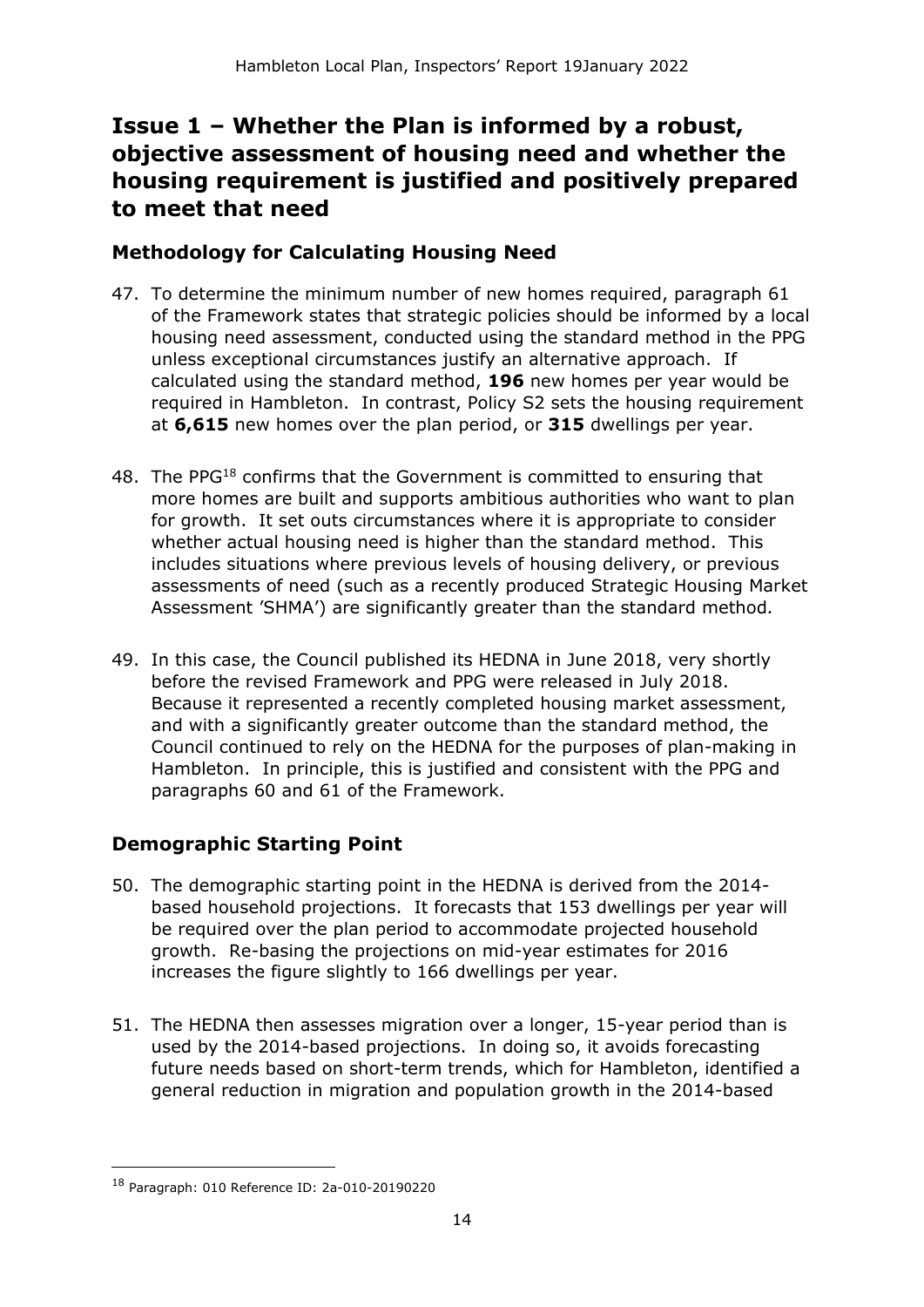projections. It provides a more robust assessment of likely future growth and identifies a greater need for 220 dwellings per year.

- 52. A further adjustment has been made using alternative household representative rates for young adults. In summary, the rate of household formation has been adjusted by returning household formation rates to 2001 levels for the 25-34 age group. Although we find the evidence in this regard largely inconclusive, applying the uplift only makes a modest increase to overall housing need, rising to 235 dwellings per annum.
- 53. Based on these reasoned adjustments, the HEDNA concludes that between 2014 and 2035 some **4,935** dwellings (or 235 dwellings per year) will be required to accommodate the projected household increase in Hambleton.

#### **Future Jobs**

- 54. A further uplift is then applied to account for future economic growth. In principle, this uplift is justified to ensure that the labour force supply is broadly aligned with the projected increase in jobs. A lack of labour force supply could lead to unsustainable commuting patterns and/or act as a barrier to investment for local businesses looking to establish and expand.
- 55. Three separate forecasts of jobs growth have been used to inform the uplift. They include Cambridge Econometrics ('CE'), Oxford Economics ('OE') and the Regional Econometric Model ('REM') produced by Experian. In summary, OE forecast jobs to decline (-90 per year) at roughly the same rate as CE expects jobs to grow (+100 per year). The REM forecasts also predict an increase in jobs, albeit at a lower rate of 20 jobs per year.
- 56. The HEDNA has used a bespoke approach to predicting future employment trends and concludes that a higher annual figure of 165 jobs will be created over the same period. This is because the baseline forecasts provided by CE and OE disaggregate regional and national trends to a local authority level. As such, they do not reflect the specific growth which has taken place in Hambleton or the local initiatives aimed at supporting these industries. For example, the A19/A1 corridor has been identified by the Council for growth, with sectors such as food manufacturing continuing to expand and mitigating some of the public sector cuts in Northallerton. Industries such as food manufacturing, agri-tech and bio-renewables were all identified as growth sectors in this area, which is also reflected in the SEP Update<sup>19</sup> and in the recent take-up of land at Leeming Bar and Dalton.
- 57. The bespoke adjustments made in the HEDNA are therefore justified based on the evidence of recent growth and projected investments in the area. Taking into account double-jobbing, commuting patterns and economic

<sup>19</sup> Core Document SD12.6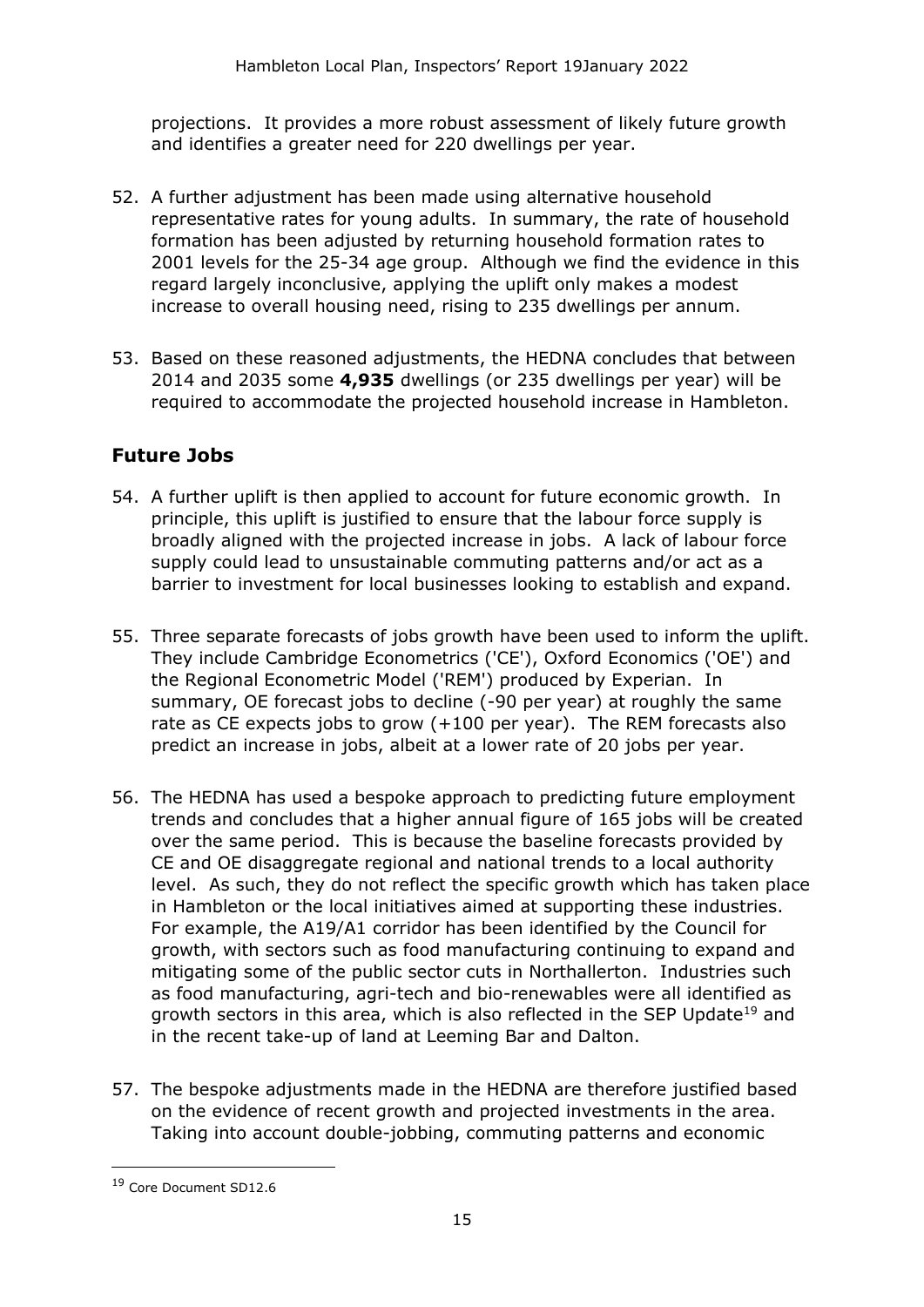activity rates, the HEDNA estimates that 315 dwellings per annum would be required to support projected future job growth. Over the plan period, as submitted, this equates to **6,615** dwellings. It represents an appropriate local assessment of the objectively assessed need for housing in Hambleton.

- 58. In assessing the link between job growth and the need for housing, the HEDNA did not use economic activity rates produced by the Office of Budget Responsibility ('OBR'). The HEDNA discounted the OBR rates because, at the time, they were considered pessimistic and not directly linked to economic forecasts. If the 2017 OBR rates had been used, then the Council accepts that the need for housing would be higher, at around 355 dwellings per year.
- 59. Further justification has been provided in Examination Document L010. In summary, it confirms that whist the OBR rates could have been used, this should be based on the latest 2018 rates. Applying the 2018 OBR rates to the projections developed for the HEDNA results in a housing need of 322 dwellings per year. This broadly reflects the figure in the submitted Plan.

#### **Previous Levels of Housing Delivery**

- 60. In addition to recently completed SHMAs, the PPG advises that levels of housing delivery may also indicate greater need than the standard method suggests. Recent provision in Hambleton has been strong. On average, 420 dwellings per year (net) have been delivered since 2014/15.
- 61. However, looking at net housing completions over a longer period of time shows a much more varied picture. Between 2009/10 and 2013/14 net annual delivery was under 300 dwellings per year. Assessing completions since 2001/02 shows that the average number of new homes built in Hambleton has been 340 per year. This figure, which represents a much longer-term average, is broadly consistent with the housing requirement.
- 62. It is also pertinent to consider that Hambleton has not had the benefit of an up-to-date Local Plan. The Core Strategy was adopted in 2007 and is based on housing figures in The Yorkshire and Humber Regional Spatial Strategy. Since 2015, the Council has been relying on an Interim Planning Guidance Note, which does not form part of the development plan for the area. Furthermore, the housing requirement in the Plan is a minimum requirement, and not a ceiling which cannot be exceeded. When taking these factors into account, the fact that housing delivery over the past 5 or 6 years has exceeded 400 dwellings per year does not, alone, justify a higher housing requirement over the entire plan period.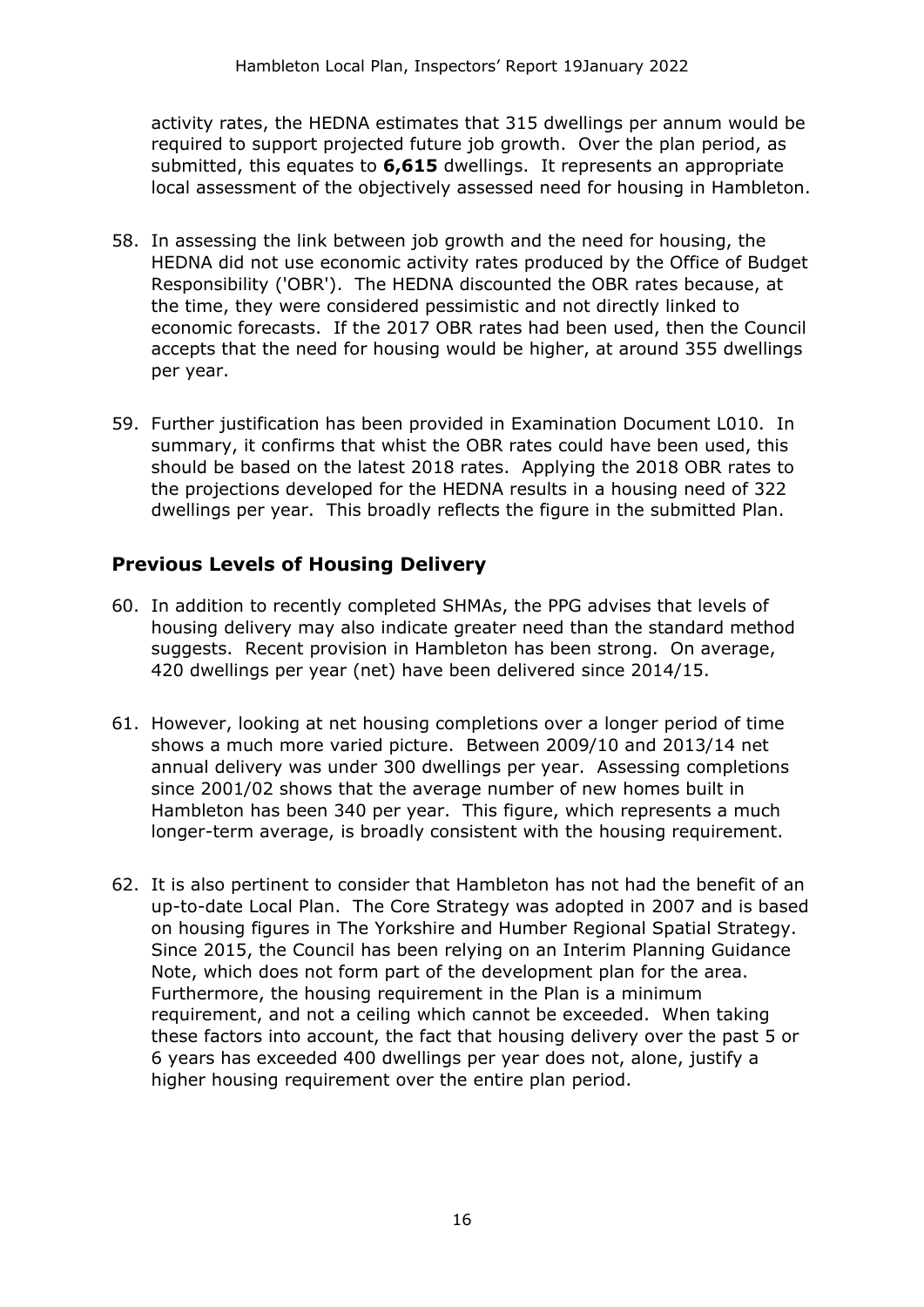#### **Latest Available Data**

- 63. In 2020, the latest (2018-based) household projections were published. Examination Document L010 has considered the implications of this latest demographic data.
- 64. The 2018-based projections are derived from internal (domestic) migration statistics over a 2-year period. Using the same jobs growth rate (165 jobs per year) would result in a need for around **326** dwellings per year. This does not represent a meaningful change in the housing situation and broadly reflects the findings in the HEDNA (**315** dwellings per year).
- 65. An alternative method has been used which looks at domestic migration over a 5-year period. This results in a slightly higher figure of **336** dwellings per year. However, using 10-year trends, which, for the reasons given above are considered to represent a more robust assessment of migration, results in a lower annual requirement of **312** dwellings. On balance therefore, the additional assessments do not demonstrate that the figure in the HEDNA is out-of-date. It continues to represent a robust, justified projection of future housing needs in Hambleton.

#### **Plan Period**

- 66. Paragraph 22 of the Framework states that strategic policies should look ahead over a minimum 15-year period from adoption. As submitted, the Plan period runs from 2014 to 2035. The primary reason for this is due to the use of the HEDNA and the 2014-based household projections.
- 67. To allow for 15 years from adoption and ensure consistency with the Framework, MMs were identified as necessary during the examination hearing sessions. They sought to extend the plan period by a further year to 2036. As a result, the housing requirement also increases to **6,930** dwellings. (**MM01, MM04, MM06**, **MM07**, **MM08**, **MM40** and **MM82**)
- 68. Due to the need for further work to be carried out mid-examination, the Plan will likely be adopted in early 2022. Although the plan period will now fall marginally short of the 15 years recommended by the Framework, this does not render it unsound. Further delays to adoption of the Plan to add a single, additional year to the plan period would be more likely to frustrate, rather than accelerate the delivery of new housing in Hambleton.

### **Conclusion**

69. In preparing the Plan, the Council has based the housing requirement on the findings of the HEDNA and concluded that it is appropriate to plan for a higher level of housing than the standard method suggests. The housing requirement of 315 dwellings per year is significantly higher than the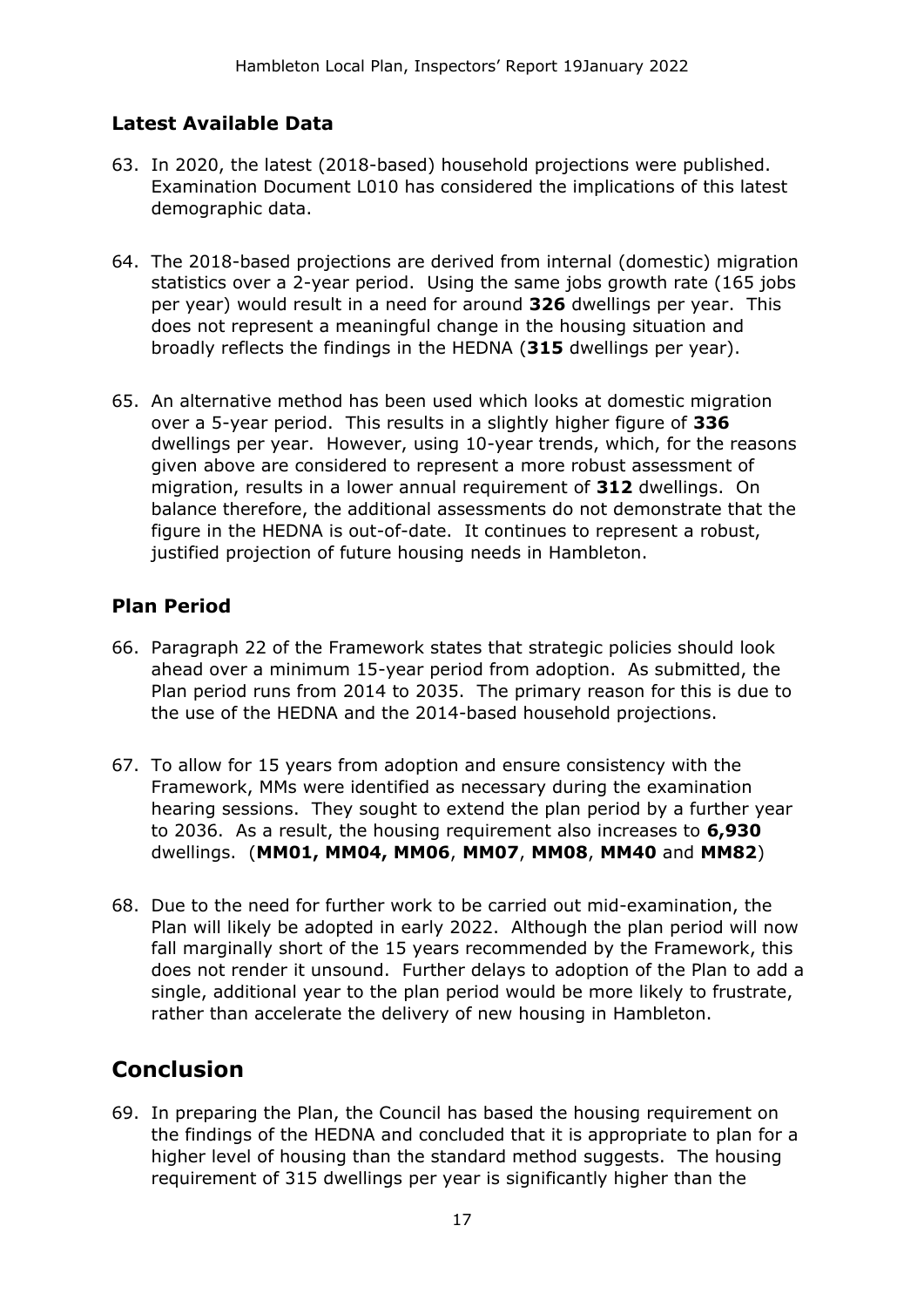number of new homes that would be required under the standard method (which at the time the HEDNA was produced, was 226 dwellings per year). The Plan is therefore consistent with the Government's objective of significantly boosting the supply of housing, as expressed in paragraph 59 of the Framework.

- 70. Alternative evidence submitted as part of the examination suggests that the methodology used to calculate the housing requirement is flawed, and that 315 dwellings per year will not align the housing strategy with the Council's positive employment aspirations, especially if all the employment allocations in the Plan come forward as expected. However, where local authorities use a different method for calculating housing needs, and where it adequately reflects current and future demographic trends and market signals, the PPG confirms that such an approach will be considered sound as it will have exceeded the minimum starting point.
- 71. Furthermore, the future jobs uplift in the HEDNA is based on the assumption that Hambleton will continue to see positive overall growth in employment. This is not guaranteed. Although the Council suggests that several business sectors will be largely unaffected by the COVID-19 pandemic, others will not. For example, hospitality, entertainment and the visitor economy have all faced significant restrictions over the past 2 years. The socio-economic impacts of these closures are not reflected in the HEDNA's assumptions.
- 72. Establishing the precise level of uplift is not an exact science, especially given the uncertainties surrounding future jobs growth as a result of the COVID-19 pandemic. The Council's approach to assessing housing need is based on an exercise of reasoned judgments, which through the examination process, has considered the most up-to-date evidence. In our opinion, the Plan is therefore informed by a robust, objective assessment of housing need and is positively prepared in identifying a housing requirement to ensure that those needs will be met.

### **Issue 2 – Whether the settlement hierarchy and spatial distribution of housing is justified, positively prepared and consistent with national planning policy**

#### **Settlement Hierarchy – Policy S3**

73. Northallerton, Thirsk, Bedale, Easingwold and Stokesley are all Market Towns which serve their surrounding rural hinterland. The towns are the main focus for employment, have a range of shops, services and facilities (including education) and are all accessible by public transport. They are different to Service Villages, which have a far more localised catchment and largely meet the day-to-day needs of the surrounding rural community. Categorising Market Towns above Service Villages is justified.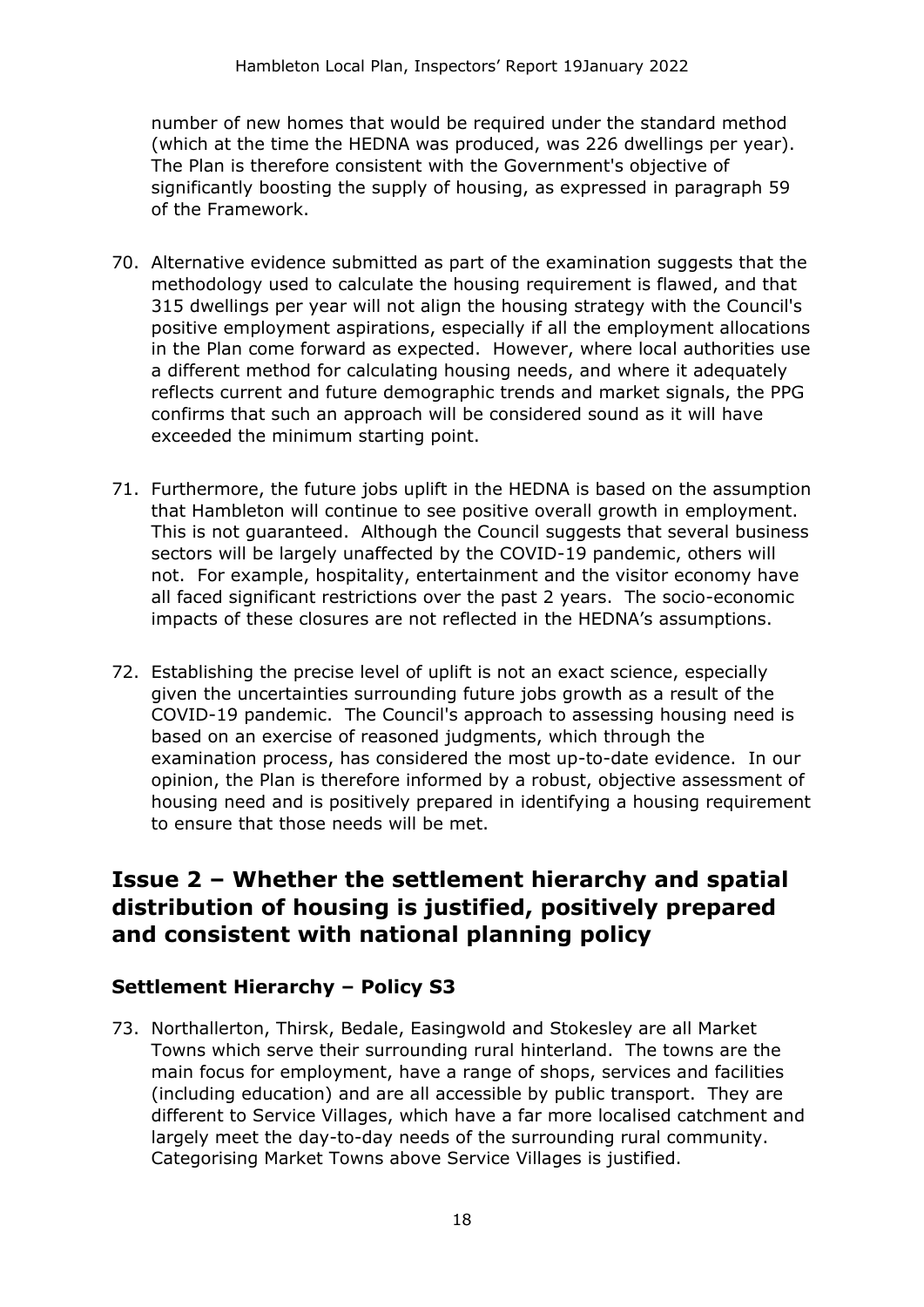- 74. The classification of each village is derived from the existing Core Strategy. In March 2017, the Council produced an Audit<sup>20</sup> of settlements to inform the Plan and determine the need for any changes from the existing hierarchy. It was an update of a similar exercise carried out in 2014.
- 75. In summary, each settlement was scored based on a review of existing services, with more points awarded for services such as a doctor's surgery or primary school. Settlements with a score of 28 of more were identified as Service Villages, whereas Secondary Villages scored between 14 and 27. Anything below 14 was defined as a Village. In principle, the methodology used is appropriate. It ensures that settlements with key services are adequately ranked and categorised on a broadly consistent basis.
- 76. Great Broughton is defined as a Service Village. The Parish Council states that during the Plan's preparation, shops and the post office have closed, resulting in a lower score of 18 points which only equates to a 'Secondary Village'. However, there will inevitably be a cut-off date when using a points-based methodology such as this one, after which time services on the ground may change. Although some shops and the post office have closed, other facilities may open to the benefit of local residents during the plan period. In this case, the village continues to benefit from a primary school which is within walking distance of existing housing, a playgroup/nursey, a pub, a sports ground, a public hall and a limited bus service. Its size and range of services therefore remains commensurate with its role and function as a Service Village.
- 77. South Otterington is smaller than Great Broughton, but still benefits from a primary school, a village pub and a limited bus service. Based on the Council's Audit of services it is therefore justified as a Secondary Village, which also reflects its position in the adopted Core Strategy.
- 78. Below Service Villages are the Small Villages. In the 2017 Audit, these settlements were defined as 'Other Villages'. However, this incorrectly infers that it includes every other settlement in Hambleton. That is not the case. For the purposes of the Local Plan, settlements which contain no services or facilities, such as small hamlets, fall within the countryside.
- 79. In summary therefore, we note that the methodology is open to interpretation, especially where the thresholds for different categories have been set. Changes may also have occurred since the last Audit. However, on the whole the Council's process was appropriate and the settlement hierarchy set out in Policy S3 is justified.

<sup>20</sup> Examination Documents L011a – L011c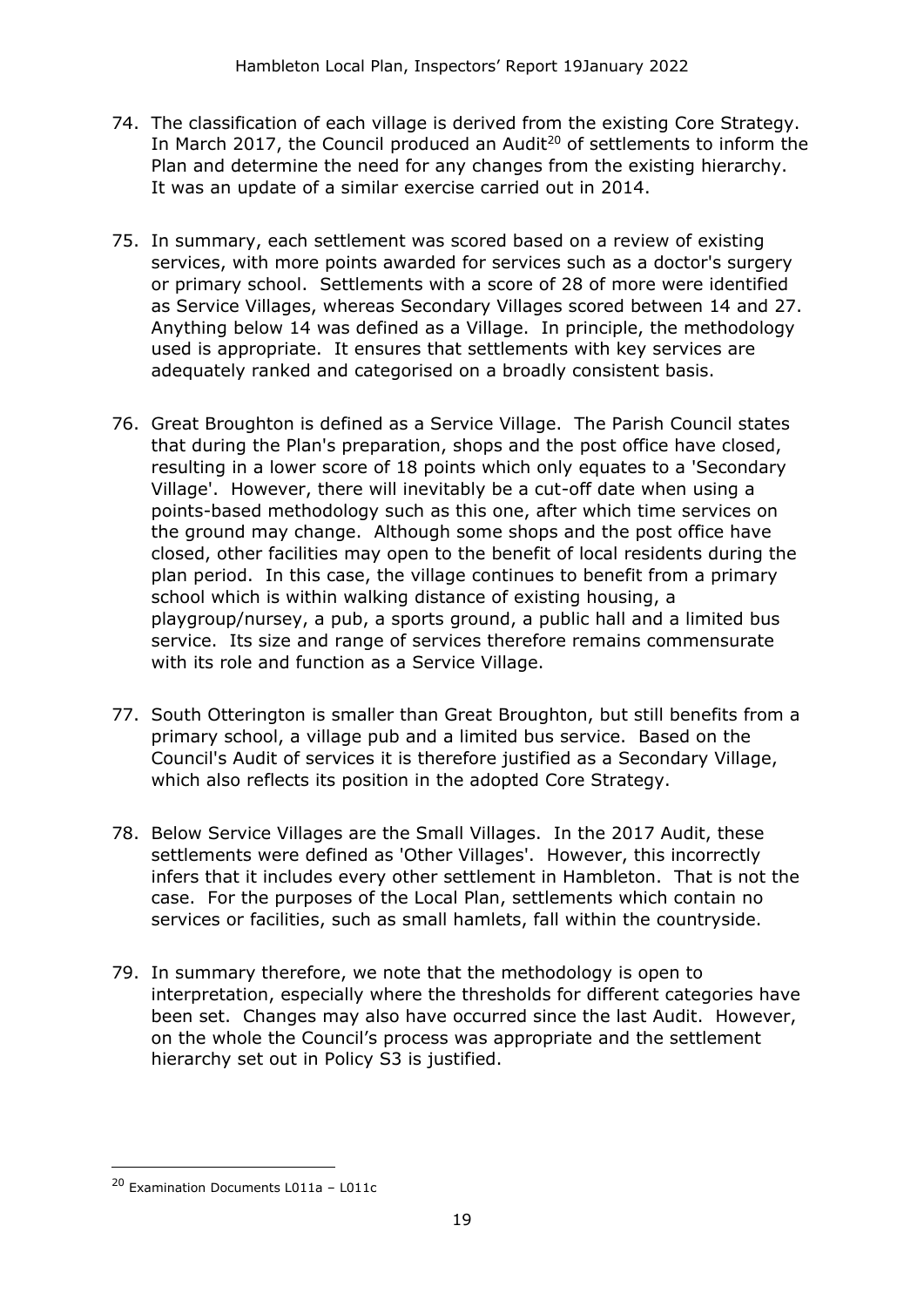#### **Distribution of Housing – Policy S3**

- 80. The spatial strategy focusses the majority of new housing development towards Northallerton and Thirsk, then the remaining Market Towns of Bedale, Easingwold and Stokesley and the Service and Secondary villages. Strategic employment uses are directed to the central A1(M)/A19 corridor on sites at Leeming Bar, Sowerby Gateway and Dalton Airfield.
- 81. Differentiating between Northallerton and Thirsk and the remaining Market Towns of Bedale, Easingwold and Stokesley is justified as it reflects the geography of the area. Northallerton is the largest settlement in Hambleton and the County Town for North Yorkshire. Thirsk has now merged with Sowerby to create a single urban area and benefits from access to the East Coast Mainline. It also has a popular racecourse and provides services for tourists visiting the North York Moors National Park. The remaining Market Towns of Bedale, Easingwold and Stokesley are smaller with fewer services and facilities.
- 82. As submitted, Policy S3 refers to 'large villages'. This is confusing as the villages in the settlement hierarchy are categorised as either Service Villages, Secondary Villages or Small Villages. For effectiveness, the position is clarified by **MM12**.
- 83. Northallerton will receive the highest proportion of all new housing growth over the plan period  $(24.8\%)$ , followed by Thirsk  $(22.5\%)$ .<sup>21</sup> Roughly half the total number of new homes provided will therefore be in the two principal Market Towns. The distribution of growth towards Northallerton and Thirsk is therefore consistent with the settlement hierarchy and reflects their size, role and function as the main settlements in Hambleton.
- 84. As submitted, a further 28% of new housing expected over the plan period will be in the remaining Market Towns; with 9.2% in Bedale, 10.3% in Easingwold and 8.4% in Stokesley. Cumulatively, the Market Towns will therefore account for approximately 75% of all new housing. In this regard, the distribution of housing growth is consistent with paragraph 105 of the Framework, which states that the planning system should actively manage patterns of growth and focus significant development in locations which are or can be made sustainable. It is also generally the case that larger towns will usually be able to absorb proportionately more development than smaller ones without compromising their character or local services.
- 85. The exact level of growth attributed to each of the Market Towns is not based on a predetermined fixed amount. Nor is it based on the population of each settlement. Instead, the distribution of housing has been influenced by the site selection process, existing commitments and planning

<sup>&</sup>lt;sup>21</sup> Examination Document L001a, including commitments and completions during the plan period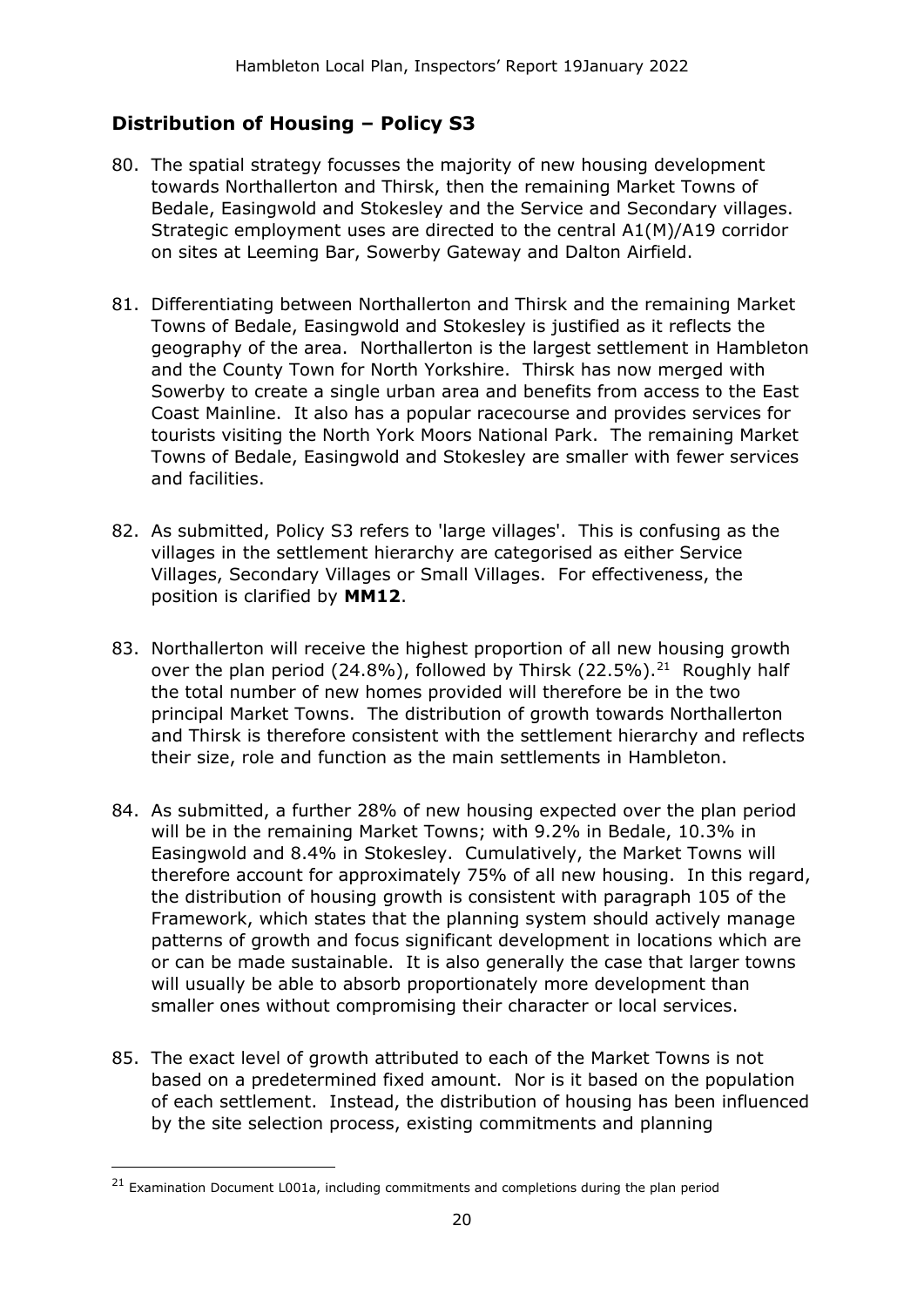judgement on which sites to allocate. As a result, some Market Towns will have more housing growth than others. Nevertheless, Bedale, Easingwold and Stokesley are all still attributed a level of growth which is commensurate with their role and function as Market Towns in a rural district.<sup>22</sup>

- 86. The remaining balance (around 25%) is directed towards Service Villages and Secondary Villages. No allocations are proposed in the Smaller Villages. Concentrating development in the Market Towns, particularly Northallerton and Thirsk, but also making some provision within the villages is supported by the SA. It also reflects the consultation process and representations which identified the need for planned growth within the villages. In this regard the strategy is consistent with paragraph 79 of the Framework, which seeks to promote sustainable development in rural areas where it will enhance or maintain the vitality of rural communities. In our view, the balance of new growth between the urban and rural areas is reasonable. The strategy is an appropriate one for Hambleton District.
- 87. Not all Service and Secondary Villages have allocations. A greater number of houses are also proposed through allocations in the Secondary Villages than the, typically larger, Service Villages. There are four main reasons for this.
- 88. Firstly, as with the Market Towns, the Council has not sought to allocate a predetermined amount of housing to each tier in the settlement hierarchy. Instead, the distribution is influenced by the site selection process, which includes planning judgments on the suitability of sites, the availability of land, supporting infrastructure and committed developments.
- 89. Secondly, if the Council had sought to allocate housing land in every village, this would have altered the focus of the strategy away from the Market Towns. As identified earlier in this Report, the 'hybrid' strategy is supported by the SA, which found that it would strike an appropriate balance between focussing development towards existing urban areas whilst allowing for some, more limited development in villages to help sustain local services.
- 90. Thirdly, a fundamental part of the Plan's strategy is to support economic development at Leeming Bar. In order to provide housing close to where new jobs are planned, the Council has allocated two sites for housing in this Secondary Village. In principle, this approach is sound. Although not every potential occupant will work at Leeming Bar, increasing the supply of housing close to the main employment areas will provide greater potential for more sustainable forms of development. In this regard the strategy is justified, positively prepared and consistent with paragraph 106 of the Framework which states that planning policies should support an

<sup>&</sup>lt;sup>22</sup> Inspectors' Note: The implications of deleting site GTA1 on the spatial strategy are discussed below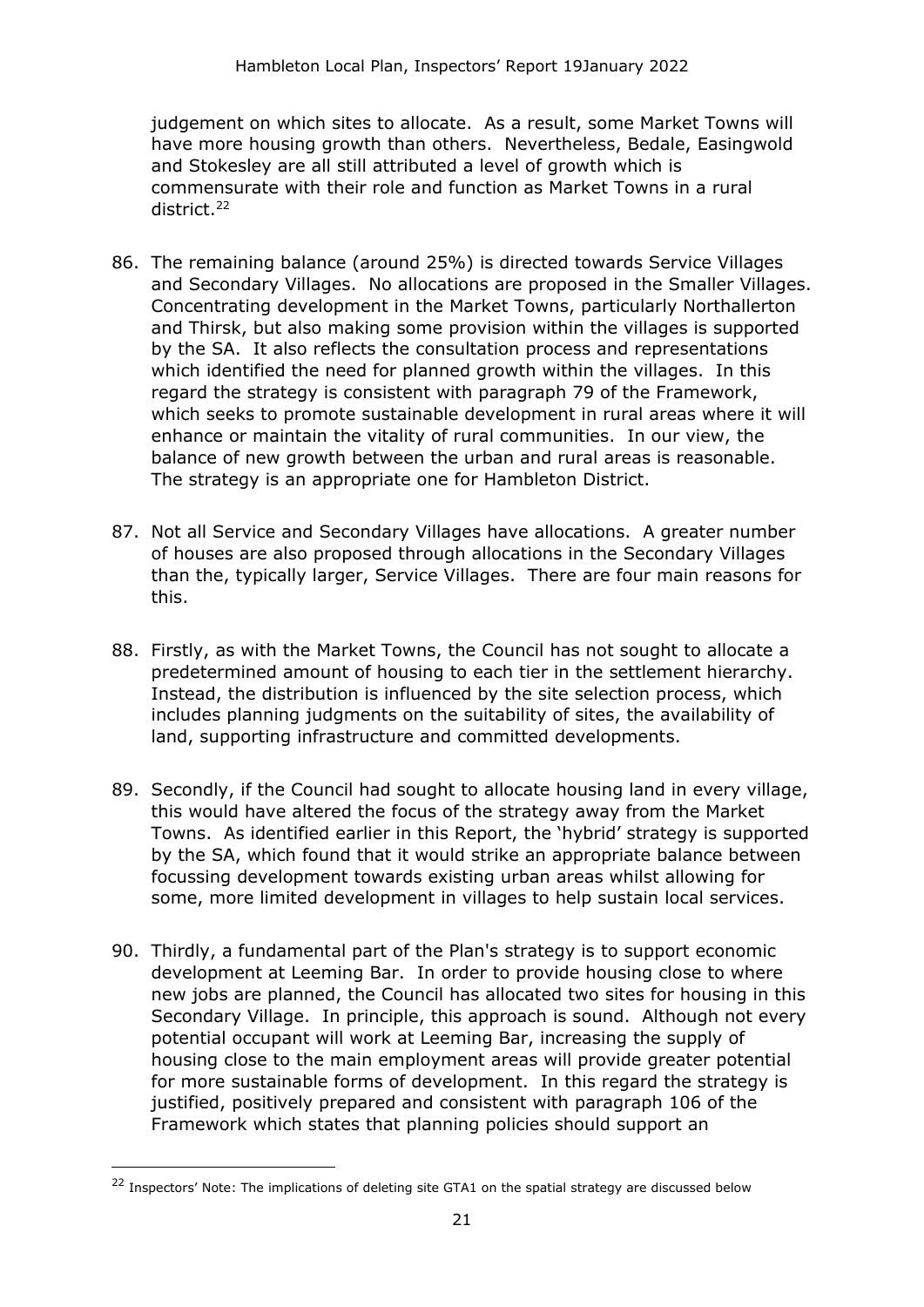appropriate mix of uses across an area to minimise the number and length of journeys needed.

91. One of the main criticisms of the strategy is that due to the number of commitments, combined with the scale of development focussed on the Market Towns, the amount of planned growth remaining in the villages will be too small to have any meaningful impact on their long-term sustainability. We have carefully considered these concerns, which are in part, due to the number of windfall sites which have gained planning permission since the start of the plan period in 2014. However, in this particular case, the Plan does not just seek to deliver new housing growth through allocations. Instead, Policies S5 and HG5 are intended to provide a flexible, positively prepared strategy which removes settlement boundaries and allows suitable windfall sites to come forward within, and, on the edge of villages. The Plan therefore seeks to adopt a positive approach to windfall development in the rural areas, rather than drawing settlement boundaries and allocating specific sites. For the reasons set out above, we consider that this is a sound and justified strategy. It will provide a positive policy framework which is permissive of new, small-scale housing developments in the rural areas.

### **Conclusion**

92. Subject to the recommended MMs we conclude that the settlement hierarchy and spatial distribution of development is justified, positively prepared and consistent with national planning policy. The submitted Plan is an appropriate strategy for Hambleton.

### **Issue 3 – Whether Policies S5 and HG5 will be effective for decision-making purposes in achieving the proposed housing strategy**

93. The Plan does not define settlement boundaries. Instead, new residential development is permitted on housing allocations and on windfall sites through the application of Policies S5 and HG5.

#### **Development within Settlements**

- 94. Policy HG5 supports new residential development within the 'main built form' of a settlement. As submitted, the main built form is defined by Policy S5 as the buildings of the main part of the settlement and land closely associated with them.
- 95. In order to assist with the implementation of Policy S5, additional guidance is provided within the supporting text. It includes a series of examples of what the main built form does and does not include. However, by seeking to list every possible outcome there is a risk that the tables in the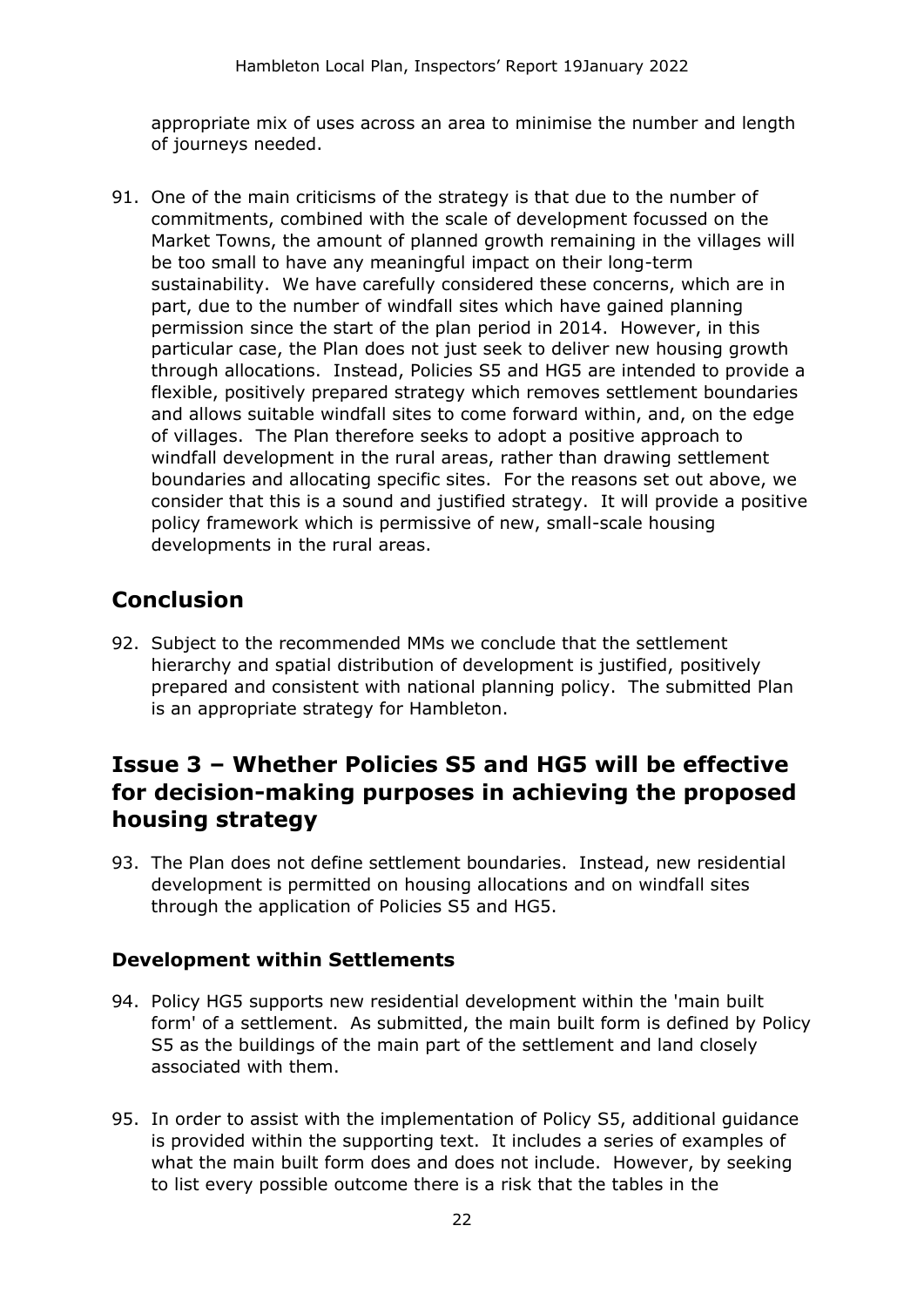supporting text become used as a checklist, when actually the policy requires a more nuanced consideration on a site-by-site basis. For effectiveness, the key considerations and exclusions are therefore inserted into Policy S5 by **MM15** and the tables deleted by **MM16**.

- 96. As submitted, the Plan is also unclear how a decision-maker would react to a proposal for the redevelopment of vacant or underutilised land within an urban area. Although the supporting text to Policy S5 includes reference to infilling, this is defined as individual plots and minor scale development, which would unduly restrict proposals seeking to reuse land in some of the larger settlements. It is therefore deleted by **MM16**.
- 97. Subject to these changes, we are satisfied that Policy S5 will provide an adequate policy framework to consider applications for planning permission. Although it will require planning judgement, the policy as modified will include sufficiently clear criteria in order for it to be effective.

#### **Development Adjacent to Settlements**

- 98. Where land falls outside the main built form of a settlement, it is defined by Policy S5 as 'countryside'. This is sufficiently clear to be effective.
- 99. In the countryside, new housing is only permitted where it is specifically allowed by other policies in the Plan. Amongst others, this includes Policy HG5, which permits new housing on sites adjacent to a Service, Secondary or Small Village provided that certain criteria are met.
- 100.The reason for supporting residential development adjacent to villages, but not the Market Towns, is due to the Plan's strategy. As identified above, approximately 75% of all new housing from completions, commitments and allocations during the plan period will be delivered in Northallerton, Thirsk, Bedale, Easingwold and Stokesley. Policy HG5 therefore supports residential development around the edges of larger villages to ensure that new housing is delivered in sustainable rural locations. Considering that Hambleton is a predominantly rural district, this approach is reasonable. Moreover, the Market Towns are typically larger settlements with greater opportunities for windfall housing sites to come forward. Only supporting new housing on the edges of villages is therefore appropriate and justified. In the event that the strategy does not deliver new housing as expected, then it will be for the Council to review and update the Plan as required (discussed below).
- 101.Where new housing is proposed adjacent to the built form of a village, developments must be minor in scale and meet criteria a) to f). We fully appreciate the Council's rationale for the size limit in seeking to protect the rural character of Hambleton's villages. But limited evidence has been provided to justify a standard threshold across all settlements, especially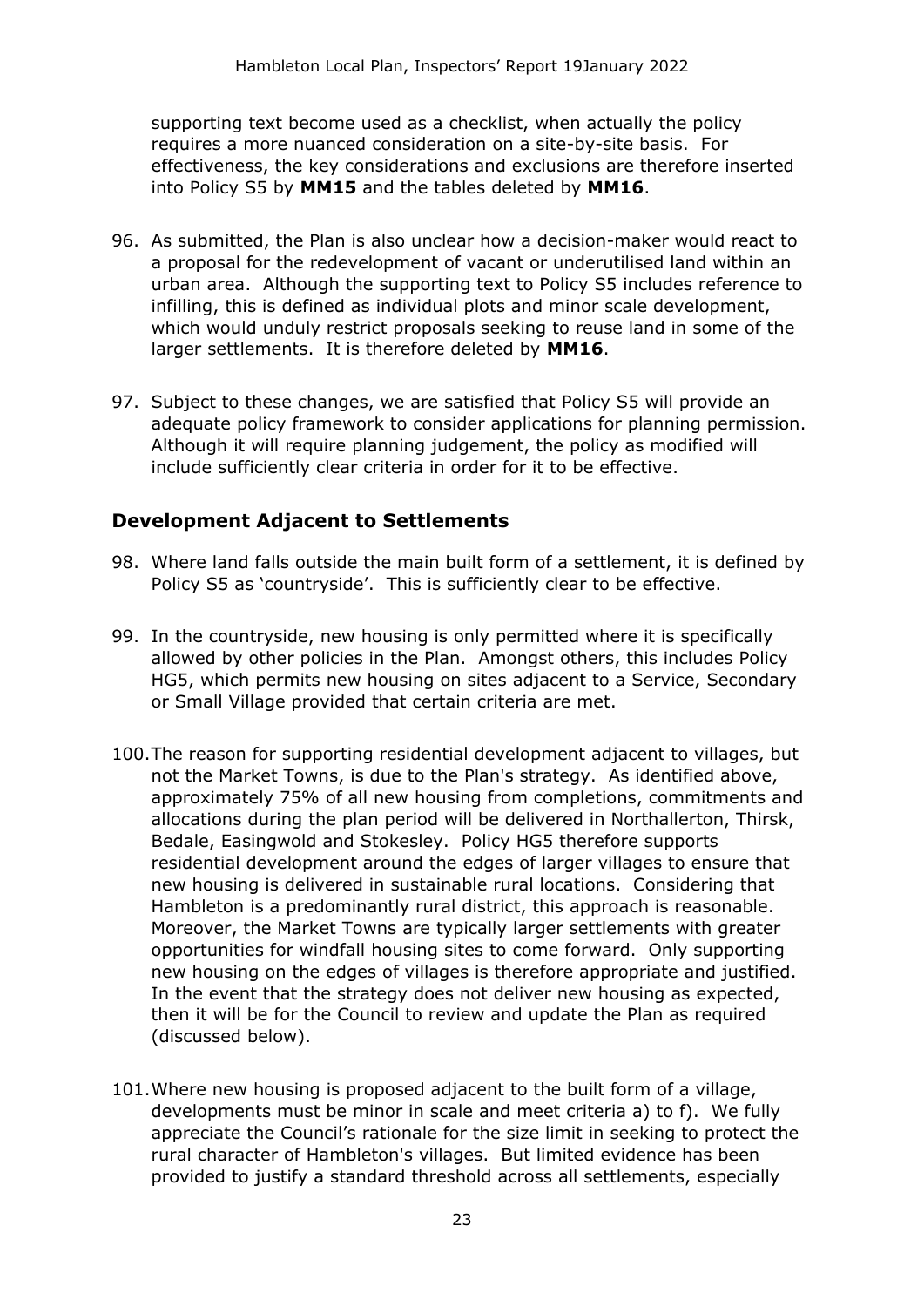when considering the significant variation in size and level of amenities between Service Villages and Small Villages. Furthermore, there may be instances where a particular site, or set of circumstances, justify a slightly higher number of dwellings. Where appearance is concerned, other criteria also require an assessment of the impacts on rural character and would preclude harmful or disproportionate additions to villages. **MM49** and **MM50** are therefore necessary to provide additional flexibility in the interests of effectiveness.

- 102.Criterion a) requires a sequential approach to site selection and seeks to ensure that brownfield land is brought forward for development before greenfield sites on the edges of villages. Although the Framework does not include a sequential test of this type, it does not preclude one either. Paragraph 117 also states that planning policies should promote an effective use of land, and, set out a clear strategy for accommodating needs in a way that makes as much use as possible of brownfield sites. The policy is therefore justified. However, for effectiveness, **MM49** introduces a requirement which allows applicants and decision-makers to consider the suitability, viability and availability of sequentially preferable land. This is not expected to result in extensive viability assessments of alternative sites.
- 103.As submitted, criterion b) requires applicants to demonstrate that proposals will provide a 'reliable source of supply' and submit evidence of a site's deliverability. Paragraph 5.70 goes further and states that applicants will have to provide evidence of past performance on housing delivery. However, it is unclear what will be expected of applicants and/or how this will be considered by decision-makers. Planning applications may also be submitted by landowners or individuals with no development experience. The requirement is therefore unjustified, ineffective and deleted by **MM49**.
- 104.Criterion c. is justified and appropriate in order to ensure that the size, type and tenure of housing proposed meets identified needs. The final criteria (d-f) apply to all proposals, whether within or adjacent to settlements. With regard to criterion d), it is unclear how a proposed development would represent 'organic' growth. As explained at the examination hearing sessions, the Council's key concern is to ensure that developments are commensurate to the size, scale and character of the village. This is reflected through **MM49** and **MM50**, which are necessary for clarity and thus effectiveness.
- 105.Criterion e) is justified in principle and seeks to avoid development causing unacceptable harm to open spaces which contribute positively to the historic character, form and layout of villages. However, in the absence of any specific definition, reference to 'important social and community space' lacks sufficient precision to be effective. **MM49** is therefore required to confirm what is expected of applications for planning permission and ensure that the policy is justified. This change also ensures consistency with **MM63**.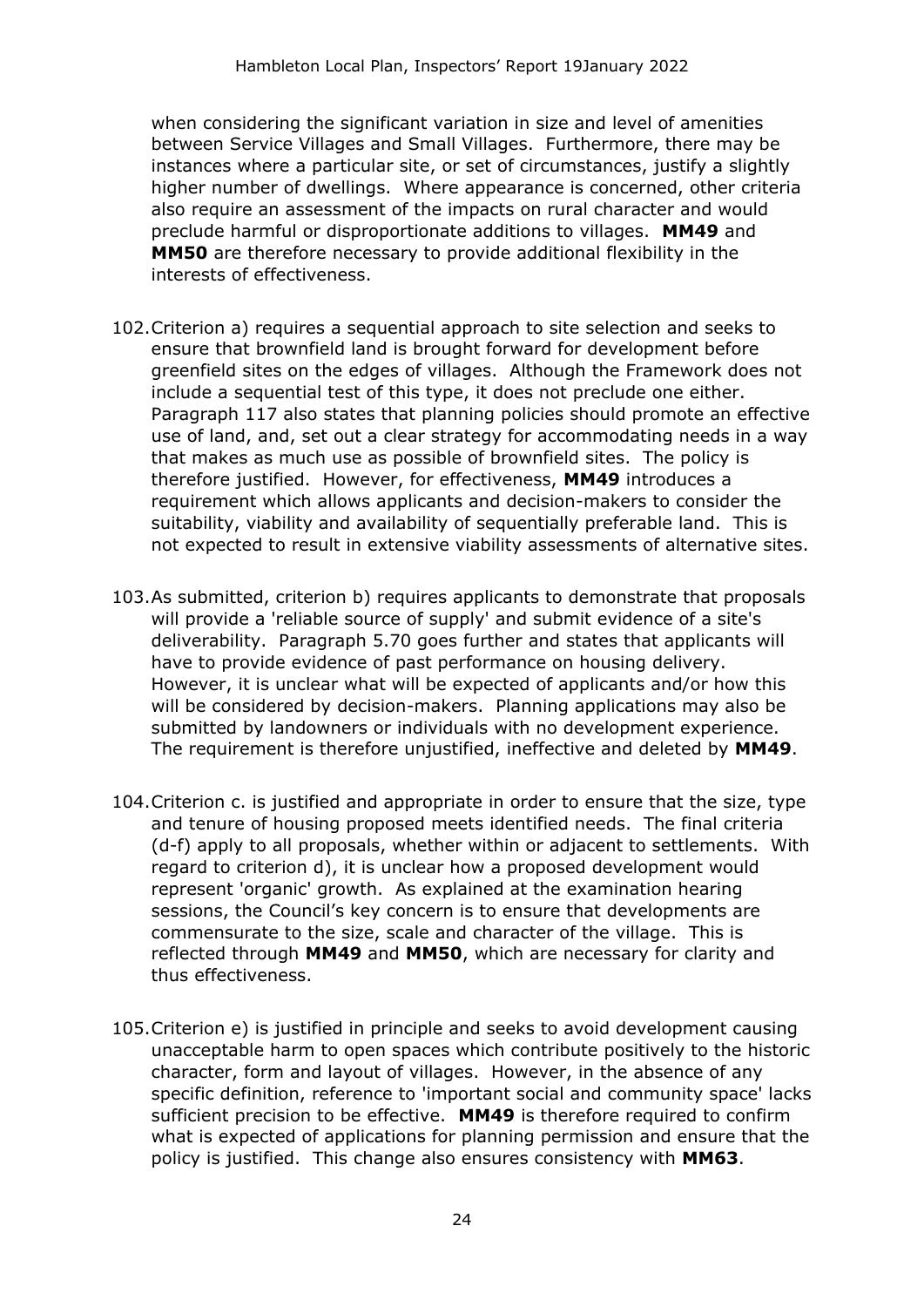- 106.As consulted upon, **MM50** amended the supporting text to state that the Council would consider data on housing completions and a proposal may not be supported if there are already a number of permitted schemes in the village. The purpose of the MM was to consider cumulative impacts on local character and services. However, we appreciate that such a clause could be misinterpreted to mean that the Council will refuse schemes simply because others have been granted planning permission nearby, which was not the intention. We have therefore amended **MM50** in the schedule of MMs at **Appendix 1**. It now clarifies that if a proposal is considered to be of such a scale in its own right, or cumulatively, that it would cause harm to character and appearance or overwhelm services then it will not be supported. This more accurately reflects the wording in Policy HG5, which refers to the impacts of proposals both individually, and cumulatively.
- 107.The removal of settlement boundaries and approach to development adjacent to villages is a new strategy for Hambleton. Whilst the Council states that it has been operating a similar policy for several years, it has been used as guidance and does not form part of the development plan for the area. To ensure that the Plan is effective, **MM50** introduces a commitment to carefully monitor the application of Policy HG5 to ensure that it can adequately meet development needs. In the event that the policy is not providing an effective mechanism, **MM50** commits the Council to taking appropriate action. This may involve an early review and update of the Plan.
- 108.Finally, **MM49** deletes reference to the Housing Supplementary Planning Document ('SPD'). The change is necessary for effectiveness as the SPD has not yet been produced. Its content and relationship to Policy HG5 is therefore uncertain at this stage. For the same reasons **MM47** also removes the reference from Policy HG3.

#### **Development in the Countryside**

- 109.Policy S5 states that the Council will seek to protect and enhance the intrinsic beauty, character and distinctiveness of the countryside. For consistency with paragraph 174 of the Framework, **MM15** is necessary to state that new development should recognise the intrinsic character and beauty of the countryside. The protection referred to in paragraph 174 relates only to valued landscapes, sites of biodiversity/geological value and soils.
- 110.Further changes are also required by **MM15** and **MM17**. Notably, Policy S5(b) does not differentiate between the size of development proposals when considering the loss of agricultural land. This is in conflict with Footnote 58 of the Framework, which refers to situations where significant development of agricultural land is concerned. The change is therefore necessary for consistency with national planning policy.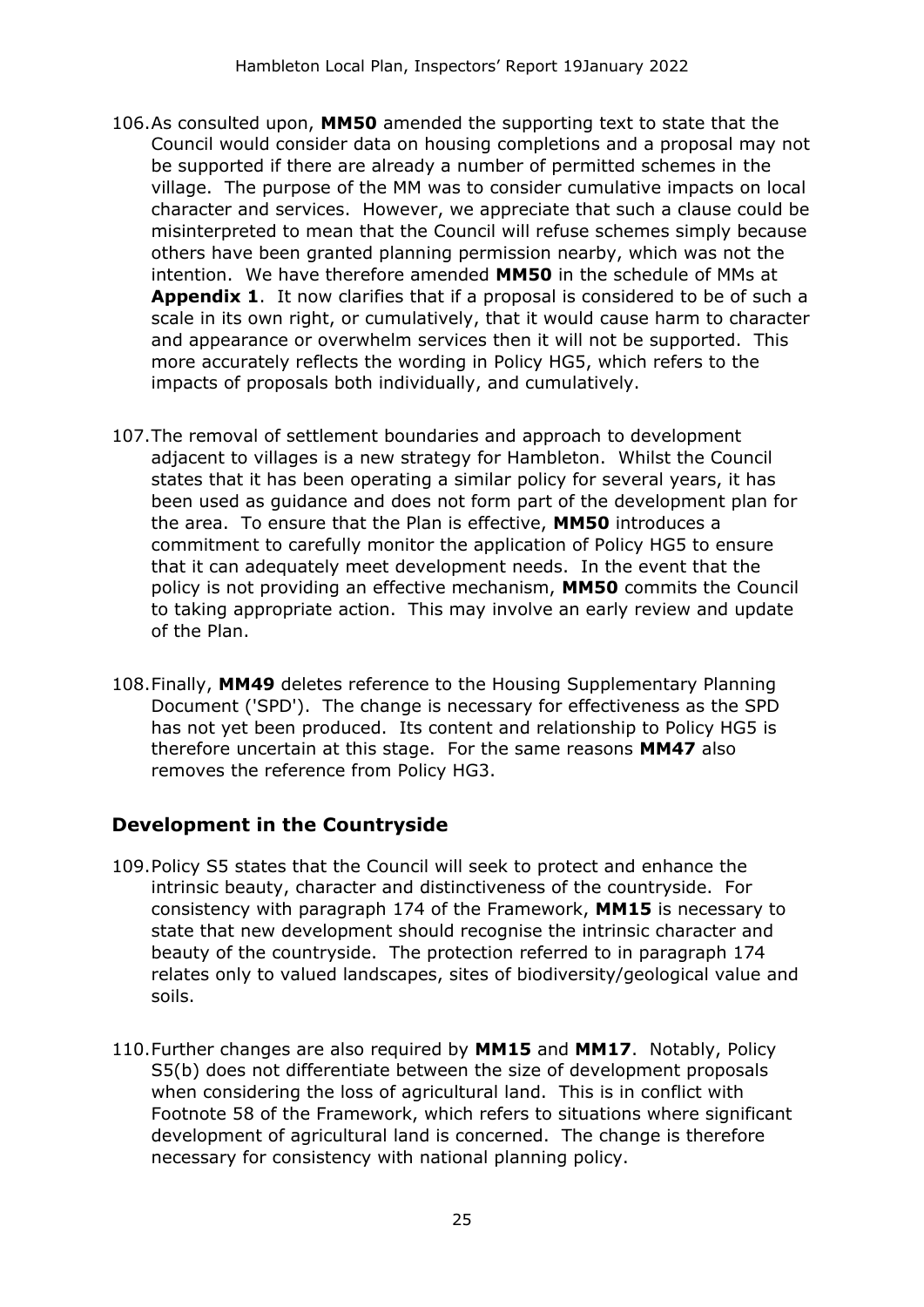- 111.The remainder of **MM15** retains text found within the submission version of Policy S5. Particular concern has been raised with the sentence which states that where the benefits of a scheme justify the loss of agricultural land, the lowest grade of land must be used unless it is outweighed by other sustainability considerations. Objectors to the Plan suggest that it should prevent new development taking place on best and most versatile land where lower quality land is available. However, paragraph 175 of the Framework states that Plans should allocate land with the least environmental or amenity value 'where consistent with other policies in the Framework'. Moreover, Footnote 58 only gives 'preference' to using areas of poorer quality land. It does not prevent the use of best and most versatile agricultural land. The policy is therefore justified in requiring decision-makers to take into account wider sustainability considerations in reaching a balanced judgement on the suitability of a proposal, especially in a rural area such as Hambleton where competing demands will pull in different directions.
- 112.Policy S5 also relates to replacement buildings in the countryside. Because this may include dwellings, it should be made clear for effectiveness. As submitted, Policy S5 would only permit replacement buildings if they were redundant or disused. This is unduly onerous and there may be other reasons for redeveloping an existing building. The necessary change, which is made by **MM15** for effectiveness, retains the requirement that buildings must be of a permanent and substantial construction, which is justified in the interests of the character and appearance of the area. For the same reasons, the ambiguous reference to a 'modest' increase in floorspace is replaced with limited increases in floorspace where proposals remain proportionate to the buildings that they replace.
- 113.As consulted upon, **MM15** also proposed the deletion of text relating to the siting of replacement buildings. This is not necessary for soundness and is therefore not recommended in the schedule of MMs at **Appendix 1**.

## **Conclusion**

114.Subject to the recommended MMs, we conclude that Policies S5 and HG5 will be capable of providing an effective basis for decision-making purposes and in achieving the proposed housing strategy.

### **Issue 4 – Whether the process for selecting residential allocations was robust and whether they are justified, effective and consistent with national planning policy**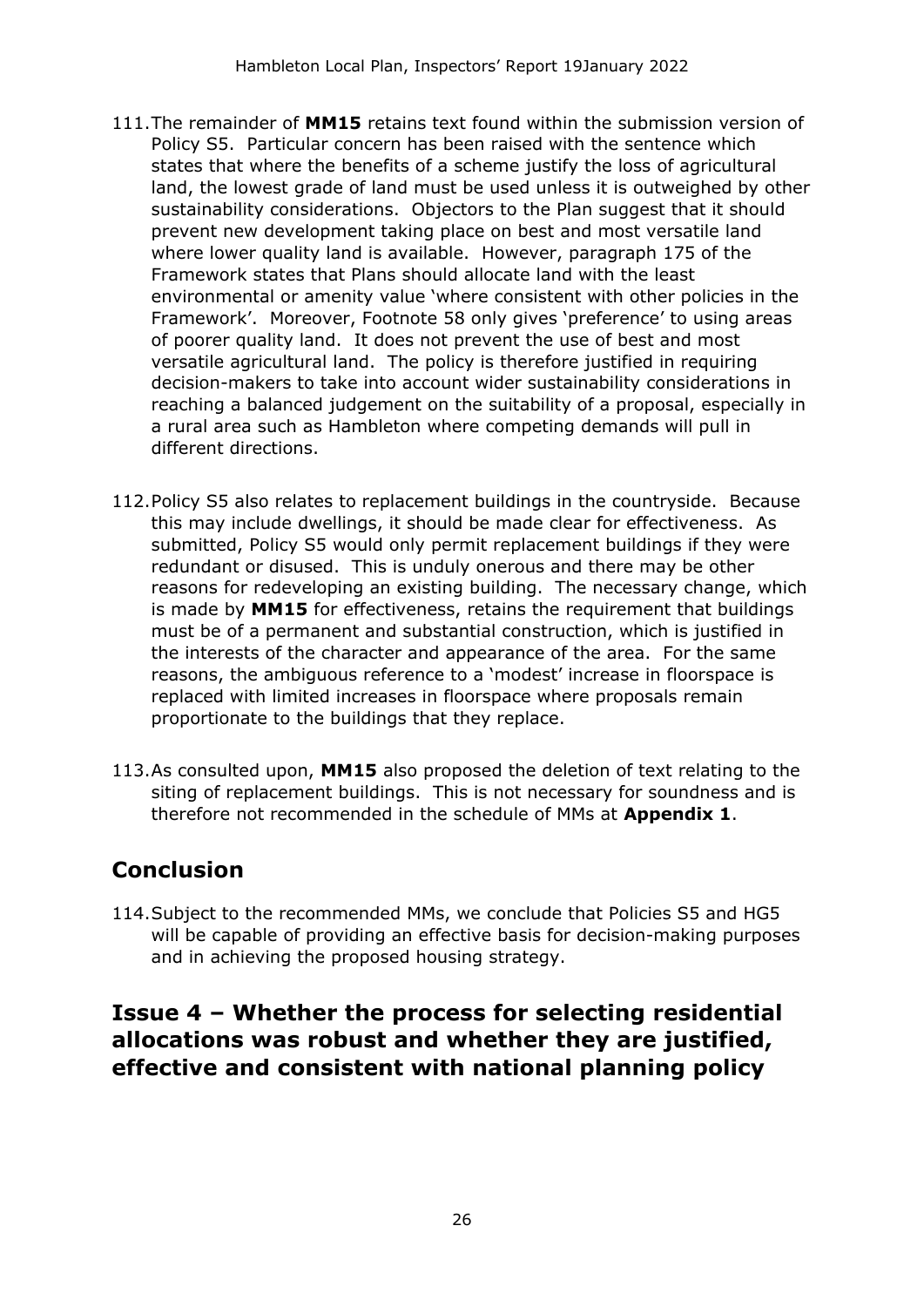#### **Methodology**

- 115.The general process of site selection is set out in the Site Selection Methodology and Results document<sup>23</sup>. It is also summarised in the Housing Topic Paper<sup>24</sup> and the Council's response to our initial questions<sup>25</sup>.
- 116.The starting point was a 'call for sites' in 2015. Following this, there were a number of separate stages to the process, but it was a fluid and iterative exercise where each stage was revisited when additional sites were submitted for consideration.
- 117.The methodology was revised in 2018 to reflect the large number of sites that had been put to the Council and the need for a more finely grained filter. This was mainly in response to the number of potential sites identified at the Preferred Options stage significantly exceeding the housing requirement. This resulted in some sites not being carried forward into the submission version Local Plan.
- 118.In total, the Council considered over 400 potential housing sites. These were either identified through the call for sites, consultation on Issues and Options, the Strategic Housing Land Availability Assessment ('SHLAA') or a review of existing allocations. Additional sites were also submitted at the Preferred Options stage and were subject to the same assessments.
- 119.The initial sift imposed a size and capacity threshold and rejected sites with significant physical or policy constraints. The updated 2018 methodology included additional sifting criteria, including consideration of flooding and flood risk, noise, whether sites were well related to an existing settlement or whether they were existing commitments. The volume of sites submitted meant that it was necessary to be stringent in the initial sift and the Council's approach was appropriate.
- 120.Qualifying sites were then assessed through the SA. This considered the effect of development against a range of SA objectives and criteria. It was never intended that the process would be the determinative factor in allocating sites. Rather, it was used to highlight issues and/or any necessary mitigation. The process resulted in the identification of 'preferred sites' in the Preferred Options document.
- 121.As noted above, because more sites were identified than were necessary, a more refined selection mechanism was required. This was the final stage in the process and looked primarily at developments of 10 dwellings or more that were well related to strategic employment locations, Market Towns and

<sup>23</sup> Core Document: SD23

<sup>24</sup> Core Document: SD20

<sup>25</sup> Examination Document: L001a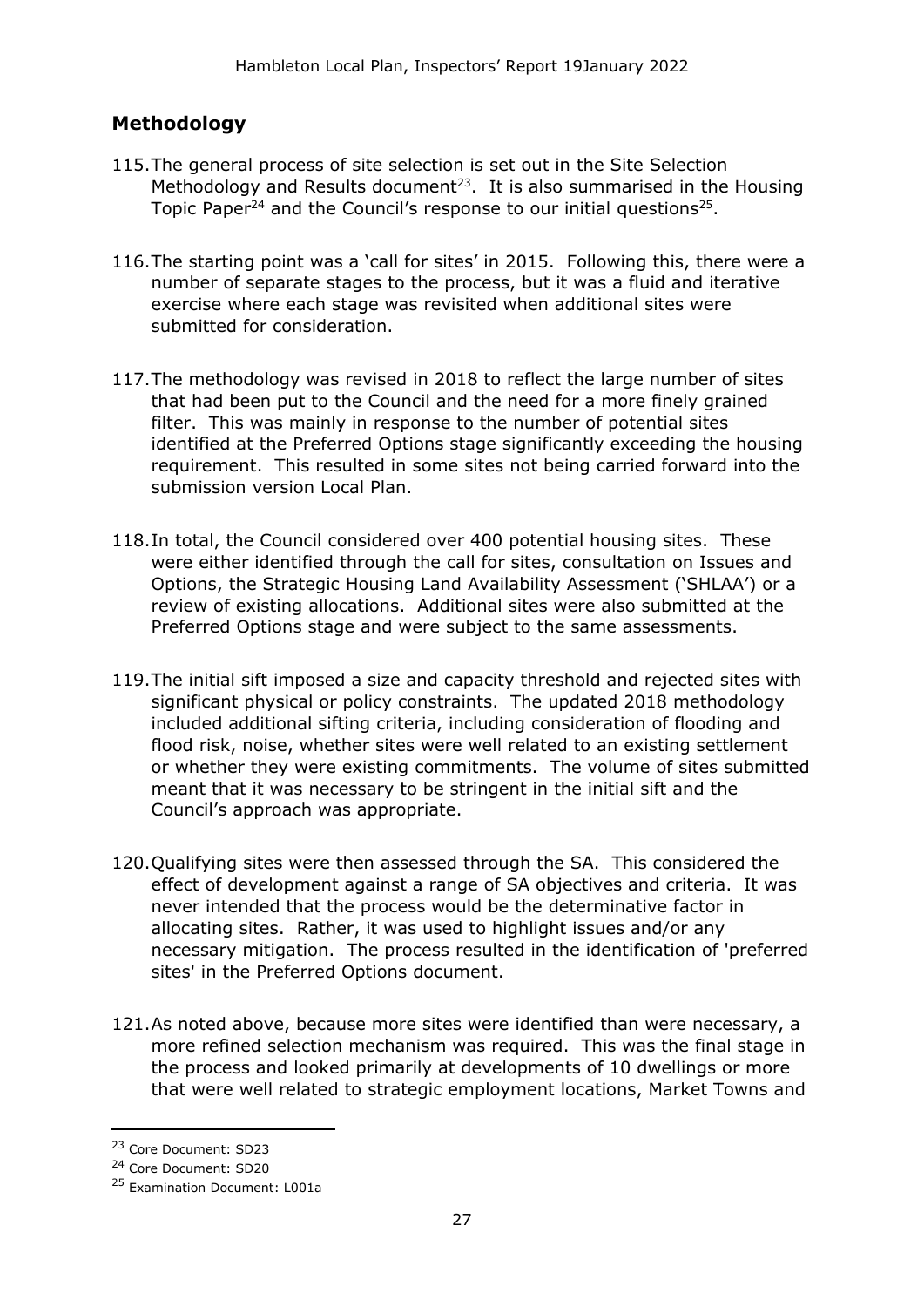Service and Secondary villages. The Council also introduced locational criteria at this stage, with priority given to sites that were within 1km of the strategic road network and a town centre or within 400 metres of a primary school. Where sites met at least one of these criteria, they were considered in more detail. The Council then applied findings of the evidence base as a whole. This inevitably included elements of planning judgement relating to the suitability and delivery of a site, as well determining which of multiple sites in any particular area should go forward.

- 122.This part of the site selection methodology has been criticised for placing too much weight on the availability of a primary school over other facilities. However, it is legitimate for the Council to have sought to narrow down the selection criteria, especially where many of the sites were likely to be quite similar in terms of scale and location on the edge of towns and villages. Moreover, being within walking distance of a primary school is a perfectly reasonable selection criteria in planning for the distribution of new housing. Whilst the Council could have adopted alternative approaches, or prioritised different factors, the criteria selected are consistent with the overall strategy of focussing development towards locations which are, or can be made, sustainable.
- 123.At Huby, allocated site HUB1 is over 400m away from the primary school. However, Huby is a long, linear village with the primary school situated at one end. As a result, even though site HUB1 is located reasonably centrally within the village, it is over 400m away from the school. The priority given to sites within 400m of a primary school was therefore considered in the context of the existing form and layout of the village, with the school at one end. Moreover, Huby is a Service Village which contains a range of services and facilities. Development here is therefore in a sustainable location consistent with the overall strategy. The site is also developable and reasonable alternatives have been considered as part of the allocation and SA process. In conclusion therefore, as the site is only a short distance above the threshold, and given the particular characteristics of the village, it is not considered that this undermines the robustness of the site selection process.
- 124.It is also important to recognise that owing to the number and nature of the sites put to the Council, judgements between sites will have been very finely balanced. This is particularly the case where there were multiple opportunities in or around individual villages. Apart from Leeming Bar, where a strategic decision was taken to deliver a higher number of dwellings to support employment growth, the Council decided to limit development in Service and Secondary villages to one site allocation only. The justification for this was to ensure that housing was more evenly spread across the district. Again, this is a reasonable approach in the context of overall housing requirement and number of options available.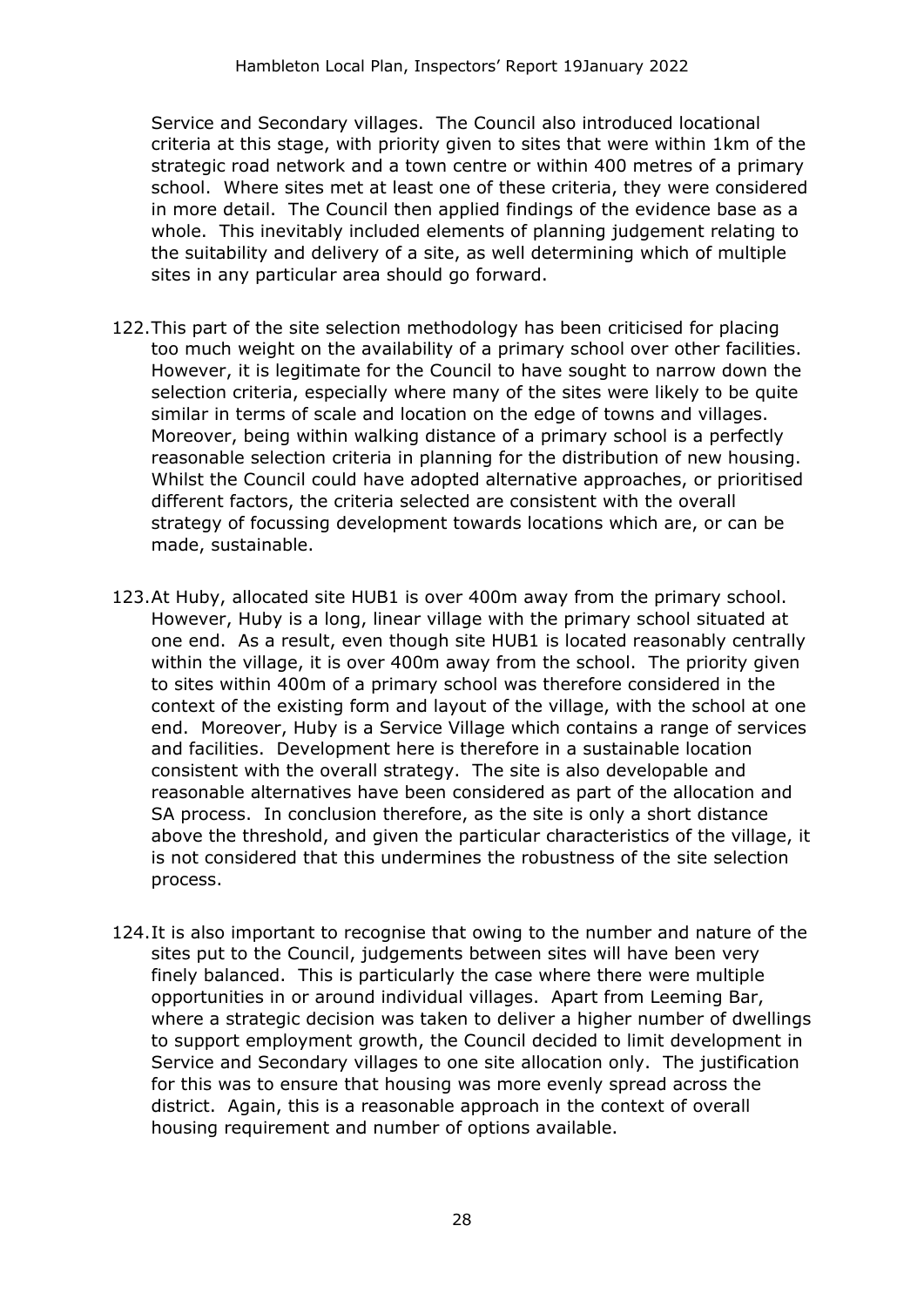125.In conclusion therefore, whilst the process could have been more clearly expressed in the evidence base, including the rationale behind it, we are satisfied that the Council's methodology and the broad judgments used to allocate sites were appropriate and justified.

#### **Allocated Sites – General**

- 126.Each allocation in the Plan is accompanied by a set of 'development requirements'. As submitted, these requirements were not intended to act as formal policy. But without policy status, there would be no guarantee that necessary requirements would be met. This is particularly important for sites where the Council is seeking specific mitigation measures, layout principles or infrastructure requirements. The Plan is therefore not effective, and MMs are necessary to alter the status of the requirements to make them development plan policy.
- 127.In some instances, there has been no need to alter any of the requirements as part of the examination process. They are, however, repeated in the MM schedule to reflect their change in status. In other cases, changes are needed to the heading box to contain more information about what the site is allocated for. This applies to all allocations in the Plan, including those for employment, sports uses or open spaces.
- 128.As submitted, the Plan allocates a fixed number of dwellings for each site. This would unduly restrict a developer's ability to provide slightly more or less housing, even if it could be delivered in an acceptable way. To provide greater flexibility, and for effectiveness, the capacity of each site should therefore be referred to as an approximate value.
- 129.Where sites are bounded by mature hedgerows, modifications are also required to state that they should be retained, unless required for the formation of new access points. The changes, which apply to several sites, are necessary in the interests of character and appearance and to ensure that the Plan is justified and effective. Similarly, several allocations (including those for employment uses) specify that 'early consultation' is required with statutory undertakers. However, any necessary consultation would be required as part of the planning application process. To avoid any abortive or duplicate work, and in the interests of effectiveness, the allocations are therefore modified to encourage early engagement, the scope of which is likely to vary depending on the size, type and location of development proposed.
- 130.The necessary changes referred to above are made by **MM44**, **MM83**, **MM84**, **MM85**, **MM86**, **MM87**, **MM89**, **MM90**, **MM91**, **MM92**, **MM93**, **MM94**, **MM95**, **MM96**, **MM97**, **MM99**, **MM100**, **MM101**, **MM102**, **MM103**, **MM104**, **MM105**, **MM106**, **MM107**, **MM108**, **MM109**, **MM110** and **MM111**.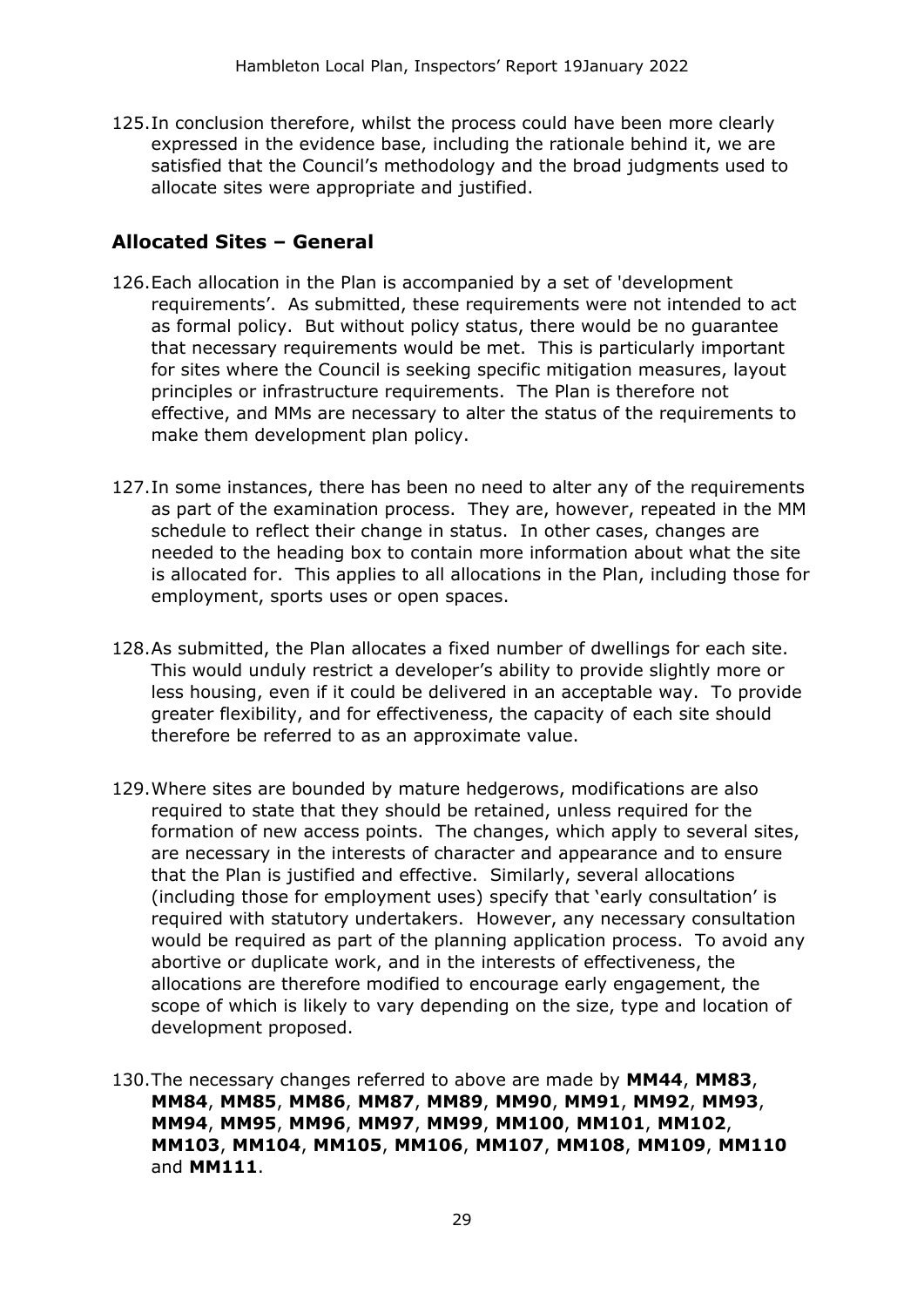- 131.The housing allocations in the Plan are predominantly greenfield sites on the edges of existing settlements. As a result, there will be an inevitable degree of encroachment into the countryside and an urbanisation of existing open and undeveloped land. However, given the rural nature of Hambleton and its settlements, and taking into account the availability of land, this is unavoidable in seeking to meet housing needs. Such allocations are therefore not unsound on this basis and there is no presumption against the development of greenfield land in the Framework. Furthermore, where necessary, the Plan contains measures which seek to minimise the impact of development on local character, such as controls over layout and landscaping.
- 132.We have already concluded that the spatial distribution of development is justified and supported by the SA. Whilst recognising that potential future occupants will have to travel to higher order settlements for some services, this does not mean that supporting some proportionate growth in the rural areas is unsound. Paragraph 79 of the Framework recognises that development in one village might help support the vitality and viability of other nearby villages. Some travel between settlements is therefore expected and paragraph 105 of the Framework recognises that sustainable transport options will vary between urban and rural areas.
- 133.Where new facilities are necessary, the Plan contains policies to ensure that appropriate supporting infrastructure is provided and/or upgraded as part of new developments. These issues have been identified as part of the site selection process and are fully acknowledged in the development requirements for each relevant site. No allocation has been ruled out on the basis of individual or cumulative impacts on the safe and efficient operation of the highway network. Where there are local issues, the Plan provides appropriate mitigation measures. The overall cumulative impact of growth on the highway network has been robustly assessed and, again, any matters arising are addressed in the relevant allocations.
- 134.Other than in relation to Site GTA1, and subject to recommended MMs, we are satisfied that there are no physical, environmental or viability constraints that would restrict the ability to develop the allocated sites over the plan period.

#### **Northallerton and Thirsk – Sites NOR1, TIS1 and TIS2**

- 135.Site NOR1 (Winton Road, Northallerton) is a large strategic allocation located on the edge of Northallerton. As submitted, it is allocated for 840 homes, land for a primary school and open space.
- 136.The scale of development proposed in the plan is an error and is not justified. **MM44** and **MM83** are therefore required to correct the mistake and include a more realistic expectation of delivery. As for the primary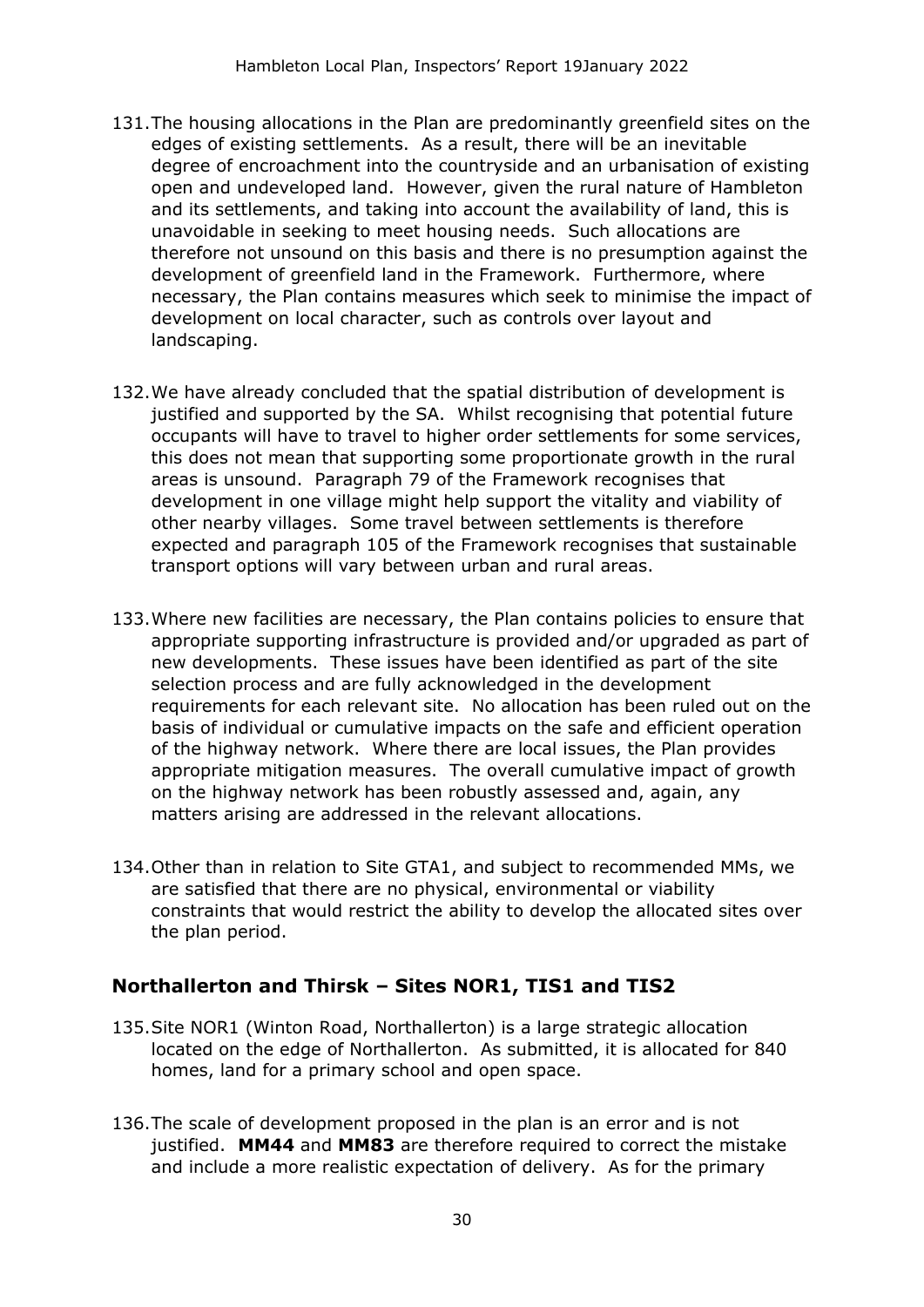school land, NYCC have updated their forecasts of need for additional spaces and concluded that a two-form entry school is no longer necessary. Requiring land for a one-form entry school is, however, currently necessary having regard to the scale of development proposed and the likely future needs of the area. The requisite changes are made by **MM44** and **MM83**.

- 137.As submitted, the development requirements state that proposals may include neighbourhood facilities. There is no clear evidence to demonstrate that a neighbourhood centre is a necessity in this location. However, the support for such proposals is justified in the interests of providing a sustainable mix of uses and minimising the need to travel for everyday goods and services. In the interests of effectiveness, Policy NOR1 is therefore modified by **MM83** to specify that a new neighbourhood centre will be supported, but is not a requirement.
- 138.To ensure that retail uses are small in scale and aimed at providing typical day-to-day provision, the 200 square metre threshold is appropriate and justified. However, for effectiveness, and in the interests of protecting existing centres, the **MM83** also makes it clear that proposals should be of a scale that would not undermine the vitality and viability of other centres, that a retail impact assessment may be required and that access and connectivity should be considered in the final design. Deleting the requirement in favour of a maximum threshold would undermine the purpose of the policy which is to promote smaller, everyday shops and services which are typically accessed by local people on foot. It is not needed for soundness reasons.
- 139.The main access points to the site will be from Stokesley Road and Bullamoor Road. An internal through route is required which seeks to provide a north Northallerton link road and redistribute traffic away from junctions at the northern end of the town, particularly around Friarage Street. The development requirement is therefore justified, and we find no persuasive evidence to suggest that a larger site area is needed to deliver it. No changes to the site area are therefore required for soundness.
- 140.Further information regarding the highways impact of the development is provided in Examination Document L012. It concludes that NYCC has an ambition to deliver a wider, holistic approach to mitigating the impacts of Local Plan growth in Northallerton. The intention would be for further, detailed modelling to be carried out at the planning application stage through a Transport Assessment. The scope would need to be agreed with NYCC first and would determine the full extent of mitigation required. Whilst this modelling has yet to be carried out, the Council and NYCC both agree that the level of likely highway works could be achieved without affecting the deliverability of the allocation. Based on the information provided, we find no reasons to disagree, or to suggest that residual cumulative impacts will be severe. For effectiveness, **MM83** therefore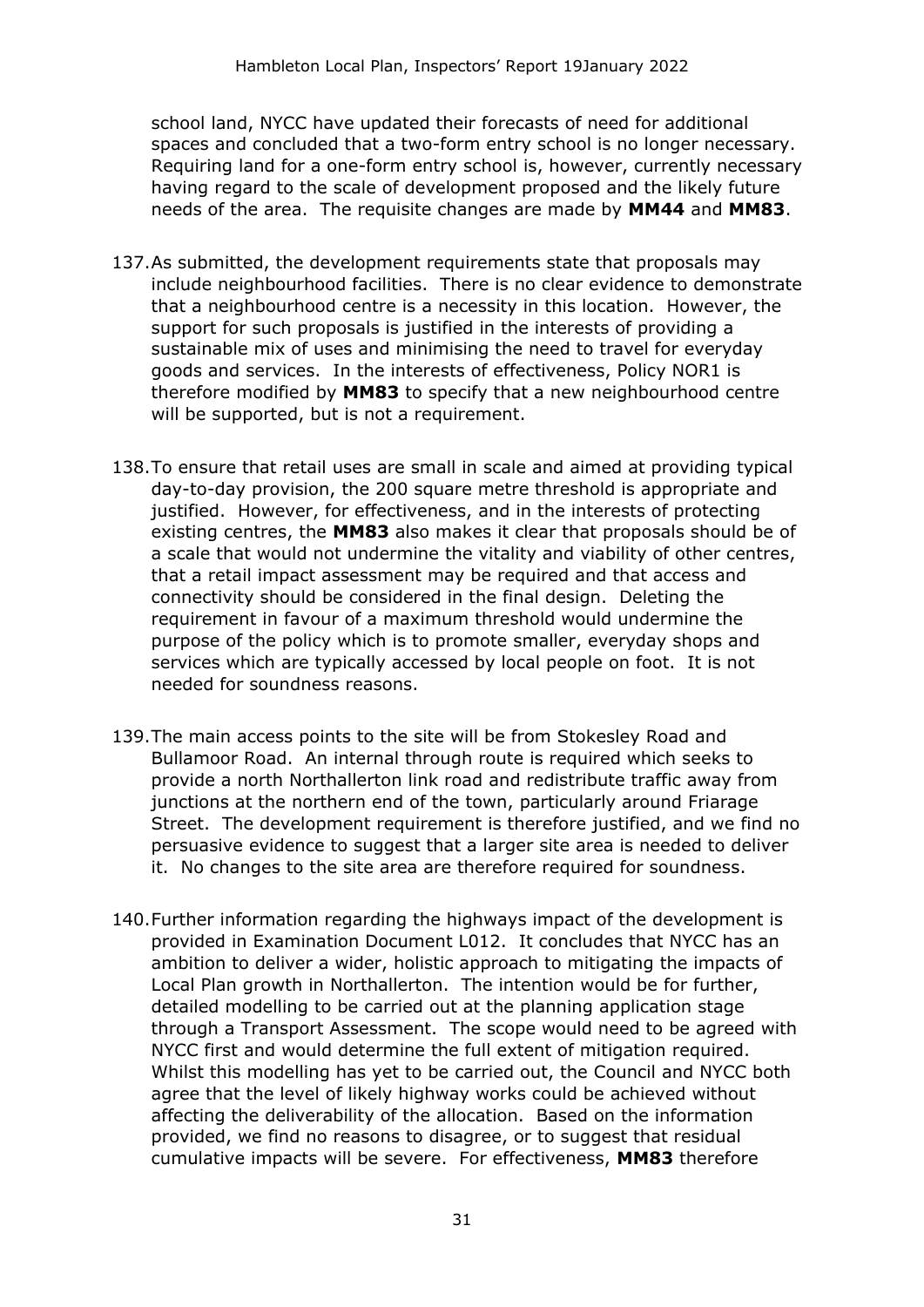clarifies what is required of applications for planning permission and states that both on and off-site improvements must be addressed.

- 141.As consulted on, only one of the bullet points referring to the need for highways modelling to be carried out at the planning application stage was modified by **MM83**. In error, the final bullet point still refers to traffic modelling done by NYCC. To ensure consistency and avoid internal conflict, we have therefore amended the final bullet point in the schedule of MMs at **Appendix 1**.
- 142.As submitted, the Plan listed a series of junctions where improvements were likely to be required. Because this will be determined by the modelling work and Transport Assessment, **MM83** makes the relevant distinction for effectiveness. For the same reasons, it also clarifies precisely which junctions require consideration.
- 143.Finally, the development requirements, including the need for a design code, will ensure a form of development can be delivered which would not have an unacceptable impact on local and landscape character, biodiversity, drainage, open space, recreation and highways. We are therefore satisfied that any constraints associated with the site, including areas of flood risk, can be adequately addressed through appropriate site layout.
- 144.Site TIS1 (Station Road, Thirsk) is allocated for around 110 dwellings. The allocation is consistent with the strategy of delivering growth in the main towns. Any proposals that come forward will need to be pay attention to the proximity of industrial uses to the west of the site, but otherwise there are no constraints that make development inappropriate in principle or undeliverable. The potential for contamination is noted, but this can be appropriately mitigated as part of the final design, as required by Policy TIS1. For effectiveness, **MM89** is necessary to highlight the presence of the pumping station in the northwest of the site.
- 145.Site TIS2 (Back Lane, Sowerby) is allocated for 50 dwellings. Sowerby has a physical, functional and visual relationship with Thirsk and several of the shops, services and facilities are accessible by sustainable modes of transport. It is thus a suitable and sustainable location for growth.
- 146.During consultation on the MMs, full planning permission was granted for 64 dwellings on the site (and adjoining land). The principle of development, its impact on the street scene, heritage assets and the Sowerby Conservation Area, mature trees and hedgerows and highway safety have therefore all been assessed and found to be acceptable. Based on the evidence provided, we find no reasons to disagree, and the allocation is justified.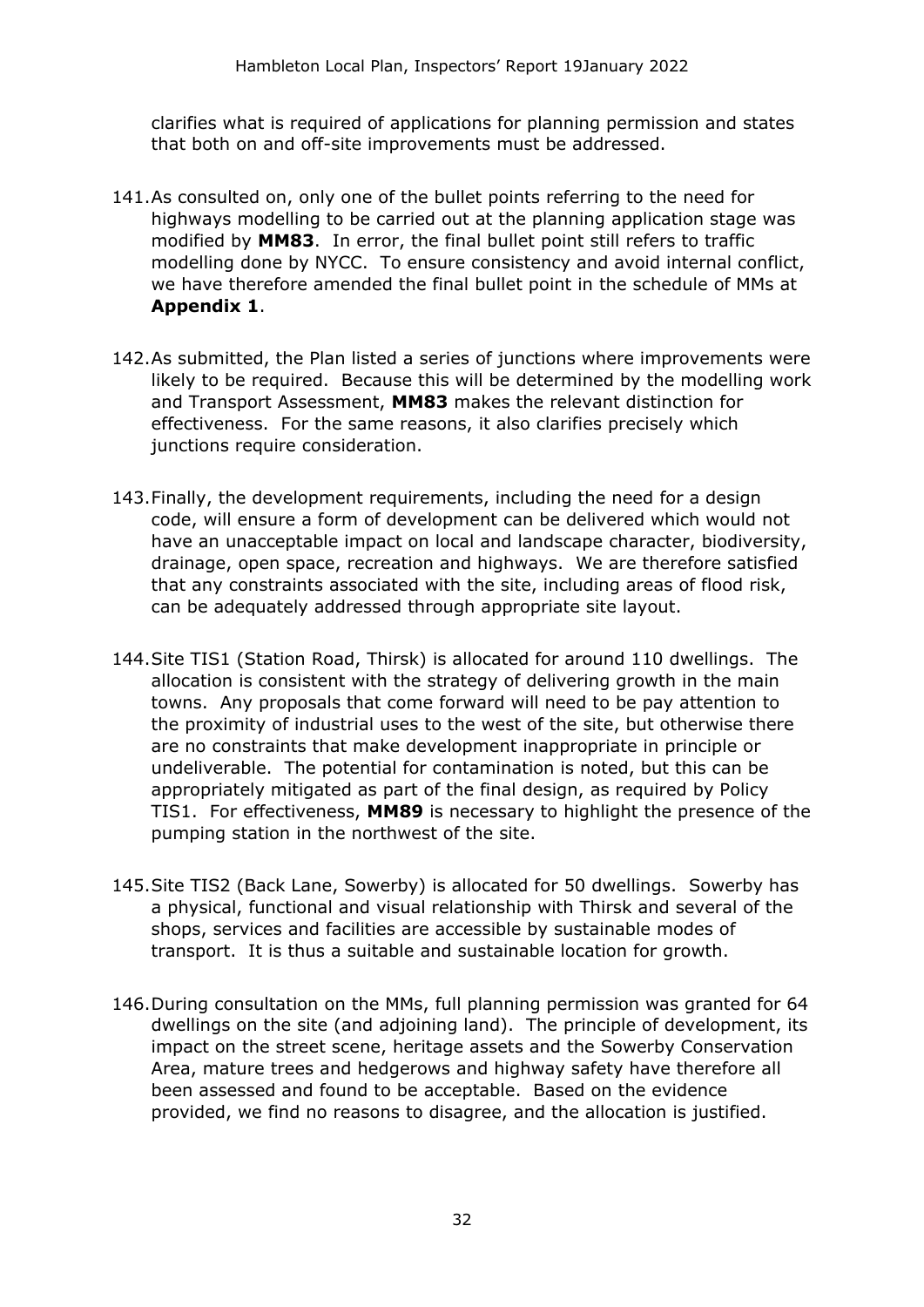- 147.That being the case, in the event that alternative or revised schemes are progressed, it is necessary to have a robust and effective policy framework to consider proposals for new development against. **MM90** is therefore required to make it clear that pedestrian access must be provided to the neighbouring public right of way, that biodiversity and landscape features are to be retained where possible and that the final design should include properties fronting onto the street. These changes are needed in order to promote pedestrian connectivity and in the interests of the character and appearance of the area.
- 148. The medieval strip fields are referred to in the Heritage Background Paper<sup>26</sup>. As submitted, the development requirements refer to their existence, but provides no specific guidance on how decision makers should consider them. **MM90** therefore includes the evidence of strip fields as a feature that is to be retained, along with hedgerows and mature trees. This will ensure clarity and effectiveness regarding this heritage and landscape asset.

#### **Bedale, Easingwold and Stokesley – Sites AIB1, AIB2, EAS1 and STK1**

- 149.Planning permission has been granted for 85 dwellings on Site AIB1 (Northeast of Ashgrove, Aiskew). The principle of residential development has therefore already been established and the allocation is justified. We are also satisfied the site area is justified and there is no need for any changes to address soundness issues. For effectiveness, **MM96** clarifies that the site has archaeological potential and specifies what is expected of applications for planning permission should revised schemes come forward.
- 150.Site AIB2 (South of Lyngarth Farm, Bedale) is allocated for approximately 60 dwellings. The location of development is consistent with the spatial strategy and the site is well related to existing housing, including a recently built development to the north. The scale of housing proposed is also appropriate given the nature of the site and the density of neighbouring development. In the event that proposals for a significantly greater number of dwellings are proposed, they would be considered on their merits taking into account relevant planning policies at such a time.
- 151.Site EAS1 (Northeast of Easingwold Community School, Easingwold) is allocated for 125 homes and land for school playing fields. This is a sustainable location well related to existing facilities. The allocation is consistent with the spatial strategy and is therefore justified in principle. Based on the evidence provided, there are no constraints to development that cannot be adequately addressed or mitigated, including in relation to access, pedestrian safety and the effect on the local highway network. **MM105** is, however, necessary to make it clear that any new footway

<sup>26</sup> Core Document SD24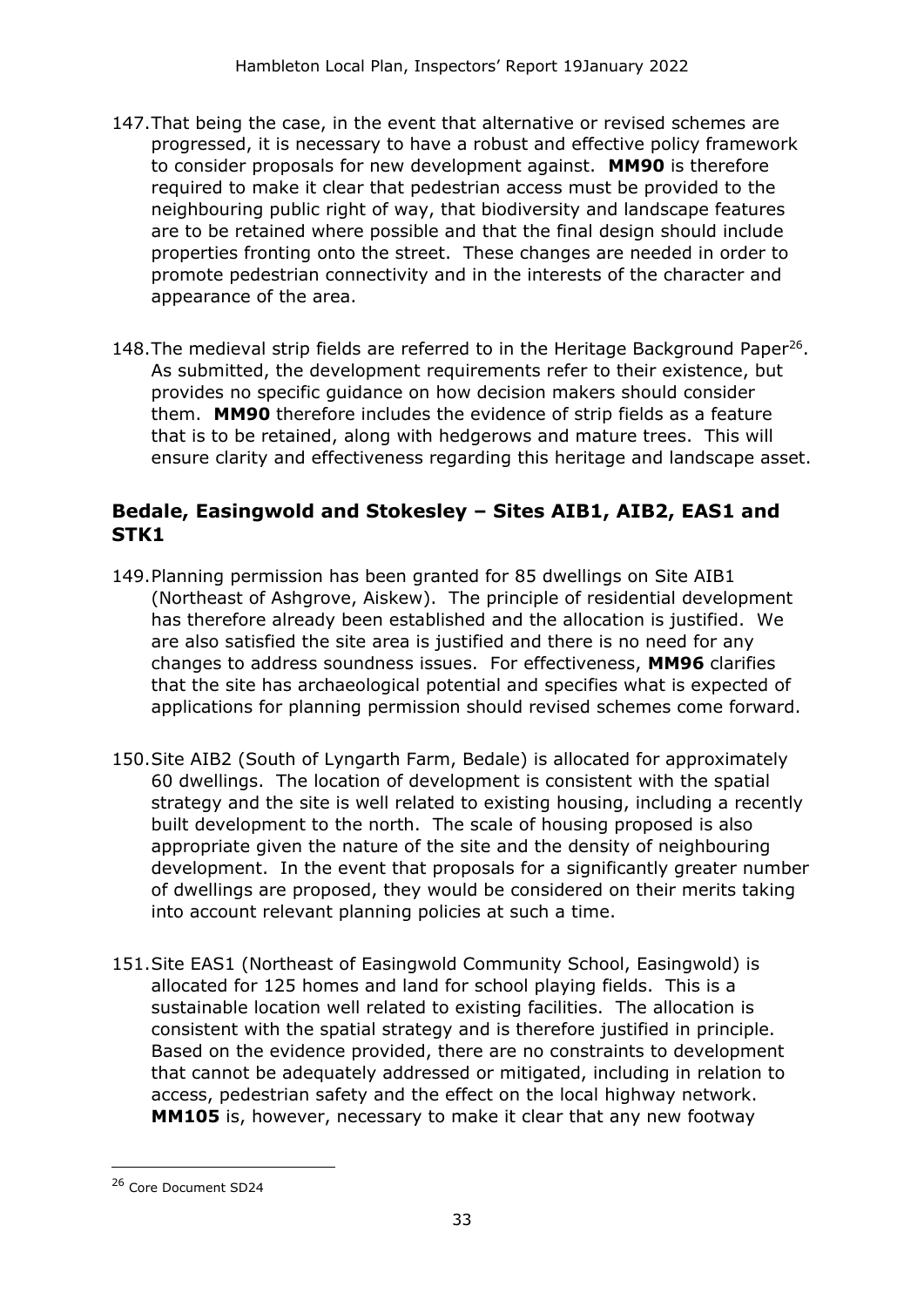should extend along the entire site frontage. This will remove any ambiguity and is needed for effectiveness and to promote connectivity.

- 152.Although the proposed development will encroach into the surrounding countryside, there will be no harmful impact on important or valued landscape features, with new housing viewed in the same context as similar development on the edge of Easingwold. To mitigate the visual impact of the proposal, and to soften its appearance, features such as new landscaping should be provided along the northern site boundary. This is achieved by **MM105**. Subject to this requirement, and a carefully considered layout and design, we are satisfied that development would not cause any significant harm to the character and appearance of the area.
- 153.Likewise, to the south are heritage assets close to the site boundary. Nevertheless, the expectation is that a wide landscape buffer would be provided. With care, we are satisfied that the site could be developed in a way that would preserve the setting of the Grade II\* listed St John the Baptist and All Saints Church and the character of the Easingwold Conservation Area. For effectiveness, the indicative extent of the heritage buffer should be illustrated in the Plan by **MM105**.
- 154.The Council confirms that the current school playing fields are inadequate to meet existing needs and without expansion, could limit the potential of the school to expand. As such, requiring the provision of new playing fields is necessary and justified. To ensure that the playing fields are associated with the adjacent school, and for effectiveness, their indicative location should also be shown in the Plan by **MM105**.
- 155.Further detailed MMs are necessary to Policy EAS1 to ensure that the Plan is justified and effective. They include in relation to access, biodiversity, heritage protection and highway improvements and are achieved by **MM105**. The same modification also includes details on how the land for the school playing fields will be delivered, which is necessary for effectiveness. Subject to the revised development requirements, the Plan will provide an appropriate policy framework for delivering the site.
- 156.Site STK1 (North of the Stripe, Stokesley) is allocated for around 205 dwellings and open space. Of this total, 100 dwellings are subject to a resolution to approve planning permission.
- 157.The development would wrap around, and act as a natural extension to the relatively modern housing to the south and east of the site. It would also provide a connection with new development currently under construction to the southwest along Apple Tree Road. The allocation is consistent with the spatial strategy and proportionate to the size, role and function of the town.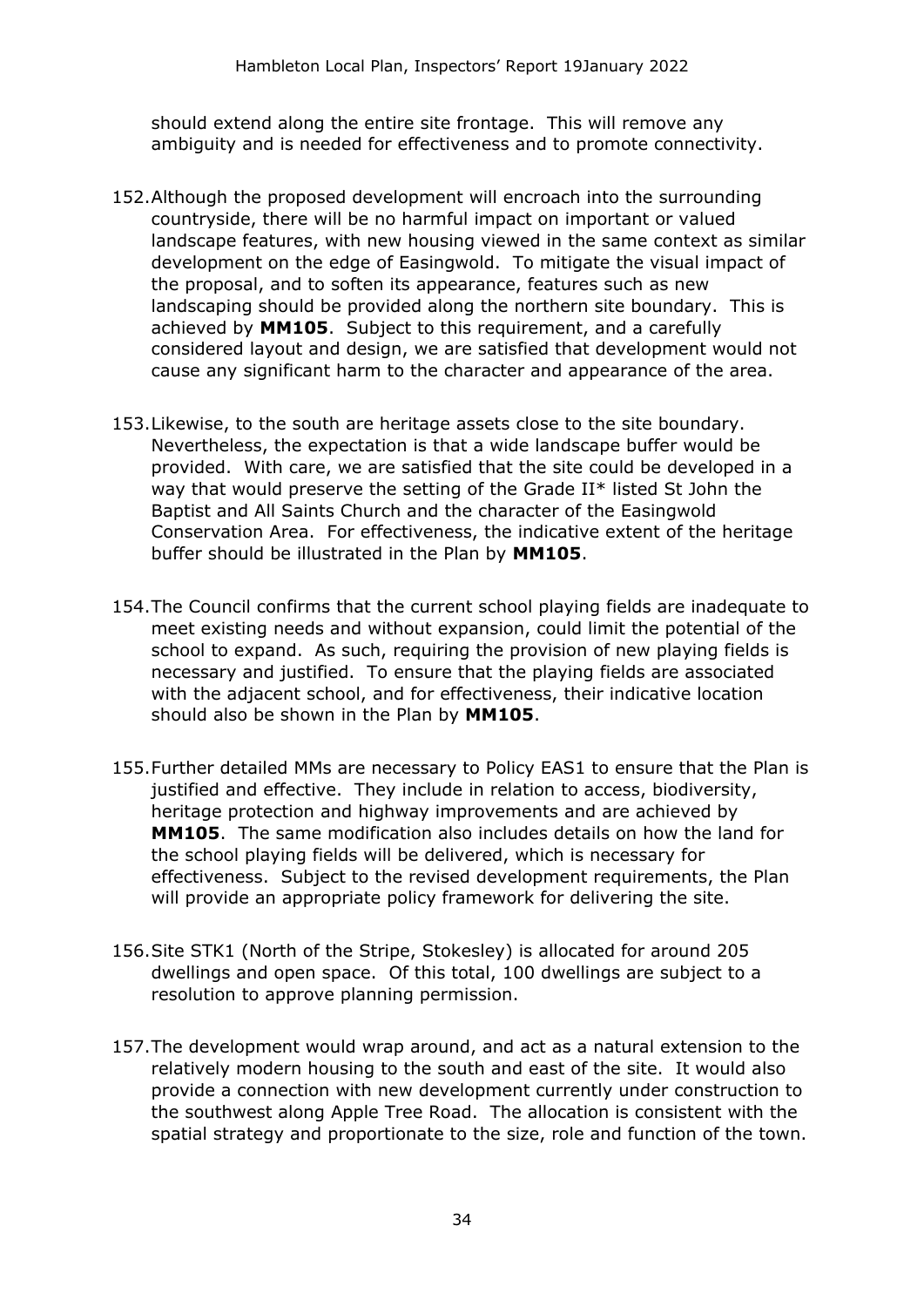- 158.As submitted, the Plan states that access is intended to be taken from Westlands, with a secondary/emergency access from Hebron Road/The Stripe. However, reference to Westlands is misleading because access to the site would be taken from Apple Tree Road, which connects to Westlands further south. A secondary access from The Stripe would also be convoluted and not acceptable for a development of this scale, a point accepted by the Council at the examination hearing sessions. The necessary changes are made by **MM109**, thus ensuring that the Plan is justified and effective. Further to this, **MM109** provides additional clarity about the expectations for new pedestrian and cycle routes through the site. At the hearings, the Council also confirmed that contributions towards the Stokesley/Great Ayton Cycleway are not justified because the allocation is not well related to the cycleway and would not meet the tests for planning obligations. **MM109** therefore removes this requirement.
- 159.The allocation is required to provide more open space than would otherwise be needed for a development of this scale under Policy CI3. This is because Policy STK1 includes an area of land identified for open space in connection with the neighbouring development at Evergreen Avenue. The requirement is therefore justified on the basis that it forms part of a coherent strategy for the delivery of open space across the two sites. For effectiveness, and to provide additional flexibility, **MM109** removes the specific requirement for the developer to provide the open space alongside the developers of the White House Farm scheme, which is already under construction. For the same reasons, and in the interests of the landscape character of the area, **MM109** specifies that proposals should provide a substantial hedgerow with trees along the open north and western site boundaries.
- 160.There are a number of constraints associated with the site, including part of it being withing Flood Zone 2, the presence of a public sewer and pumping station and the proximity of a poultry farm. However, we are satisfied that development can take place without encroaching into the Flood Zone and other constraints can be adequately mitigated through the design and layout. Issues relating to biodiversity and landscaping can also be addressed as part of the masterplanning process.

#### **Service and Secondary Villages – Sites GTA1, BRO1, CAM1, CRK1, HUB1, STI1, WST1, BUR1, LEB1, LEB2 and SOT1**

161.Site GTA1 (Skottowe Crescent, Great Ayton) is allocated for 30 dwellings. It comprises agricultural land to the northwest of the village. To the south and southwest of the site are several designated heritage assets including the Grade I listed Church of All Saints, the Grade II\* listed Ayton Hall, the Grade II listed farm buildings north of Ayton Hall, the Grade II listed Christ Church and the Great Ayton Conservation Area.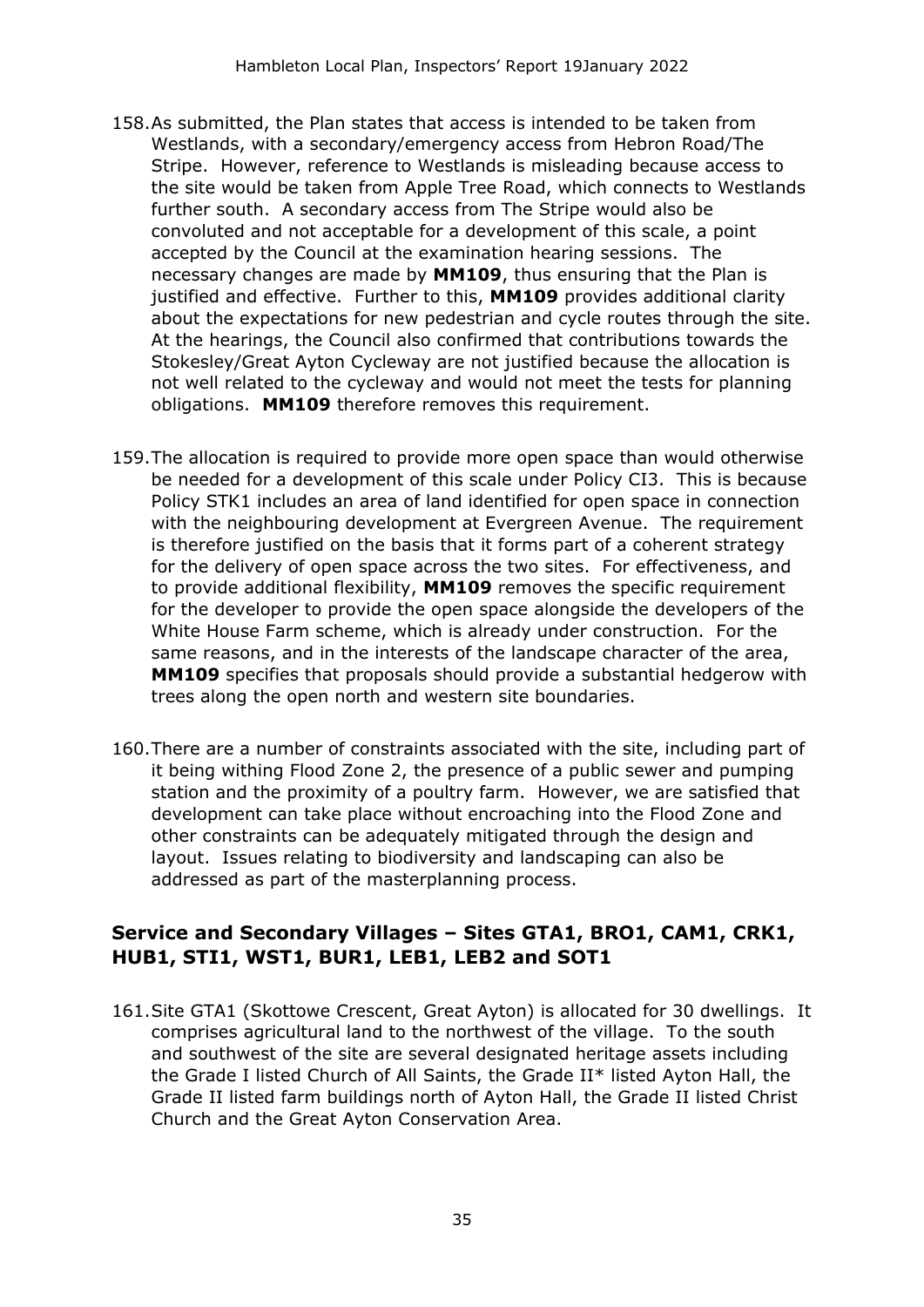- 162.A heritage appraisal was carried out on behalf of the Council in Examination Document SD24.<sup>27</sup> It states that the conservation area boundary delineates the oldest part of Great Ayton, which is a typical rural North Yorkshire linear village. It also states that the landscape surrounding Great Ayton reflects the history of milling, mining and farming, with historic strip fields still present along the southeast and northwest boundaries of the village.
- 163.Site GTA1 forms part of the historic strip fields on the edge of the village. Despite being altered over time, the historic land use pattern is still evident, and, along with the site's current use and rural appearance, contributes positively to the landscape character and setting of the village. The agricultural landscape around this part of Great Ayton also has a visual relationship with the historic core of the village and forms part of the setting of the Grade I listed Church of All Saints, the Grade II\* listed Ayton Hall and Grade II listed farm buildings. The rural landscape in this part of the village is important to the historic context of the area and to the significance of designated heritage assets.
- 164.The development of approximately 30 houses would erode part of this important rural landscape and introduce residential development into the setting of the Grade I listed Church, the Grade II\* listed Hall and associated buildings and the Great Ayton Conservation Area. It would be clearly visible from the public footpath which passes through the churchyard and continues north along the site boundary. In our opinion, the encroachment of built development, the subsequent loss of openness and inevitable urbanisation of the site would be harmful to the landscape character of the area and to the setting of the neighbouring listed buildings and the Conservation Area. Although the harm caused to the significance of the designated heritage assets would be less than substantial, it would nonetheless still be material. Similar concerns have been expressed in representations made by Historic England.
- 165.In reaching our conclusions on the soundness of site GTA1, we have carefully considered the evidence presented in support of the allocation, including the proposed smaller site area with a new, more clearly defined strip field pattern, additional landscaping and a buffer to the heritage assets. We also note that the Heritage Background Paper concluded that any negative effect upon the setting of the conservation area and listed buildings could be mitigated by the design. Amongst other things, this included limiting the scale of development to 30 dwellings to allow glimpses of the countryside beyond, reinstating historic strip field patterns, introducing hedgerow and tree planting and using sympathetic materials.
- 166.However, even based on the revised site boundary, the submitted information illustrates a new residential development on a site of over 2 hectares, extending north from Church Drive to Skottowe Crescent. In this

<sup>27</sup> Heritage Background Paper, Addendum January 2020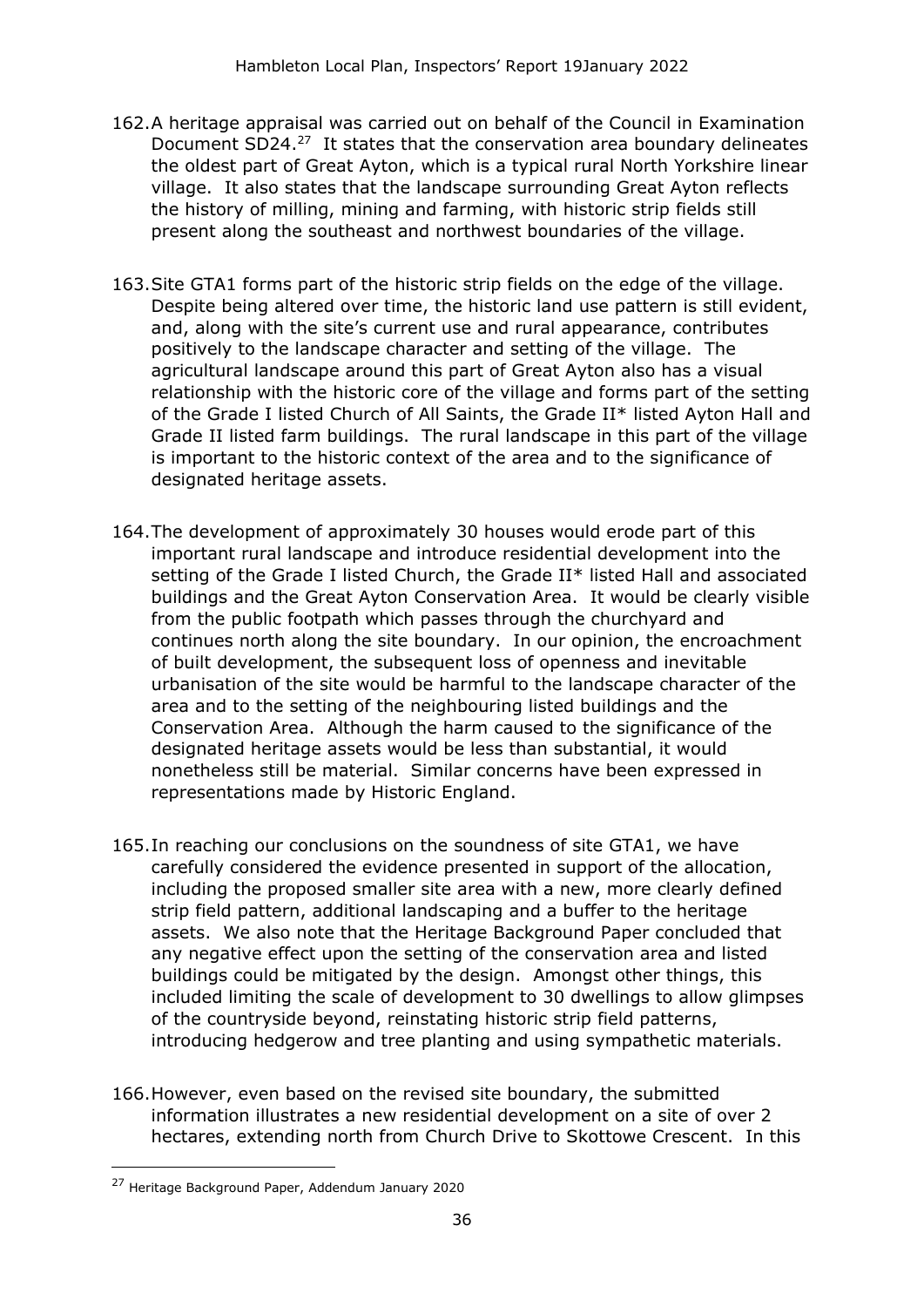location, the siting of approximately 30 dwellings and associated domestic appearance of the development would harmfully change the rural landscape and historic context of an important part of the village. Additional planting would take time to establish, and we are not convinced that it would be sufficient to mitigate the visual impact of residential development in this location, which would still be visible from parts of the conservation area, the churchyard, neighbouring listed buildings and the public footpath network.

- 167.Paragraph 202 of the Framework states that where a development proposal will lead to less than substantial harm to the significance of a designated heritage asset, this harm should be weighed against the public benefits of the proposal including, where appropriate, securing its optimum viable use. We have therefore taken into account the socio-economic benefits of the allocation, having particular regard to the market and affordable housing needs for the area as demonstrated by representations. The precise nature of the public benefits would not be known until the planning application stage once the specific details of the scheme have been finalised, but in principle, it is accepted that the allocation would deliver much needed market and affordable homes.
- 168.Nevertheless, paragraph 199 of the Framework is clear that when considering the impact of a proposed development on the significance of a designated heritage asset, great weight should be given to the asset's conservation (the more important the asset, the greater the weight). This is irrespective of whether any potential harm amounts to substantial harm, total loss or less than substantial harm to its significance. In this particular case, the development of site GTA1 would cause material harm to the rural landscape setting of the village and thus to the significance of Grade I and Grade II\* listed buildings – assets of the highest significance. Based on the evidence provided, we are not persuaded that this harm, combined with the harm identified to other assets identified above, would be capable of being outweighed by the public benefits of 30 houses, even if 50% were affordable. In our view, the weight attributed to the public benefits, even in the context of local needs, would not be sufficient to justify the allocation.
- 169.In summary therefore, the allocation is not justified and should be deleted from the Plan by **MM21**, **MM44**, **MM112** and **MM113**.
- 170.The consequence of the site's deletion is that there would be no allocations, and thus, no planned housing growth in Great Ayton. But the spatial strategy, as set out in Policy S3, is clear that the majority of housing development will be located at Northallerton and Thirsk, as well as the other Market Towns of Bedale, Stokesley and Easingwold where there is good access to employment, public transport, education, shopping and leisure facilities and where housing will contribute to their vibrancy. Limited development is directed to the Service Villages and Secondary Villages to help maintain the sustainability of rural communities. The removal of a site for 30 houses is not sufficient to undermine the effectiveness of the strategy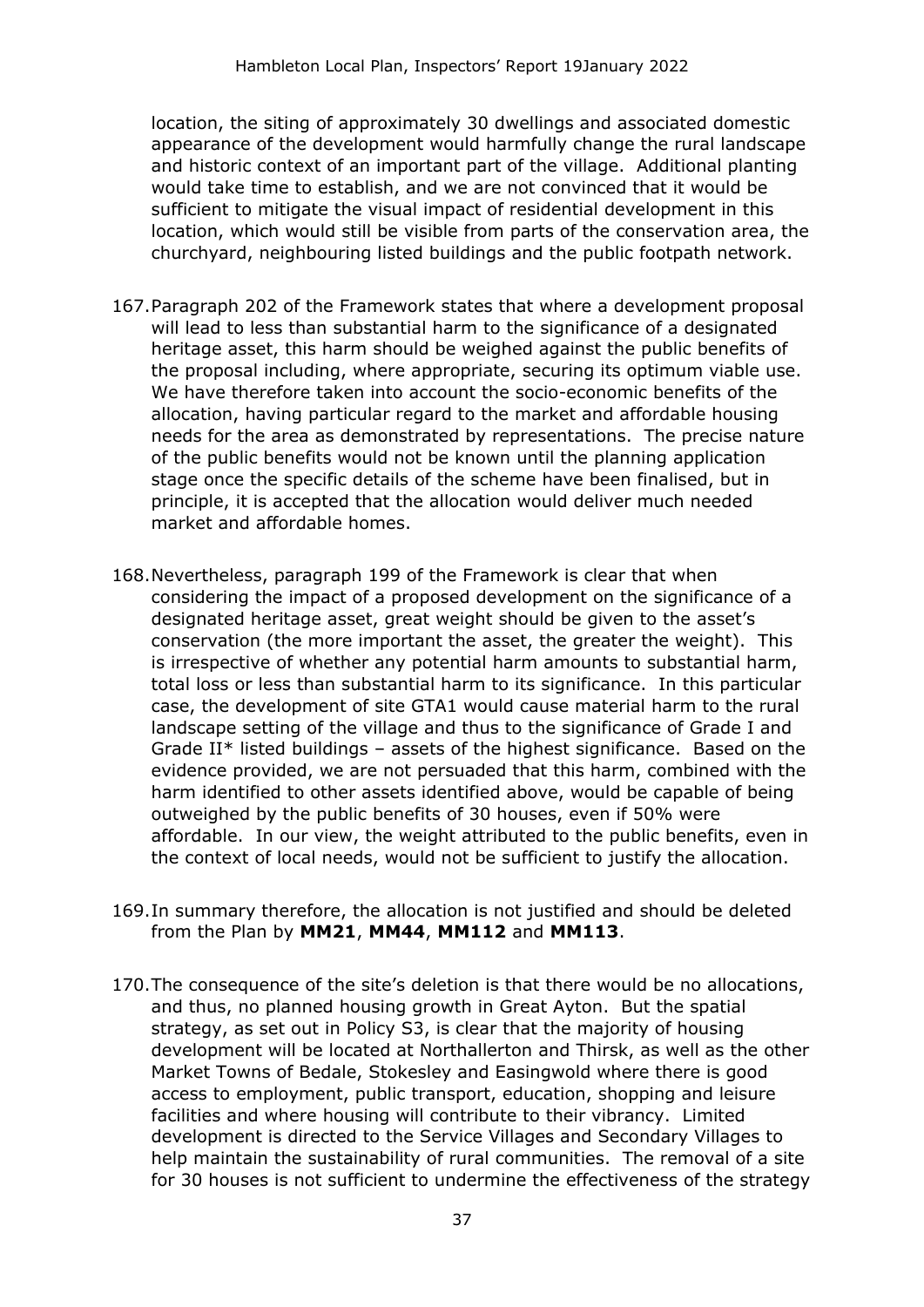or the Plan as a whole. Furthermore, subject to meeting certain criteria, Policies S5 and HG5 permit new residential development within or on the edges of Service Villages such as Great Ayton, Great Broughton and Hutton Rudby. These policies are a fundamental part of the Plan's strategy to allow housing growth in the rural areas, and in doing so, help address affordability issues. Adoption of the Plan will therefore create opportunities to deliver new housing in Service Villages such as Great Ayton.

- 171.Land at Danes Crest, Brompton (site BRO1) is almost entirely built-out. As there is no further land available for development, the committed scheme serves no purpose as an allocation and is no longer justified. As such, it is deleted by **MM21**, **MM44** and **MM88**.
- 172.Site CAM1 (Ripon Way, Carlton Miniott) is allocated for around 55 dwellings. The site is well related to the existing urban area and is within walking distance of the services and facilities along the A61. It is also within walking and cycling distance of Thirsk railway station. Growth in this location is therefore consistent with the spatial strategy. The Plan makes reference to the need for proposals to have regard to cumulative impact on highways with site TIS1. However, there is no evidence to suggest that this would be a constraint to development or that any necessary mitigation could not be secured through the planning application process.
- 173.Although the site has some recreational value in terms of the footpaths which cross it, it does not include any features which make a particularly positive contribution to the character and appearance of the area. Bounded by a caravan park to the west, an industrial site to the north and existing housing to the south, we are satisfied that the allocation can be developed in a way that protects wider landscape character and the living conditions of neighbouring residents. Likewise, although there is potential for noise from neighbouring uses, no firm evidence has been presented to suggest that a satisfactory layout could not be achieved. The allocation is therefore justified, subject to **MM93** which states that biodiversity and landscape features should be retained where possible and that a design statement should be provided to show how the final design will integrate with the surrounding area. The changes are necessary for effectiveness.
- 174.Site CRK1 (North of Crakehall Water Mill, Little Crakehall) is allocated for 18 dwellings. Situated on the edge of the village, the allocation is consistent with the overall spatial strategy and there are no constraints that would preclude its development. However, the requirement for development to provide a connection to the existing public right of way should be deleted as this is not currently deliverable. Whilst the link may be desirable, it is not necessary to make development acceptable. In addition, the supporting text refers to the retention of a protected tree which has already been felled and thus not justified. Both requirements are deleted by **MM99**.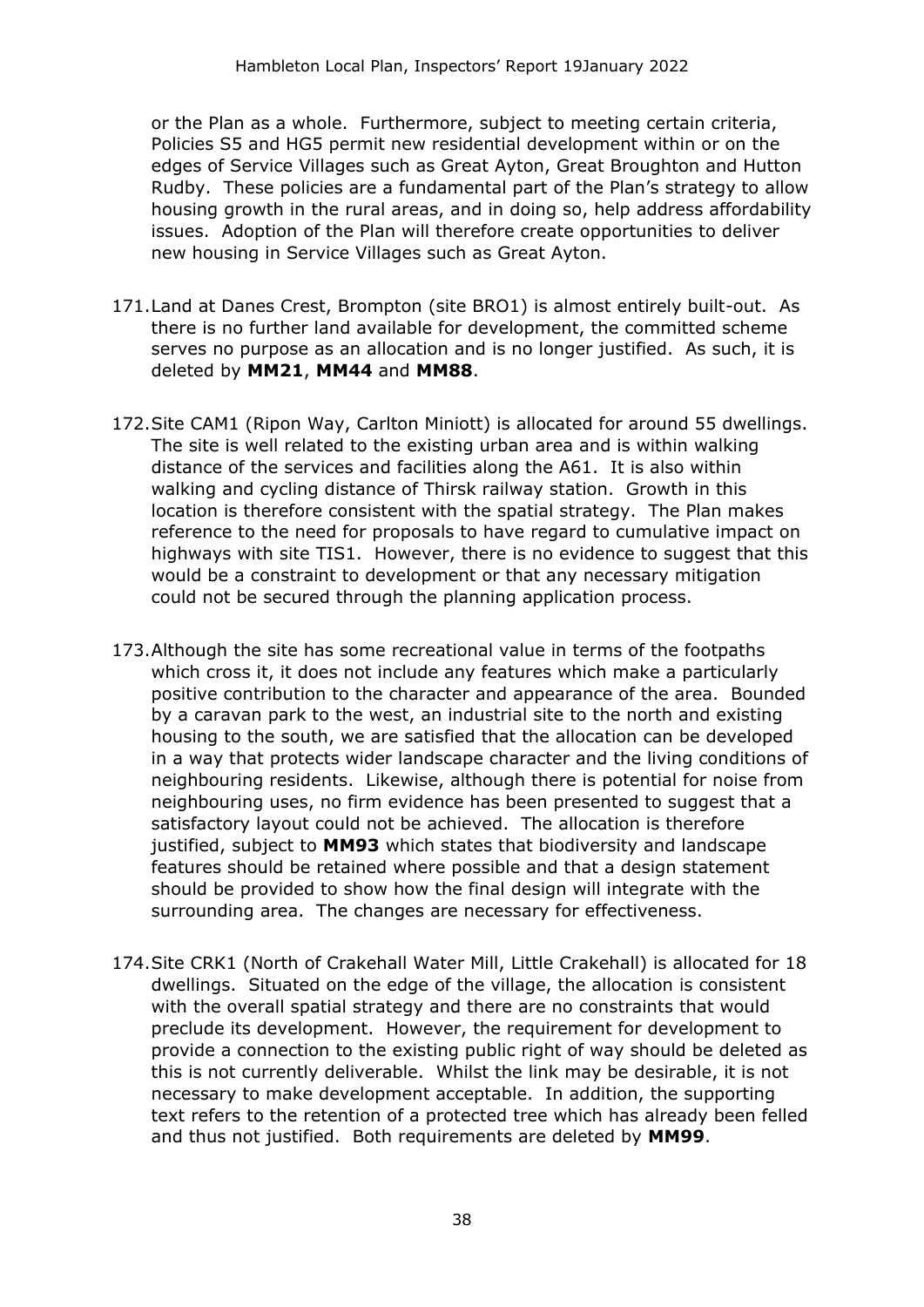- 175.The Crakehall Corn Mill is a Grade II listed building located to the south of the site. Provided that a landscape buffer is provided along the existing boundary, we are satisfied that the degree of separation will be sufficient to preserve the setting of the building. This is also achieved by **MM99.**
- 176.Site HUB1 (South of Stillington Road, Huby) is allocated for 28 houses. For the reasons given above, allocation of the site is justified. Moreover, there are no constraints identified which suggest that the relatively modest site could not be developed in an appropriate manner. This includes the presence of protected trees on Stillington Road and the setting of the Grade II listed Huby Old Hall, which is situated beyond the site to the southwest accessed from Gracious Street. However, for effectiveness and clarity to users of the Plan, **MM107** is necessary to include a specific reference to the protected trees on Stillington Road and any archaeological significance associated with Huby Old Hall which should be taken into account in the final layout and design. The MM is also necessary to ensure internal consistency regarding the treatment of boundary features.
- 177.As submitted, the Plan required a flood risk assessment for site HUB1, but there are no site-specific reasons to justify this requirement and it is deleted by **MM107**. Finally, in the interests of achieving high quality design and ensuring a good standard of amenity for existing occupants, a design statement is needed to address the relationship with properties on Gracious Street and state that the height, massing and density of the scheme should avoid any overbearing impacts (**MM107**).
- 178.Site STI1 (North of Stillington Social Club, Stillington) is allocated for 35 dwellings. The site is within a Service Village with access to a small range of services and facilities, including a primary school. The location and scale of growth is therefore consistent with the spatial strategy. Comprising open fields between recently built housing and the Stillington Social Club, development of the site would also be a natural extension of the main builtup area without significant or harmful encroachment into the countryside. The allocation is therefore justified. However, **MM108** is necessary for precision and effectiveness by referring to properties to the north of the site and requiring a consideration of density.
- 179.West Tanfield is a Service Village containing some services and facilities. Site WST1 (Bridge View, Back Lane, West Tanfield) is allocated for around 11 dwellings. The modest growth proposed is therefore commensurate with the size of the village and is consistent with the spatial strategy. Moreover, the allocation would not extend beyond the development under construction to the north and would represent a logical 'rounding-off' of the village. Back Lane will need to be widened, but the land required is in control of the landowner and this would not prejudice delivery. **MM100** is necessary for effectiveness to make it clear that this is a requirement of development.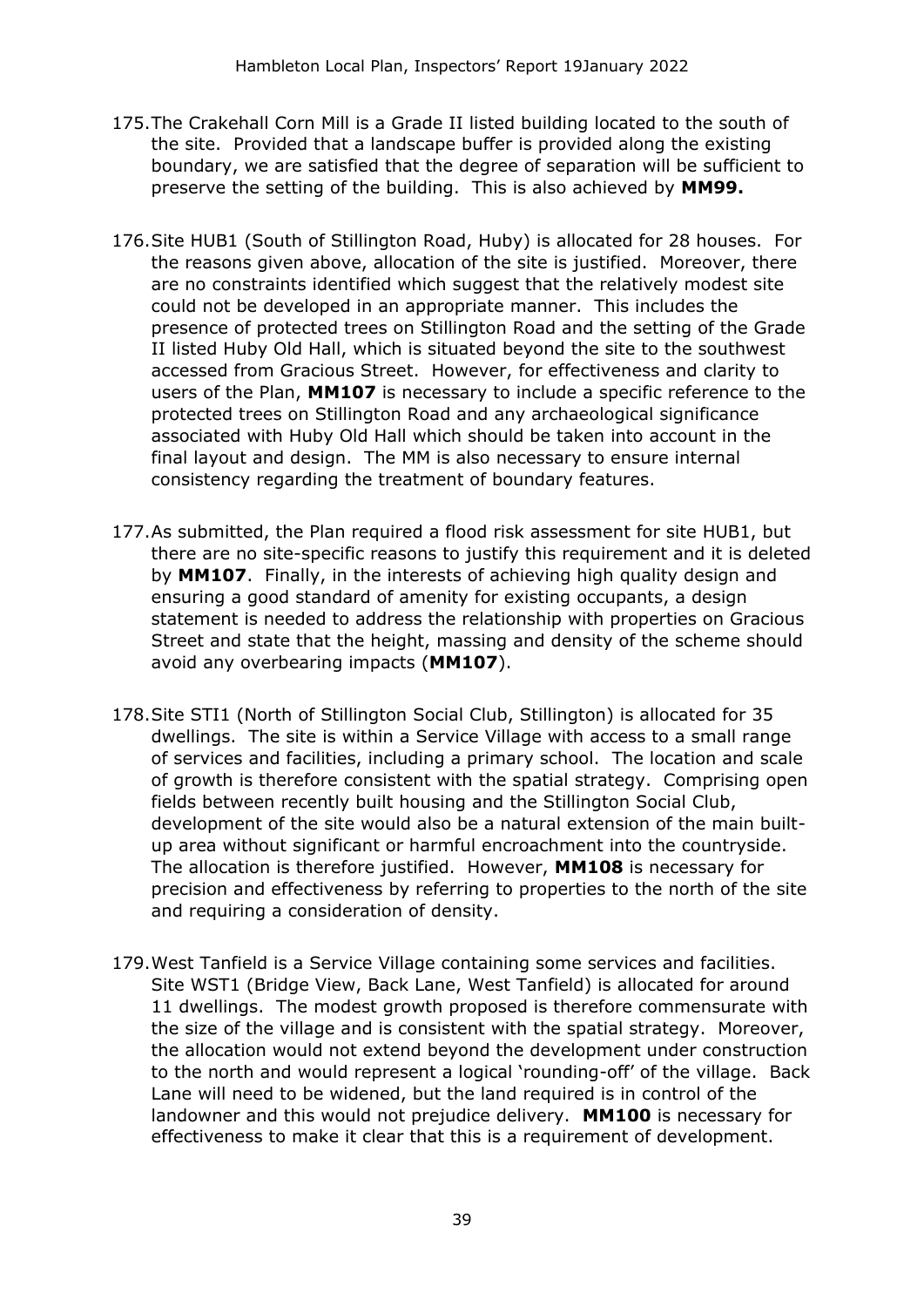- 180.The site forms part of the setting of the West Tanfield Conservation Area and the Grade II listed Old Wesleyan Chapel. However, it is separated from the Conservation Area by Back Lane. As such, we are satisfied that a sensitively designed scheme would not cause any harm. Examination Document SD24 assessed the impact on the Chapel and concluded that because it is already surrounded by intervening modern development, including a site under construction to the north, the allocation would not affect the significance or alter the appreciation of its significance. Based on the information provided, we agree. Whilst these assets would still require careful consideration in the design and layout of the site, there is no reason in principle why development should be precluded.
- 181.Site BUR1 (St Lamberts Drive, Burneston) is an open field allocated for around 25 dwellings. Burneston is a Secondary Village with a primary school and links to Bedale. The site therefore benefits from reasonable access to facilities and the scale of development proposed is both justified and consistent with the spatial strategy.
- 182.The allocation would extend the built form of Burneston into the countryside to the northeast. However, it would be contained by the existing field boundaries which are clearly defined. It would also not project any further to the east than existing housing on Church Wind. We are therefore satisfied that the allocation can be delivered without causing any significant harm to the character and appearance of the area. The same conclusions apply in respect of the Burneston Conservation Area and the Grade II listed Burneston Hall, which is located to the south within a mature landscaped plot. That being the case, **MM101** makes it clear that any potential impacts should be considered through a heritage statement. The MM is necessary for effectiveness, as is the requirement to delete the ambiguous reference to green corridors.
- 183.The principle of allocating sites for new residential development, and the scale of development proposed in Leeming Bar, has already been justified above. Site LEB1 (Harkness Drive) is allocated for around 85 homes. We recognise that the allocation will result in the urbanisation of the site, which is currently open grassland and verdant in appearance. However, the site does not hold any wider landscape value, is bounded on two sides by existing housing and is relatively well contained by landscaping. Likewise, there is nothing to suggest that the site contains protected species which could not be either avoided or impacts mitigated against during the design, layout and construction stages.
- 184.The site is partially within the 70dB Noise Insulation Area for RAF Leeming. But this has not precluded development elsewhere in the village and any issues relating to noise and the design and orientation of dwellings will be adequately controlled through Policy E2. Other potential constraints, including potential flood risk on part of the site, archaeological remains and the presence of a sewage pumping station adjacent to the site can also be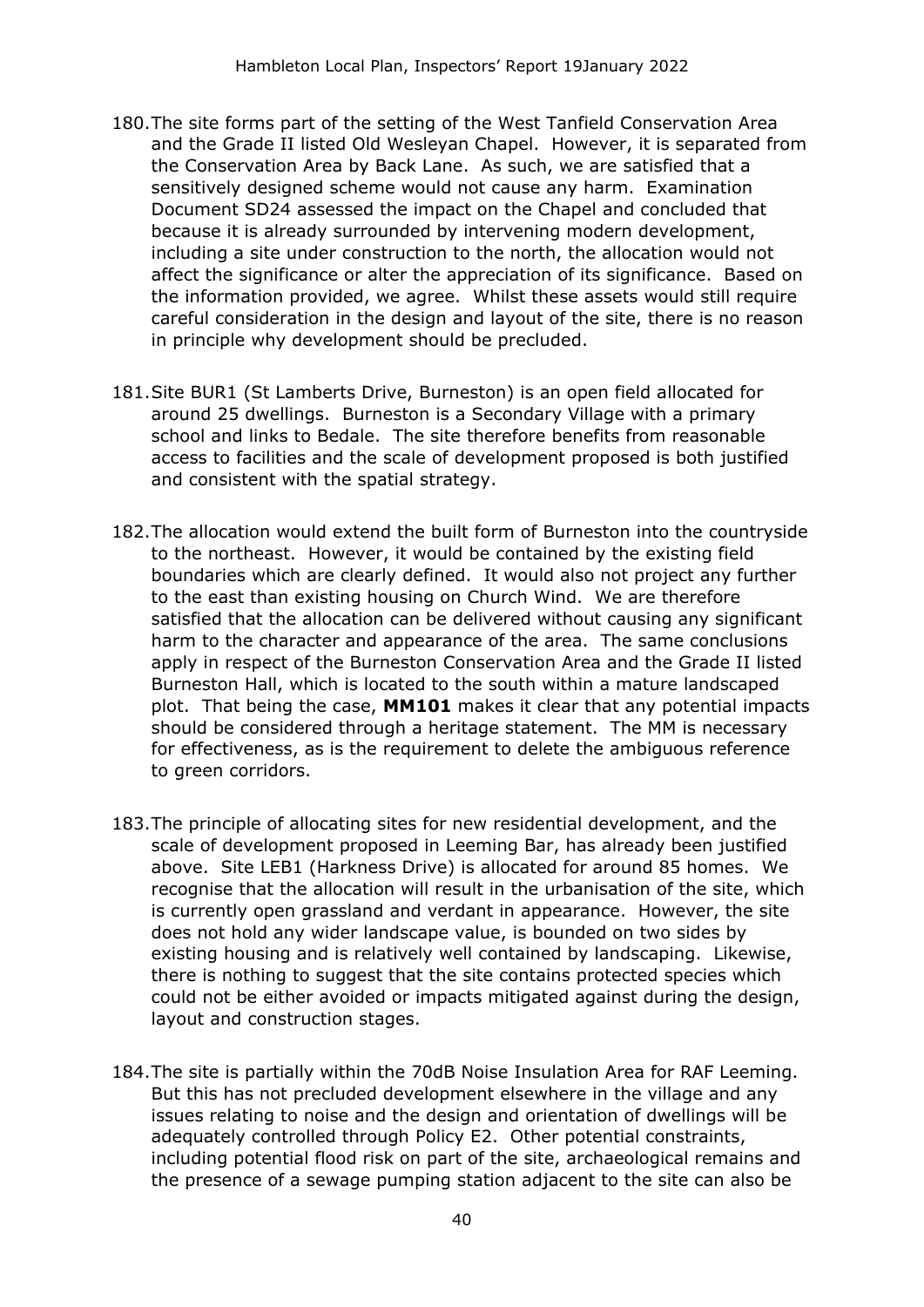addressed through appropriate layout and design. The allocation is therefore justified and, subject to **MM102**, which recognises that the site has mature trees and boundary hedgerows, will be effective.

- 185.Site LEB2 (Foundry Way, Leeming Bar) is allocated for 80 dwellings. Planning permission has now been granted for part of the site and thus, the principle of development and its impact on the character and appearance of the area has been partially established. The capacity refers to 65 dwellings (80 gross). This was to reflect the planning history of the site but is potentially misleading. **MM103** solves this by setting out the full capacity of the site.
- 186.For effectiveness, it is necessary to clarify that the eastern boundary abuts the RAF Leeming Bar Noise Restriction Area (75dB) and that the remainder of the site lies within the Noise Insulation Area (70dB), thus requiring mitigation as necessary (**MM103**). We are satisfied that the site boundary is justified in relation to the extent of the Noise Restriction and Insulation areas, and thus no modifications are necessary to address soundness matters.
- 187.Site SOT1 (Beechfield, South Otterington) is allocated for 40 dwellings. South Otterington is classified as a Secondary Village and contains a primary school, pub and benefits from some public transport provision. The scale of growth is therefore consistent with the spatial strategy and commensurate with the size and scale of the village. The allocation is also bounded on three sides by existing residential development, and as a result, would be physically and visually contained within the footprint of the village.
- 188.In considering the allocation we note the presence of ridge and furrow field patterns. However, there is no strong evidence to suggest that this is of such importance, either locally or across Hambleton, to justify deleting the allocation. The Council have had regard to this feature in selecting the site and the policy recognises its existence and the need to provide a suitable design. Similarly, the Plan recognises the presence of other constraints, including issues relating to flooding and archaeological remains. These matters can be considered through the planning application process.
- 189.As submitted, Policy SOT1 requires vehicle, cycle and pedestrian access to be taken from Mayfield Road and/or Beechfield Road. But this would require the main point of access to be taken through existing residential streets when a more direct access to the site could be achieved from Stainthorpe road (A167). For effectiveness, and in the interests of the more efficient and effective operation of the highway network, **MM95** makes the necessary changes. For the same reasons, and in the interests of good design, it also requires the provision of a design statement to show how the development will integrate with the surrounding area.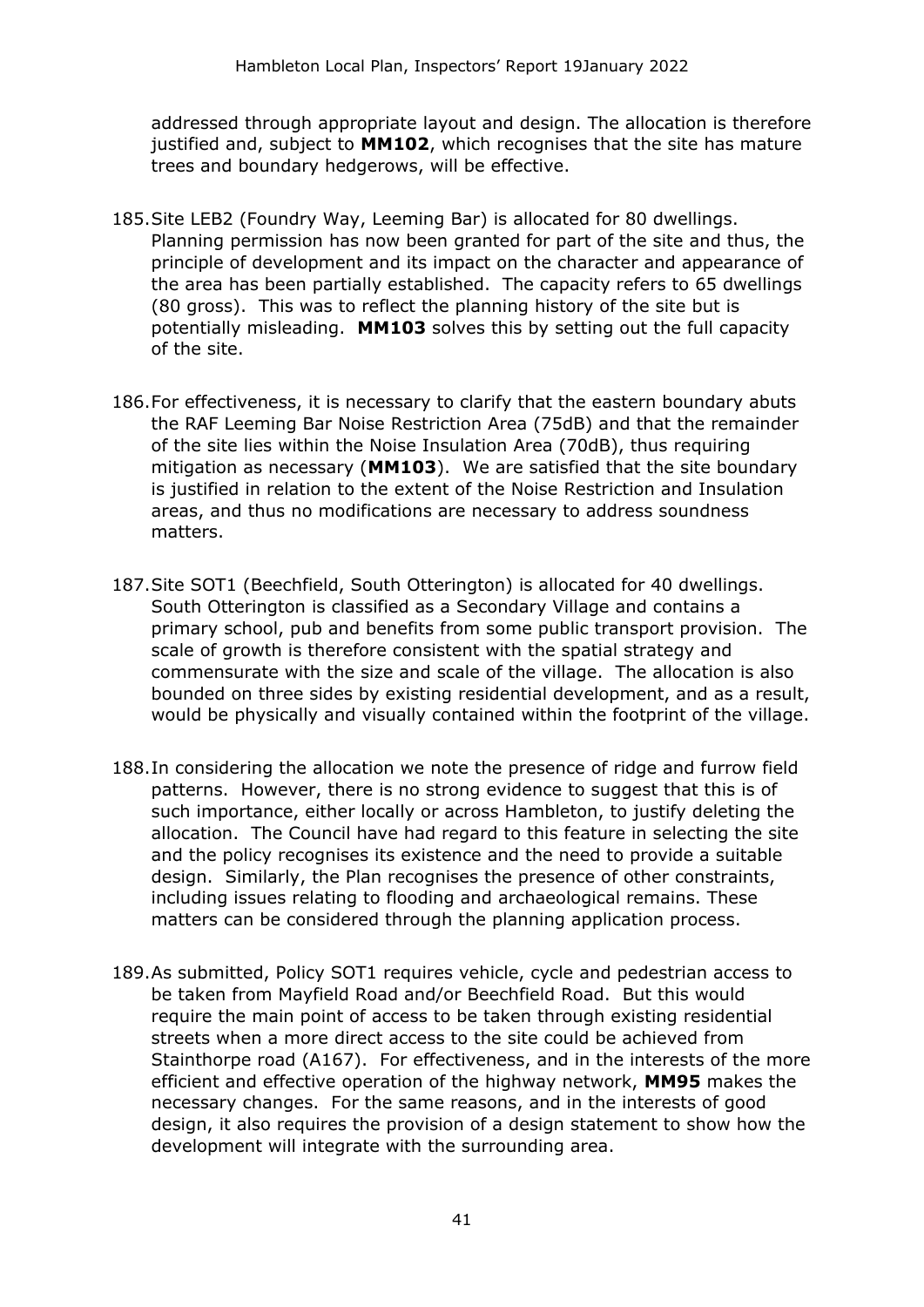# **Conclusion**

190.We therefore conclude that the process of identifying the allocations was robust, and subject to the recommended MMs, they are justified, effective and consistent with national planning policy.

# **Issue 5 – Whether there is a reasonable prospect of a five-year supply of deliverable housing sites on adoption, and whether the policies and allocations in the Plan will be effective in ensuring that the housing requirement will be met**

### **Five Year Supply on Adoption**

- 191.Paragraph 74 of the Framework states that local planning authorities should identify and update annually a supply of specific deliverable sites sufficient to provide five years' worth of housing against their housing requirement. The supply of specific deliverable sites should include a buffer of 5% to ensure choice and competition in the market for land, or 20% where there has been significant under delivery over the previous three years.
- 192.Completions in Hambleton have exceeded the minimum housing requirement over the past three years. A 5% buffer therefore applies at present. Taking this into account, the five-year housing land requirement is **1,654** dwellings  $(315 \times 5 + 5\%)$ .
- 193.Following the examination hearing sessions, the Council produced an updated Housing Land Supply schedule.<sup>28</sup> In summary, the schedule demonstrates that there will be sites sufficient to provide in the region of **3,375** dwellings in the first five years from adoption of the Plan. The figure has been further updated to take into account actual completions for the year ending March 2021<sup>29</sup>. It identifies a supply of **3,259** dwellings.
- 194.Annex 2 of the Framework states that sites with detailed planning permission should be considered deliverable until that permission expires unless there is clear evidence that the homes will not be delivered within five years. Where a site has outline planning permission for major development, or comprises an allocation within a Local Plan, it should only be considered deliverable where there is clear evidence that housing completions will begin within five years.
- 195.The updated Housing Land Supply schedule identifies around 1,250 dwellings coming forward within the first five years from sites with full

<sup>28</sup> Examination Document L019

<sup>29</sup> Inspectors' Note – As set out in MM06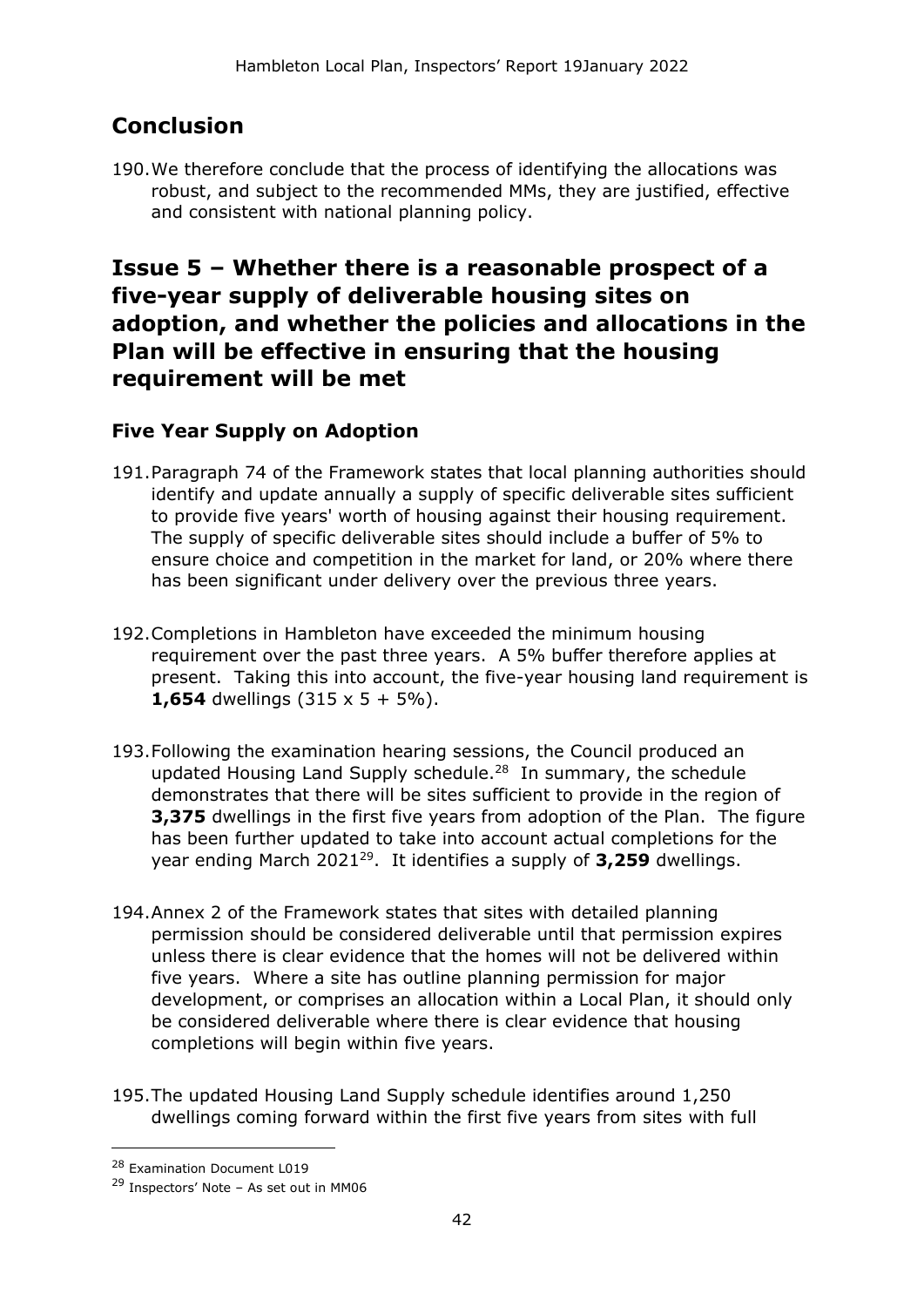planning permission, or, where development has already started. It represents almost 75% of the five-year housing land requirement.

- 196.Where allocated sites are concerned, the Council has critically assessed each one individually; contacting site promoters and agents to ascertain likely timescales for their development. Further adjustments have been made in Examination Document L019 to reflect the most up-to-date positions wherever possible and to take account of our comments at the hearing session. This approach is robust and ensures that expected rates of delivery have been adequately tested. There is clear evidence supporting the examination that housing completions will begin on allocated sites within five years.
- 197.In some cases, the Council has used standard lead-in times and build-out rates. For sites with full planning permission, and where there is developer activity such as discharging conditions or appointing a Building Inspector, it is anticipated that development will commence the year after permission is granted. An additional year is added for sites with only outline approval. Thereafter it is expected that for large sites over 50 dwellings, up to 10 units will be delivered in the first year with 30 units per annum from year 2. On the whole, the Council's assumptions are reasonable and realistic when taking into account past performance in Hambleton.
- 198.In summary therefore, the number of dwellings expected to come forward in the first five years from adoption of the Plan (3,259) comfortably exceeds the five-year housing land requirement (1,654). It is possible that some sites may stall or take longer to start delivering new housing, especially when taking into account uncertainties surrounding the longer-term impacts of Brexit and Covid-19. However, sufficient flexibility exists to ensure that the deliverable supply would still exceed the five-year housing requirement. We are satisfied that there will be an up-to-date supply of specific, deliverable sites sufficient to provide five-years' worth of housing land against the requirement in Policy S2 upon adoption.

#### **Will the housing requirement be met?**

- 199.The Council's Matter 5 Hearing Statement identifies a total supply of **7,587** dwellings which are expected to be delivered over the plan period. Using up-to-date monitoring data for the year ending March 2021 results in a slightly higher figure of **7,716** dwellings. The total supply therefore also exceeds the housing requirement (as modified) of **6,930**. The surplus, or buffer over and above the housing requirement is reasonable and justified. It provides additional flexibility to account for changing circumstances.
- 200.For effectiveness, the anticipated supply of housing should be identified in the Plan by **MM06**. A housing trajectory is also required by **MM114** and **MM06**. Both modifications ensure consistency with paragraph 74 of the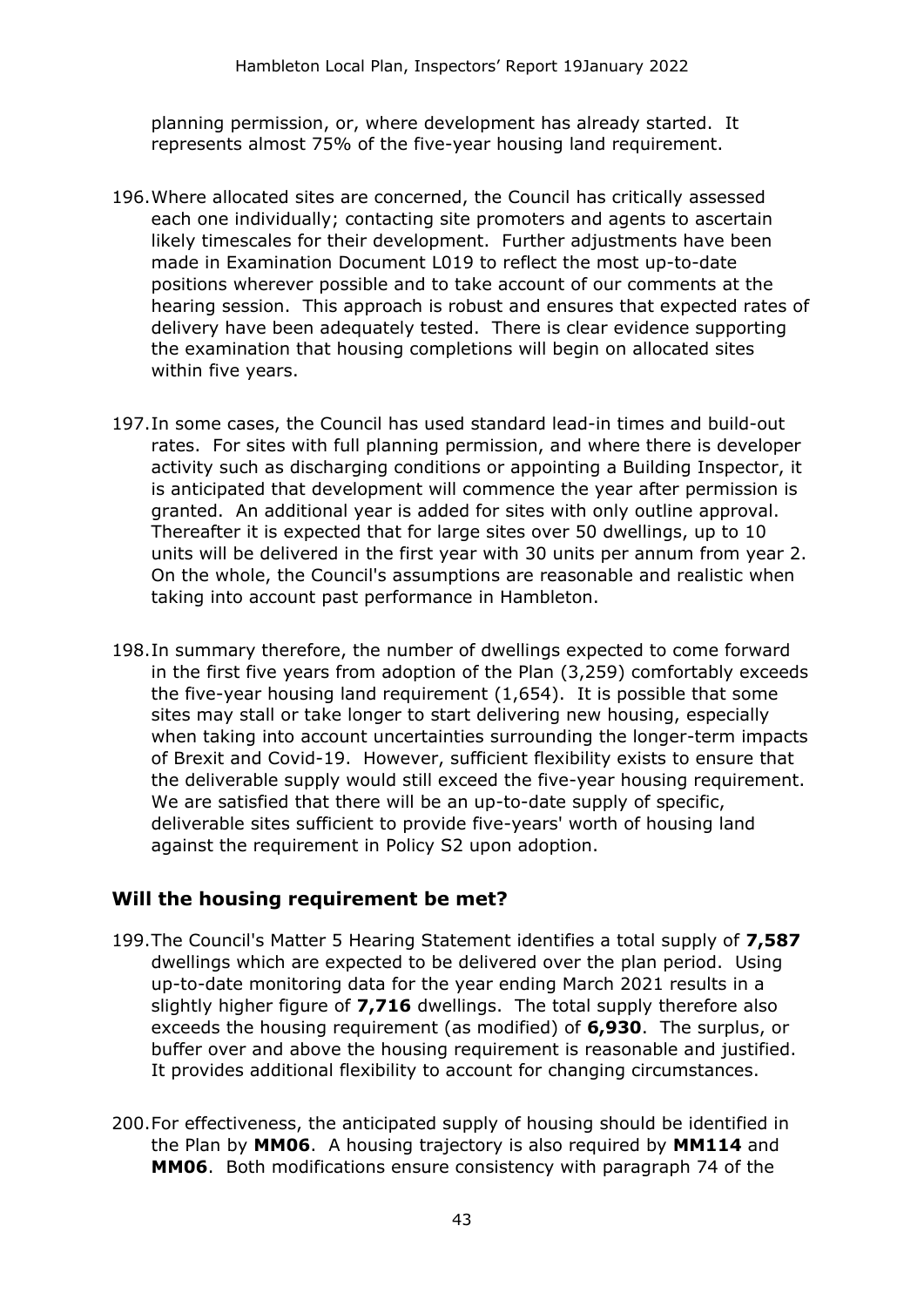Framework, which requires strategic policies to include a trajectory illustrating the expected rate of housing delivery over the plan period. **MM10**, **MM21** and **MM41** are necessary to update other supporting text and expected delivery for consistency and effectiveness.

- 201.In accordance with paragraph 68 of the Framework, the Plan identifies a supply of specific, deliverable sites for years 1-5 of the plan period and developable sites for years 6-10. Beyond 2026/27, the supply of housing is anticipated to fall below the housing requirement. This is partly due to the fact that housing delivery has been so strong in the early years of the plan period, a trend which is expected to continue in the years immediately postadoption. We have therefore carefully considered whether the Council has identified sufficient housing for the latter years of the plan period.
- 202.There are three main reasons why, in this particular case, the Plan is justified. Firstly, for the reasons set out above, the Council is seeking to adopt a minimum housing requirement which is above the housing need for the area as calculated using the standard method. Whilst this is entirely appropriate, it is based on an economic strategy and assumptions about future job growth which pre-date the Covid-19 pandemic. It will therefore be for the Council to monitor economic and housing growth following adoption of the Plan and take into account any changing circumstances going forward.
- 203.Secondly, Policies S5 and HG5 introduce a new strategy aimed at providing a more flexible and responsive approach to housing development in the rural areas. Again, whilst appropriate and justified, it is nonetheless a new strategy for Hambleton and has not previously formed part of the adopted development plan for the area. It will therefore be another factor for the Council to monitor in the years immediately after adoption.
- 204.Thirdly, as modified, the Plan will include a mechanism within Policy S2 whereby in the event that housing delivery falls below 95% of the annual requirement for three consecutive years, specific remedial actions will be required. Amongst other things, this includes undertaking a review of the Plan. This modification (**MM06**), is necessary for effectiveness and to ensure that the Plan is positively prepared. Consequential changes are made to the supporting text by **MM11**. For these reasons, additional land allocations are not required at this moment in time.

# **Conclusion**

205.We therefore conclude that there is a reasonable prospect of a five-year supply of deliverable housing sites on adoption and that the policies and allocations in the Plan will be effective in ensuring that the housing requirement will be met.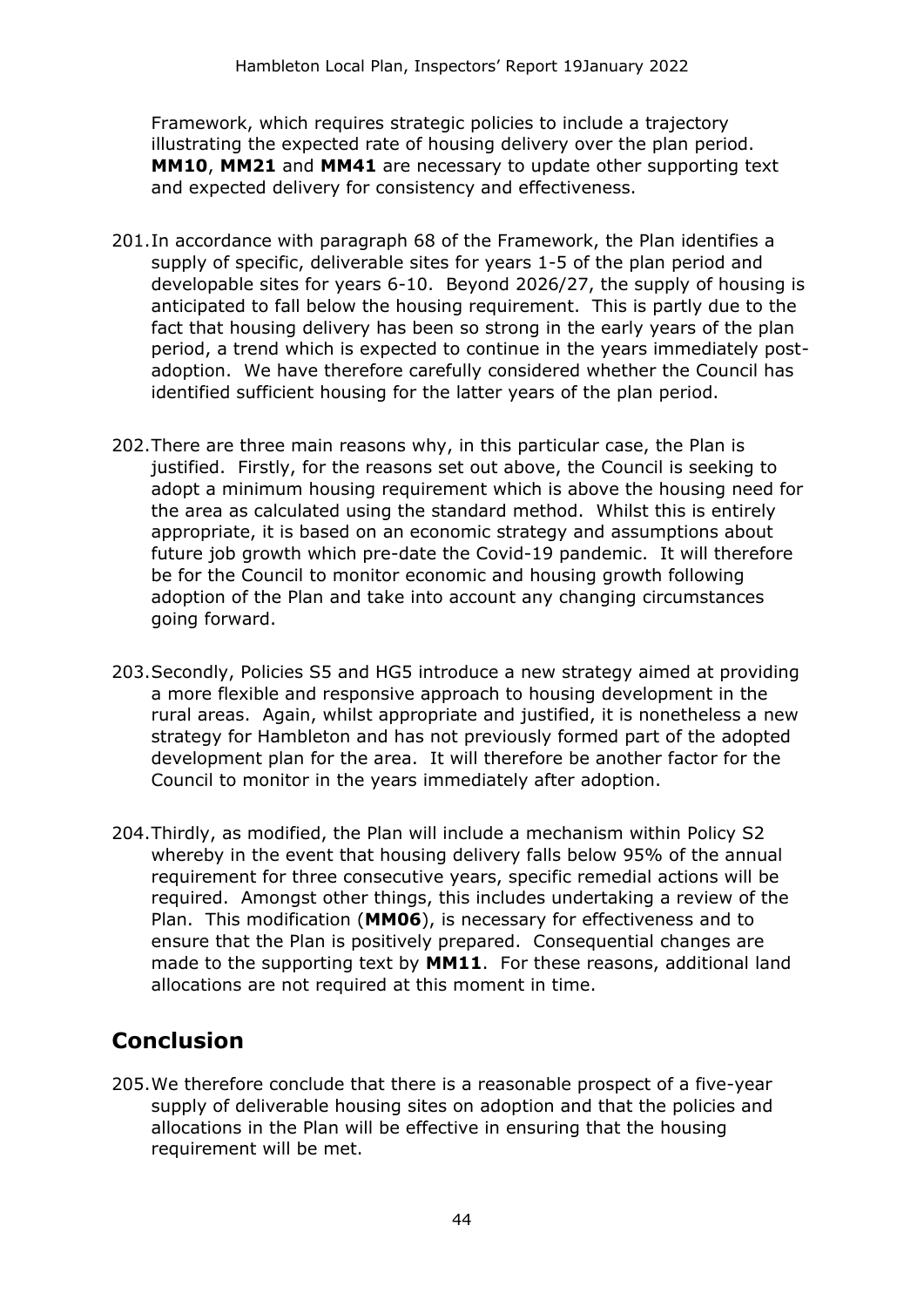# **Issue 6 – Whether the policies relating to the type and mix of housing are justified, effective and consistent with national planning policy**

#### **Delivering the Right Types of Homes – Policy HG2**

- 206.Policy HG2 states that new housing will be supported where a range of house types and sizes are provided that reflect and respond to needs identified in the SHMA or successor documents (such as the HEDNA), and where consideration is given to the ability of the site to accommodate the agreed mix. It will ensure that the right types of homes are provided.
- 207.Criterion c) supports specialist accommodation for older, vulnerable and disabled residents in the Market Towns and Service Villages. This implies that such uses would not be acceptable elsewhere. Subject to meeting all other requirements, there is no justification for such a restriction. It also conflicts with Policy HG5 which is supportive of housing in all tiers of the settlement hierarchy. Similarly, as implied by criterion d), there is no clear justification for shared accommodation for single people being limited to the Market Towns. To ensure that the Plan is justified and effective, both requirements are deleted by **MM45**. In the event that specialist accommodation of a significant size and scale was proposed in a smaller village, the Plan contains adequate polices to consider matters such as character and appearance, accessibility and highway safety.
- 208.Footnote 49 of the Framework states that policies may make use of the Nationally Described Space Standard ('NDSS') where the need for an internal space standard can be justified. Although not exhaustive, the PPG<sup>30</sup> provides an overview of the type of evidence that might be used to demonstrate the justification for use of the NDSS. This includes evidence on the size and type of dwellings currently being built in the area.
- 209.Evidence provided in Examination Document L024 includes an assessment of major housing schemes completed in Hambleton. In summary, it shows that whilst 100% of homes have recently met the NDSS, in 2017-18 only 65% of new homes met the standards. The policy requirement is therefore justified in seeking to ensure that developments create places which promote health and well-being, with a high standard of amenity for existing and future users in accordance with paragraph 130 of the Framework.
- 210.Footnote 49 of the Framework also states that planning policies for housing should make use of the Government's optional technical standards for accessible and adaptable housing, where this would address an identified need. In response, Policy HG2 requires all new homes to meet Building Regulations M4(2) standards (accessible and adaptable dwellings), with 'a

<sup>30</sup> Paragraph 020 Reference ID: 56-020-20150327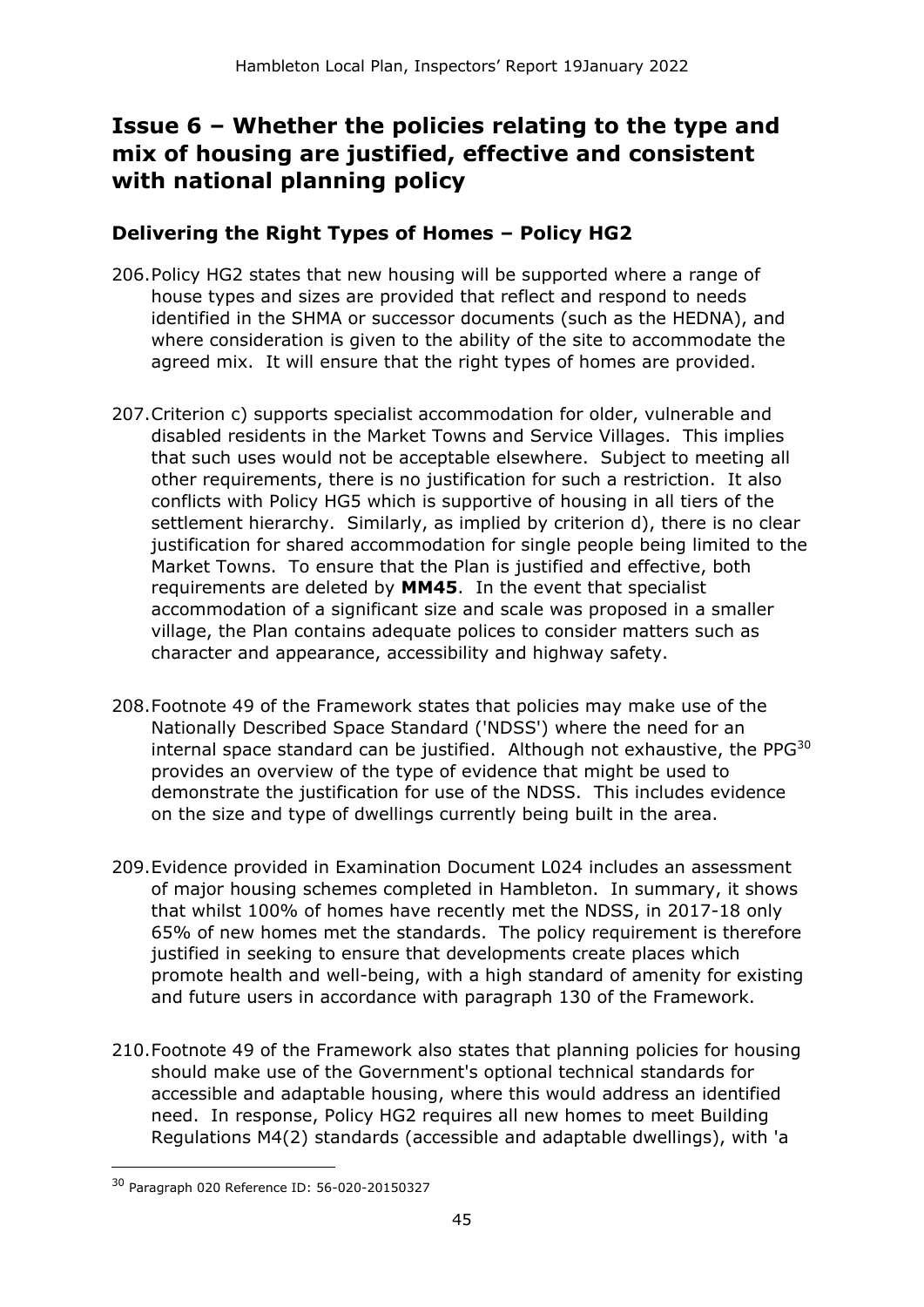proportion' of homes on large-scale developments also meeting M4(3) standards (wheelchair adaptable dwellings).

- 211.Examination Document L025 seeks to provide the necessary justification for all new homes to meet Building Regulation M4(2) standards. This includes reference to the ageing population in Hambleton, the number of adults of a working age with disabilities and the estimated level of work to make dwellings fully 'visitable' by tenure. Whilst the evidence points to a need for more adaptable dwellings in the future, it falls short of justifying a need for all new homes to meet M4(2) requirements. The conclusion of Examination Document L025 that a 'very high proportion' of new homes should meet the standard also lacks sufficient precision to be effective. To ensure that the Plan is justified and effective it is therefore necessary to delete the 100% requirement to meet M4(2) standards by **MM45** and **MM46**. In the absence of any further justification, as part of a review of the Plan, the Council should consider whether specific local evidence exists to support a requirement for using M4(2) standards in the future.
- 212.Where M4(3) requirements are concerned, requiring a 'proportion' of new homes to meet the optional technical standards is ambiguous and ineffective. The Council's further evidence contained in Examination Document L025 provides adequate evidence to justify the inclusion of a requirement for 9% of market housing to provide wheelchair adaptable housing, and 30% of affordable dwellings to provide wheelchair accessible housing. Including the requirements in the policy, rather than supporting text is therefore necessary for effectiveness (**MM45** and **MM46**). The principle of requiring some new homes to be wheelchair adaptable is consistent with paragraph 62 of the Framework, which states that the size, type and tenure of housing needed for different groups in the community should be assessed and reflected in planning policies (including people with disabilities). It is also an important part of providing high quality, fit for purpose housing.
- 213.As submitted, Policy HG2 stated that M4(3) housing would be required as part of 'large-scale' proposals, which are defined by Annex 2 of the Plan as developments of 50 dwellings or more. This was also carried forward into **MM45** and **MM46**. However, the evidence supporting the Plan, notably Examination Document L025 and the Whole Plan Viability Assessment, both clearly state that for developments to remain viable, and thus deliverable, the threshold for M4(3) housing should be 'large-scale major development', defined as sites of 200 dwellings or more. To ensure that the Plan is justified and effective, it is therefore necessary to amend **MM45** and **MM46** in the schedule of MMs at **Appendix 1** by reference to large scale major development. Although this change has not been consulted on, it corrects a factual error and ensures that the Plan reflects the evidence base, which throughout the examination, has been prepared on the basis that the policy would apply to sites of 200 dwellings or more. When also taking into account that the change would remove the requirement from smaller sites,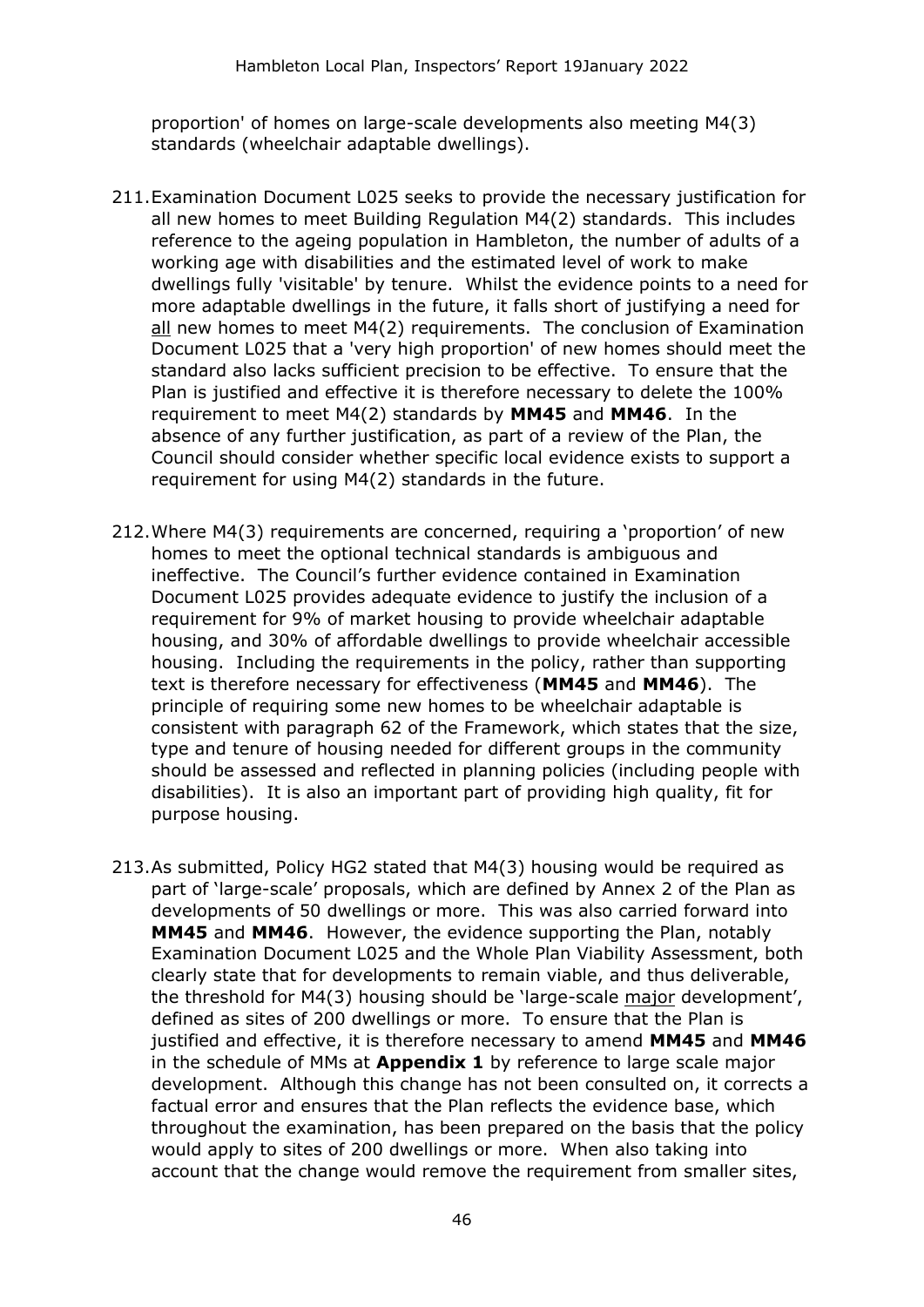making the change would not prejudice the interests of any party. As with all forms of housing, it will be necessary for the Council to monitor delivery going forward. In the event that insufficient housing is being delivered to M4(3) standards, then it will be necessary to update the Plan accordingly, having regard to appropriate viability testing.

214.The final requirement of Policy HG2 is that at least 10% of dwellings on major developments should be 2-bedroom bungalows. The SHMA<sup>31</sup> references stakeholder workshops which identified a shortage of bungalows, which typically allow older people to downsize and free-up family accommodation. Whilst we appreciate the need for more bungalows to be built in Hambleton, the evidence also falls short of justifying a 10% requirement across all sites over 200 dwellings. The requirement is therefore deleted by **MM45**. Policy HG2 already requires a range of house types to be provided based on the SHMA or other relevant successor documents. This provides an adequate and appropriate mechanism for ensuring a mix of house types, including bungalows, are provided.

### **Affordable Housing – Policy HG3**

- 215.The HEDNA identifies a net need for 55 affordable homes per year in Hambleton over the period 2016-2035, equating to a total of **1,048** dwellings. Examination document L010<sup>32</sup> provided an update which suggested that changes in the data might point to a greater need. But it also identified that the data is sensitive to assumptions and did not recommend any need for a change in approach or policy. For effectiveness, the new data is referred to in the Plan by **MM42**, which also confirms that it is a minimum figure and deletes out-of-date information on completions.
- 216.In response to the identified need, Policy HG3 requires developments of 10 dwellings or more or over 1,000 square metres to provide 30% affordable housing. The threshold is based on the recommendations in the HEDNA and reflects the findings in the Whole Plan & Community Infrastructure Levy Viability Assessment. $33$  It is also consistent with national planning policy as expressed in paragraph 64 of the Framework.
- 217.Based on a threshold of 30%, and taking into account committed schemes, the Council's Matter 6 Hearing Statement estimates that around 1,400 affordable dwellings will be delivered by the end of the Plan period. Thus, there is a reasonable prospect that affordable housing needs can be met.
- 218.The Whole Plan Viability Assessment identifies that in some circumstances, the redevelopment of brownfield sites in Market Towns will not be viable based on 30% affordable housing. However, Policy HG3 allows an

<sup>31</sup> Core Document SD18

<sup>32</sup> Note on HEDNA

<sup>33</sup> Core Document SD01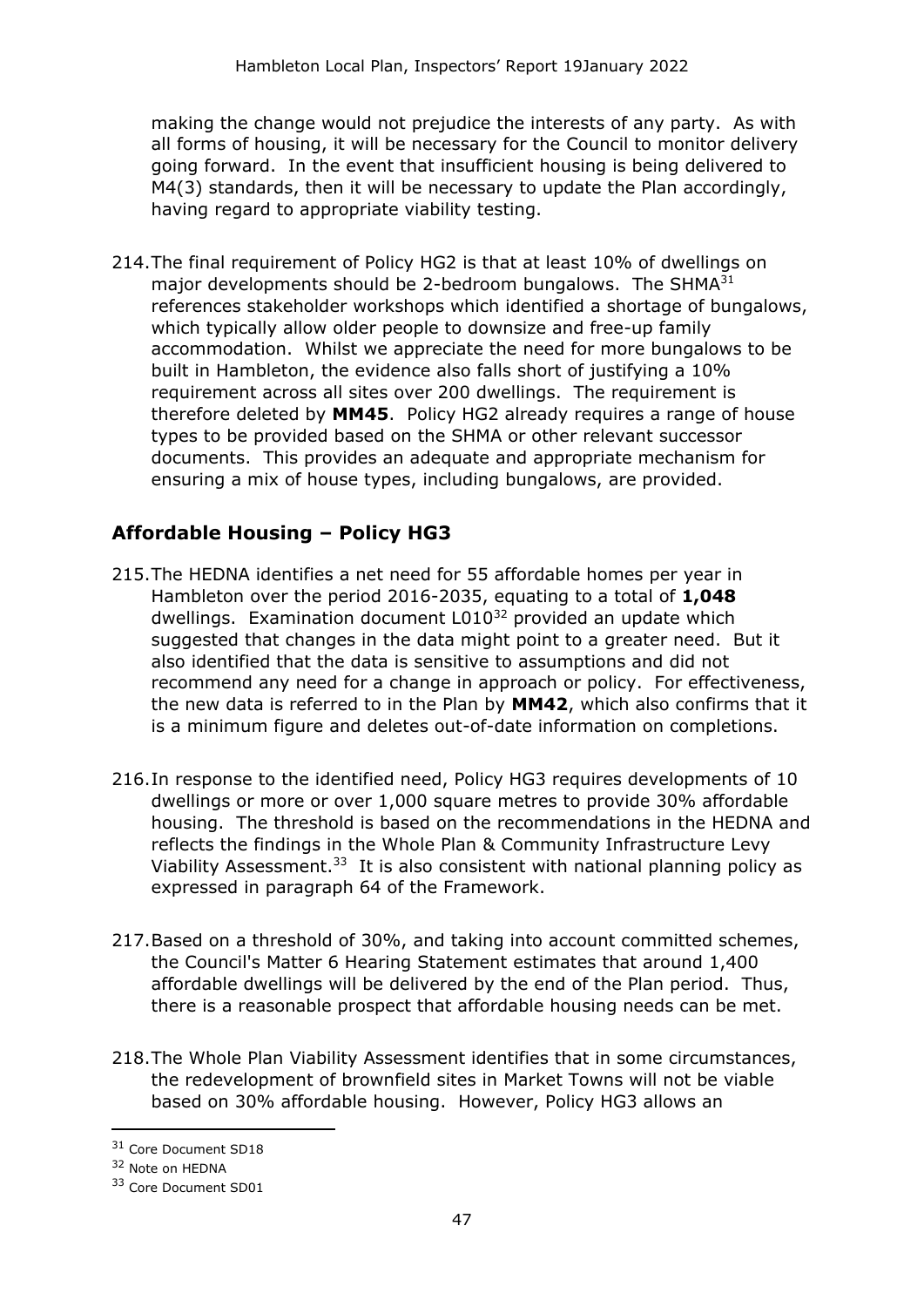alternative tenure mix and lower level of provision where it can be demonstrated that schemes are unviable. When also taking into account that Hambleton is a predominantly rural authority without large areas of vacant brownfield land in the Market Towns, on the whole the threshold is appropriate and justified.

- 219.In cases where less than 30% affordable housing is approved, the supporting text states that the Council may reappraise affordability on later phases of large schemes or where the implementation is delayed and prices have risen. This is justified and appropriate in seeking to maximise the delivery of affordable housing across larger developments when considered as a whole. Likewise, in some, limited cases, significant delays or scheme revisions might mean that circumstances change and it would be appropriate to revisit affordable housing assumptions. For effectiveness, these important considerations should be included in the policy and not just the supporting text by **MM47**. The additional requirements only apply to schemes where a lower level of affordable housing is agreed. The wording also makes it clear that the Council will only reappraise viability on later phases of larger schemes and 'may' require developers to consider future increases. We are therefore satisfied that this will not lead to the reappraisal of viability for the vast majority of schemes.
- 220.As submitted, Policy HG3 requires affordable housing to be dispersed in small clusters across major developments. But the policy also applies to smaller developments of 5 or more dwellings in designated rural areas. For effectiveness, **MM47** therefore deletes the word 'major' from the policy.
- 221.The supporting text to Policy HG3 states that the Council views transfer prices for affordable housing as critical for ensuring that homes are affordable. The Whole Plan Viability Assessment has also assessed the Plan on the basis that the Council will continue to apply transfer prices to affordable dwellings delivered as part of new developments. For effectiveness, **MM47** clarifies the position by including the wording within the policy, not just supporting text.

#### **Housing Exception Schemes – Policy HG4**

222.The Plan's approach to entry-level exception schemes is broadly consistent with paragraph 72 of the Framework, which states that local planning authorities should support sites suitable for first time buyers (or those looking to rent their first home), unless the need for such homes is being met elsewhere. To be effective, **MM48** is needed to allow a degree of flexibility about the type of evidence required to satisfy criterion a) and its scope. The MM is also required to ensure consistency with paragraph 72 of the Framework, which refers to occupants looking to rent their first home and whether needs are being met in the local authority area. For the same reasons, **MM48** clarifies the size limit for entry-level exception schemes, consistent with Footnote 35 of the Framework.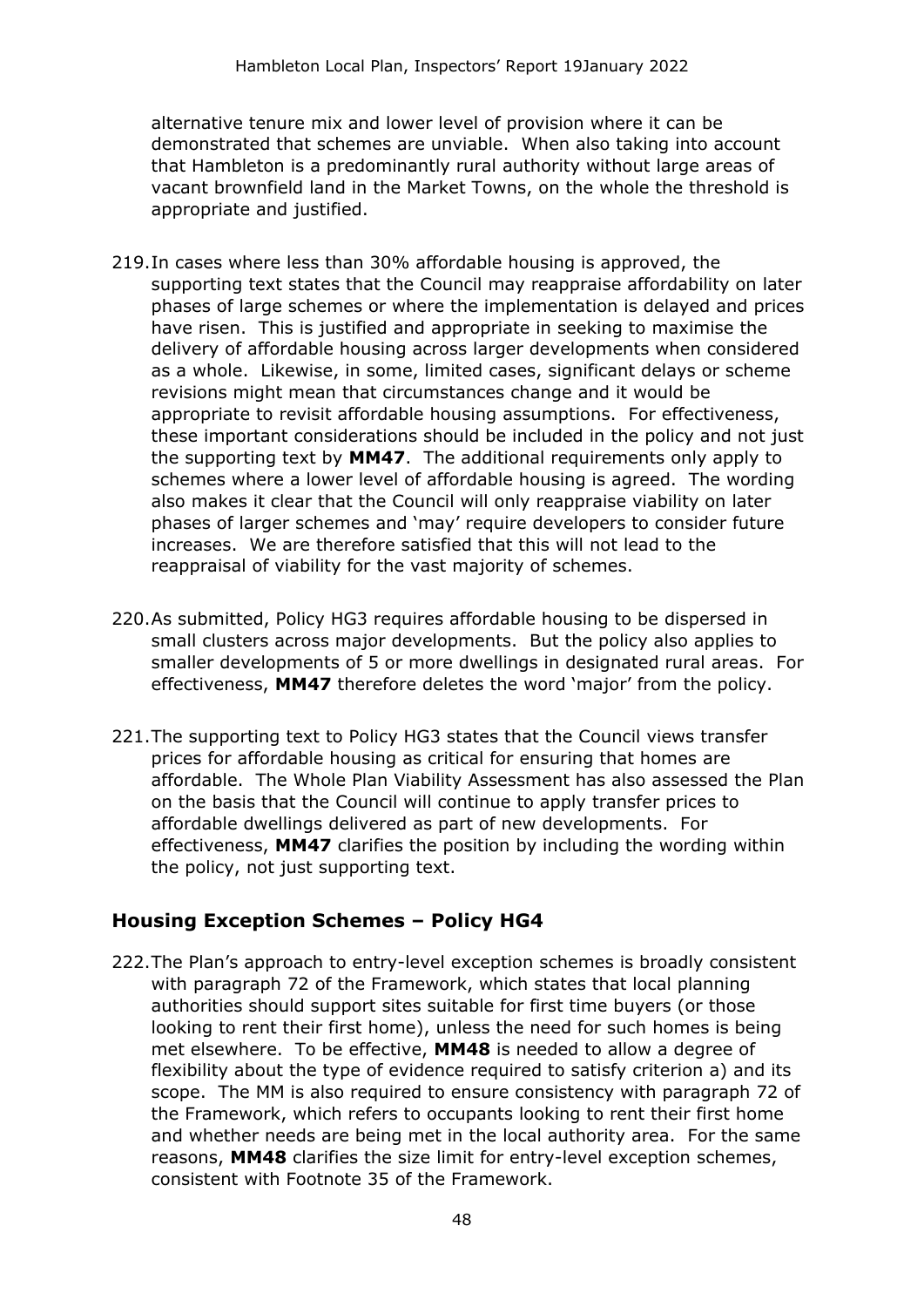- 223.Where rural exception sites are concerned, paragraph 78 of the Framework states that local planning authorities should support opportunities to bring forward sites to meet identified local needs and consider whether allowing some market housing would help facilitate proposals. For consistency with the Framework, **MM48** therefore makes it clear that some market housing will be permitted where it would facilitate the delivery of rural exception schemes. For effectiveness, and in the interests of promoting sustainable patterns of development, **MM48** also introduces a requirement that rural exception sites must be adjacent to the built form of a settlement. As submitted, this is only referred to in the supporting text.
- 224.In considering this change, we have taken into account that the location of rural exception sites is not prescribed in the Framework. Moreover, national planning policy defines rural exception sites as small sites used for affordable housing where they would not normally be used for housing. In this case, Policies S5 and HG5 permit residential development on the edges of settlements. However, rural exception applications would not be considered against the same tests as open market housing in Policies S5 and HG5 – they would be 'exception schemes'. In addition, paragraph 79 of the Framework states that in order to promote sustainable development in rural areas, housing should be located where it will enhance or maintain the viability of rural communities. Paragraph 80 also makes it clear that planning policies should avoid isolated homes in the countryside. The principle of requiring rural exception sites to be on the edges of settlements is therefore appropriate.
- 225.Criterion f) relates to the impacts of new housing on the character and appearance of an area. As submitted, the policy infers that the issue does not apply to entry-level exception schemes. For clarity to users of the Plan, and thus effectiveness, **MM48** makes the necessary alterations.
- 226.The final three exceptions relate to replacement dwellings in the countryside, exceptional design quality and maintaining accommodation that meets specific rural needs. To ensure consistency with paragraph 80 of the Framework, **MM48** also includes proposals that would represent the optimal viable use of a heritage asset or would be appropriate enabling development, represents the subdivision of an existing residential property or represents exceptional design quality. Moreover, for effectiveness, the MM deletes the ambiguous requirement for the Council to 'consider' the desirability of maintaining accommodation where replacement homes are proposed and the removal of permitted development rights.

### **Conclusion**

227.Subject to the recommended MMs we conclude that the policies relating to the type and mix of housing are justified, effective and consistent with national planning policy.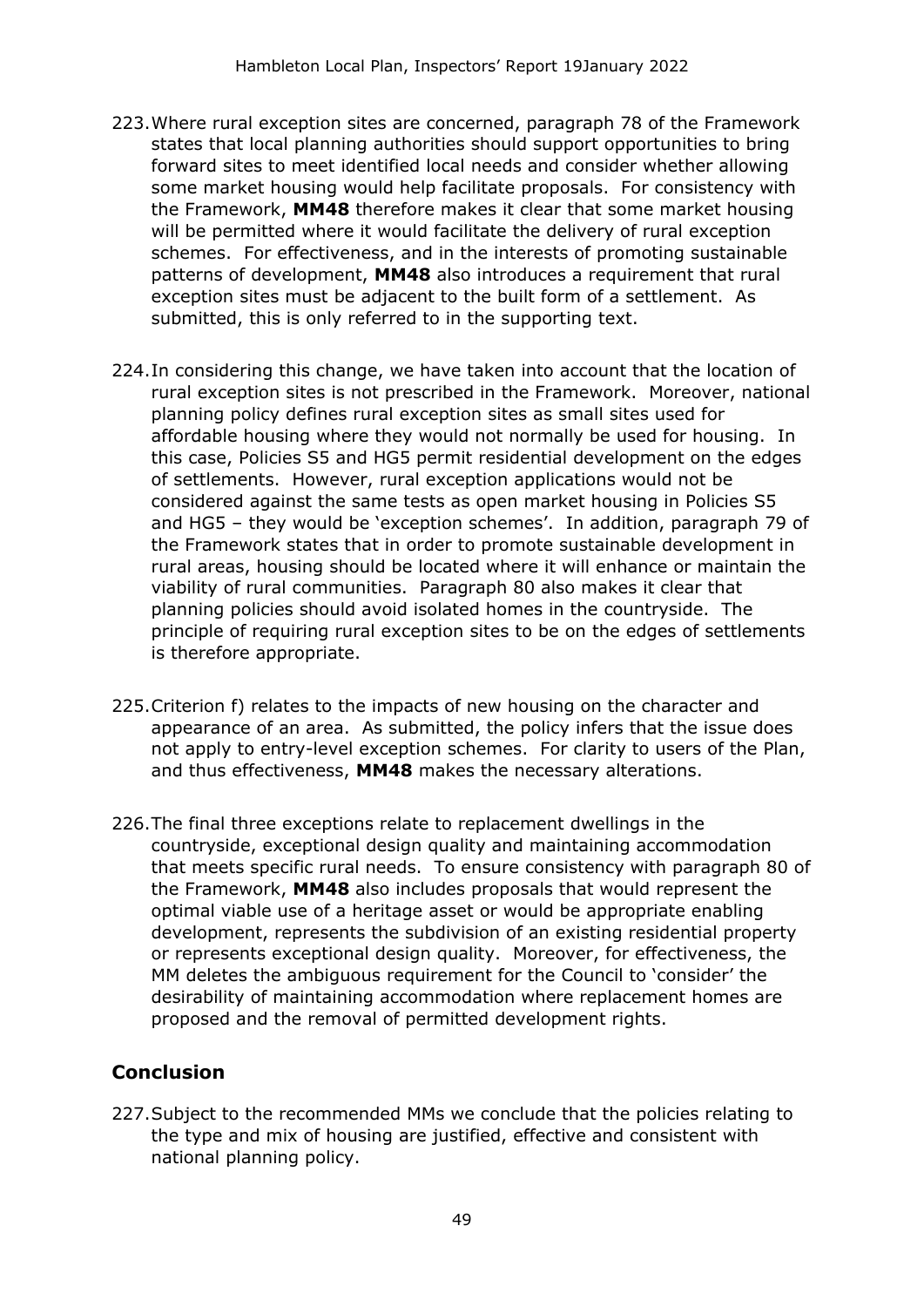# **Issue 7 – Whether the Plan is informed by a robust, objective assessment of needs for Gypsy and Traveller and Travelling Showpeople accommodation and whether it is justified, effective and positively prepared to meet those needs**

### **Need for Gypsy and Traveller and Travelling Showpeople Accommodation**

- 228. Core Document SD15.1<sup>34</sup> acknowledged that the Council's evidence underpinning the need for Gypsy and Traveller and Travelling Showpeople accommodation was out-of-date. Following submission of the Plan, the Council subsequently produced a new Gypsy and Traveller Accommodation Assessment ('GTAA') and associated Pitch Deliverability Assessment.<sup>35</sup> Both documents have been subject to public consultation.
- 229.The latest GTAA concluded that there is a need for 65 pitches for gypsy and traveller households up to 2035 that meet the planning definition. An additional pitch was identified for an undetermined household, with a further 9 pitches for gypsy and traveller households who did not meet the planning definition. The need for Travelling Showpeople amounts to 5 plots up to 2035.
- 230.In summary therefore, the latest evidence demonstrates a significant need for pitches which the submitted Plan fails to make any dedicated provision for. In this regard, the Plan is not positively prepared and is not consistent with paragraph 62 of the Framework which requires plans to make provision for different groups in the community.
- 231.Addressing this soundness issue could be resolved by either suspending the examination and finding specific sites to allocate, requiring the Council to update the Plan within a prescribed timescale post-adoption or requiring the Council to prepare a separate Gypsy and Traveller and Travelling Showpeople Development Plan Document. Examination Document LP23 sets out the Council's preference for carrying out an urgent review and partial update of the Plan.
- 232.Modifying the Plan to allocate specific sites could have been an effective way of meeting identified needs. However, the process would have required the suspension of the examination in order to find more sites. Further SA and sifting work would then be required to establish sustainable options before the Council consulted on suggested allocations. Thereafter additional

<sup>&</sup>lt;sup>34</sup> Gypsy and Traveller Accommodation Assessment - Addendum to 2016 Update

<sup>&</sup>lt;sup>35</sup> Examination Documents L016 and L017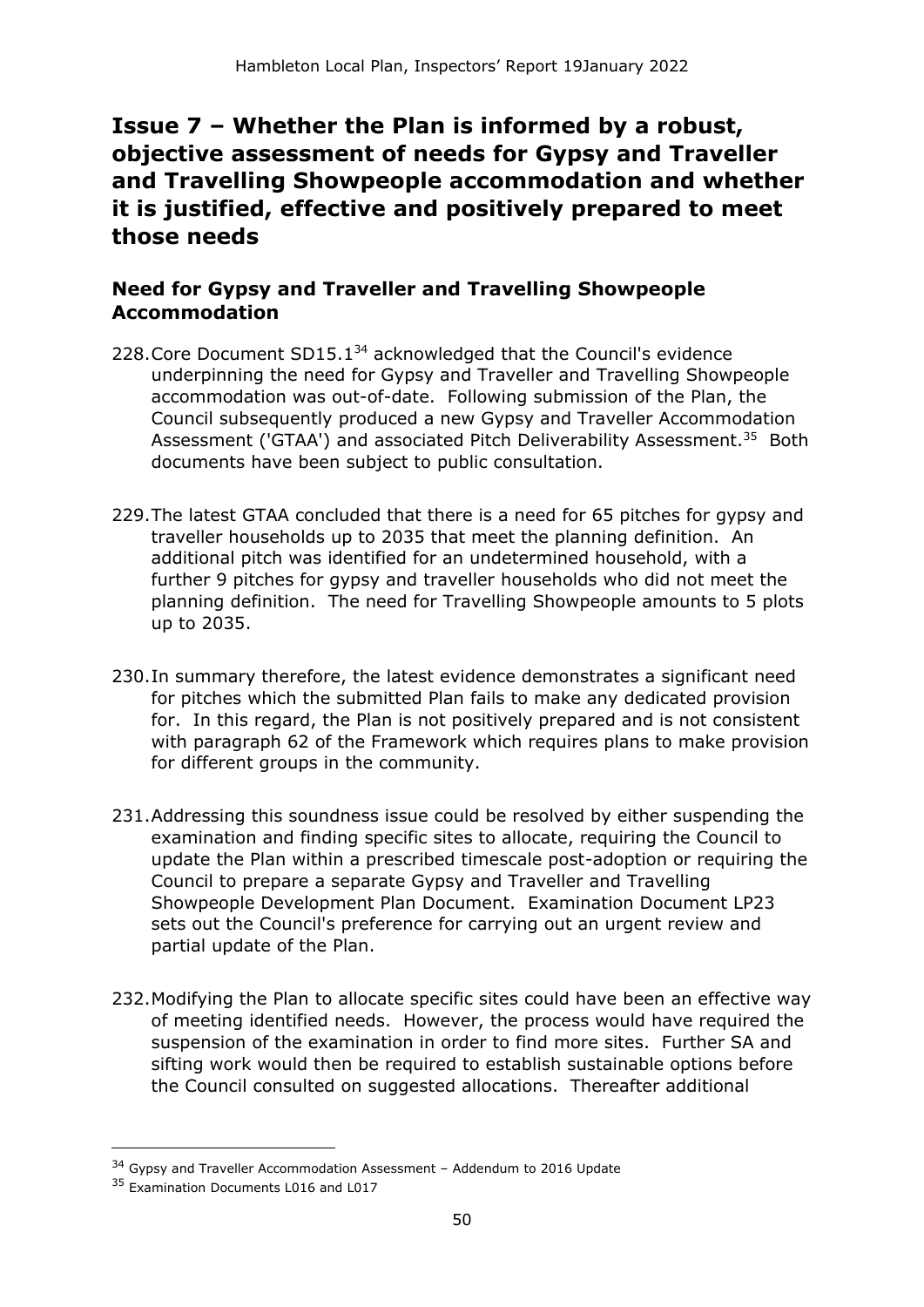hearing sessions would be needed. The process would take a significant period of time to complete.

- 233.When considering potential ways to rectify this soundness issue, it is pertinent to consider three important factors. Firstly, the Plan is based on a positive housing requirement which exceeds the standard methodology and seeks to capitalise on ambitious economic growth targets. Adopting the Plan will ensure that housing and economic growth strategies are aligned. This is important when considering that the plan period started in 2014.
- 234.Secondly, the Hambleton Core Strategy only covered the period up to 2021 and is based on the, now revoked, Yorkshire and Humber Regional Spatial Strategy. Since 2015, the Council has been considering planning applications for new housing beyond settlement boundaries against an Interim Guidance Note. The Plan, as submitted, seeks to remove settlement boundaries in favour of a new, positive approach to permitting residential development adjacent to villages, subject to meeting certain criteria. A further suspension would therefore delay the adoption of sites allocated to meet housing and economic needs and leave the Council without up-to-date strategic policies to determine planning applications.
- 235.Thirdly, and finally, is how the Council intends to meet the identified needs. The Pitch Deliverability Assessment identifies existing sites where potential capacity exists to accommodate more pitches. However, in several cases, further investigations are required to determine the feasibility of expansions and/or intensification. This will be an important next step in identifying sites to meet existing demand, and as yet, has not been tested in detail.
- 236.On balance therefore, requiring the Council to carry out an urgent review and update of the Plan within a specified timescale is the most appropriate and effective way of ensuring that identified needs are met. This is achieved by **MM09**, **MM43**, **MM51** and **MM52**. The MMs allow the Plan to be adopted, but include measures to ensure that upon review, the development plan will meet the needs of people from protected groups as required by the Public Sector Equality Duty.
- 237.Based on the pressing need for sites, and until the review and update of the Plan is complete, it is necessary to protect existing plots and pitches from redevelopment. This is achieved by **MM51**, which only permits alternative uses if it can be demonstrated that plots are no longer required or where alternative provision has been made. To ensure that the Plan is positively prepared and effective, **MM12, MM51** and **MM52** also define under what circumstances windfall proposals will be permitted. The changes clarify that Policy HG6 refers to proposals for new, expanded or intensified sites and recognise that existing sites may not always be located in or adjacent to existing settlements. For effectiveness, **MM51** also specifically requires proposals to comply with the flood risk principles in Policy RM2.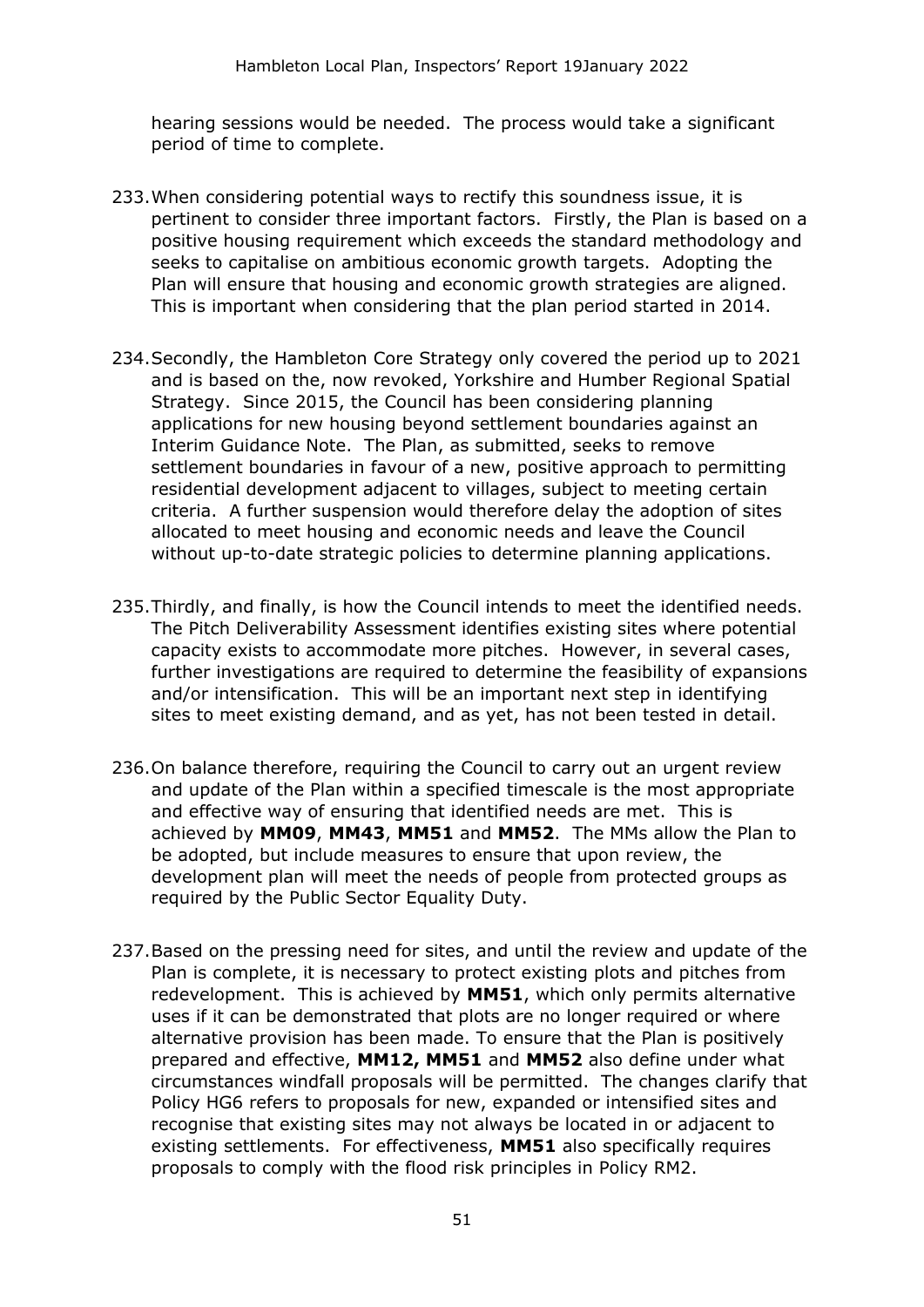# **Conclusion**

238.We therefore conclude that following the preparation of additional evidence, the Plan is informed by a robust, objective assessment of needs for Gypsy and Traveller and Travelling Showpeople accommodation. Subject to the recommended MMs, the Plan will be justified, effective and positively prepared in seeking to meet those needs within a defined timescale.

## **Issue 8 – Whether the strategy for job growth and employment is justified and consistent with national planning policy**

### **Employment Land Requirement – Policies S2 and EG1**

- 239.The HEDNA considered the need for employment land by assessing labour demand, labour supply and past take-up. The methodology used is consistent with advice contained within the PPG.<sup>36</sup>
- 240.A range of possible employment land requirements are presented in Table 64 of the HEDNA. Based on the labour supply scenario (amended to reflect the adjusted economic forecasts) there would be a need for 34.7 hectares of land. When calculated using past trends, the need would range from 54.6 to 81.4 hectares depending on whether schemes for open storage at Dalton are taken into account.
- 241.In seeking to provide the most accurate projection of future needs, Table 65 of the HEDNA breaks down the land requirement by use type. For office and research and development uses, it suggests that the labour demand scenario is the most robust estimation of future needs. This is because there has been a net loss of office space in the district. Projecting forward negative requirements would limit the availability of land and could represent a barrier to future investment, contrary to paragraph 81 of the Framework. The approach to office and research and development uses is therefore justified and results in a projected need for 8.9 hectares of land.
- 242.For light industrial and general industrial uses, Table 65 of the HEDNA uses past trends. Whilst there has been an overall decline in manufacturing jobs, the evidence suggests that in Hambleton there has been an increase in gross value added ('GVA'). As the HEDNA demonstrates, there is a correlation between the increase in GVA (and productivity) and the demand for additional floorspace. When also taking into account the recent growth of food manufacturing uses around Leeming Bar, and the continued demand

<sup>36</sup> Paragraph: 027 Reference ID: 2a-027-20190220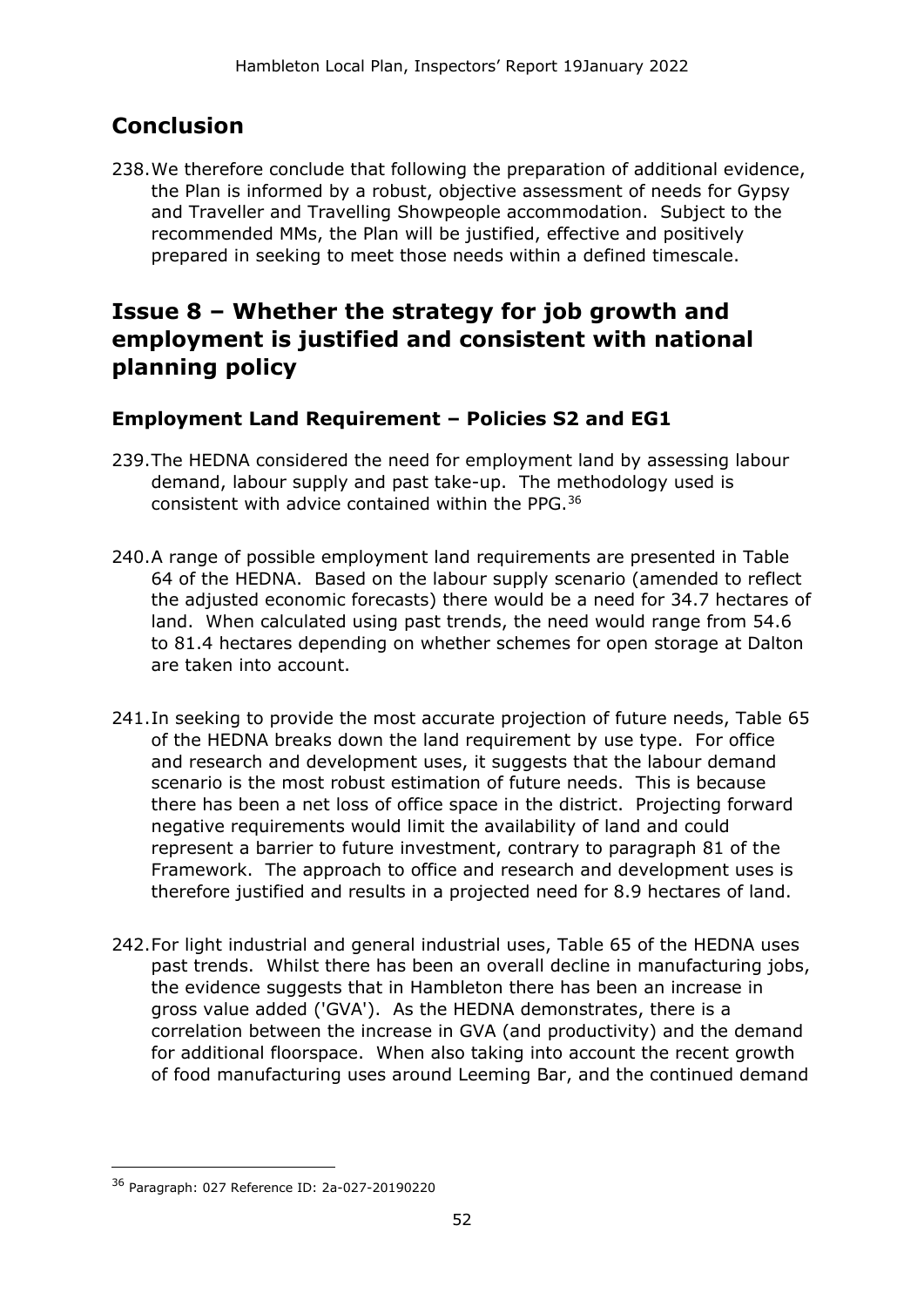witnessed by the Council, projecting forward past trends is justified. This results in a need for 21.9 hectares of industrial land.

243.Two projections are presented in the HEDNA for storage and distribution uses based on past trends. The first (33.5 hectares) excludes schemes that have come forward for open storage at Dalton. The second (60.3 hectares) includes all completions between 2008/09 and 2016/17. Table 65 uses the lower trend-based data for storage and distribution uses (33.5 hectares). In summary, this results in a projected land requirement of **64.3 hectares**.

#### **Meeting Employment Needs – Policies LEB3, DAI1 and TIS3**

- 244.In meeting the employment land requirement, the Plan allocates three strategic employment sites at Leeming Bar (Policy LEB3), the Dalton Industrial Estate (Policy DAI1) and at Sowerby Gateway (Policy TIS3). To support the role and function of the market towns, smaller, non-strategic allocations are also allocated at Easingwold, Northallerton and Stokesley. Combined, they will provide **77.8 hectares** of land for employment uses. The figure is confirmed by **MM06** and **MM22**, which ensure that the Plan is justified and correct an error in the submission version which referred to the amount of employment land as 77.6 hectares.
- 245.The amount of employment land proposed therefore exceeds the estimated requirement in Table 65 of the HEDNA. However, the HEDNA does not suggest that 64.3 hectares is an upper limit which must not be exceeded. Instead, it states that should the Council wish to provide additional land for open storage *"…or to provide responsive land for inward investment opportunities, then 81.4 hectares could be seen as the absolute maximum development need within the district."* The provision of 77.8 hectares is therefore justified and ensures that the Plan will provide an adequate supply of land for businesses to invest, expand and adapt as required by paragraph 81 of the Framework.
- 246.In reaching this conclusion we have taken into account concerns regarding the use of plot ratios. For office and research and development uses, a plot ratio of 0.25 has been used. Although this is low, it is supported by evidence in Examination Document L010 which includes reference to local circumstances. It also clarifies that the figure of 75% is a typographical error in paragraph 10.19 of the HEDNA.
- 247.All three strategic employment sites are located along the A1/A19 transport corridor. Distributing strategic employment sites along the transport corridor reflects the March 2014 Strategic Economic Plan ('SEP').<sup>37</sup> It identified the A1/A19 as the economic spine of the area and sought to focus economic growth along the corridor because of the excellent north-south

<sup>37</sup> Core Document SD12.1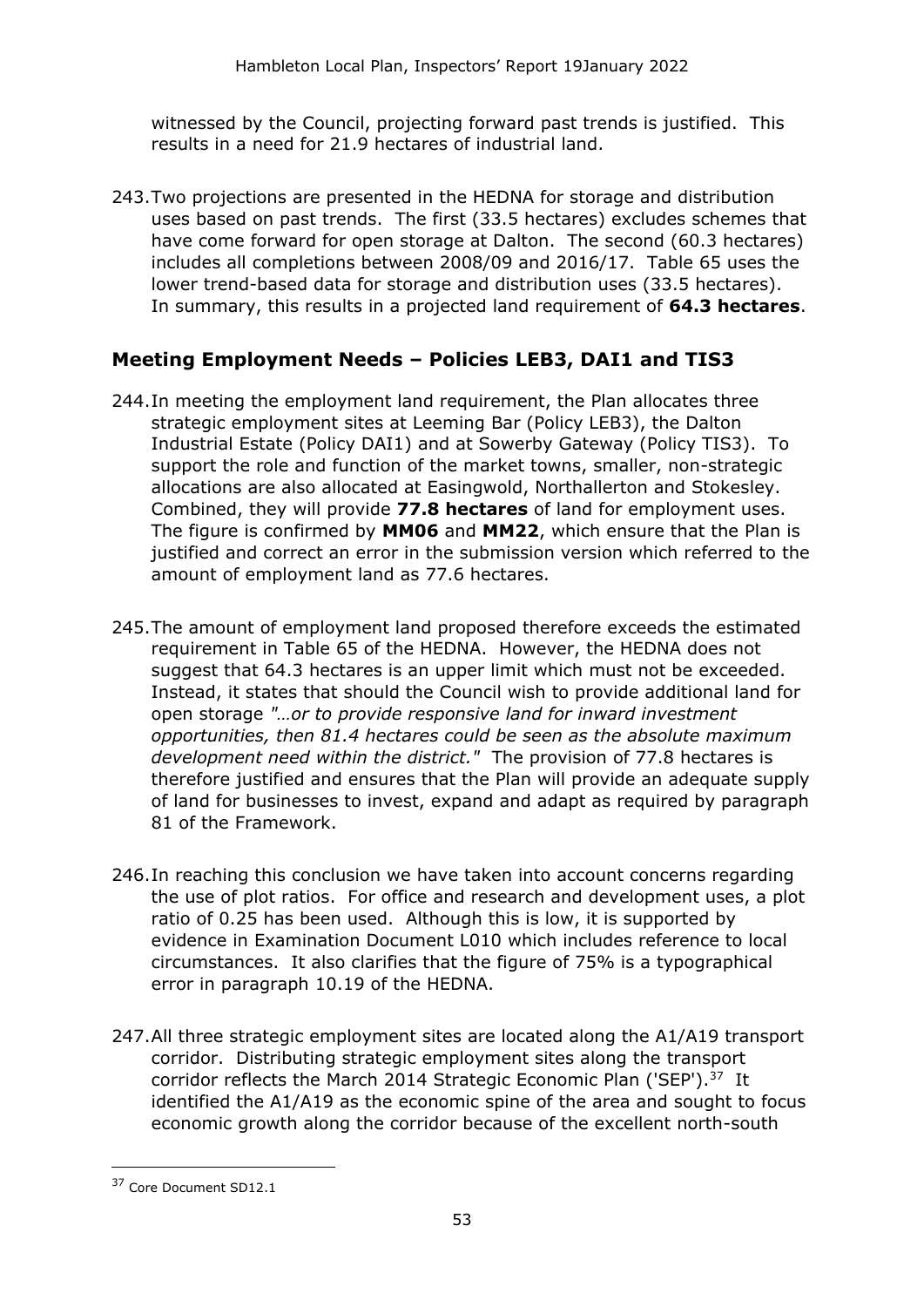connections. In particular, the SEP identified the importance of food manufacturing at Leeming Bar. The Council's Inward Investment Strategy and Action Plan 2017-2022<sup>38</sup> also recognises that Leeming Bar and Dalton are both existing 'brands', known locally as established employment locations. Along with development potential at Sowerby Gateway, the Action Plan identifies both as key sites for future investment.

- 248.In principle therefore, directing new employment growth towards Leeming Bar, Dalton and Sowerby Gateway is justified. In doing so, the Plan aligns with the Council's economic strategy, which aims to focus employment growth along the economic 'spine' of the district. It also seeks to consolidate and expand upon the existing businesses and infrastructure which are already in place in these locations. In addition, it reflects and builds upon the adopted Core Strategy for Hambleton which specifically encourages employment development to locate in Leeming Bar, reflecting the strategic accessibility of the location adjacent to the A1(M).
- 249.One of the main objectives of the housing strategy has been to focus the majority of new development in the Market Towns, especially Northallerton and Thirsk. The employment strategy differs insofar as Leeming Bar is defined in the settlement hierarchy as a Secondary Village. However, its categorisation in the hierarchy is based on its current size and level of services as defined in the Council's Audit. The employment strategy takes a different approach and seeks to direct new economic development towards Leeming Bar. For the reasons set out above, this is a reasonable and justified economic strategy.

### **Leeming Bar – Policy LEB3**

- 250.Policies EG1 and LEB3 allocate 20.65 hectares of land at Leeming Bar for research and development, industrial processes, general industry and storage and distribution uses. The allocation does not allow for office development, other than ancillary accommodation. For effectiveness, this is made clear by **MM23** and **MM104**. For the same reasons, the precise floorspace figure of 45,300 square metres is also deleted by **MM104**. The exact mix of uses and size of buildings will be determined by the masterplanning process.
- 251.We have already concluded above that at a strategic level, the identification of Leeming Bar as a location for continued economic development is justified. At a site-specific level, the Council considered several alternative locations in and around Leeming Bar as part of the Plan's preparation. Examination Document SD55 includes an assessment of alternative sites and identifies issues such as landscape character, topography, heritage assets and access. A further appraisal of alternative sites was carried out through the SA in Examination Document L023. It included an assessment

<sup>38</sup> Core Document SD14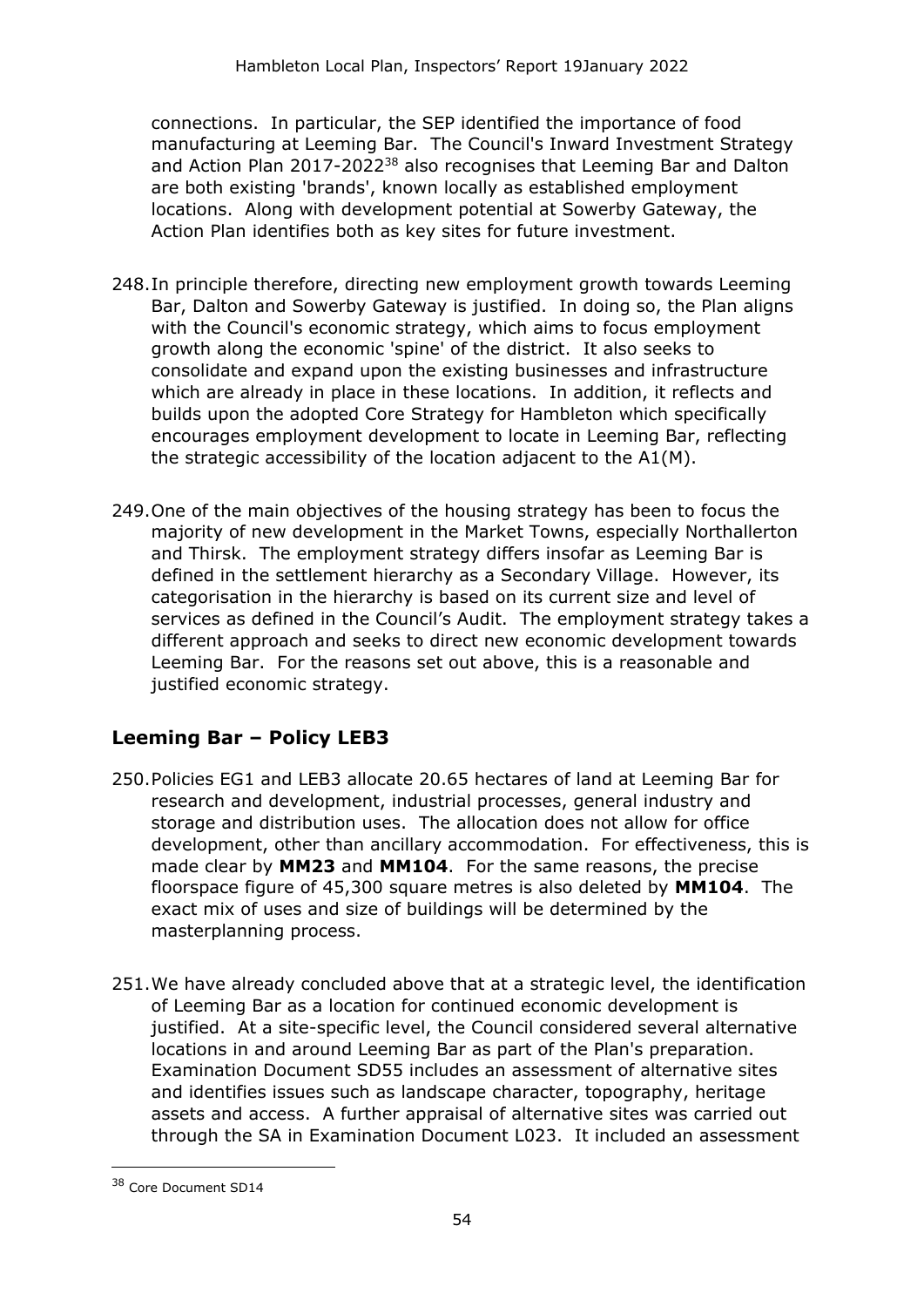against 14 sustainability indicators including the use of best and most versatile land and accessibility to jobs, services and public transport. As discussed above, the SA is intended to screen different options and assess likely significant impacts. It is used to guide and inform decisions about which land to allocate, rather than give specific outputs about which sites perform 'the best'.

- 252.In summary therefore, the Council has considered reasonable alternatives to the allocation of site LEB3 that would also meet the objectives of the Plan in supporting economic growth at Leeming Bar. Sites were identified, tested and LEB3 was chosen based on judgements about landscape impact and settlement form. Whilst we fully understand residents' concerns, and recognise that focussing development to the west of the motorway would have its own benefits, the judgements reached in allocating site LEB3 are reasonable, justified and sound.
- 253.The proposed allocation would result in the loss of up to 20.65 hectares of Grade 2 agricultural land. The best and most versatile land is defined as Grades 1, 2 and 3a. Footnote 58 of the Framework states that where significant development of agricultural land is demonstrated to be necessary, areas of poorer quality land should be preferred to that of a higher quality. With this in mind, alternative sites to the west of the A1(M) would result in the use of lower, Grade 3 land.
- 254.However, whether or not the loss of agricultural land at Leeming Bar would be significant<sup>39</sup>, the Framework does not preclude the use of best and most versatile land for alternative uses. Instead, paragraph 175 states that Plans should allocate land with the least environmental or amenity value where consistent with other policies in the Framework. The PPG also advises that planning policies should take account of the economic and other benefits of the best and most versatile agricultural land and use the Agricultural Land Classification to enable informed choices to be made about its future.<sup>40</sup> This is what the Council has done in the allocation of the site. Whilst recognising that the scheme would result in the loss of high-grade agricultural land, the relatively small loss of land (around 20 hectares) compared with that remaining in the district, combined with the benefits of providing new strategic employment land, in a location consistent with wider economic strategies, justified the allocation. This conclusion is reasonable and sound.
- 255. Similarly, it is acknowledged through the SA process<sup>41</sup> that the site has limited links to footpaths, cycle routes and public transport. However, due to the amount of land available, the SA finds that some mitigation could be provided through improved transport connections. This would also be a

<sup>&</sup>lt;sup>39</sup> Inspectors' Note - Not all of the 20.65 hectares may come forward for development owing to design and amenity requirements

<sup>40</sup> Paragraph: 001 Reference ID: 8-001-20190721

<sup>41</sup> Examination Document LP04.1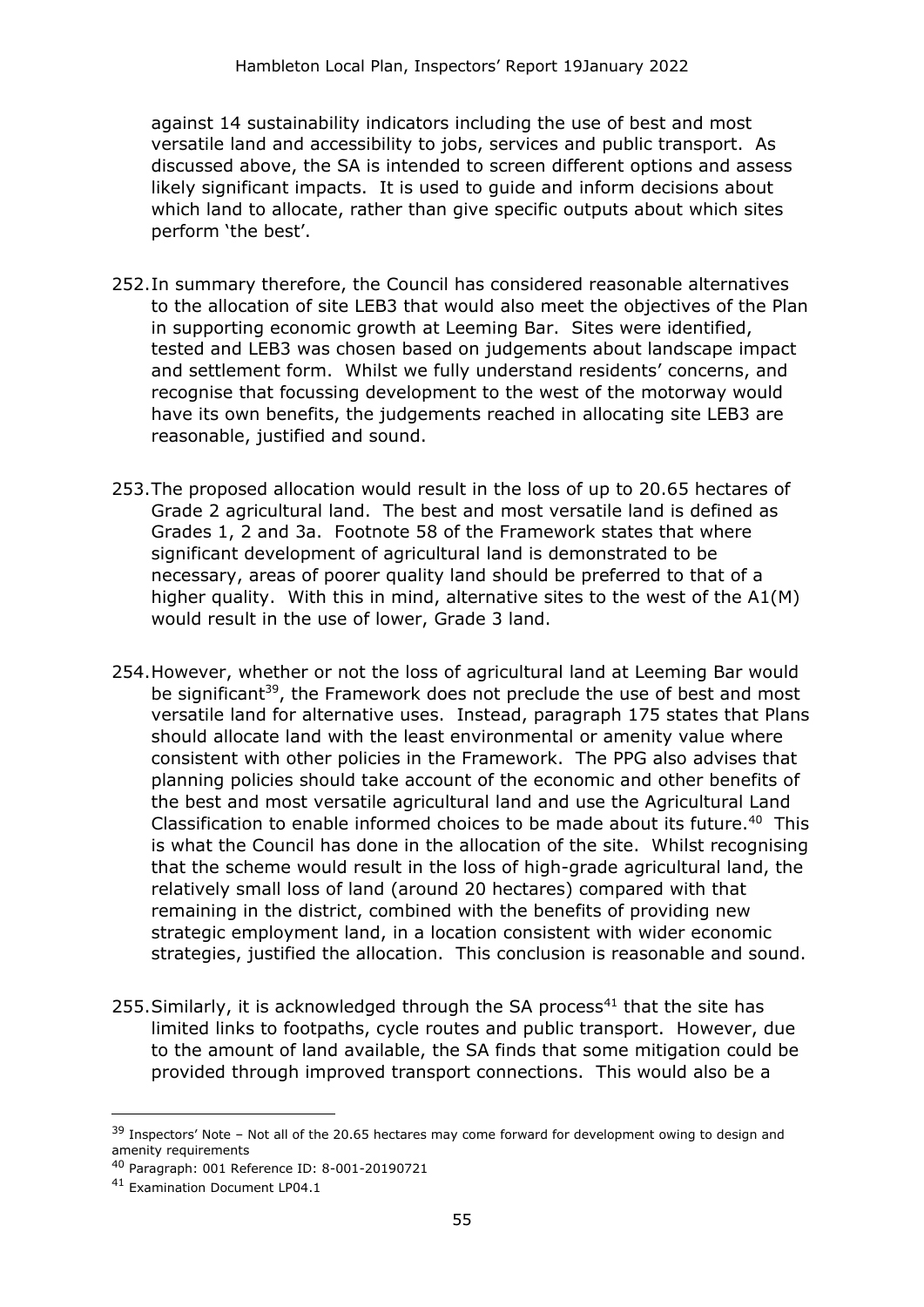requirement of other development plan policies (for example Policies CI1 and CI2). When taking into account the strategic location of the site at Leeming Bar, the contribution that it would make towards jobs and the local economy, its location close to existing uses and the availability of land elsewhere, the Council concluded that the poor accessibility rating of the site should not preclude its allocation. Again, this is a reasonable and justified conclusion to reach when assessed against the Plan as a whole.

- 256.The main vehicular access to the site will be taken from the A684. Given the size of the allocation, sufficient scope exists to create a safe and suitable point of access. As submitted, Policy LEB3 states that if a secondary access is required, it should be taken from Leases Road via a new link from Low Street. However, no evidence has been provided to substantiate that a secondary access is necessary, or, if it is, that a link from Leases Road would be appropriate or deliverable. On the contrary, Low Street is a primarily residential street and its use by commercial vehicles would be harmful to the living conditions of neighbouring residents. **MM104** is therefore necessary to explicitly prevent such a scenario and confirm that access will be taken from the A684 only.
- 257.Residential properties are situated close to the southern site boundary along Low Street, Lowlands Drive, Ashlands Drive and to the south of the railway line on Northallerton Road. Without some controls over the type and location of development, there is also potential for the use of the site for employment purposes to have a detrimental impact on the living conditions of residents in these locations.
- 258.In response, Policy LEB3 requires a 25m buffer between existing houses and the proposed development. We appreciate that having a figure in the Plan provides certainty to local residents about where buildings will be sited. But the distance is not based on any site-specific assessment and may not be sufficient in all circumstances to mitigate the harmful effects of noise and disturbance. Instead, the size, type and location of the landscape buffer should be informed by the scale, layout, design and use of buildings proposed. This is achieved by **MM104**, which is necessary to ensure that the plan is effective in protecting the living conditions of existing residents.
- 259.For the same reasons, it is also necessary to require development proposals to consider the position of servicing yards, vehicle movements, lighting, operating hours and noise impacts, including for occupants on Willow Gardens. Furthermore, given the proximity of residential properties to the site, modifications are needed to restrict general industrial and storage and distribution uses to the northern and easternmost parts of the allocation. This will ensure that more intensive, commercial buildings are located away from residential properties. Combined with the need for a landscaped buffer, we are satisfied that an adequate degree of separation can be achieved. Whist considering impacts on the living conditions of existing occupants will require planning judgement at the application stage, subject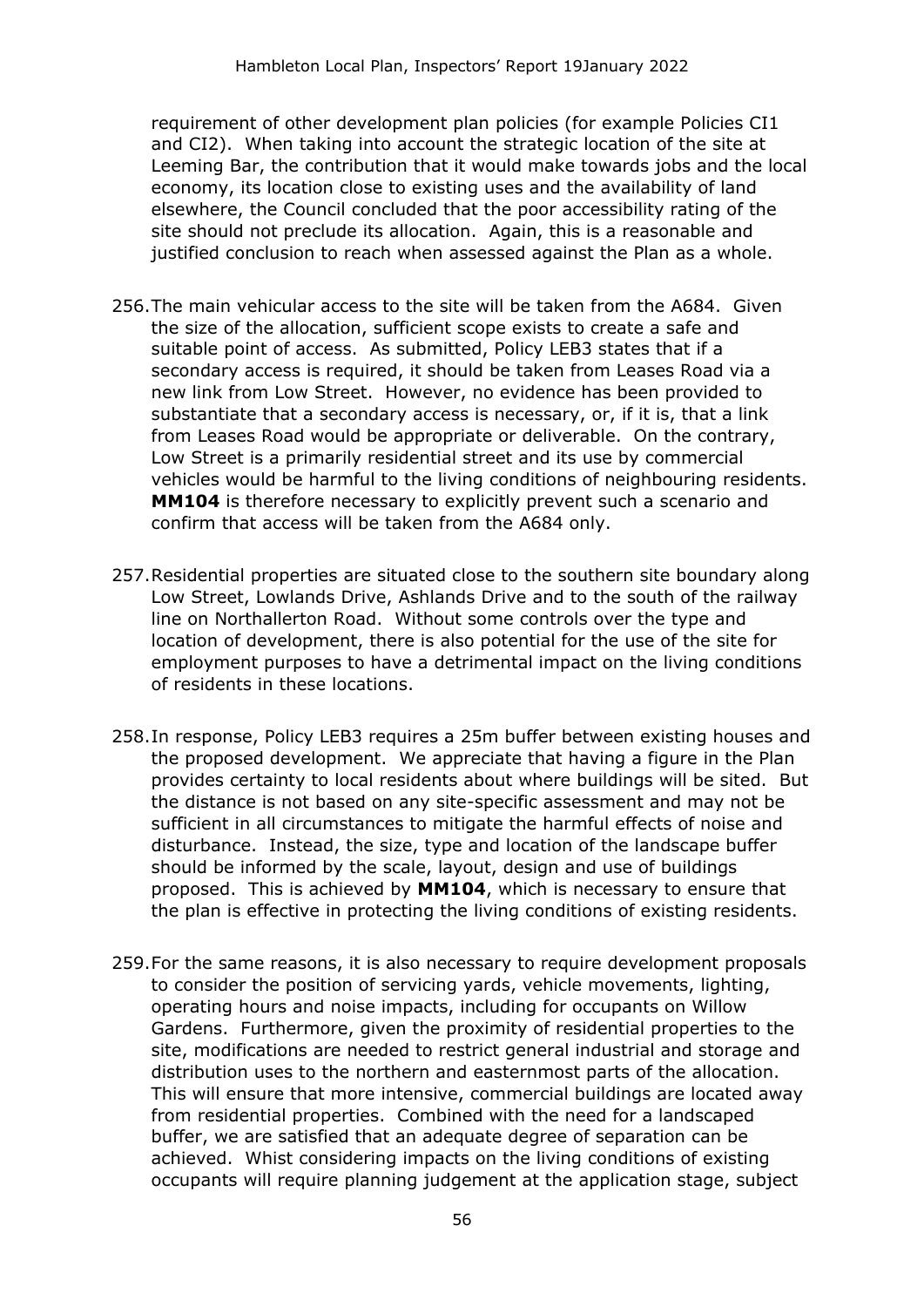to the MMs, Policy LEB3 will provide a robust framework to ensure that impacts are minimised and appropriately mitigated.

- 260.Developing the land will inevitably have an urbanising impact on the character and appearance of the site and the countryside to the north and east of Leeming Bar. But this would also be the case with other strategic employment sites to the north and west. Indeed, alternative sites on the opposite side of the A1(M) would possibly have an even greater visual impact, due to the topography of the area and wide-ranging views from the motorway. In contrast to other options, site LEB3 would be located to the east of the A1(M) where the majority of existing commercial development is focussed. It would also be contained by the recently constructed bypass to the north of the village. Furthermore, as part of the development, a masterplan would be required. This is made clear by **MM104** which, for effectiveness, states that a masterplan must be submitted, rather than being prepared by the Council. The masterplan requires a consideration of matters such as access, layout and landscaping. It also includes a requirement to produce a design code, setting out detailed principles including materials and lighting. To ensure that Policy LEB3 is effective in requiring high quality design which is sensitive to its surroundings, it is also necessary to require the masterplan to consider the impact of development on, and integrate with, the surrounding area (**MM104**).
- 261.We have carefully considered the significant level of objection to the scheme and residents' concerns that the village would become harmfully enclosed and overwhelmed by such a large employment allocation. However, for the reasons given above, any development of the site will have to locate industrial and/or storage and distribution uses away from existing houses on Low Street. The site will also have to be accessed directly from the A684 to the north, incorporate appropriate landscaped buffers, be supported by a masterplan and design code to demonstrate how it will successfully integrate with the surrounding area and carefully consider matters such as noise exposure, external lighting and operating hours. When taking into account the size of the allocation and land available, subject to the recommended MMs we are satisfied that an appropriate scheme can come forward at the planning application stage which does not overwhelm or dominate the existing village. There is nothing to suggest that a highquality, sensitively designed scheme cannot be achieved in this location.
- 262.The Vision for the Local Plan seeks to make the most of the opportunities for growth along the A1(M) and maximise the visitor economy potential of the area. Given the importance of the rural economy to the area, it will therefore be necessary to ensure that the final design and layout of the development ensures a high standard of amenity for all existing and future users (not just residential users), as required by paragraph 130 of the Framework. The necessary requirements are achieved by **MM104**.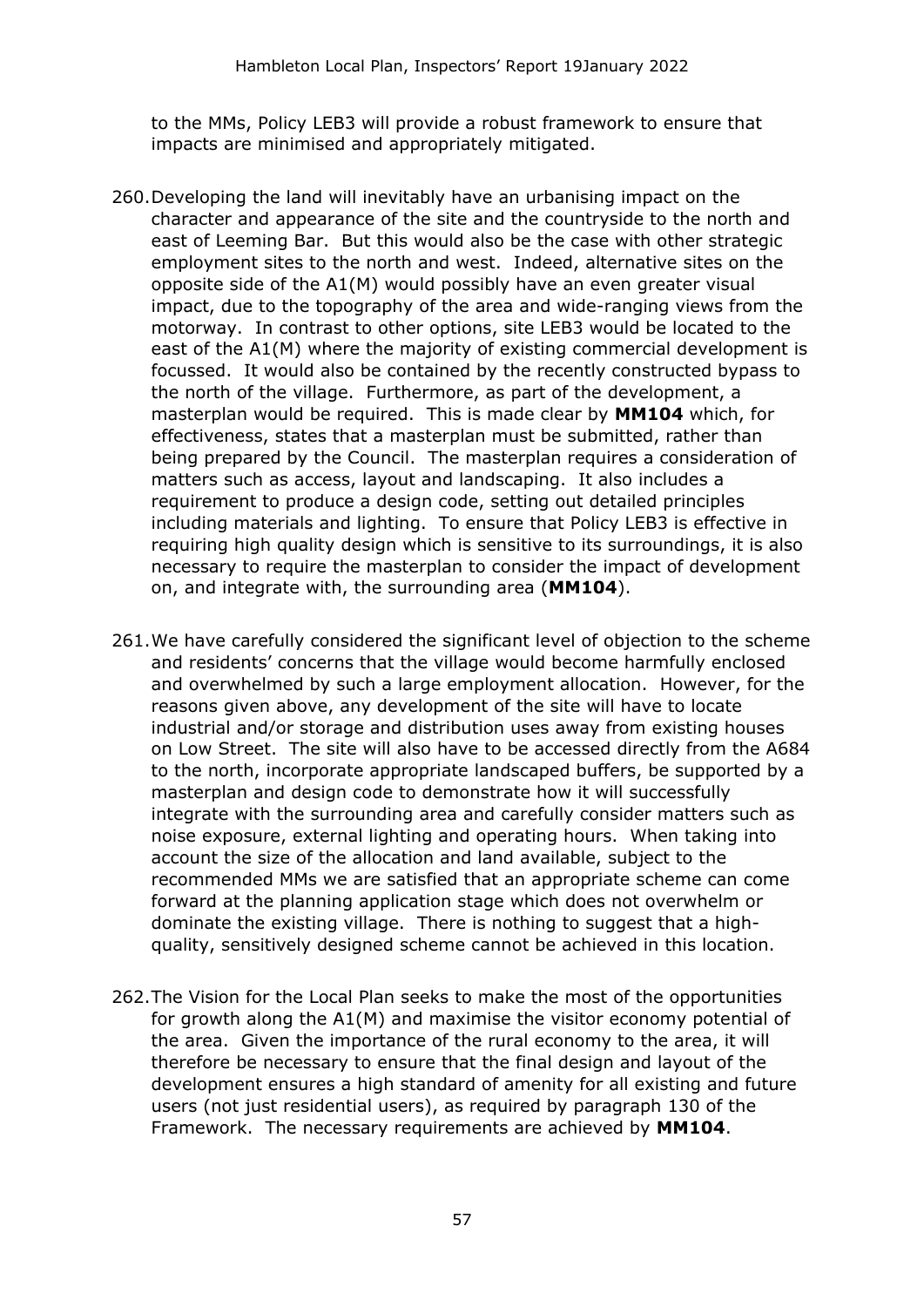- 263.The allocation is subject to a number of site-specific constraints, including in relation to surface water flooding and the location of utilities. Owing to its scale and nature as a greenfield site, it is also possible that there may be biodiversity assets which will have to be taken into account in the final design. However, there is no clear evidence to suggest that any of these constraints would preclude any development taking place. Instead, given the size of the site, we are satisfied that such matters can be adequately addressed through the design and layout, with the development requirements and other policies requiring necessary mitigation to be secured. For effectiveness, and to ensure that the Plan is not rendered out of date, **MM104** refers to the 'pipeline operator' rather than the specific company, which could change during the course of the plan period.
- 264.Finally, in reaching our conclusions, we have taken into account concerns that the size and location of the allocation is based on the needs of a specific local business. However, the Plan does not restrict use of the site to a particular operator or individual use class. We have considered the allocation on its merits, having regard to the need identified, the strategy of the Plan to support economic growth in this location and the range of uses proposed.
- 265.To the east of the allocation, a further 9.99 hectares of land is safeguarded for future employment development, to be allocated in a future review of the Plan. Whilst we understand the reasons for identifying land for the longer term, the Council confirms that the additional 9.99 hectares is not needed in this plan period, nor is it required to deliver the LEB3 allocation. Any future review and update of the Plan would also require its own evidence base and would need to consider whether the continued expansion of Leeming Bar for employment purposes represented an appropriate strategy at that time, having regard to the reasonable alternatives and matters such as highways and landscape character. As a result, there is no justification for safeguarding a further 9.99 hectares of land for employment purposes at this moment in time. **MM25** and **MM104** are necessary to remove references to the safeguarded area and the subsequent phasing of the development.

### **Dalton Industrial Estate – Policy DAI1**

- 266.Around 25 hectares of land is allocated at the Dalton Industrial Estate by Policies EG1 and DAI1. For effectiveness, the mix of uses permitted at the site is made clear by **MM23**.
- 267.The allocation represents an extension of the existing industrial estate and is recognised by the Plan and the supporting evidence as a strategically important site. The former airfield is a key employment location and is occupied by some of the district's largest companies, employing roughly 850 people. It is also located close to the A1M and within the 'economic corridor' which runs north/south through Hambleton. The principle of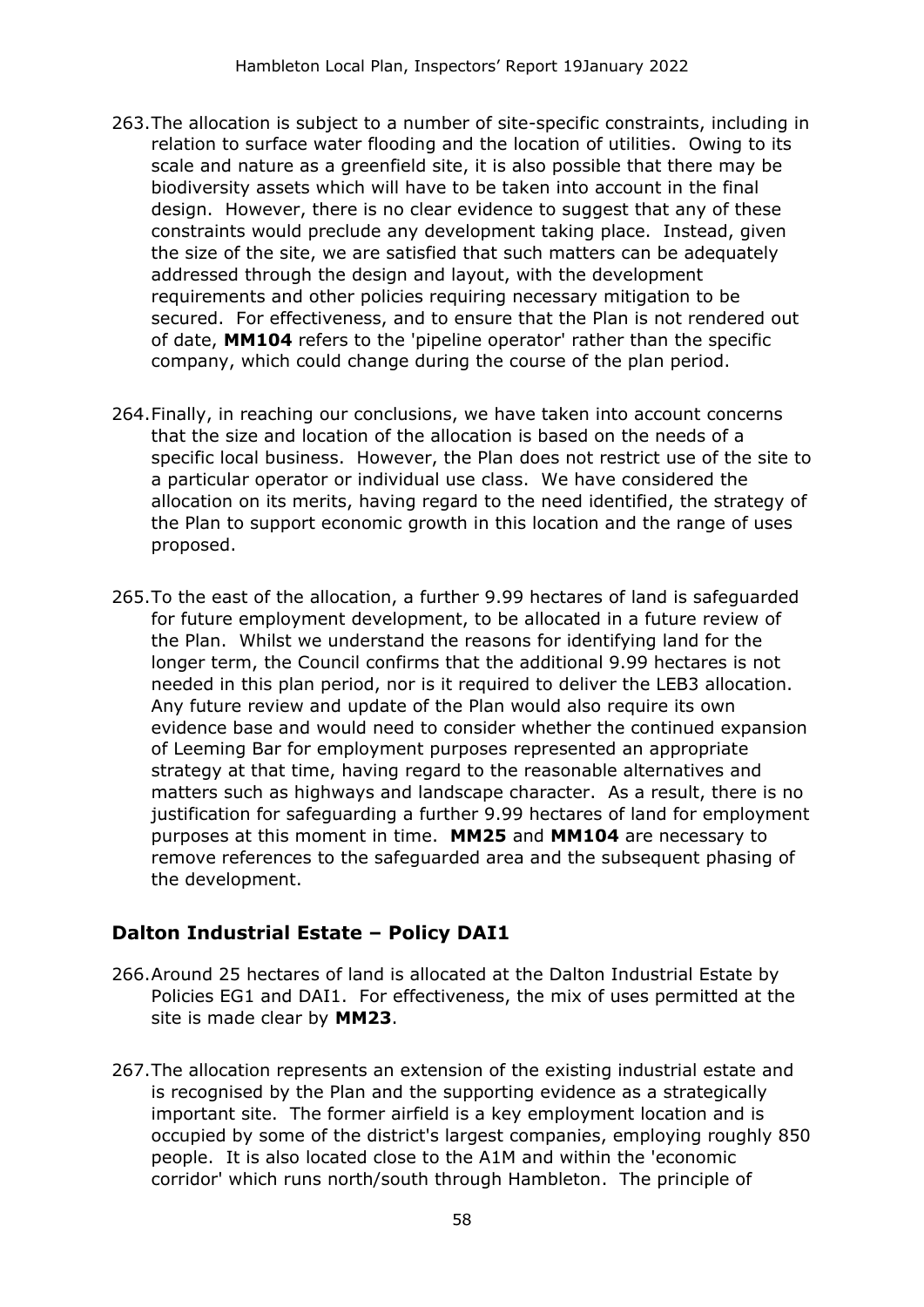extending the existing site is therefore consistent with the spatial strategy and is justified.

- 268.As submitted, Policy DAI1 requires the main point of access to be taken through the existing industrial estate. However, this would lead to longer and unnecessary journeys in order to access the proposed site. In the interests of the more sustainable and more efficient movement of goods and vehicles, **MM94** therefore specifies that vehicle, cycling and pedestrian access will be taken from Eldmire Lane. For effectiveness, the MM also illustrates the change on the inset map which forms part of the submitted Plan. This identifies a point approximately midway between Dalton Lane and The Bungalow. The modification also confirms that should a secondary point of access be required, it may be taken from Dalton Lane. Otherwise, the site boundary is appropriate and justified. A consequential change to the Policies Map will also be necessary to ensure the policy is effective.
- 269.In the interests of the living conditions of neighbouring residents, Policy DAI1 is justified in seeking to prevent HGVs from being routed through Dalton Village. For the same reasons, reference to Topcliffe village should also be included given its proximity to the industrial estate and the A168. The change is achieved by **MM94** and is necessary for effectiveness.
- 270.Requiring new development proposals to retain existing boundary features, such as hedgerows and mature trees is justified in the interests of biodiversity and landscape character. However, for effectiveness, the policy should clarify that this excludes the creation of the new access and specify that it refers to existing biodiversity and landscape features. (**MM94**)

#### **Sowerby Gateway – Policy TIS3**

- 271.The area of land allocated by Policy TIS3 forms part of the wider 'Sowerby Gateway' site, which already benefits from outline planning permission for a mix of uses. Further reserved matters approvals have also been granted specifically for industrial uses on part of the allocated site. The principle of development has therefore already been established and the mix of uses are appropriate and justified. However, as submitted, the site is only allocated for 'employment' uses, which lacks clarity and is rectified by **MM91**.
- 272.To the east of the site are existing residential properties which have been completed as part of the wider Sowerby Gateway scheme. In order to ensure an appropriate relationship and provide a good standard of living conditions for existing residents, it is necessary to make it clear that more intensive storage and distribution uses will be focused on the western site boundary nearest the railway line, bounded by landscaping. This is achieved by **MM91**. For the same reasons, a requirement is needed to ensure that development proposals consider and avoid any unacceptable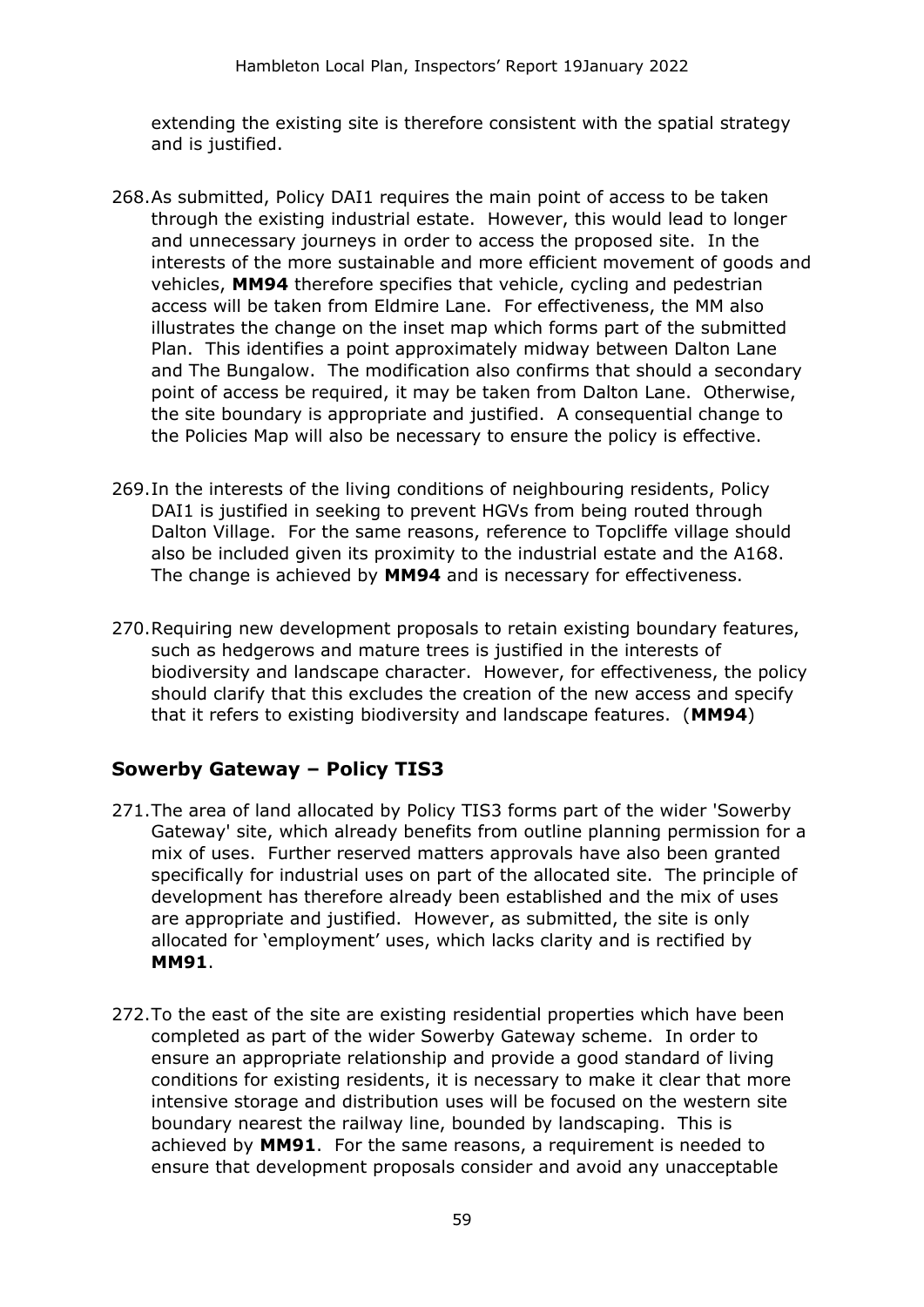adverse impacts on neighbouring properties and provide high quality design, rather than relying on statements.

- 273.For effectiveness, **MM91** states that biodiversity and landscape features should be retained, which is less ambiguous than referring to 'existing' features. Reference to open space provision is also deleted, which infers that future schemes would be required to meet open space, sport and recreation standards appliable to residential development.
- 274.As referred to above, for other allocations, reference to requiring 'early consultation' with the Northern Gas Network, Northern Power Grid and Yorkshire Water has been modified to provide greater flexibility. In error, the schedule of MMs consulted upon omitted the change from site TIS3. To ensure consistency with other employment sites, we have therefore modified the wording in the schedule of MMs at **Appendix 1** to this Report.

#### **Market Towns – Policies EAS2, NOR2, NOR3, STK2 and STK3**

- 275.Site EAS2 (Shires Bridge Mill, Easingwold) supports the expansion of the Shires Bridge Business Park. Although the site is some distance from Easingwold, and is not accessible by public transport, it is an established business park which provides a mix of smaller units suitable for local occupants in, and close to, a former mill building. The proposed extension to the site would provide further support for the local economy without resulting in a significant amount of additional out-of-centre floorspace or associated trips. The allocation is therefore appropriate and justified.
- 276.There would be some degree of encroachment into the countryside which would be relatively prominent given the open and flat topography of the area, especially from viewpoints along the A19. However, adequate mitigation can be provided through the retention of existing, and provision of new landscaping, which is achieved by **MM106**.
- 277.Site NOR2 (West of Darlington Road, Northallerton) is allocated for a mix of employment uses. Development in this location would result in the urbanisation of open fields and encroachment into an area of countryside. Nevertheless, the allocation would constitute the natural extension of an existing industrial area. The site is also situated opposite a large area of relatively recent housing development. It would therefore be viewed in an urban context.
- 278.As submitted, the site boundary shown on the inset map contains plotting errors that do not properly reflect the developable area or what is shown on the Policies Map. **MM84** is necessary to ensure that the policy is effective and justified with consequential changes to the site area.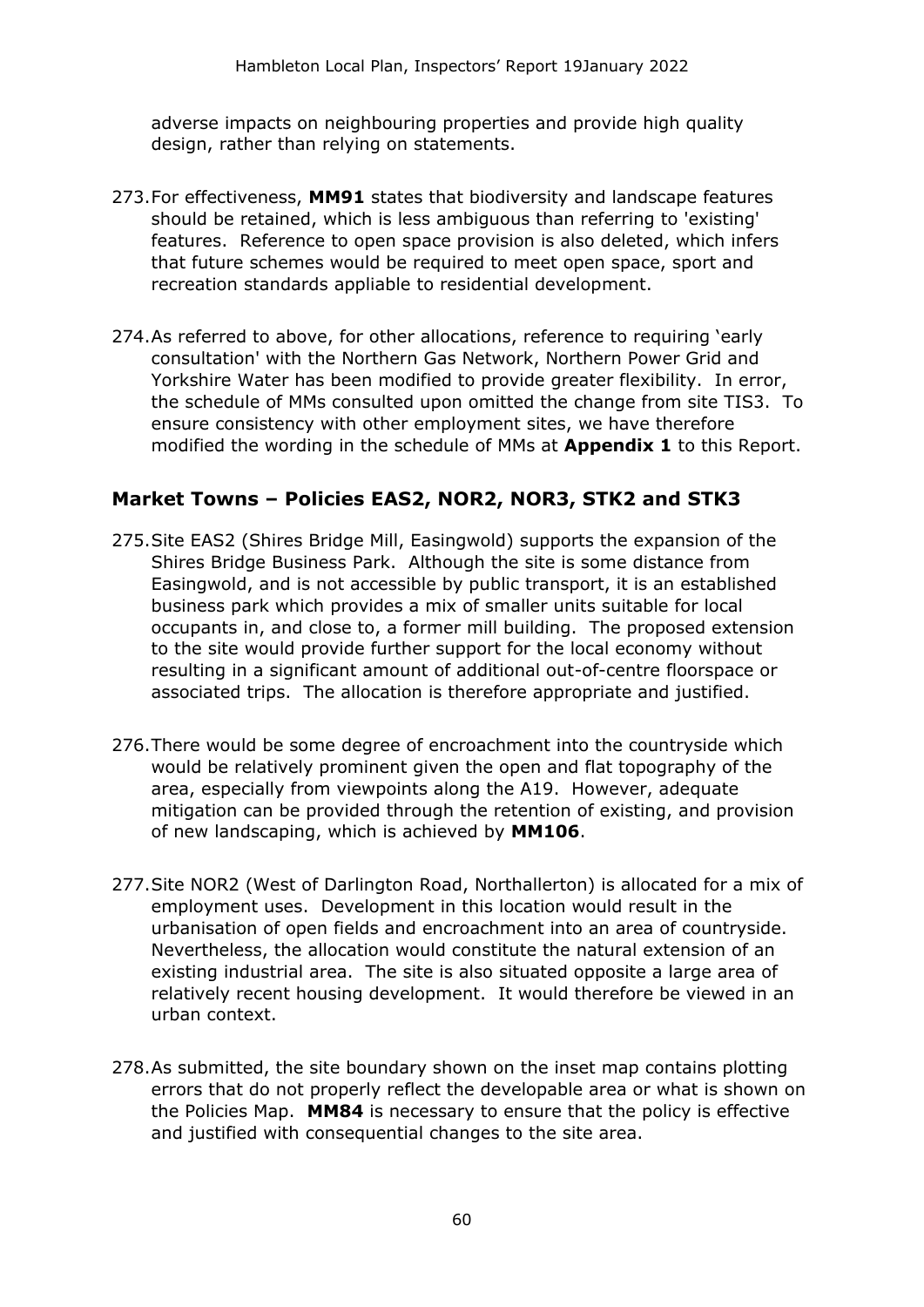- 279.Site NOR3 (Northallerton Former Prison Site) is a mixed-use allocation which seeks to deliver retail, offices, restaurants and cafes and a cinema. This is a brownfield site close to Northallerton town centre and some development has already taken place. The continued reuse and redevelopment of the former prison site, and the uses proposed, are appropriate in this location and we are satisfied that development can be achieved whilst preserving the significance of relevant heritage assets. The allocation is therefore justified. However, modifications are necessary to provide clarity and accuracy in relation to the uses proposed, access arrangements, necessary pedestrian and cycle links and how the layout should seek to promote their use. In addition, the policy should reflect the need for additional landscaping to both enhance the biodiversity value of the site, but also for the benefit of local character, appearance and the setting of heritage assets. **MM85** therefore ensures the policy will be an effective framework for the regeneration of the remainder of the site.
- 280.Sites STK2 (East of Stokesley Business Park) and STK3 (South East of Terry Dicken Industrial Estate) are allocated for a range of employment generating uses. Development of both sites would form a natural extension to the existing business and industrial area to the west. There will be an inevitable impact on the character and appearance of the area resulting from this, but harm can be reduced in the longer term by landscaping, layout and design. In order to be effective and clear about expectations for the site, the need for landscaping is also clarified by **MM110** and **MM111**.
- 281.The sites are located on the edge of Stokesley and will be visible from the edge of the North York Moors National Park. Whilst the development requirements recognise this, it is not sufficient for applicants to only give consideration to the scale, massing and roofscape. To be effective, it must be clear that development should avoid harm to the setting of the National Park. This soundness issue is rectified by **MM110** and **MM111**.
- 282.The development requirements for each site set out a number of measures to address specific issues, including vehicular access, flood risk, biodiversity protection and enhancement and the need to improve pedestrian and public transport links to the site. MMs are necessary to ensure these latter requirements include cycle links for completeness and to promote more sustainable travel patterns. Modifications are also necessary to ensure effectiveness in terms of flood mitigation and the safeguarding of the Ellerbeck flood alleviation scheme (**MM110** and **MM111**). We are satisfied that none of the issues identified are sufficient to render the sites unacceptable and that issues can be adequately mitigated through layout. On this basis, both allocations are justified and effective.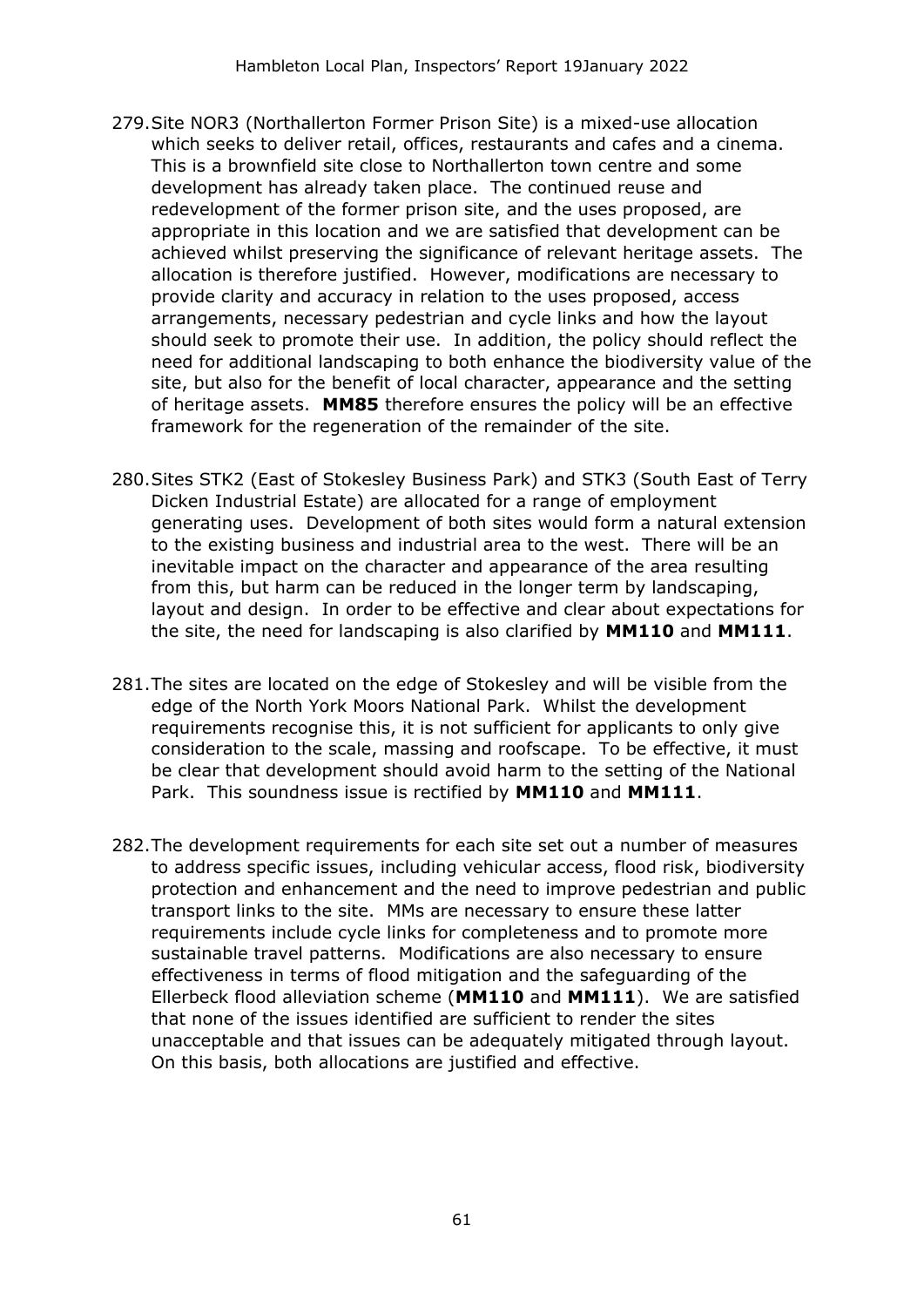#### **Protection and Enhancement of Existing Employment Land – Policy EG2**

- 283.Where a development proposal would lead to the loss of land or buildings used for employment purposes, Policy EG2 sets a threshold of 2,000 square metres or 2 hectares of land. Above this threshold, it must be demonstrated that the proposal will not have an unacceptable impact on the overall supply of employment land.
- 284.The threshold of 2,000 square metres is based on the recommendations in the Employment Land Review ('ELR') $42$ . It described anything above 2,000 square metres as a 'significant' loss of employment. The inclusion of a 2 hectare threshold also accounts for proposals involving the change of use of land. Ultimately, the figure is a judgement, and a case could be made for a higher or lower amount. However, it seeks to strike a balance between allowing the flexible re-use of buildings whilst protecting the interests of the district and ensuring that an adequate supply of land and buildings is available. In our opinion, it is justified and sound. **MM26** does however expand on the original text to make it clear that the policy applies to all existing employment land, including allocations and individual operations that might not fall within a designation. This better reflects the intention of the policy and will ensure clarity and effectiveness.
- 285.The application of Policy EG2 is based upon the classification of land as either a 'key' or 'general' employment location. The key employment locations include the industrial estates at Dalton, Leeming Bar and Thirsk, in addition to the Northallerton Industrial Area and the Stokesley Business Park. Their identification adequately reflects their role, form and function as part of the Plan's strategy. A list of 'general' industrial locations is provided in the supporting text. The sites are based on a review in the ELR and are also justified, appropriately categorised and are sound. The exception is the omission of Sowerby Gateway, which is allocated as a strategic employment site. For effectiveness, this is rectified by **MM26**, which also clarifies that the requirements of Policy EG2 apply to all the allocated sites in Policy EG1. Consequential changes to the supporting text are necessary by **MM28**.
- 286.Development proposals for alternative uses on key employment sites (over the 2,000 square metre threshold) must demonstrate no unacceptable impact on the supply of employment land across the district as a whole. Similar proposals on general employment sites only need to consider localised impacts. The difference in approach is justified and reflects the hierarchy of employment sites, with 'general' employment sites typically providing smaller premises with a focus on providing local jobs and investment opportunities.

<sup>42</sup> Core Document SD07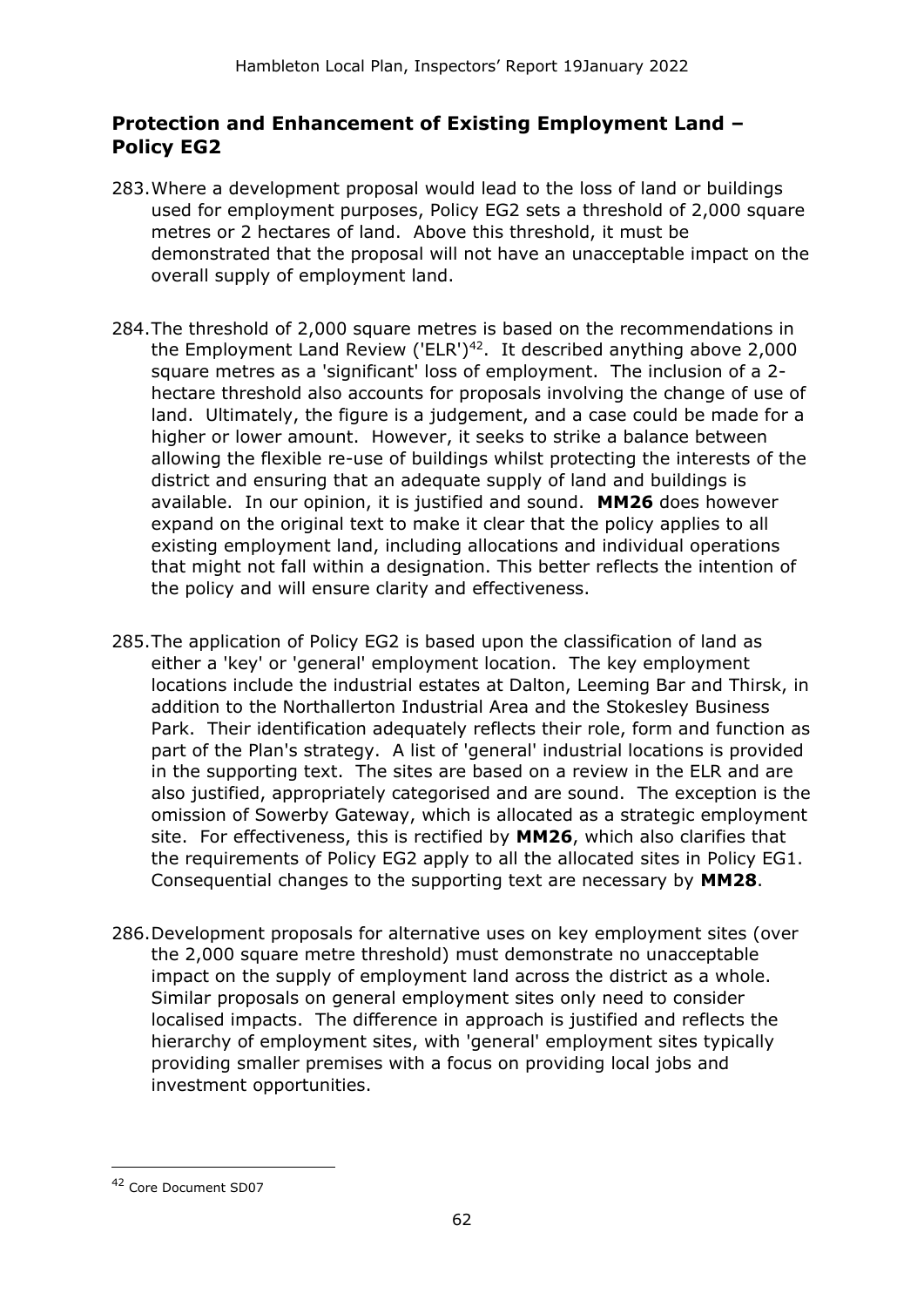- 287.On key employment sites, proposals for changes of use under the 2,000 square metre/2-hectare threshold are only permitted where they are ancillary to the existing employment uses. For effectiveness, this is made clear by **MM26**. The approach is justified to ensure that key employment sites continue to provide the primary focus for employment in Hambleton.
- 288.In terms of new economic development, Policy EG2 supports the principle of former and existing use classes, B1, B2 and B8 on key employment sites. Some sui generis uses may be appropriate but are only supported where there is no available and suitable land on 'general' employment sites. In doing so, the policy seeks to direct uses such as car showrooms and waste disposal sites away from the district's primary, 'flagship' employment sites. It is appropriate and justified. The principle of office uses is also appropriate, but for consistency with national planning policy and in the interests of maintaining the vitality and viability of town centres should have regard to the sequential test. This is achieved by **MM26** which includes a cross-reference to Policy EG3.
- 289.As submitted, it is unclear that economic development is also supported on general employment sites. **MM26** makes the necessary change for effectiveness. For the same reasons, and to ensure internal consistency, it also permits new economic development within the main built-up areas. In doing so, the Plan seeks to provide a flexible approach to accommodate needs not anticipated in the plan period, allow for new working practices and avoid barriers to investment as required by Framework paragraph 82.
- 290.Criterion a) of Policy EG2 requires the provision of comprehensive marketing and/or a financial assessment to justify the loss of employment use. This is a reasonable expectation. The supporting text suggests that this should be for a minimum period of 2 years, but there is no clear justification for the length of time proposed. Furthermore, it could lead to situations where units are left vacant for extended periods, which would be contrary to the Council's economic objectives. The requirement is therefore neither justified nor effective. **MM27** introduces further flexibility for effectiveness. While less specific, this would allow the Council to consider the marketing that has been carried out on a case-by-case basis. We are satisfied that this will be a logical and effective approach, particularly given the likely variety in sites and premises being considered.

#### **Rural Businesses and the Visitor Economy – Policies EG7 and EG8**

291.Policy EG7 is intended to support employment generating development beyond the main built-up areas where it meets one of the defined exceptions. For effectiveness, this is made clear by **MM37**, which also clarifies that proposals are only required to meet one criterion, not all. In doing so, Policy EG7 is consistent with paragraph 84 of the Framework, which expects planning policies to enable the sustainable growth and expansion of all types of business in rural areas, both through the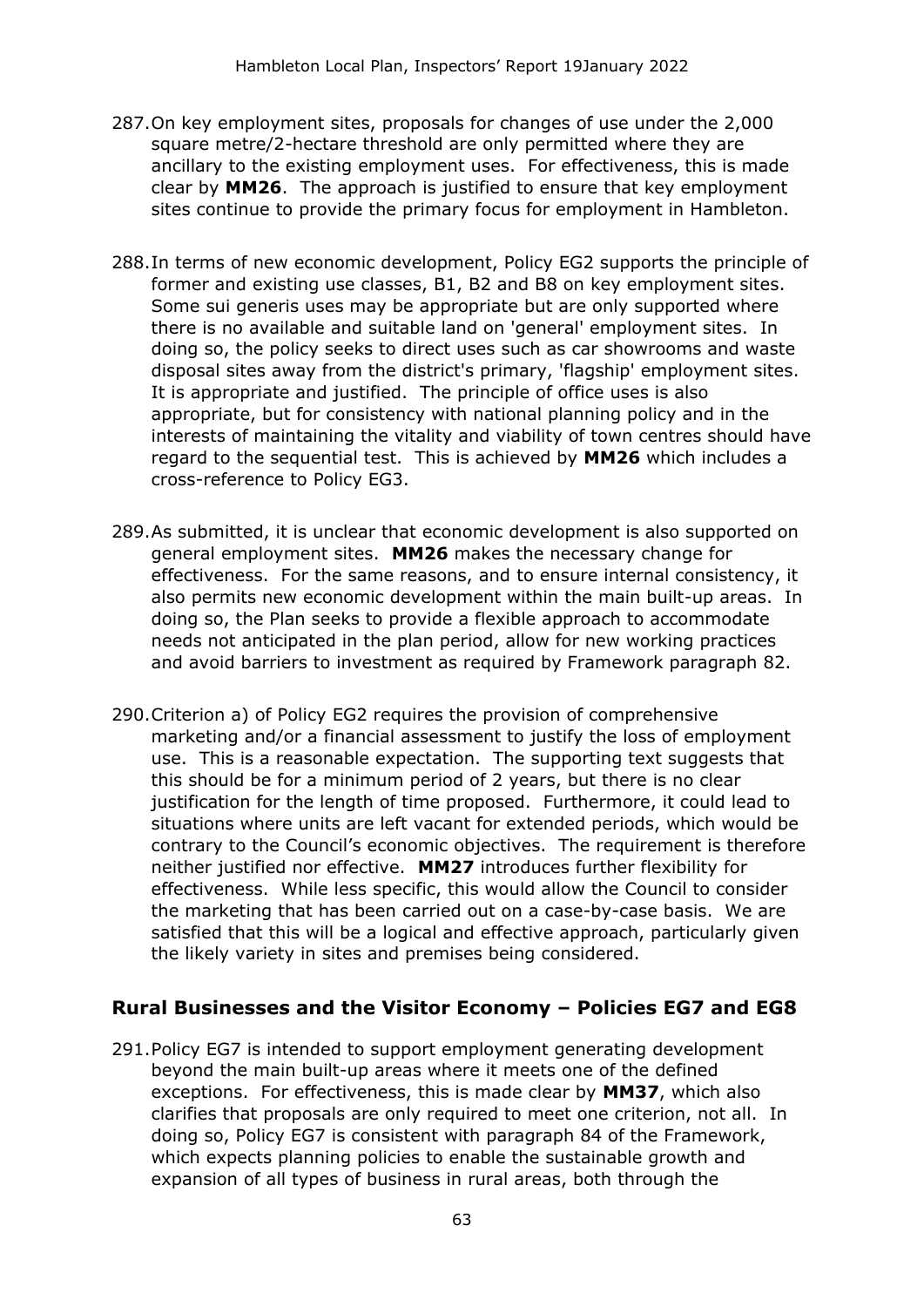conversion of existing buildings and well-designed new buildings. Where new buildings are concerned, **MM37** clarifies what is expected through a standalone policy requirement. The change is necessary for effectiveness.

- 292.As submitted, criterion c) allows new buildings to be constructed where a proposal cannot be located within the built form of an existing settlement. This is consistent with paragraph 85 of the Framework, which recognises that in meeting local needs, some sites may need to be located adjacent to or beyond existing settlements. Some of the general employment sites are also located in rural areas and may offer the potential to reuse existing land and buildings. In the interests of promoting more sustainable patterns of development, and the character and appearance of the rural areas, **MM37** requires applicants to consider the suitability of land within allocated employment sites.
- 293.As submitted, the Plan also required proposals to avoid 'harm to the countryside'. In our view, this lacks sufficient precision to be effective. When also taking into account that the Plan is read as a whole and the requirements of policies, **MM37** therefore recommends the deletion of criterion f-h. This does not mean that the issues are any less important and will continue to be relevant considerations in determining applications.
- 294.Consistent with paragraphs 81-85 of the Framework, Policy EG8 supports the principle of tourism-related development in Hambleton. However, in the interests of effectiveness, changes are required by **MM38** and **MM39**.
- 295.For precision, modifications are required to specify that proposals will be permitted for new development, or the extension of an existing facility provided that the policy requirements are met. With regard to character and appearance, **MM38** quantifies that schemes should avoid unacceptable impacts on the surrounding area and the wider countryside. This reflects the fact that for some types of development, such as some caravan and camping sites, visual impacts can be much wider than just the local area. The change also makes it clear to users of the plan that the criterion is concerned with character and appearance, thus avoiding ambiguous references to 'harm' to the countryside.
- 296.As submitted, Policy EG8 requires schemes to demonstrate that they will benefit the local economy and support local services. No justification has been provided to demonstrate why this is necessary or how it would be measured. In the interests of effectiveness, it is therefore not justified as a policy requirement. It is replaced with an expectation that the Council will take the benefits of a scheme into account when determining planning applications.
- 297.**MM38** also replaces ambiguous phrases such as 'planning problems' with a clearer indication to consider the impacts of development on the living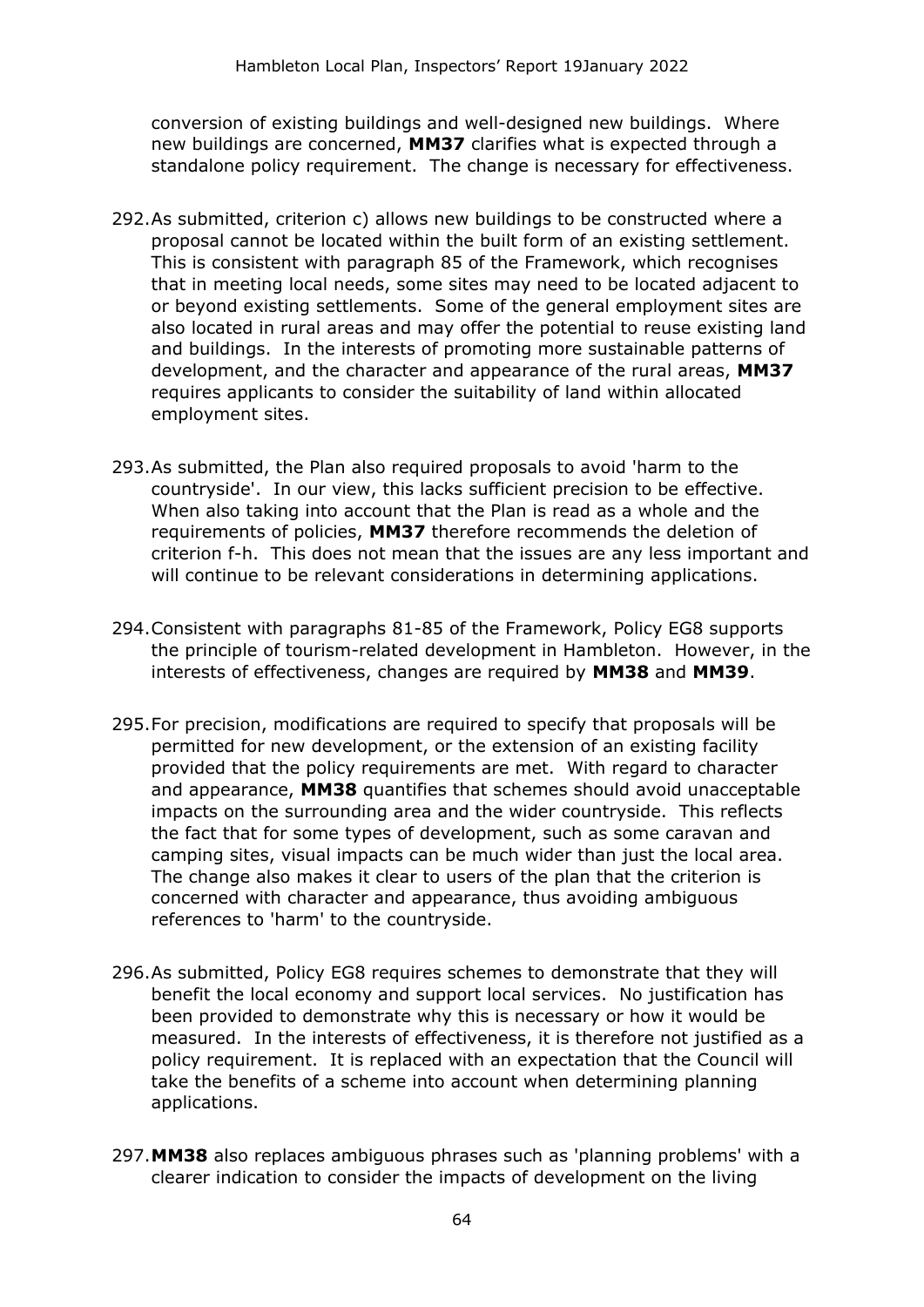conditions of neighbouring occupants. Because of the rural nature of Hambleton, visitor accommodation is often located in rural areas such as on, or adjacent to agricultural uses. It is therefore necessary to also consider the relationship proposed between new accommodation and existing uses to minimise conflict where possible.

298.Paragraph 4.85 of the submitted Plan recognises that tourism already makes a significant contribution to the local economy in Hambleton and is forecast by the ELR to become even more important. In recognition of its importance to the local economy, a MM is required to ensure that new developments can be integrated effectively with existing visitor attractions and accommodation. Consequential changes are made to the supporting text by **MM39**.

#### **Commercial Buildings, Signs and Advertisements – Policy EG6**

299.Within conservation areas, traditional and historic shopfronts may contribute positively to the traditional character and appearance of the area. To reflect this, and for effectiveness, **MM36** is necessary to specify that traditional or historic shopfronts should be retained, and 'where appropriate', refurbished or reinstated. The change provides additional flexibility as such works may not be appropriate in all circumstances.

#### **Changes to the Use Class Order**

- 300.On 1 September 2020 The Town and Country Planning (Use Classes) (Amendment) (England) Regulations 2020 came into force. The Regulations revoked Class B1 (business) and replaced it with Class E, which includes a wider range of commercial, business and service uses. For clarity, effectiveness and to ensure that the Plan is up to date on adoption, it is therefore necessary to delete references to previous Use Classes. This is achieved by **MM24**, **MM26**, **MM31**, **MM32, MM84, MM85**, **MM94**, **MM104**, **MM106, MM110** and **MM111**. Referring to the description of each use class is sufficiently clear to users of the Plan.
- 301.In error, **MM31**, as consulted on, did not delete all the references to Use Class A1 in Policy EG4. We have therefore amended the schedule in **Appendix 1** as required.

#### **Conclusion**

302.Subject to the recommended MMs, we conclude that the strategy for job growth and employment is positively prepared, justified, effective and consistent with national planning policy.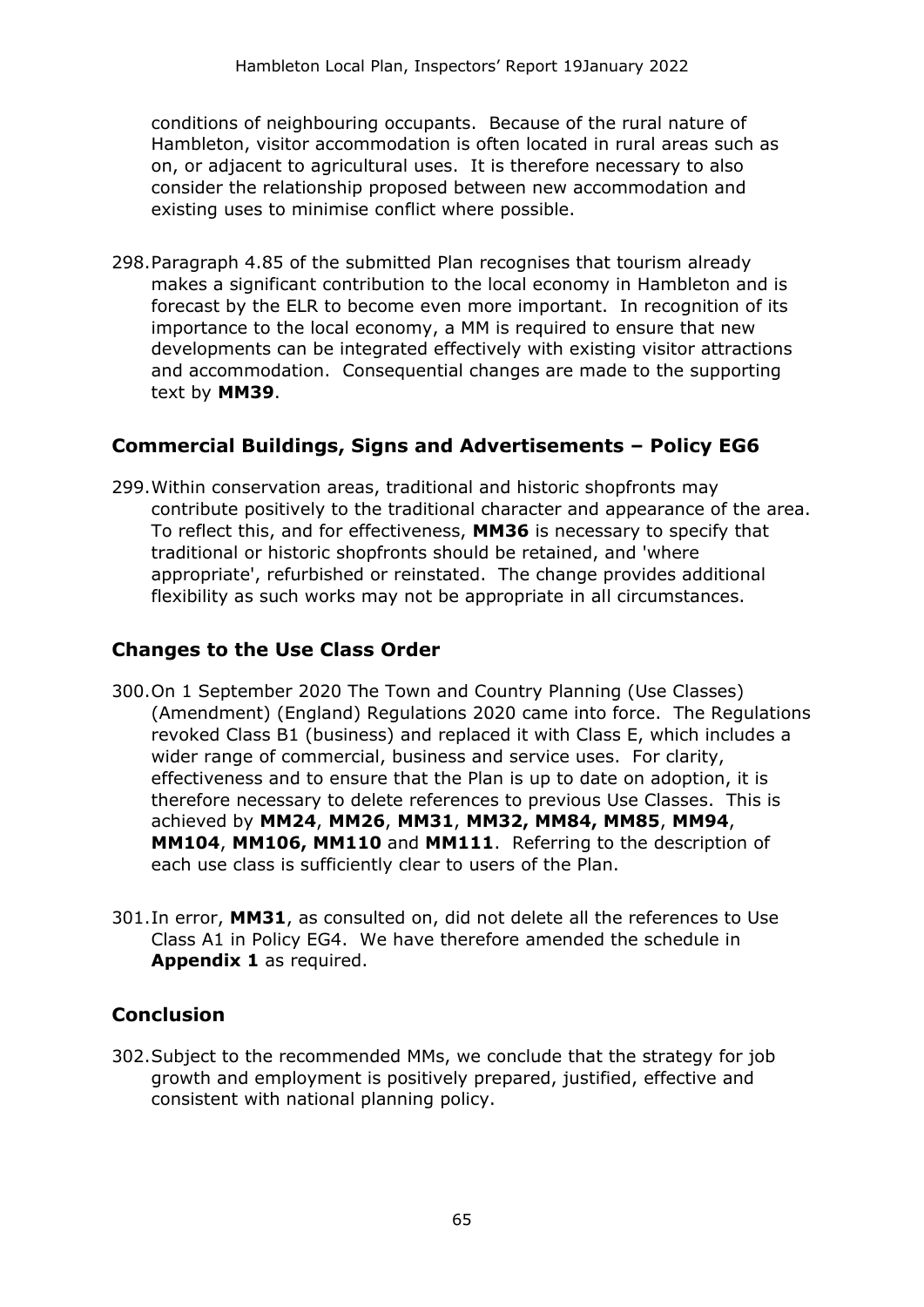# **Issue 9 – Whether the strategy for retailing and town centres is justified, effective and consistent with national planning policy**

### **Retail Hierarchy – Policy EG3**

- 303.Northallerton is the main regional centre for Hambleton and serves the wider district with a range of retail, service and leisure uses. It is materially different to, and larger than Thirsk, which has a more localised catchment. Identifying Northallerton as the Main Town Centre is therefore justified.
- 304.Below Thirsk are the District Centres of Bedale, Easingwold and Stokesley. The Market Towns primarily serve the day-to-day needs of their surrounding rural areas. The Local Centre at Great Ayton is smaller still and meets the day-to-day convenience needs of the immediate surrounding area. In principle therefore, the retail hierarchy is appropriate and justified. It is supported by the appraisals in the Hambleton Retail and Leisure Study, which also provides the necessary justification for the relevant town centre boundaries.<sup>43</sup>
- 305.As not all the centres are 'towns', for effectiveness, **MM29** refers to 'defined centres' in Policy EG3. Upon adoption of the Plan, it will also be necessary for the Council to identify the Local Centre at Great Ayton on the Policies Map.
- 306.Within the town centre boundaries, Primary Shopping Areas are identified at Northallerton, Thirsk, Bedale, Easingwold and Stokesley. This is consistent with paragraph 86 of the Framework which requires planning policies to define the extent of town centre boundaries and primary shopping areas. The areas have been reviewed as part of the Retail and Leisure Study. Although some uses on the ground may have changed since publication of the Study, the areas remain justified and sound. A Primary Shopping Frontage has also been identified in Northallerton, running along the High Street between the roundabouts to the north and south. This is the main focus for retail uses in the Primary Shopping Area, which contribute significantly to its character and appearance as the district's main retail centre. The designation is therefore justified.
- 307.Policy EG3 requires a sequential approach to site selection and the submission of an impact assessment for any retail or leisure use above 400 square metres. This is significantly lower than the threshold of 2,500 square metres referred to in the Framework but is reflective of the scale of retail proposals that have been submitted to the Council in recent years and the changing nature of the retail market. Because the centres in Hambleton also contain typically smaller units in historic market towns, new out-of-

<sup>43</sup> Core Document SD13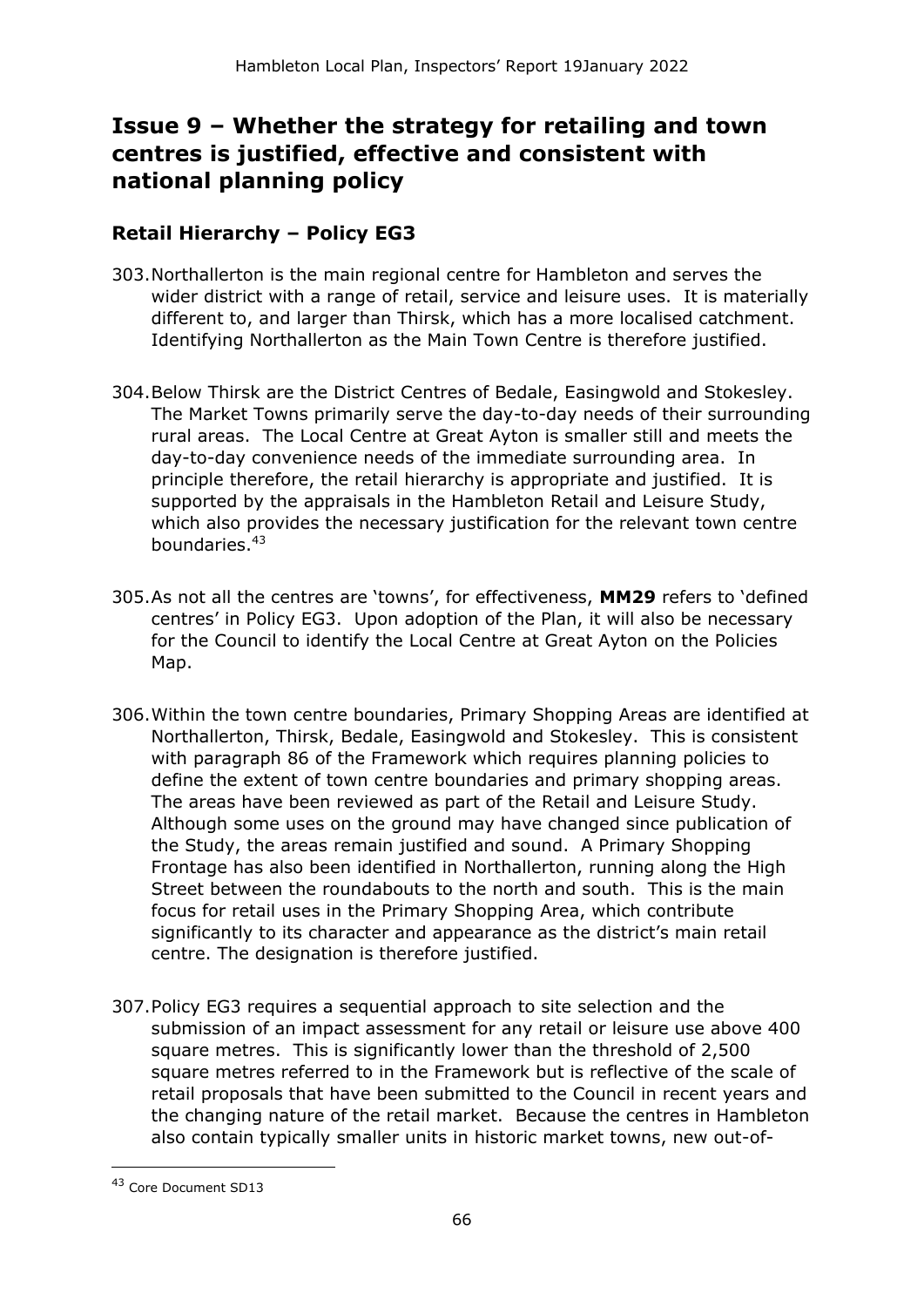centre proposals above 400 square metres could have a significant impact on vitality and viability. The threshold for requiring an impact assessment is therefore proportionate and justified. For effectiveness, **MM29** makes it clear how the Council will consider applications above this threshold and under what circumstances planning permission will be refused.

308.However, the policy is unclear as to how these assessments would be considered. To be effective, measures set out in paragraph 4.31 of the supporting text should be set out in the policy (**MM29**). As submitted, it also provides no guidance on the location of small shops meeting day-today needs. In addition, the policy fails to recognise the potential benefits of such development in meeting local needs. It should therefore be modified to allow this to be part of the decision-making process for effectiveness (**MM29** and **MM30)**.

#### **Management of Centres – Policy EG4**

- 309.Within Northallerton's Primary Shopping Frontage, Policy EG4 seeks to prevent changes of use away from retail. In principle, the approach is justified in seeking to maintain the primary function of the High Street. However, in some cases, alternative main town centre uses may benefit vitality and viability, such as where it would be complementary to existing uses or reuse a longstanding vacant unit. Specifying that no more than two consecutive non-retail units can exist is also overly restrictive. Additional flexibility is therefore necessary for effectiveness and the long-term viable future of the High Street. This is achieved by **MM31** which requires a wider consideration of the viability and suitability of continued retail uses, the overall level of vacancy along the frontage, the effect of non-retail units on the retail function of the High Street and the prominence and importance of individual buildings. The changes also require a more holistic consideration of highway safety and not just congestion. Consequential changes are made to the supporting text by **MM32**.
- 310.Similar flexibility is required for effectiveness within the Primary Shopping Areas by **MM31**. This is achieved by deleting the arbitrary requirement for no more than three or more consecutive non-retail units and its replacement with a wider consideration of vitality and viability, including the accumulation of non-retail units as a whole. For effectiveness, reference to 'unacceptable planning impacts' is also deleted by **MM31**. Consequential changes to the supporting text are made by **MM32**.
- 311.As consulted on, **MM31** deleted the requirement to avoid three or more consecutive non-retail uses, but in error, **MM32** did not make the corresponding change to paragraph 4.42. We have therefore deleted the relevant text from the schedule of MMs at **Appendix 1** to this Report.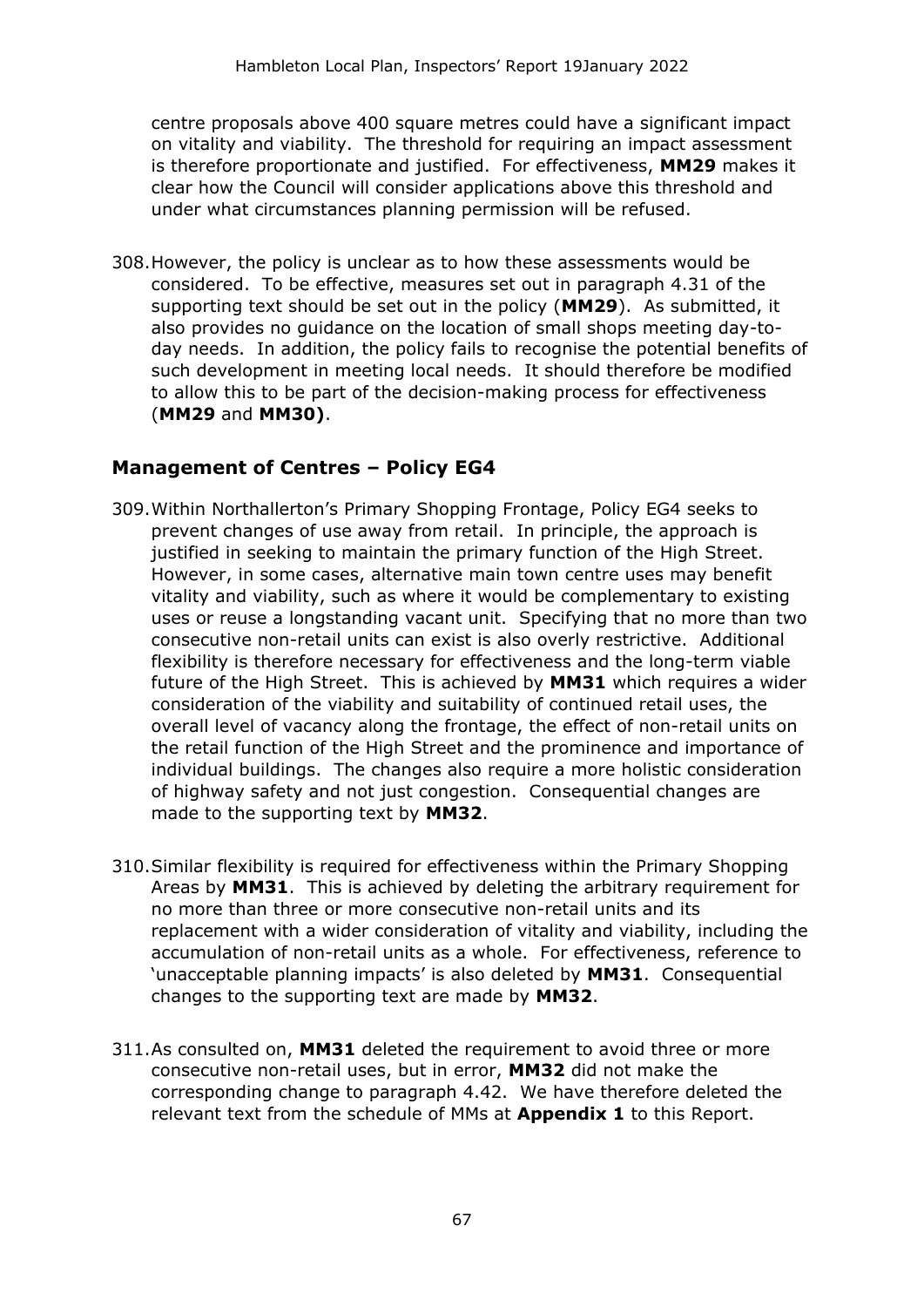- 312.New residential development is supported in town centres by Policy EG3. This is consistent with paragraph 86 of the Framework which recognises that residential development often plays an important role in ensuring the vitality of centres. Although the Retail and Leisure Study advised that careful consideration should be given to further residential conversions in Easingwold, there is no justification for the blanket ban of residential development in Policy EG3. It is therefore deleted by **MM29**. Subject to requiring development proposals to avoid any unacceptable impacts on vitality (which for effectiveness, is also achieved by **MM29**) the policy will provide an appropriate framework to consider future planning applications against. Consequential changes are made to the supporting text by **MM30**.
- 313.Outside defined centres, Policy EG3 seeks to maintain and enhance retail facilities that provide for local needs. Requiring applicants for a change of use to demonstrate that existing premises are no longer financially viable, or that alternative provision exists nearby, is justified. Supporting new neighbourhood or village shops is also appropriate in ensuring the vitality of rural communities and promoting more sustainable travel patterns such as walking and cycling. However, for effectiveness, Policy EG3 needs to be clear that new provision should be within, or immediately adjacent, to the settlement and meet an identified local need. In some (but not all) cases, it may also be necessary to restrict the type of goods sold. Both soundness issues are addressed by **MM29**. Where new retail uses are proposed, other policy requirements relating to the sequential and impact tests would continue to apply.

#### **The Bedale Gateway Car and Coach Park – Policy EG5**

- 314.Policy EG5 sets out an overview of the measures that the Council is intending to pursue to help improve town centre vitality and viability. Amongst other things, this includes the Bedale Gateway Car and Coach Park (site AIB3). The site is currently allocated by the Hambleton Allocations Development Plan Document. Planning permission was also granted in 2016 but was never implemented and has now since lapsed.
- 315.The original concept was to help alleviate parking pressures within the town centre following completion of the A684 bypass. However, in the time since the bypass has been operational, there is no evidence to suggest that parking is a particular concern. There is also no guaranteed funding available to deliver the site, with the Council confirming that development costs remain uncertain.
- 316.Furthermore, at present the site provides a physical buffer between the bypass and the town. The open character of the site makes a positive contribution to the northern approach to Bedale, and, to the setting of the Bedale Conservation Area, the Grade II listed St. Gregory's House and Grade I listed Church of St. Gregory. Development of the site would introduce areas of hardstanding, parked vehicles, lighting, signage and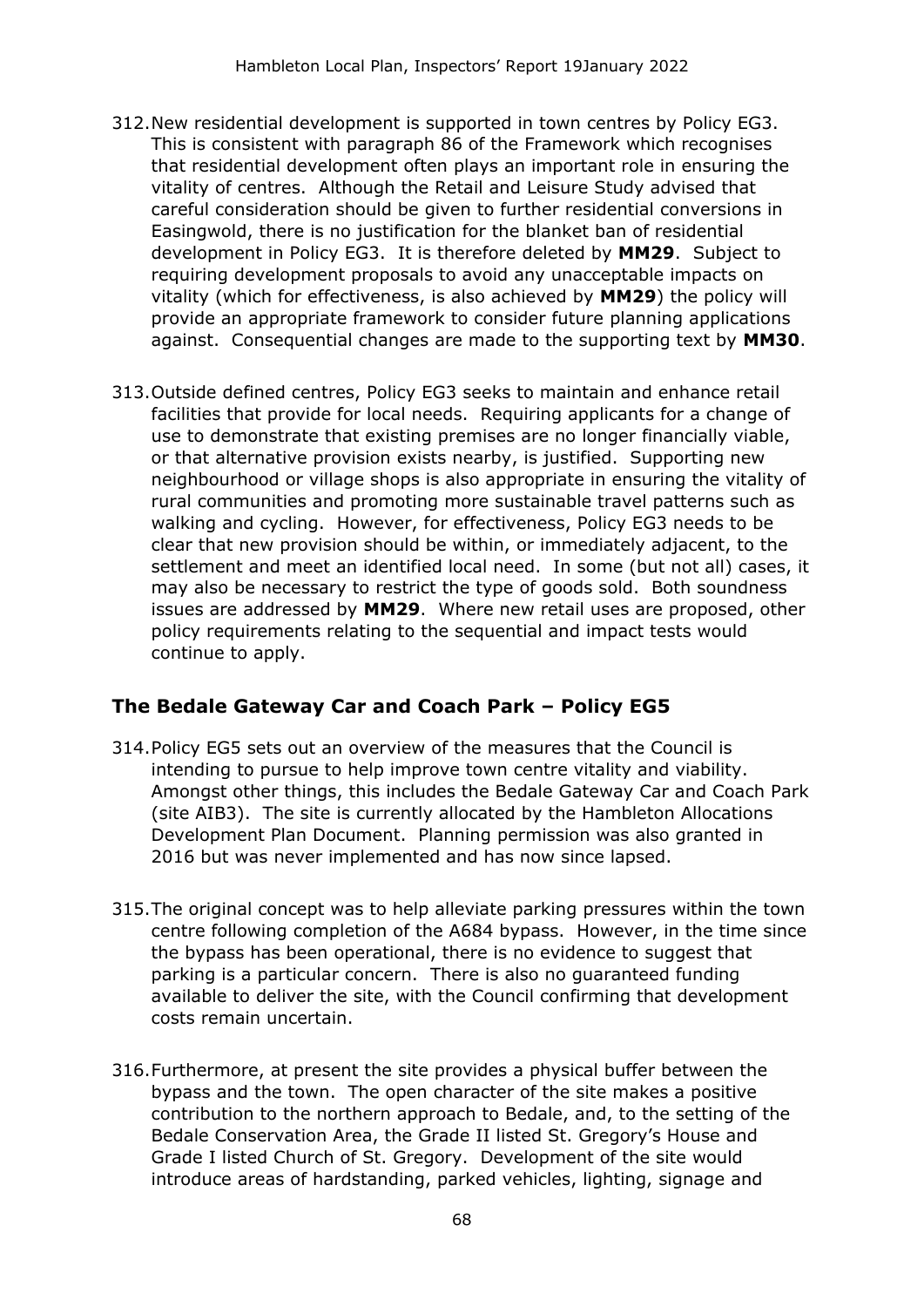other associated paraphernalia. This would have a harmful visual impact on the approach into Bedale and to the significance of the identified heritage assets. Although the harm would be less than substantial, it would nonetheless still be material. In the absence of any convincing evidence to suggest that the scheme is either necessary or deliverable, we are not convinced that the public benefits are capable of outweighing the identified harm. The circumstances are therefore materially different to when the Site Allocations DPD was adopted, and the allocation is no longer justified or effective. As a result, it is deleted by **MM33, MM35** and **MM98** with consequential changes made by **MM03**.

317.Other projects are also listed by Policy EG5, some of which are already underway. Where the policy refers to general improvements to the public realm, it is not expected that commuted sums will be expected from development proposals to fund such works at this moment in time. In the interests of effectiveness this is made clear to users of the Plan by **MM34**.

# **Conclusion**

318.Subject to the recommended MMs, we conclude that the strategy for retailing and town centres is justified, effective and consistent with national planning policy.

# **Issue 10 – Whether the Plan makes adequate provision to ensure that the necessary infrastructure and community facilities will meet the day-to-day needs of local communities**

#### **Infrastructure Provision – Policies CI1 and CI2**

- 319.Policy CI1 is concerned with the provision of new infrastructure. In summary, it provides an adequate policy framework to ensure that required improvements are delivered both on and off-site. Further, more specific details on the type of new infrastructure expected to be required over the plan period is contained in the Infrastructure Delivery Plan ('IDP'), which sits alongside the Local Plan. Paragraph 7.8 of the Plan states that the Council will keep the IDP under review to ensure that it provides the most up-to-date position on infrastructure needs.
- 320.Where new infrastructure is required to be funded by developments, the tests are set out in Regulation 122(2) of the Community Infrastructure Levy Regulations and paragraph 57 of the Framework. But there is no need to repeat either for soundness reasons in the Plan. The only changes necessary are to the supporting text by **MM65** and **MM66**. The first aligns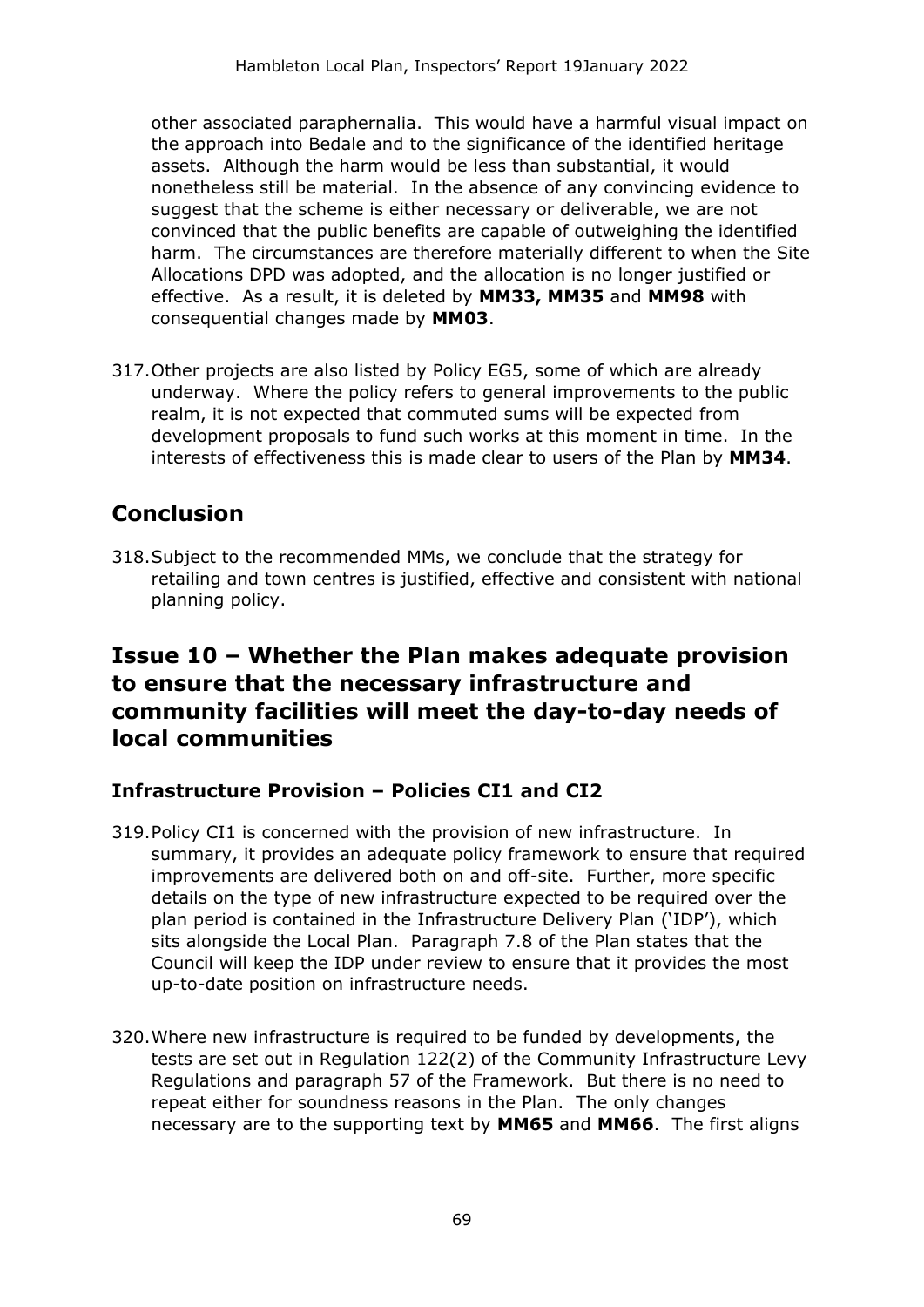guidance on highways improvements with Policy CI2 (for effectiveness)<sup>44</sup>. The second deletes unjustified and inaccurate text which infers that no windfall sites will be required in Hambleton.

- 321.Policy CI2 supports new development where, amongst other things, it seeks to minimise the need to travel and maximise the use of sustainable modes of transport, is located where the highway network can satisfactorily accommodate the level of traffic generated and where adequate car parking provision is included. Where proposals could potentially impact on the strategic road network, early engagement with National Highways is expected. However, it is not justified or effective for the Plan to require compliance with non-statutory guidance. It is therefore amended by **MM67** and **MM68**.
- 322.The impacts of development on the strategic and local road networks have been considered throughout the plan-making process. The evidence is provided in Core Documents SD41 – SD44.2 and highlighted in Examination Document L006. In summary, for the strategic road network, the evidence showed that 10 junctions would require some mitigation, with the A168/A19 junction at Thirsk and the A19/A174 junction at Thornaby assessed further. Further work, referred to in Examination Documents SD42.2 and L006, then concluded that the growth proposed in the Local Plan would only result in the need for mitigation at the A168/A19 junction. The final detail of the mitigation scheme is yet to be designed, but there is nothing to suggest that it cannot be provided within the plan period.
- 323.A similar conclusion was reached in respect of the assessment of the local road network, namely that mitigation will be required, but in principle, there is nothing to suggest that the necessary works cannot be delivered. To assist users of the Plan, the junctions are included at Appendix 3. For larger allocated sites, such as NOR1, the provision of a Transport Assessment will provide the necessary detail on which junctions require remedial action. Policy CI2 also provides further safeguards to ensure that the highway network is capable of accommodating the growth proposed in the Plan. We are therefore satisfied that the Council has adequately considered the transport impacts of the proposed allocations, and when read as a whole, the Plan provides a robust policy framework to require any necessary junction improvements.
- 324.As submitted, Policy CI2 also implies that all proposals will be expected to provide a travel plan and transport assessment or transport statement. In the interests of effectiveness, **MM67** is needed to make it clear that such evidence is only necessary where it relates to major development or where transport impacts are likely. Consequential changes are made to the supporting text by **MM68**. For the same reasons, it is also necessary to delete the requirement to specify that proposals will only be supported

<sup>44</sup> Inspectors' Note – The supporting text is reinserted by **MM70**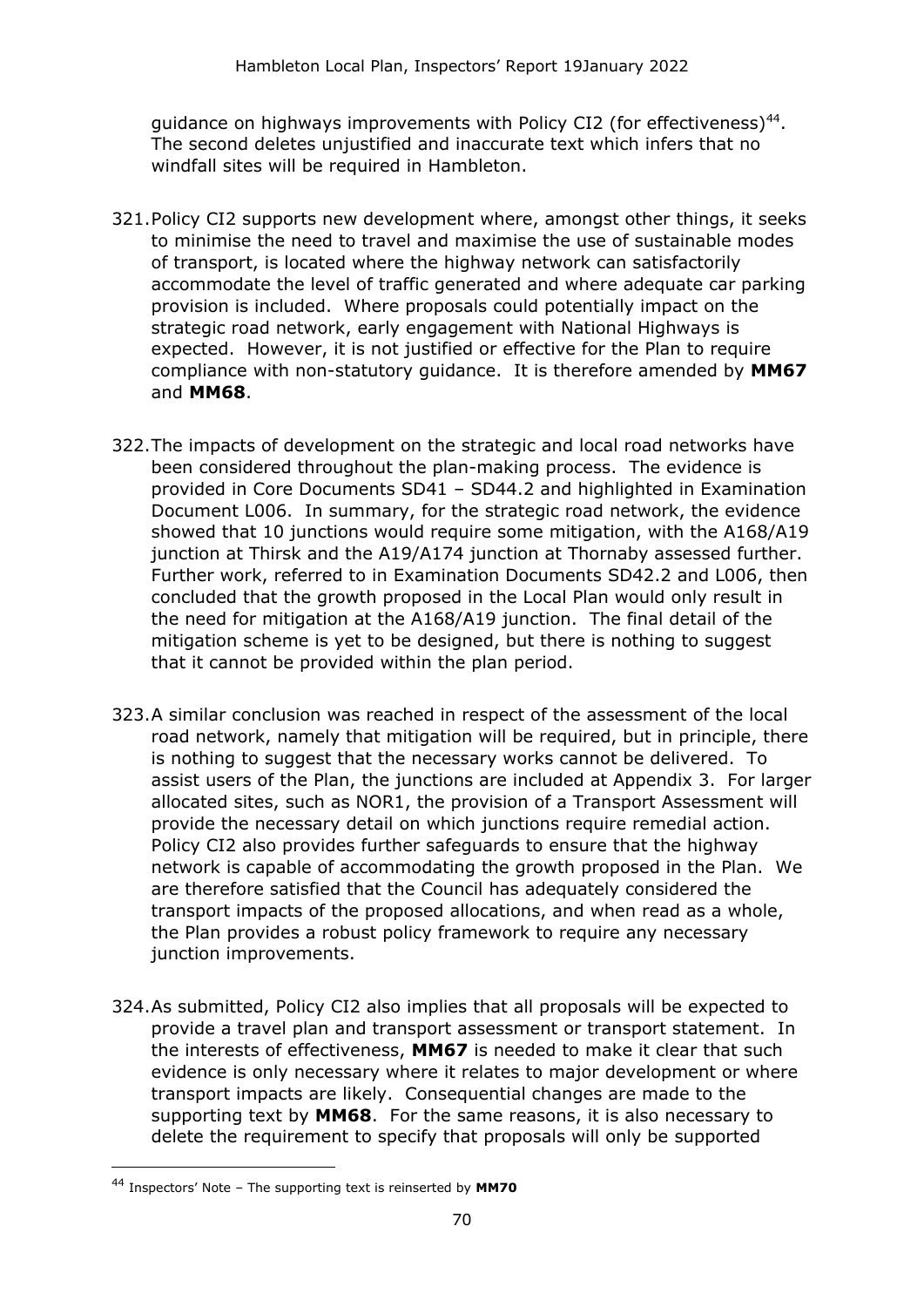where they meet the policy criteria, including a requirement to maintain highway safety, and provide appropriate parking provision (**MM67**).

325.Criterion c) states that new development will be supported where, amongst other things, it seeks to maximise 'sustainable transport options'. The supporting text provides further information and suggests that charging points are fitted in new developments for ultra-low emission vehicles. For effectiveness, and to provide greater clarity to users of the Plan, **MM69** deletes this suggestion and states that for residential schemes, charging points should be fitted in garages as a minimum, whilst extra care and nursing homes should consider providing parking and charging space for mobility scooters, should they be required. This will ensure that the Plan is effective in promoting more sustainable transport solutions. It also ensures consistency with the Framework. In particular, paragraph 104 states that transport issues should be considered from the earliest stages of planmaking and development to, amongst other things, realise opportunities from changing transport technology and usage.

#### **Open Space, Sport and Recreation – Policy CI3**

- 326.Policy CI3 outlines the Council's requirements for open space provision within new development. Although sound in principle, the policy is unclear about the scale of development for which open space contributions will be required. In addition, there is a conflict between the policy and the standards set out in Appendix E insofar as the policy is not explicit that financial contributions might be acceptable in certain circumstances. **MM71** is therefore necessary to ensure clarity and effectiveness.
- 327.The Council's preference is for entirely new open space, sport and recreational facilities to be provided on site as part of new major developments. However, in some circumstances, the improvement and/or enhancement of existing facilities may be more appropriate. **MM71** provides the necessary wording and is required for effectiveness.
- 328.Seeking to protect existing open space, sports and recreational facilities from redevelopment is justified and consistent with national planning policy. Where redevelopment is permitted, **MM71** ensures that the wording of Policy CI3 more accurately reflects paragraph 99 of the Framework.
- 329.As submitted, Policy CI3 refers to the loss of open space, sport or recreational facilities under criterion d) to f), but then also refers to outdoor sport and recreational facilities under criterion g) and h). This could be confusing to users of the Plan, and subject to the MM referred to above, would largely repeat the same policy tests. For effectiveness the wording is therefore deleted by **MM71**.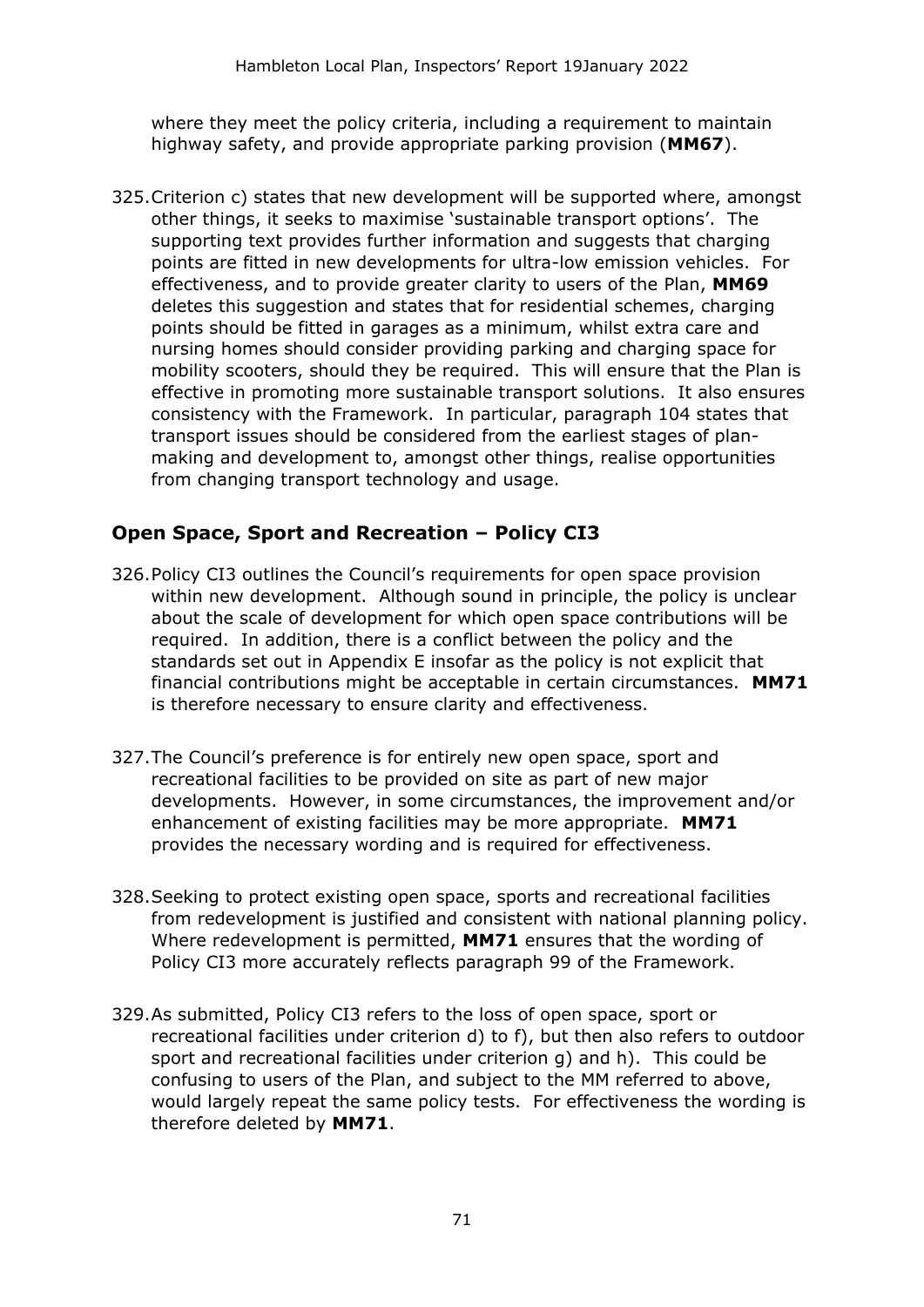- 330.As noted above, criterion a) requires open space provision in accordance with Appendix E. **MM117** presents the requirements in a more legible manner and is necessary for effectiveness.
- 331.Land to the west of Applegarth in Northallerton is allocated as a Town Park (NOR4) where the existing uses are protected and supported in principle. The reason for the allocation is to increase the quality and quantity of open space to meet the needs of the growing population in the town. This is made clear by **MM71** in the interests of the effectiveness of the Plan. For the same reasons the MM also clarifies that the Applegarth car park is outside of the Town Park boundary. Although the allocation does not specifically support cycle parking, this omission does not make the policy unsound. The Plan is to be read as a whole and contains other policies supporting more sustainable modes of transport, such as CI2 which specifically refers to maximising walking and cycling.
- 332.Detailed development requirements for Northallerton Town Park (NOR4) are set out in the allocations section of the Plan. Here, the site is allocated for open and green space and recreation. However, this is not entirely consistent with Policy CI3 which also includes reference to a cemetery and allotments. **MM86** is needed to ensure internal consistency and clarity about what the site is allocated for.
- 333.Elsewhere there are currently no policies in the Plan which establish the two Sports Villages allocated under Policy NOR5 (Northallerton Sports Village) and Policy TIS4 (Sowerby Sports Village). To be effective, **MM71** includes a reference to the sports villages under Policy CI3. The development requirements for each of these sites are set out in more detail in the allocations section of the Plan.
- 334.As with other allocations, the requirements for Site NOR5 should be made clear that they constitute formal policy, make it clear what uses will be permitted and what will be required of development proposals (**MM87**). The guidance on landscaping and biodiversity should also be amended to allow for new access and for the need to seek opportunities to enhance biodiversity.
- 335.Similar changes are necessary in respect of the Sowerby Sports Village (TIS4) by **MM92**. The Plan also identifies an area of land that would be safeguarded for the expansion of the sports village in the future. However, the Council confirms that the site is likely to be required before the end of the Plan period. Without any mechanism to allow the expansion site to come forward early, there is no clear reason why the land could not form part of the allocation now. Modifications are therefore necessary to incorporate the safeguarded area into the allocation. To enable the land to be protected until such time as it is needed, the policy should also make it clear that other uses will be resisted. This ensures there is no ambiguity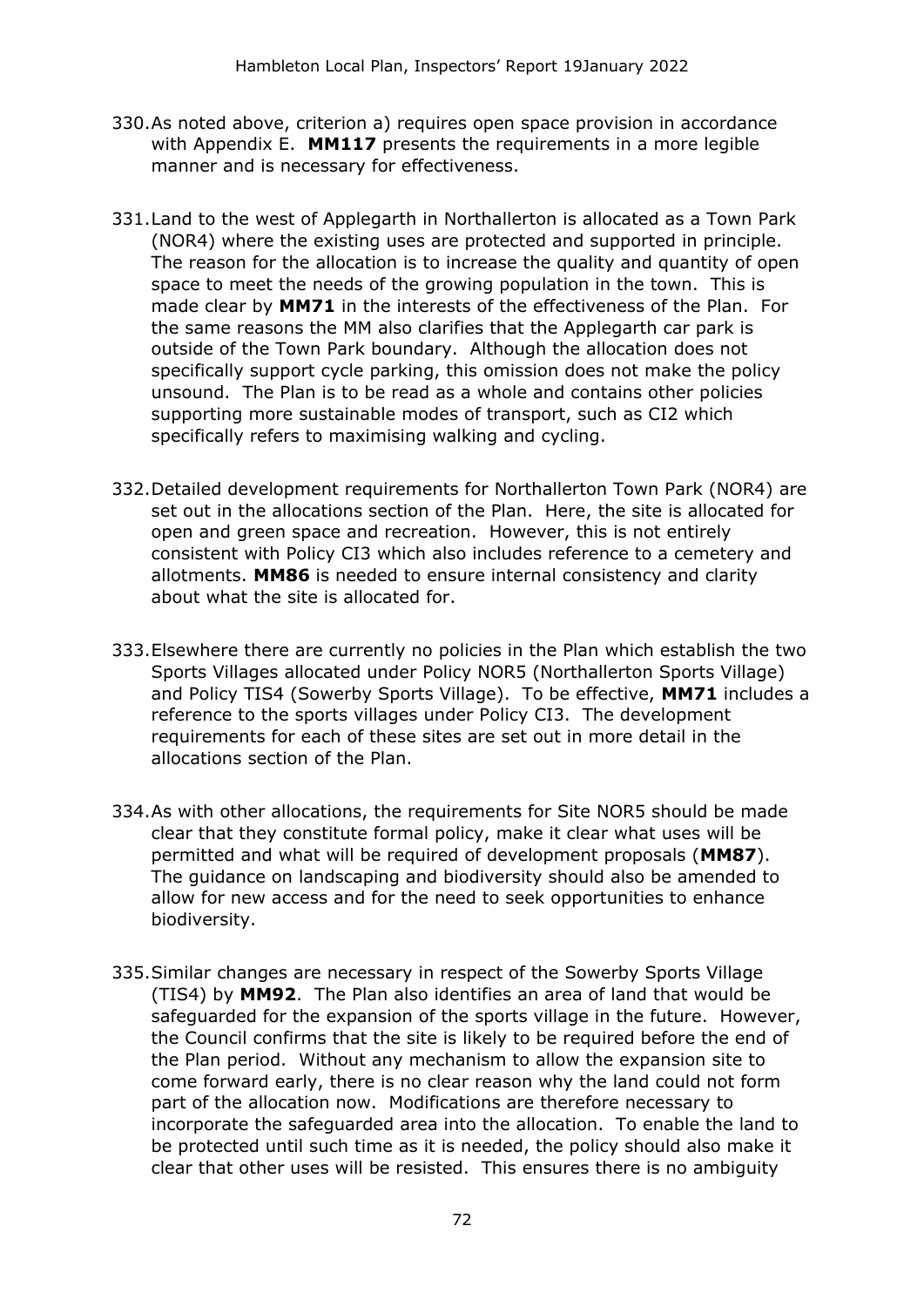about the delivery of the site in the long term. Finally, requirements relating to access, both in terms of location and landscaping, should be modified to provide additional clarity. **MM92** ensures that there will be a suitable and effective framework for the delivery of the Sports Village.

#### **Community Facilities - Policy CI4**

- 336.To ensure effectiveness, the scope of Policy CI4 should be modified to ensure that it covers proposals for both new and enhanced community facilities (**MM73**). As drafted criterion a) implies that all proposals for new community facilities would have to be supported by 'demonstrable local need' for the facility. This is neither justified nor realistic for all community proposals and could frustrate the delivery of new or improved local facilities. **MM73** therefore replaces the text with a requirement to consider local need when determining planning applications for new developments.
- 337.As consulted upon, **MM73** also proposed the deletion of criterion c) which relates to impacts on the character and appearance of the area. Although such matters are already covered by other policies, it is not unsound. We have therefore not recommended its deletion in the schedule of MMs at **Appendix 1**.

#### **Neighbourhood Planning – Policy S4**

- 338.Paragraph 21 of the Framework is clear that plans should be explicit about which policies are strategic. As submitted, Policy S4 identifies all policies in the Vision and Spatial Development chapter as strategic, along with policies HG3, E1, CI1 and RM2. However, these do not fully reflect the full range of strategic policies in the plan. In particular, policies HG1 and EG1, which establish the distribution of housing and employment allocations, should be considered strategic in the context of the overall spatial strategy. Modifications are therefore necessary to ensure the plan is effective and consistent with national policy (**MM13** and **MM14**).
- 339.Policy S4 has been criticised for not establishing a housing requirement for each 'designated area' as set out in paragraph 66 of the Framework. Whilst the policy identifies designated 'neighbourhood areas', it does not set out a specific housing figure for each one. The Council's justification for this is that as the Plan identifies sufficient land to meet the overall housing requirement, there are no outstanding needs that could be accommodated in each neighbourhood area or, as a result, any clear evidence as to what the requirement would be. Moreover, through Policies S5 and HG5, the Plan seeks to introduce a flexible and positive strategy by removing settlement boundaries and allowing growth within and adjacent to rural villages. The scale of growth permitted in each village is purposely not set out and will be determined by the application of the windfall policies. In this particular case the Council's approach is therefore justified and sound.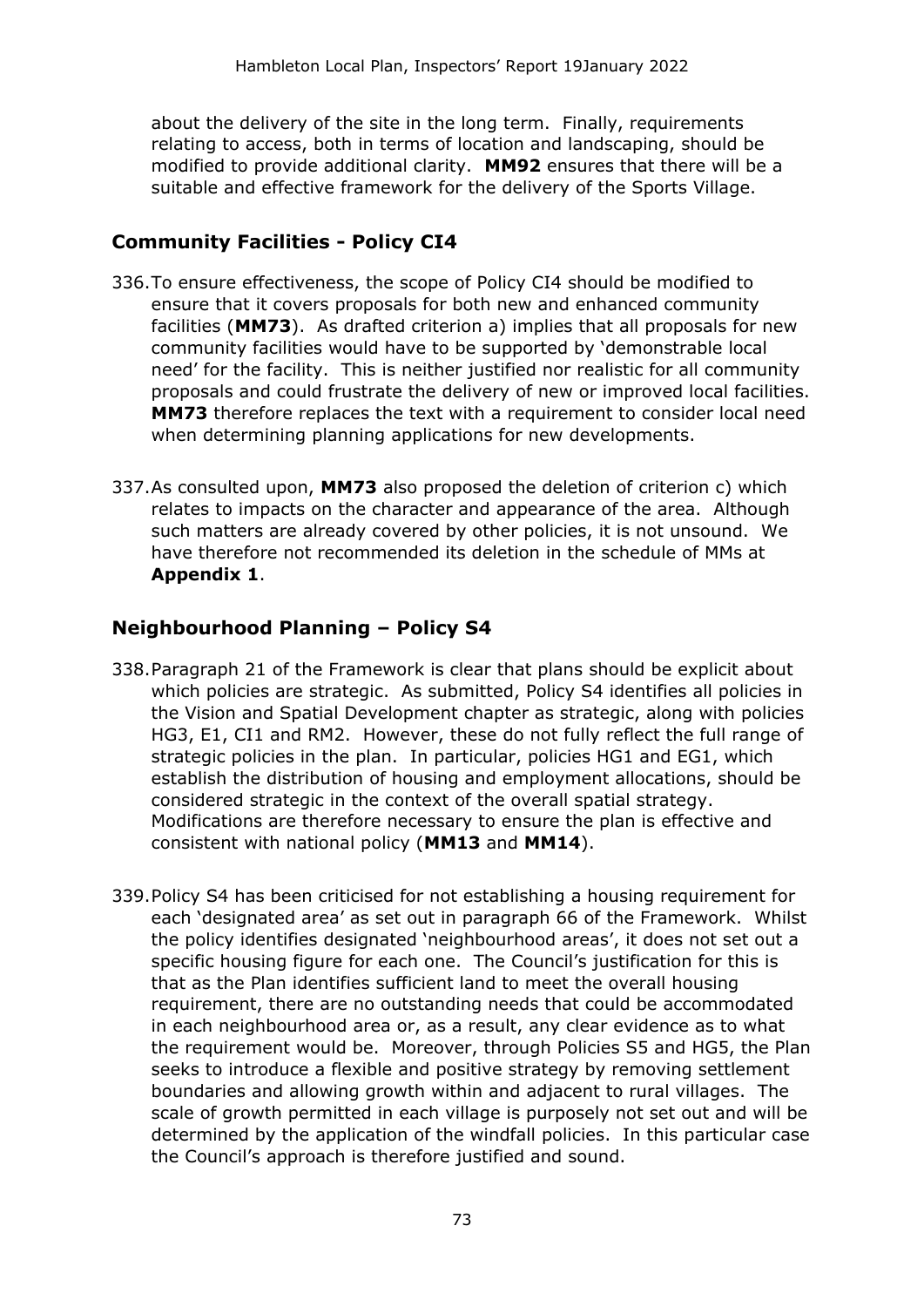# **Conclusion**

340.Subject to the recommended MMs, we conclude that the Plan will make adequate provision to ensure that the necessary infrastructure and community facilities will meet the day-to-day needs of local communities.

## **Issue 11 – Whether the approach to the provision of green infrastructure and Local Green Spaces is justified, effective and consistent with national planning policy**

#### **Green Infrastructure – Policy E4**

- 341.Green infrastructure refers to a network of multi-functional green spaces which are capable of providing benefits to the environment and the health and well-being of communities. The approach to protecting and enhancing green infrastructure is therefore justified. Where a site is located within or close to a green infrastructure corridor, Policy E4 requires development proposals to enhance, or create links between the site and the corridor, in addition to enhancing its functionality. On the whole, green infrastructure corridors are not, therefore, areas where certain forms of development are precluded in the same way as the Green Belt, for example.<sup>45</sup>
- 342.Some changes are required to Policy E4 to ensure effectiveness. Firstly, **MM58** clarifies that linkages between new development and green infrastructure could be provided by multi-user paths. Secondly, it is necessary to differentiate between increasing woodland tree cover and, where possible, increasing access to woodland (recognising that not all wooded areas will have public access). Finally, reference to the North Yorkshire & York Local Nature Partnership Strategy is removed from the wording of the policy as other documents equally identify areas of green infrastructure. The Strategy is also referred to in the supporting text.

### **Local Green Spaces – Policy CI3**

- 343.Appendix D of the Plan contains a list of sites designated as Local Green Spaces and a summary reason for their designation. The sites are also illustrated on the submission version policies maps.
- 344.The sites were all appraised in the Hambleton District Council Local Green Space Assessment: Combined Recommendations Report.<sup>46</sup> It assessed sites based on the requirements of the 2012 Framework, which stated that the designation should only be used where the green space is reasonably close to the community it serves, is demonstrably special and where the site is

<sup>45</sup> Inspectors' Note – Local Green Spaces are also considered to form part of the wider 'green infrastructure' and are discussed separately under Policy CI3

<sup>46</sup> Core Document SD25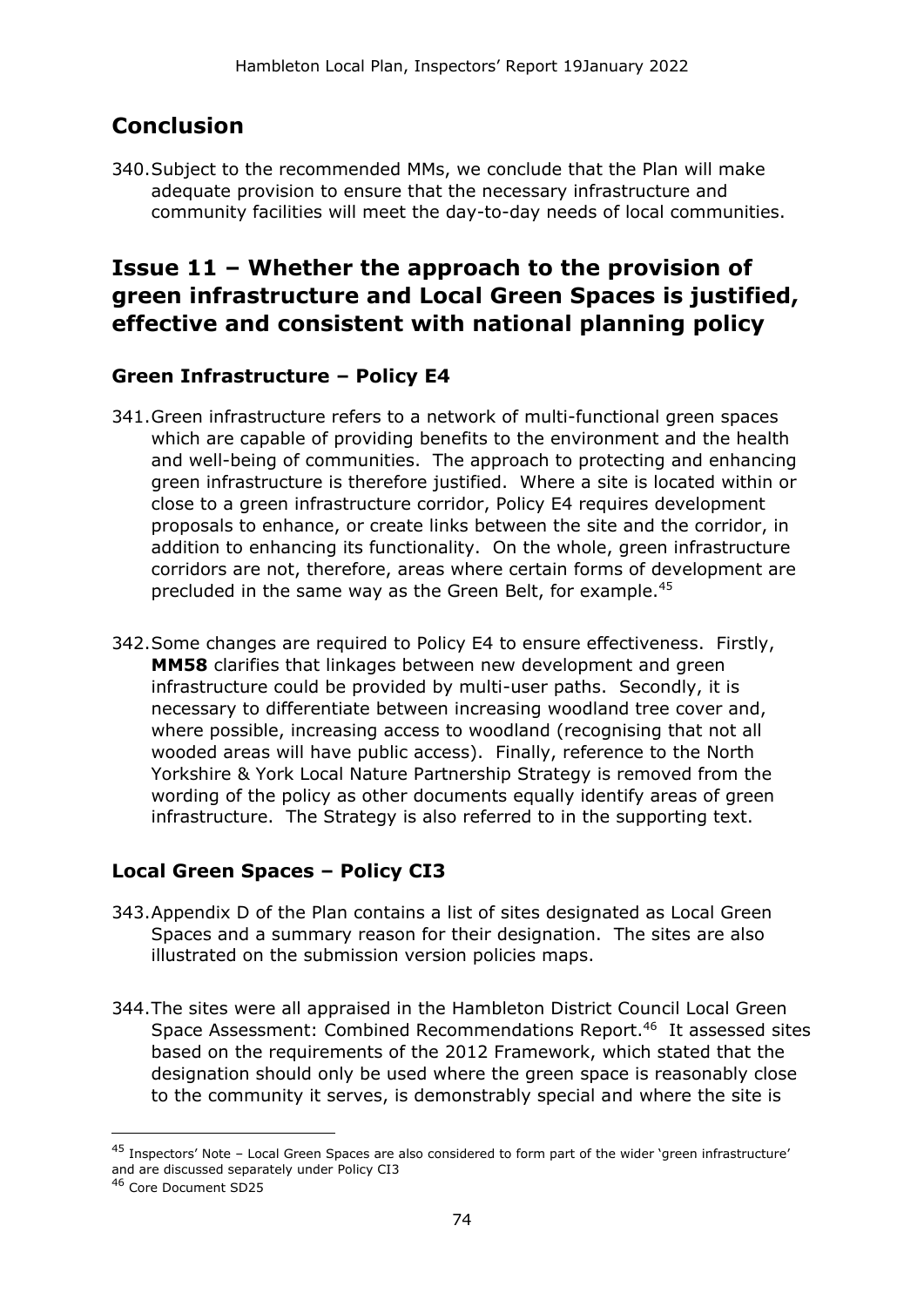local in character and is not an extensive tract of land. The same requirements are found in paragraph 102 of the latest Framework, and thus, the basis of the assessment remains sound.

- 345.In seeking to determine whether a site is reasonably close to the community it serves, the Assessment has used a maximum distance of 2km. Without specific guidance in either the Framework or the PPG, we agree that this is a reasonable threshold to use and represents a typical maximum walking distance to use an area of green space. For determining whether a site holds a particular local significance, sites have been considered for their beauty, historic significance, recreational value, tranquillity, richness of wildlife or other specified reason. The criteria are therefore consistent with the examples used in paragraph 102 of the Framework.
- 346.Determining whether a site holds significance because of its beauty, recreational value or tranquillity is subjective and requires judgement to determine whether or not to designate sites. On the whole, we consider that the judgements used in the Council's Assessment are broadly accurate and reasonable, with two notable exceptions.
- 347.Firstly, land at Easby Lane, Great Ayton (Ref ALT/S/058/032/G) is included for its historic significance. Whilst the site may have archaeological potential, there is no substantive evidence that the site has any strong connection with the local community or is demonstrably special. The designation of the site as a Local Green Space is not justified and deleted by **MM115**.
- 348.Similarly, land along Hundale Gill at Hutton Rudby has been identified for its richness of wildlife (Ref ALT/S/073/022b/G), but inconclusive evidence has been presented to justify its inclusion as a Local Green Space. It is noteworthy that in this case, the local Parish Council themselves contend that the area is not demonstrably special. Based on the evidence provided it is not justified and is deleted by **MM116**.
- 349.Where sites are designated as Local Green Space, paragraph 103 of the Framework states that policies for managing development should be consistent with those for Green Belts. **MM71** is necessary to ensure consistency with the Framework in this regard, with consequential changes to the supporting text made by **MM72**.

# **Conclusion**

350.Subject to the recommended MMs, we conclude that the approach to the provision of green infrastructure and Local Green Spaces is justified, effective and consistent with national planning policy.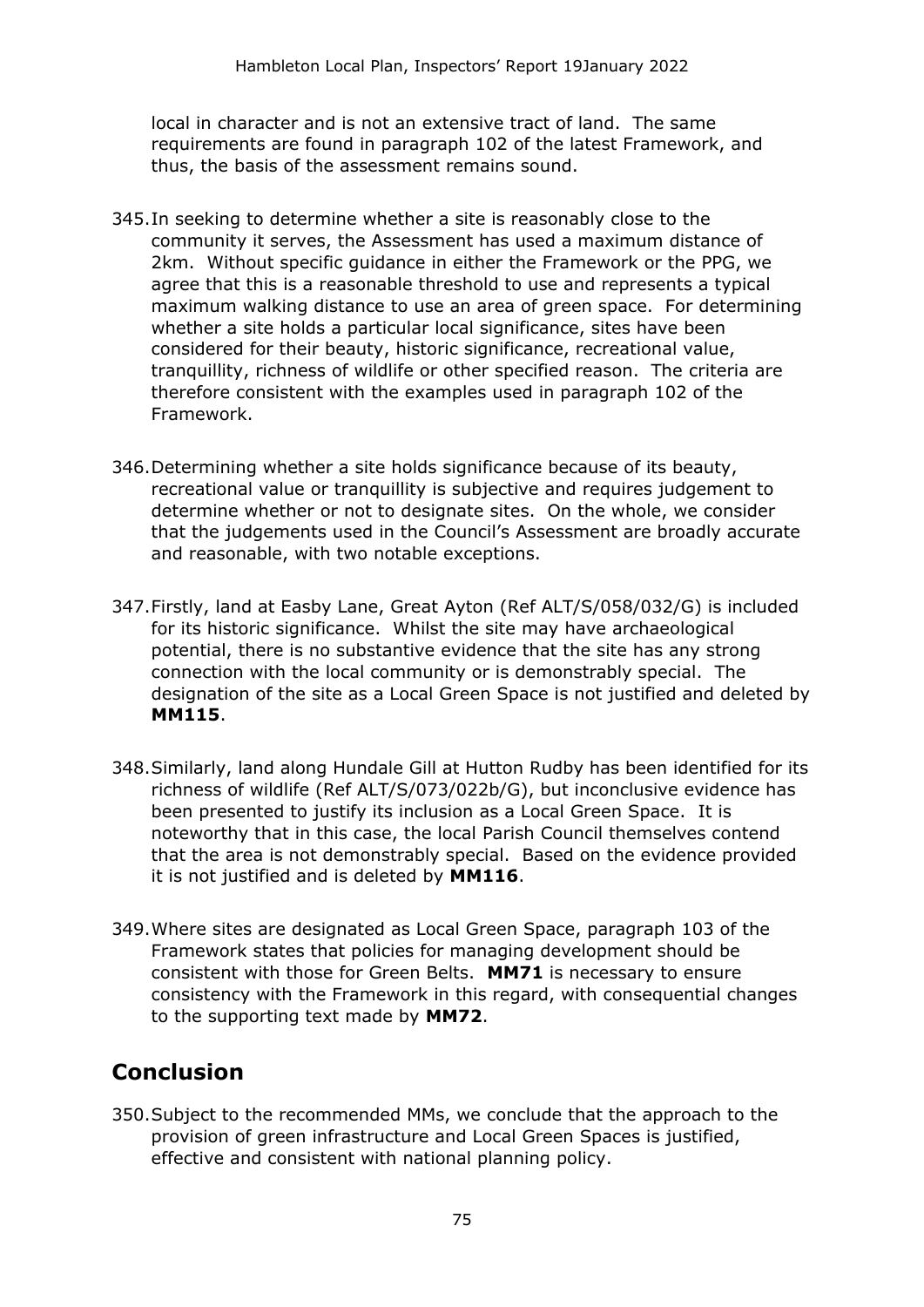## **Issue 12 – Whether the plan provides sufficient measures to protect, preserve and enhance the built, historic and natural environments**

#### **Design and Amenity – Policies E1 and E2**

- 351.As submitted, Policy E1 requires a masterplan for all 'large scale development', as defined by the Glossary in the Plan. Using a threshold of 50 dwellings is appropriate given the predominantly rural nature of Hambleton and the size of developments likely to be proposed. However, in some circumstances smaller, phased or more complex schemes may also require masterplanning to ensure that sites are planned in a comprehensive and coherent manner. This is made clear by **MM53**, which is necessary for effectiveness. For the same reasons, the Plan should be more flexible by removing detail regarding the masterplanning process from the policy wording and directing applicants to agree the necessary scope with the Council instead.
- 352.As submitted, the policy also requires all large-scale major development (defined as over 200 dwellings or 4 hectares for residential uses and 10,000 square metres or 2 hectares for commercial uses) to be accompanied by a design code. However, there is limited evidence to justify the use of this threshold in Hambleton having regard to the context of the area and the type of developments likely to come forward. Moreover, the Council's justification for the policy was to ensure that it applied to phased developments, but there is no guarantee that development of this scale would always be phased. For effectiveness therefore, **MM53** sets out a more flexible approach.
- 353.The policy as submitted seeks to ensure any proposals that would be subject to a masterplan or design code should be prepared to engage with a design review panel and implement recommendations from the process. As consulted upon, **MM53** sought to remove this requirement. However, paragraph 133 of the Framework states that local planning authorities should ensure that they have access to, and make appropriate use of, tools such as design review panels, which are of most benefit if used early in the process and are particularly important for significant projects such as largescale housing and mixed-use developments. Requiring applicants to engage in this process is therefore not unsound or unjustified and we have not recommended its deletion in the schedule of MMs at **Appendix 1**.
- 354.Proposals relating to the extension of a dwelling, or the provision of ancillary development within the curtilage of a dwelling, are also addressed by Policy E1 and must meet additional criteria. Because extensions to residential properties in the countryside may have wider visual implications, a consideration of landscape impact is required by **MM53**.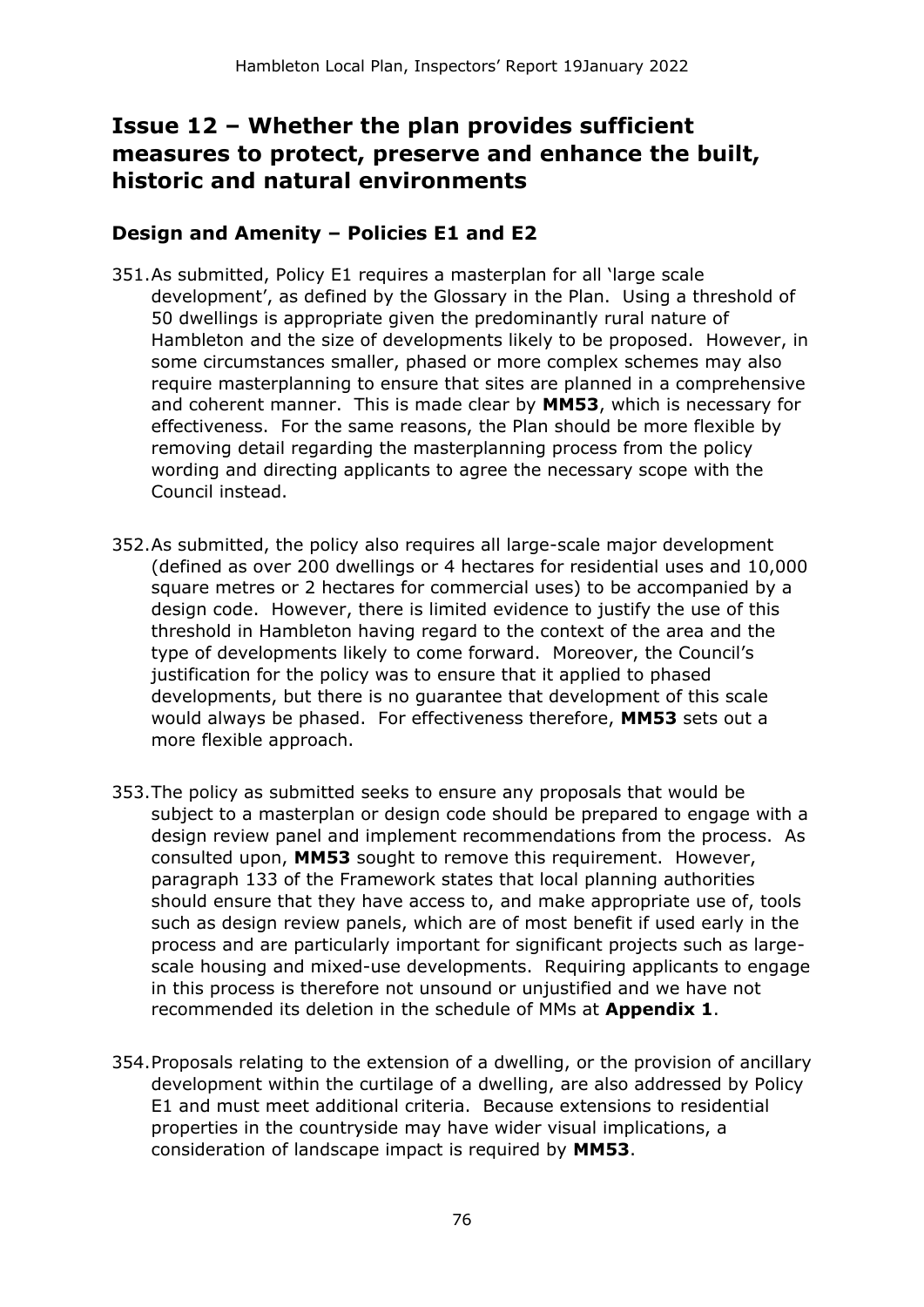- 355.As consulted upon, **MM53** also deleted criterion k) and l) as they repeated requirements applicable to all proposals. Although this results in some repetition, it is not unsound. As such, we have not recommended their deletion in the schedule of MMs at **Appendix 1** to this Report.
- 356.The design-based criteria for extensions apply equally to annexes, which may result in the enlargement of a property or the reuse of outbuildings. In the interests of effectiveness, **MM53** therefore makes the necessary changes. Where annexes are concerned, Policy E1 is overly prescriptive in what may or may not be permitted. In modifying the policy, **MM53** therefore makes it clearer that annexes will be permitted where they are within the curtilage of the existing dwelling, are subordinate to it, have a clear functional link with the host property and share access, parking and garden areas.
- 357.For all of the changes proposed by **MM53** above, consequential changes to the supporting text are made by **MM54**. Some of the changes also make the requirements of the policy clearer to users of the Plan, and thus, are also necessary for effectiveness. In addition, **MM54** introduces references to documents such as the National Design Guide and National Model Design Code which are intended to inform the design of new development. When read as a whole, the policy and the supporting text reflect the requirements of paragraph 126 of the Framework which states that the creation of high quality, beautiful and sustainable buildings and places is fundamental to what the planning and development process should achieve.
- 358.Policy E2 requires all proposals to provide and maintain a high standard of amenity for both existing and future occupants of land and buildings. On some occasions, development may be subject to impacts from noise (such as from airfields in the area). To reflect this, and for effectiveness, **MM55** introduces a requirement to avoid significant adverse noise impacts. In the interests of promoting high quality design consistent with national planning policy, the MM also introduces a requirement to provide adequate private outdoor space for amenity, and not just the storage and collection of waste.

#### **Development and Heritage Assets – Policies S7 and E5**

- 359.Policy S7 provides the Council's strategic approach to conservation and the historic environment. It sets out those aspects of the built environment which it considers to be the most important to the area's distinctive character. This is appropriate and justified.
- 360.The second part of Policy S7 sets out what is expected of development proposals affecting heritage assets. However, greater detail is provided in Policy E5, which is also more accurate. For effectiveness, **MM19** therefore confirms that for development management purposes, Policy E5 will be used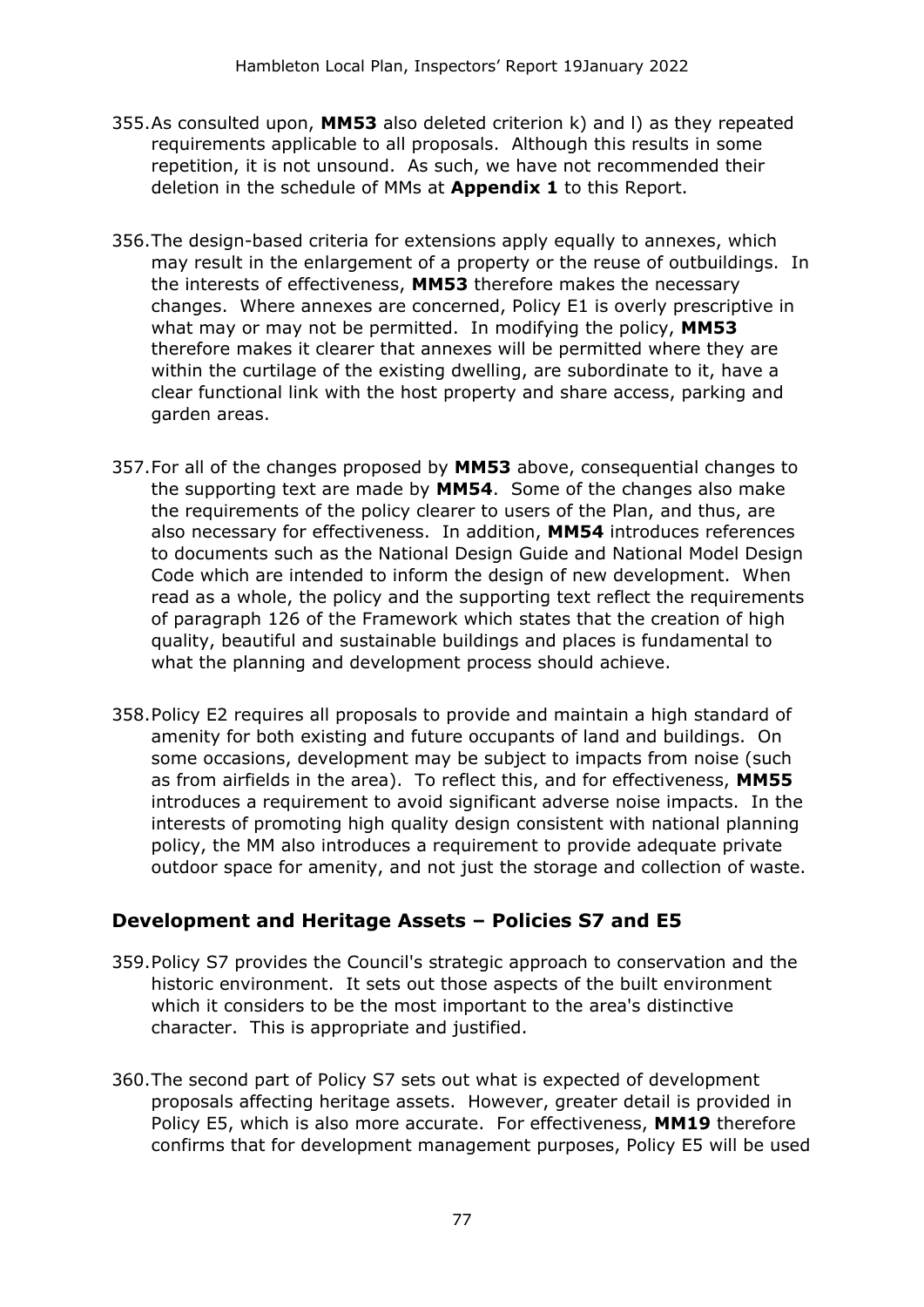to determine planning applications. As a consequence of these changes, **MM20** is also necessary to move the associated supporting text.

- 361.The starting point for Policy E5 is the requirement for relevant development proposals to assess their impact on any heritage assets affected. **MM59**  provides additional text to ensure that the policy is both effective and consistent with national planning policy in this regard. Amongst other things, it requires heritage statements to be proportionate, assess impacts on historic significance and provide clear and convincing justification where harm is weighed against public benefits. In accordance with paragraph 194 of the Framework, it also requires relevant assessments and justification on sites where archaeological assessments may be required.
- 362.As submitted, Policy E5 does not accurately enough distinguish between substantial and less than substantial harm. For effectiveness and consistency with national planning policy, this is rectified by **MM59**. Also for effectiveness, and as a consequence of **MM59**, additional supporting text is required by **MM60** to help define non-designated heritage assets.
- 363.As consulted upon, the third sentence of the paragraph inserted by **MM60**  contained missing text. To reflect the remainder of the paragraph, it should state that sites identified within the Historic Environment Record may be considered as non-designated heritage assets, in addition to buildings of local interest identified in conservation area appraisals. We have therefore amended **MM60** in **Appendix 1** to this Report. This does not alter the intent of the supporting text but provides necessary accuracy and clarity.

#### **The Natural Environment – Policy E3**

- 364.To ensure consistency with paragraph 174 of the Framework and contribute to the enhancement of the natural environment, **MM56** requires all development proposals to provide net gains for biodiversity. The avoid/mitigate/compensate approach required by paragraph 180 of the Framework is also achieved by **MM56**. Further changes are made to ensure that Policy E3 is effective and justified. They include the balancing requirements for developments affecting designated sites of importance for biodiversity and the requirement for long-term maintenance arrangements. Consequential changes to the supporting text are made by **MM57**.
- 365.As consulted upon, **MM56** deleted the word 'normally' insofar as it relates to Sites of Special Scientific Interest ('SSSIs'). However, this is not necessary for soundness and would lead to an inconsistency with paragraph 180 of the Framework. It is therefore retained in the schedule of MMs at **Appendix 1** to this Report.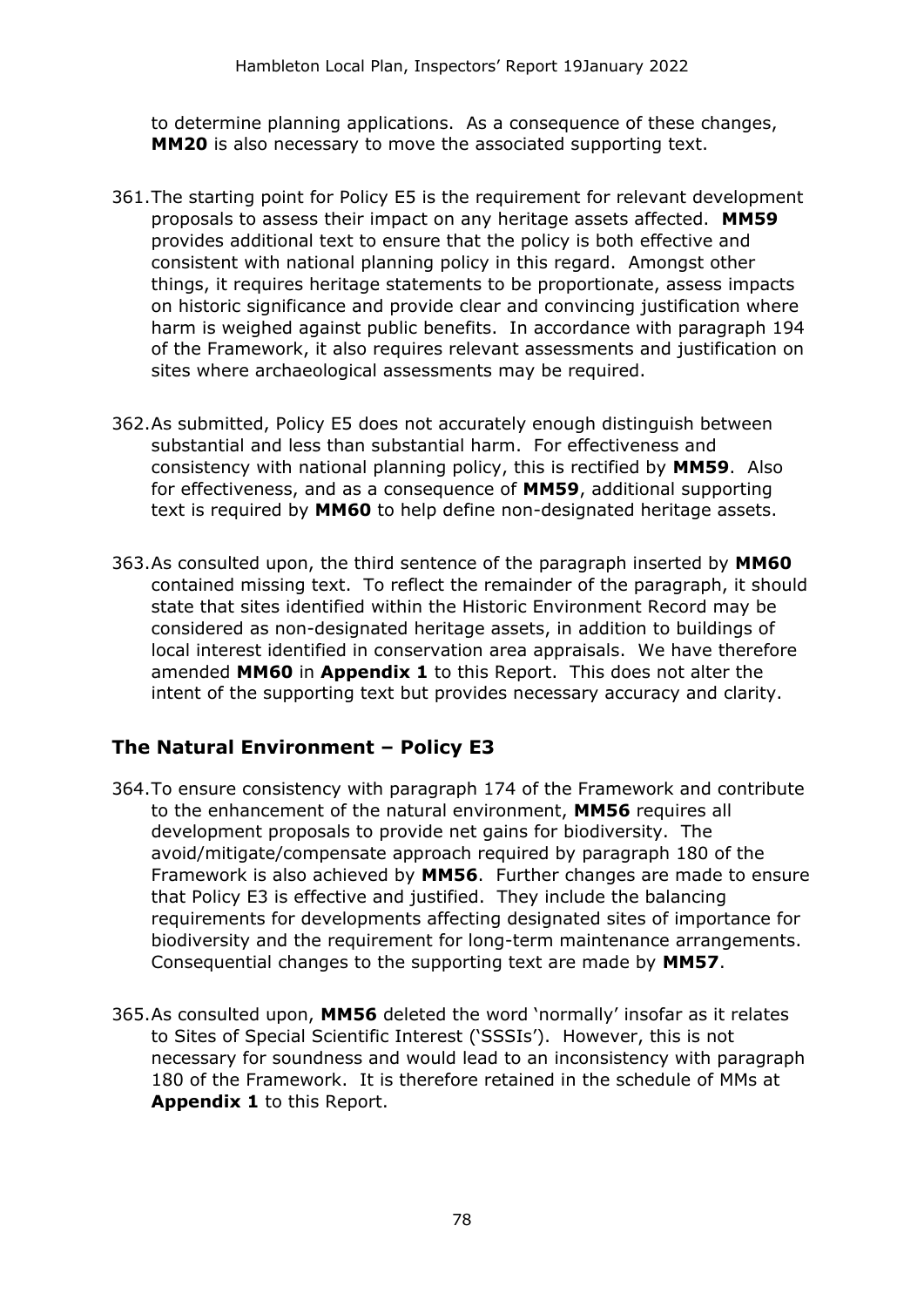#### **Landscape – Policies E6 and E7**

- 366.The Local Plan includes parts of the Howardian Hills and the Nidderdale Areas of Outstanding Natural Beauty ('AONB'). Located outside the Plan area is the North York Moors National Park, which also has a significant influence on the character of the area. Setting out requirements for developments affecting national landscapes (Policy E6) and those affecting local landscapes (Policy E7) is a justified and reasonable strategy.
- 367.Paragraph 177 of the Framework states that planning permission should be refused for major development in AONBs other than in exceptional circumstances and where it can be demonstrated that the development is in the public interest. For the purposes of paragraph 177, 'major development' is a matter for the decision maker, taking into account matters such as the nature of the development, its scale and setting. Because major development is defined elsewhere in the Local Plan, **MM62** makes the necessary distinction for effectiveness.
- 368.Because the AONB management plans are non-statutory documents, **MM61** requires proposals for small-scale development to have regard to their priorities and objectives, rather than according with them. For similar reasons, and for effectiveness, it is necessary to modify Policy E7 by deleting reference to specific parts of the Hambleton Landscape Character Assessment and Sensitivity Study (**MM63**).
- 369.Under the heading of Townscape, Policy E7 states that the development of 'important open spaces' identified in the Settlement Character Assessments<sup>47</sup>, or other areas contributing to character or setting, will only be supported where proposals would enhance the setting, character and townscape of that area. Although the policy has sound intentions, not all the 'important open spaces' are identified in the Settlement Character Assessments. The ambiguity and lack of clarity over which sites the policy applies to would make it ineffective. **MM63** therefore deletes the paragraph with consequential changes to the supporting text required by **MM64**.
- 370.As consulted upon, **MM63** also deleted the preceding paragraph from Policy E7. However, this is not necessary in the interests of soundness and includes a more general requirement that the Council will protect and enhance the distinctive character and townscapes of the district's settlements. The policy requirement is clear, justified and sound. It is therefore not deleted from the schedule of MMs at **Appendix 1**.
- 371.Likewise, the proposed modification deleting reference to conserving valued trees, hedgerows and woodlands is not necessary. Paragraph 174 of the Framework requires planning policies to recognise the benefits of trees and

<sup>47</sup> Core Documents SD27 and SD28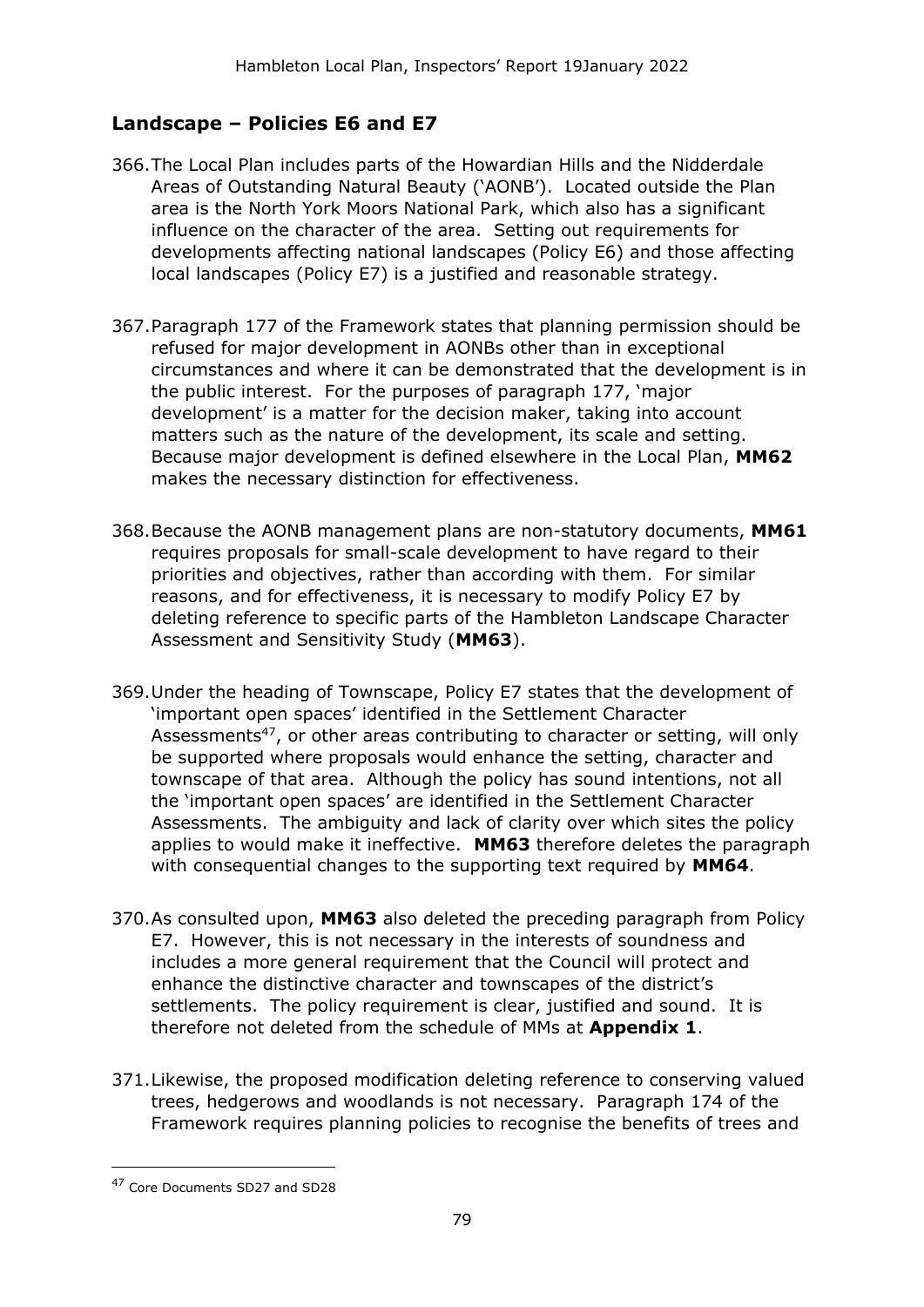woodland. The deletion is therefore not recommended in the schedule at **Appendix 1**. However, modification is necessary to highlight the protection given to ancient woodland or veteran trees. **MM63** ensures that any loss or deterioration is only justified by exceptional circumstances and can be suitably compensated. This will ensure the Plan is effective and consistent with paragraph 180 of the Framework.

#### **Water Quality and Supply, Flood Risk, Water Management, Air Quality, Contamination and Pollution – Policies RM1, RM2, RM3, RM4 and RM5**

- 372. Within its Water Resource Management Plan<sup>48</sup>, Yorkshire Water concludes that there could be a water supply deficit in the area by the mid-2030s. Improving water efficiency from development is identified as one of the tools necessary to mitigate the growth in water demand. The standards required by Policy RM1 are therefore justified.
- 373.In terms of water quality, the inclusion of reference to natural geomorphology and ecological value would ensure the full remit of the Water Framework Directive is included within the scope of Policy RM1. This is achieved by **MM74** which is needed for effectiveness.
- 374.Policy RM2 is broadly consistent with national policy in its approach towards flood risk. However, there are areas where the wording is unclear and imprecise. In the interests of effectiveness, the policy is modified by **MM75**, which refers back to the tests in national policy. It also deletes the text relating to circumstances where a flood risk assessment is required because it does not accurately reflect the Framework. The full requirements are set out in national planning policy and there is no need to repeat them in the Local Plan.
- 375.Seeking to incorporate sustainable drainage systems into new development is justified in order to manage water run-off and minimise the risk from flooding. For effectiveness, **MM76** makes it clear under what circumstances new development will be permitted, clarifies that sustainable drainage systems should be used where appropriate and that their design should have regard to NYCC guidance. For the same reasons, the MM states that where the drainage system would discharge to a watercourse that the Environment Agency has responsibility for, regard must be had to any relevant standing advice. Similarly, where support is given for flood risk management schemes, this can occur in any location and not just 'upstream'. (**MM76**)
- 376.With regard to Policy RM4, to be effective, the policy needs to include a reference to what happens where air quality mitigation measures are not

<sup>48</sup> Core Document SD49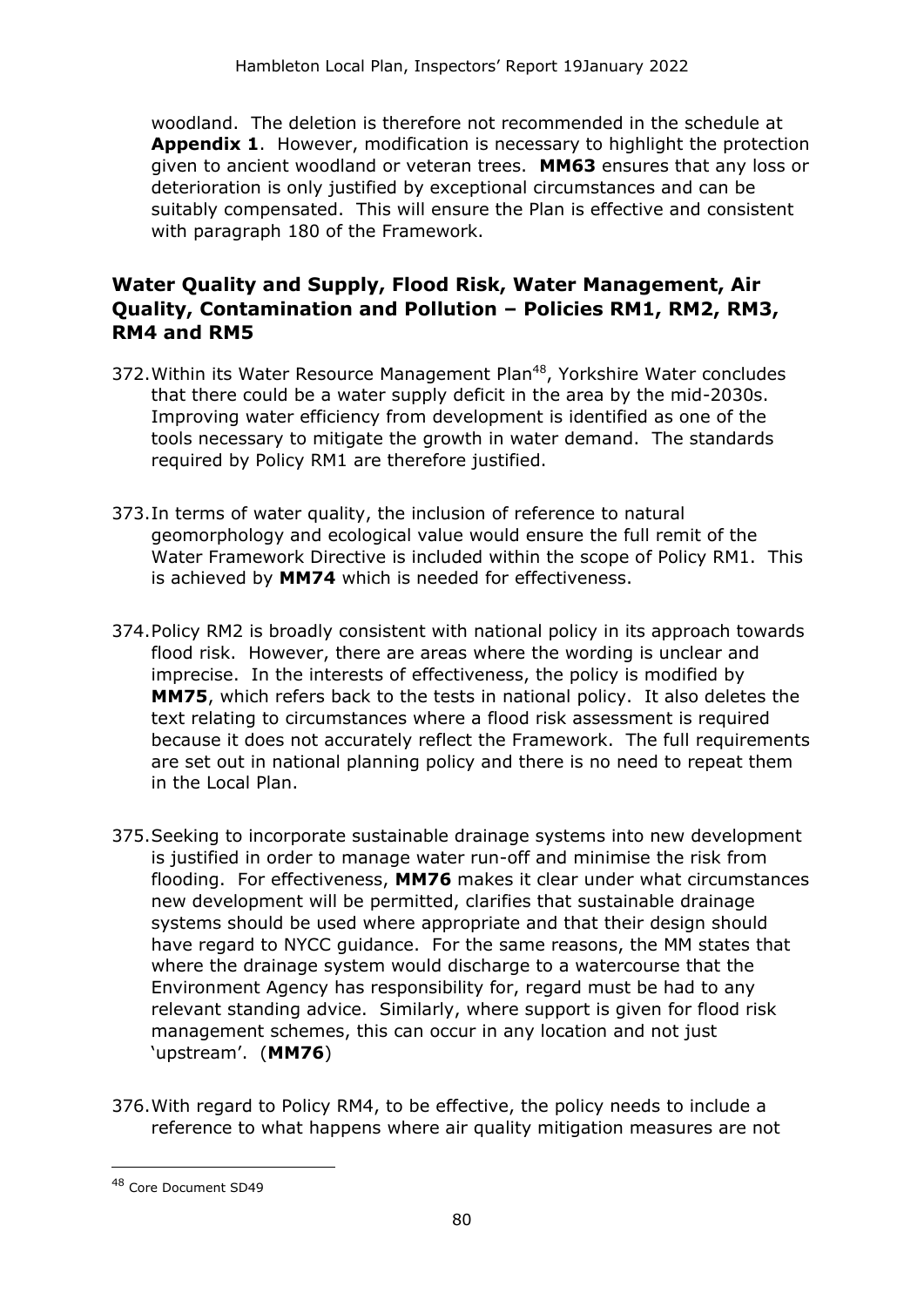possible (**MM77**). Policy RM5 relates to contaminated land, the protection of groundwater and unexploded ordnance. As submitted, the policy is unclear and difficult for users of the Plan to follow, contrary to paragraph 16 of the Framework. Much of the policy text should also be in the supporting text, as it explains processes rather than establishes policy. The relevant changes are made by **MM78** and set out what is required of assessments and what is required in circumstances where remedial action is necessary. Consequential changes are made to the supporting text by **MM79**.

#### **Minerals and Waste – Policy RM6**

377.Policy RM6 seeks to address the effect of development within minerals safeguarding areas. However, the policy refers to the North Yorkshire Minerals and Waste Joint Plan ('MWJP') and the need for engagement with NYCC, who are the waste and minerals authority. The supporting text to the policy also states that the MWJP contains the relevant policies for the safeguarding of minerals. The policy therefore covers issues that are outside the scope of the Plan and relies on the content of the MWJP. On this basis, the policy is therefore not necessary, not justified and is ineffective. It is deleted, with the content transferred to supporting text by **MM02** and **MM80**.

#### **Sustainable Development Principles, Renewables and Low Carbon Energy – Policies S1, E1 and RM7**

- 378.Policy S1 sets out the central role that sustainable development plays in meeting the growth requirements for Hambleton. It states that the Council will seek to ensure that development makes a positive contribution towards the sustainability of communities. Amongst other things, this includes minimising the need to travel, promoting the use of sustainable modes of transport and supporting developments that take available opportunities to mitigate and adapt to climate change, minimise greenhouse gas emissions and make prudent and efficient use of natural resources. For effectiveness, **MM05** extends the scope of the policy to ensure that it encompasses all development and opportunities for the efficient use of land and materials.
- 379.The design and layout of buildings are critical to adapting to, and mitigating against the effects of, climate change. It is therefore necessary for all development to consider climate change through its location, orientation and design and seek to minimise energy consumption. This is achieved by a modification to Policy E1 insofar as it deals with the design of new development. (**MM53**)
- 380.The submitted Plan and associated policies maps do not identify areas defined as being suitable for wind turbines. However, this does not prevent such areas from being identified through neighbourhood plans.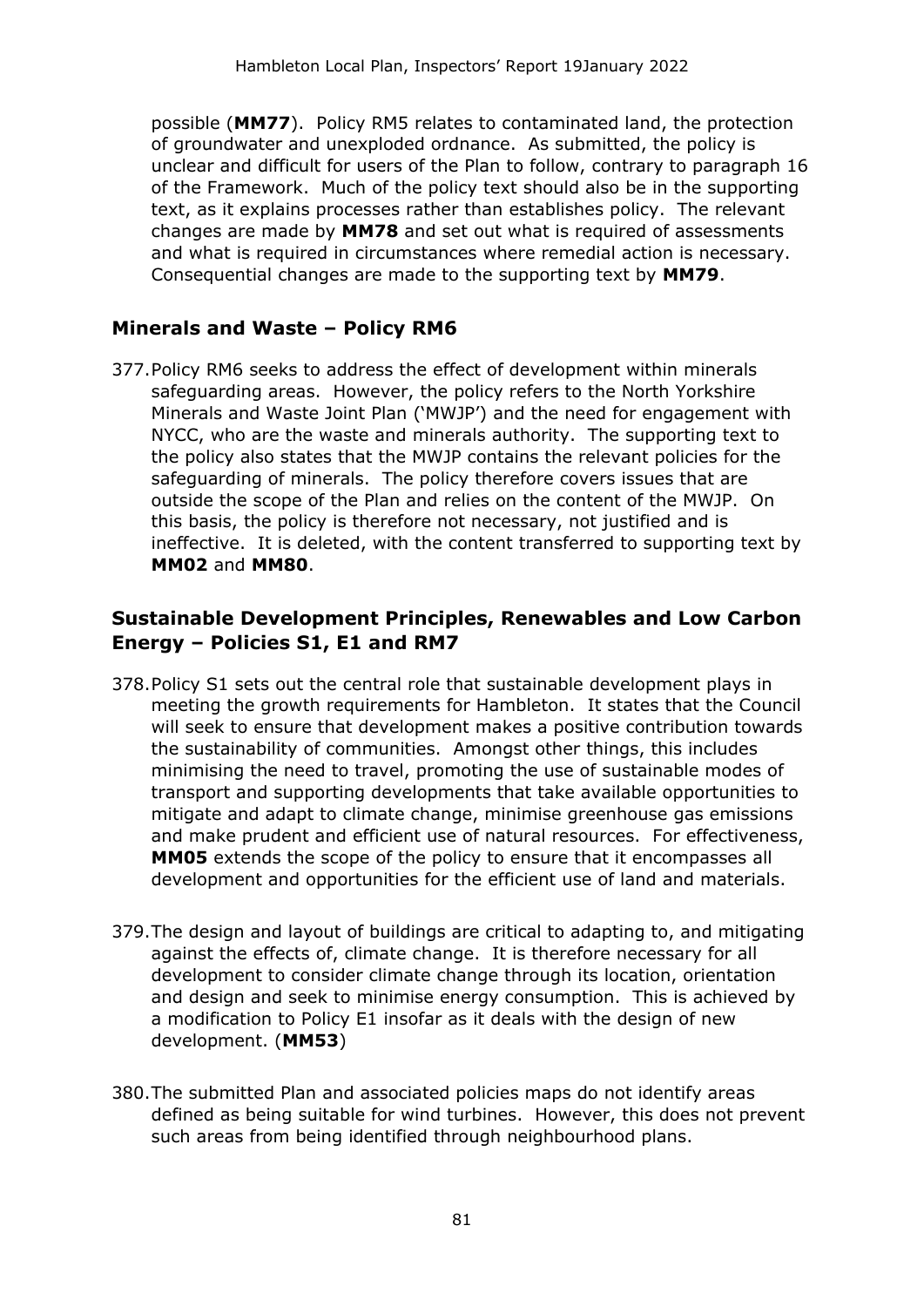381.In seeking to support proposals for renewable and low carbon development, where impacts can be made acceptable (with the exception of wind turbines), Policy RM7 is consistent with paragraph 158 of the Framework. In some cases, proposals may involve community-led initiatives. For clarity and effectiveness, **MM81** makes it clear that such proposals will also be supported in principle, including any associated infrastructure (which may go beyond service roads and grid connections).

#### **York Green Belt - Policy S6**

- 382.The extent of the Green Belt is illustrated on the adopted Policies Map for Hambleton. No changes are proposed, and no exceptional circumstances have been demonstrated to support any such alterations.
- 383.For development proposals within the Green Belt, Policy S6 applies. As submitted, it refers to some, but not all the requirements for new development. To remove any ambiguity, and for effectiveness, **MM18**  states that proposals for new development will be determined in accordance with national planning policy. There is no need to repeat the provisions of the Framework within the Local Plan.

## **Conclusion**

384.Subject to the recommended MMs, we conclude that the approach to the protection, preservation and enhancement of the built, historic and natural environment is justified, effective and consistent with national planning policy.

# **Overall Conclusion and Recommendation**

- 385.The Plan has a number of deficiencies in respect of soundness and legal compliance which, for the reasons set out above, mean that we recommend non-adoption of the Plan as submitted, in accordance with Section 20(7A) of the 2004 Act. These deficiencies have been explored in the main issues above.
- 386.The Council has requested that we recommend MMs to make the Plan sound, legally compliant and capable of adoption. Overall, we conclude that with the recommended modifications set out in the accompanying Appendix the Plan satisfies the requirements of Section 20(5) of the 2004 Act and meets the criteria for soundness in the Framework.

# *Matthew Birkinshaw and Steven Lee*

**INSPECTORS**